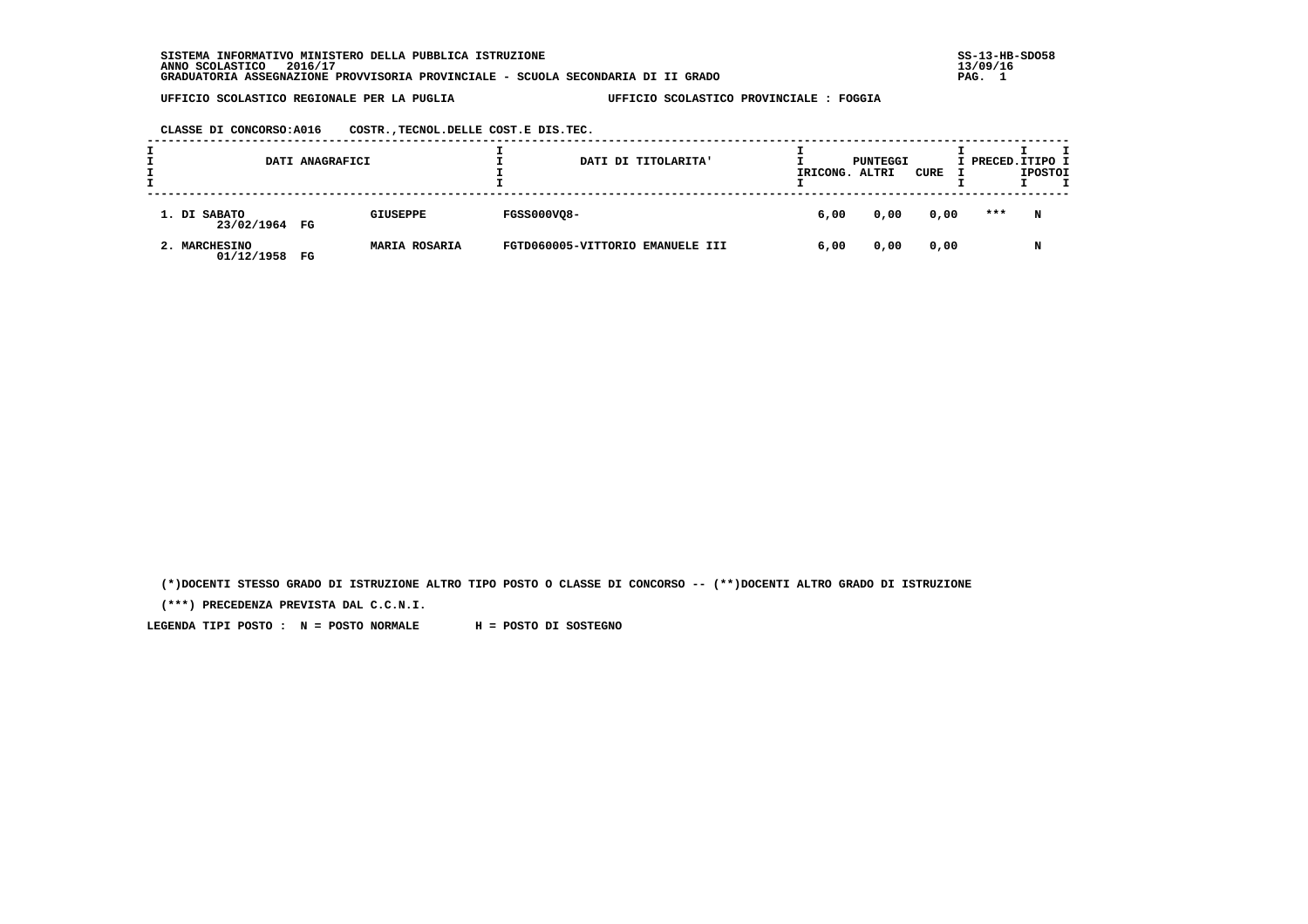## **CLASSE DI CONCORSO:A017 DISCIPLINE ECONOMICO-AZIENDALI**

| エエエエ |                                    | DATI ANAGRAFICI |                    | DATI DI TITOLARITA'         | IRICONG. | <b>PUNTEGGI</b><br>ALTRI | CURE  | I PRECED.ITIPO I<br>I | <b>IPOSTOI</b><br>I.<br>$\mathbf{T}$ |
|------|------------------------------------|-----------------|--------------------|-----------------------------|----------|--------------------------|-------|-----------------------|--------------------------------------|
|      | 1. VENTURA<br>03/08/1963           | FG              | <b>ANGELA</b>      | <b>FGSS000VQ8-</b>          | 0,00     | 0,00                     | 0,00  | $***$                 | N                                    |
|      | 2. VOCALE<br>10/09/1966            | FG              | <b>ANTONIO</b>     | FGTD01050D-"A. FRACCACRETA" | 23,00    | 11,00                    | 23,00 | ***                   | N                                    |
|      | 3. DE LUCIA<br>30/04/1962          | $_{\rm FG}$     | <b>MARIA LAURA</b> | <b>FGSS000VQ8-</b>          | 12,00    | 6,00                     | 0,00  |                       | N                                    |
|      | 4. SOLIMANDO<br>18/11/1970 FG      |                 | ATTILIO            | <b>FGSS000VQ8-</b>          | 12,00    | 6,00                     | 0,00  |                       | N                                    |
|      | 5. RUSSO<br>17/04/1958             | $_{\rm FG}$     | <b>RUGGIERO</b>    | <b>FGSS000VQ8-</b>          | 6,00     | 0,00                     | 0,00  |                       | N                                    |
|      | 6. PIEMONTESE<br>24/01/1967        | FG              | <b>ADA</b>         | <b>FGSS000VQ8-</b>          | 6,00     | 0,00                     | 0,00  |                       | N                                    |
|      | 7. FORGIONE<br>30/03/1964<br>$(*)$ | FG              | <b>ENRICO</b>      | <b>FGSS000VQ8-</b>          | 12,00    | 6,00                     | 0,00  |                       | H, N                                 |

 **(\*)DOCENTI STESSO GRADO DI ISTRUZIONE ALTRO TIPO POSTO O CLASSE DI CONCORSO -- (\*\*)DOCENTI ALTRO GRADO DI ISTRUZIONE**

 **(\*\*\*) PRECEDENZA PREVISTA DAL C.C.N.I.**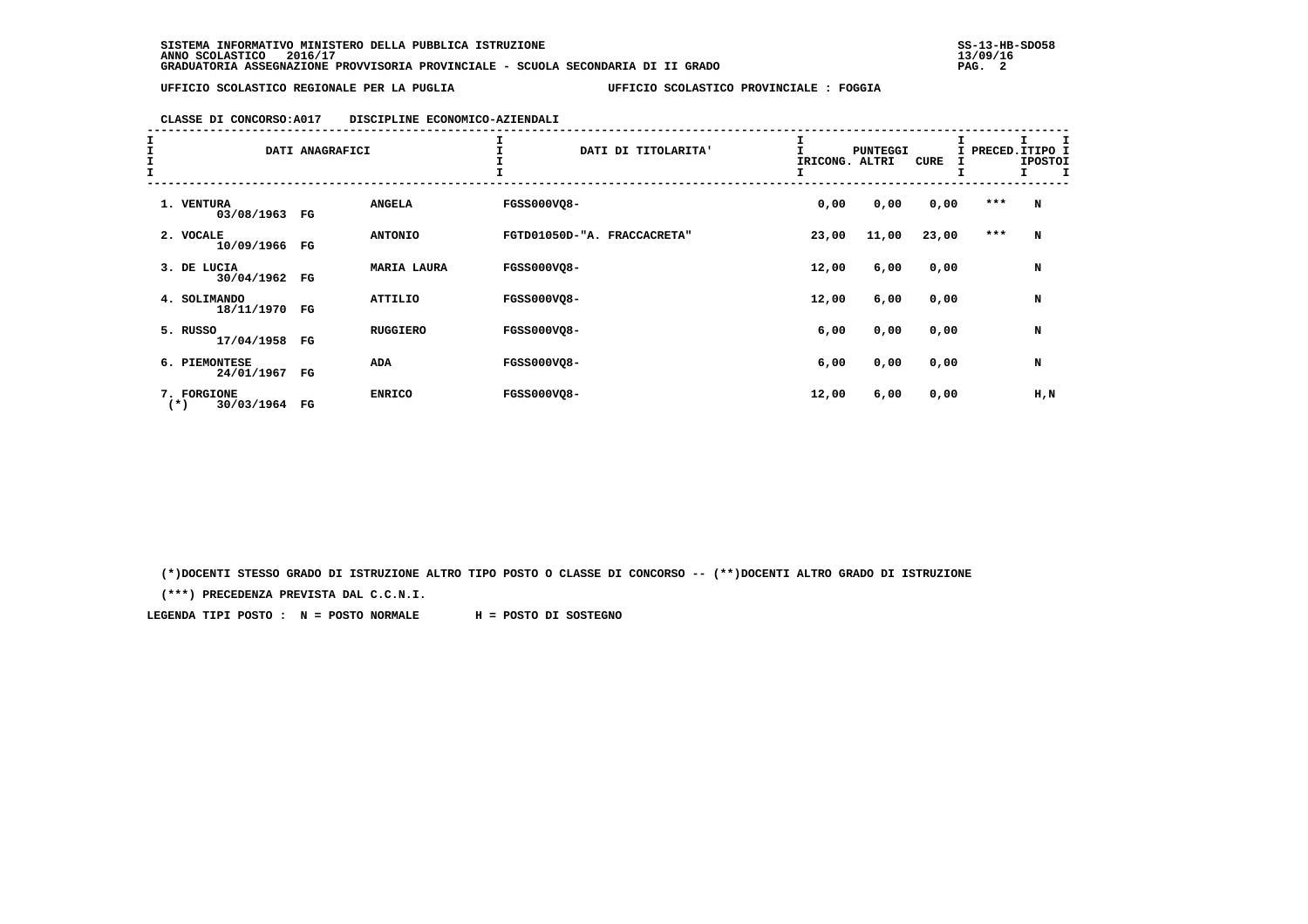**CLASSE DI CONCORSO:A018 DISCIP.GEOM.,ARCHIT.ARRED.E SCENOT.**

| <b>.</b> |                                | DATI ANAGRAFICI |                 | DATI DI TITOLARITA' | IRICONG. ALTRI | PUNTEGGI | CURE | I PRECED.ITIPO I | <b>IPOSTOI</b> |  |
|----------|--------------------------------|-----------------|-----------------|---------------------|----------------|----------|------|------------------|----------------|--|
|          | 1. PROCACCINI<br>08/08/1977 FG |                 | <b>VALERIA</b>  | <b>FGSS000VQ8-</b>  | 10,00          | 4,00     | 0,00 | ***              | N              |  |
|          | 2. ZINGARELLI<br>18/05/1975 FG |                 | ORESTE          | <b>FGSS000VQ8-</b>  | 12,00          | 6,00     | 0,00 |                  | N              |  |
|          | 3. DI LULLO<br>17/08/1972 FG   |                 | <b>GIUSEPPE</b> | <b>FGSS000VQ8-</b>  | 9,00           | 3,00     | 0,00 |                  | H,N            |  |

 **(\*)DOCENTI STESSO GRADO DI ISTRUZIONE ALTRO TIPO POSTO O CLASSE DI CONCORSO -- (\*\*)DOCENTI ALTRO GRADO DI ISTRUZIONE**

 **(\*\*\*) PRECEDENZA PREVISTA DAL C.C.N.I.**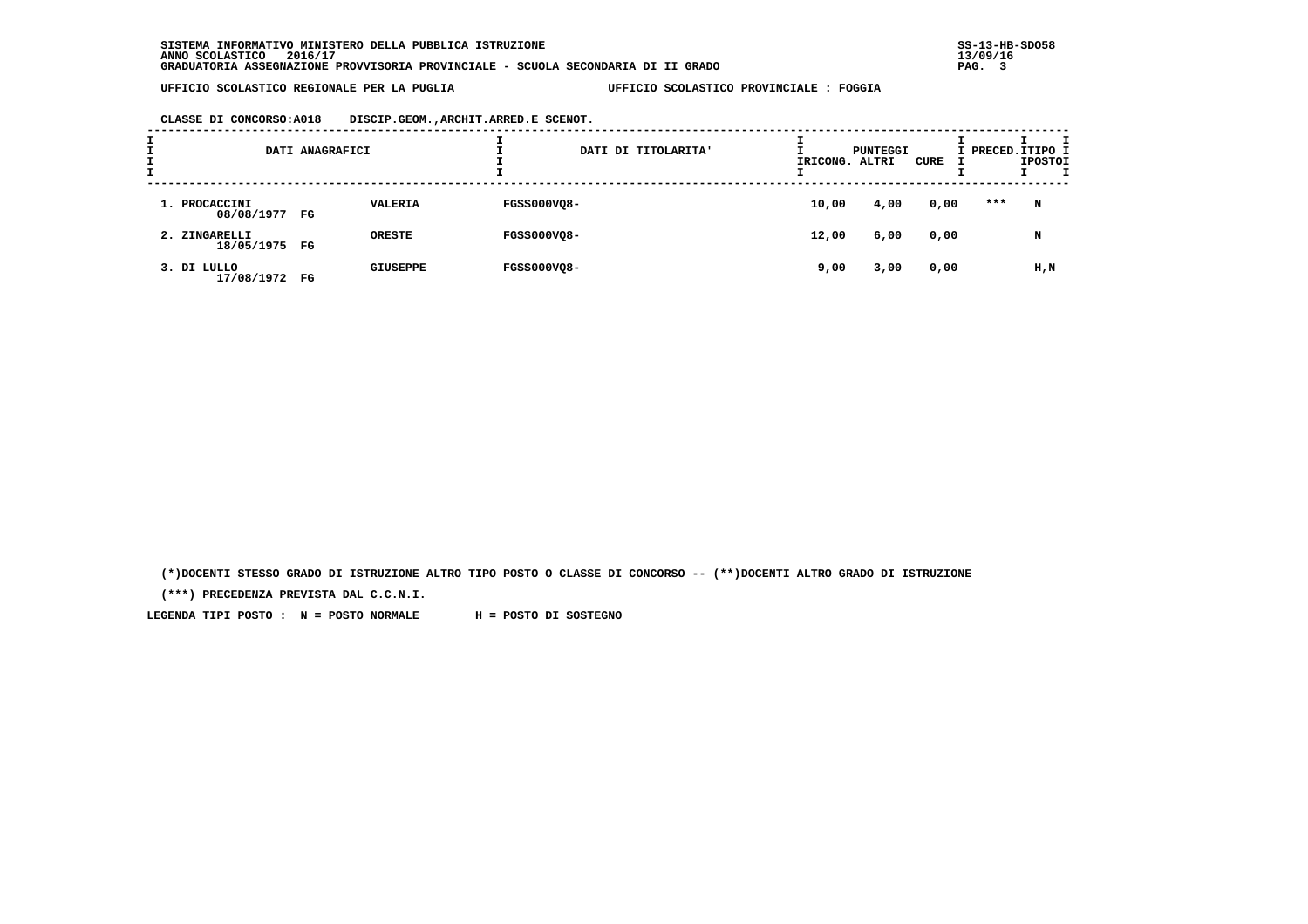| CLASSE DI CONCORSO: A019 | DISCIPLINE GIURIDICHE ED ECONOMIC. |  |  |
|--------------------------|------------------------------------|--|--|
|                          |                                    |  |  |

| I<br>$\frac{1}{1}$ |     |                              | DATI ANAGRAFICI |                  | $\mathbf T$<br>DATI DI TITOLARITA' | I<br>$\mathbf{I}$<br>IRICONG. ALTRI<br>I | <b>PUNTEGGI</b> | CURE | PRECED. ITIPO I | I.<br><b>IPOSTOI</b><br>I. | I<br>I |
|--------------------|-----|------------------------------|-----------------|------------------|------------------------------------|------------------------------------------|-----------------|------|-----------------|----------------------------|--------|
|                    |     | 1. VOLPI<br>23/05/1963 MI    |                 | IASMINE CABIRIA  | FGSS000VQ8-                        | 9,00                                     | 3,00            | 0,00 | $***$           | N                          |        |
|                    |     | 2. MASTRANGELO<br>02/03/1954 | BA              | VITO ANTONIO     | <b>FGSS000VO8-</b>                 | 0,00                                     | 0,00            | 0,00 | $* * *$         | N                          |        |
|                    |     | 3. TURCO<br>02/01/1979 FG    |                 | <b>NUNZIA</b>    | FGSS000VQ8-                        | 14,00                                    | 8,00            | 0,00 | $* * *$         | N                          |        |
|                    |     | 4. STUPPIELLO<br>21/08/1972  | $_{\rm FG}$     | PAOLO PIO        | FGSS000VQ8-                        | 13,00                                    | 7,00            | 0,00 | $* * *$         | N                          |        |
|                    |     | 5. RUO<br>12/04/1969         | $_{\rm FG}$     | <b>ROCCO</b>     | <b>FGSS000VO8-</b>                 | 9,00                                     | 3,00            | 0,00 | $* * *$         | N                          |        |
|                    |     | 6. BASILE<br>08/03/1965      | $_{\rm FG}$     | ANTONELLA NUNZIA | FGRI03701E-IPSIA A. MINUZIANO      | 12,00                                    | 6,00            | 0,00 |                 | H, N                       |        |
|                    |     | 7. GIANCOLA<br>03/11/1967    | $_{\rm FG}$     | AMELIA AUSILIA   | <b>FGSS000VQ8-</b>                 | 12,00                                    | 6,00            | 0,00 |                 | H, N                       |        |
|                    |     | 8. DI PERNA<br>03/09/1973    | FG              | PIA VITTORIA     | <b>FGSS000VO8-</b>                 | 12,00                                    | 6,00            | 0,00 |                 | H, N                       |        |
|                    |     | 9. DE CAROLIS<br>24/05/1965  | FG              | <b>ROSARIO</b>   | FGSS000VO8-                        | 9,00                                     | 3,00            | 0,00 |                 | N                          |        |
|                    | 10. | <b>SANTORO</b><br>25/07/1970 | $_{\rm FG}$     | <b>FILOMENA</b>  | FGSS000VQ8-                        | 9,00                                     | 3,00            | 0,00 |                 | N                          |        |

 **(\*)DOCENTI STESSO GRADO DI ISTRUZIONE ALTRO TIPO POSTO O CLASSE DI CONCORSO -- (\*\*)DOCENTI ALTRO GRADO DI ISTRUZIONE**

 **(\*\*\*) PRECEDENZA PREVISTA DAL C.C.N.I.**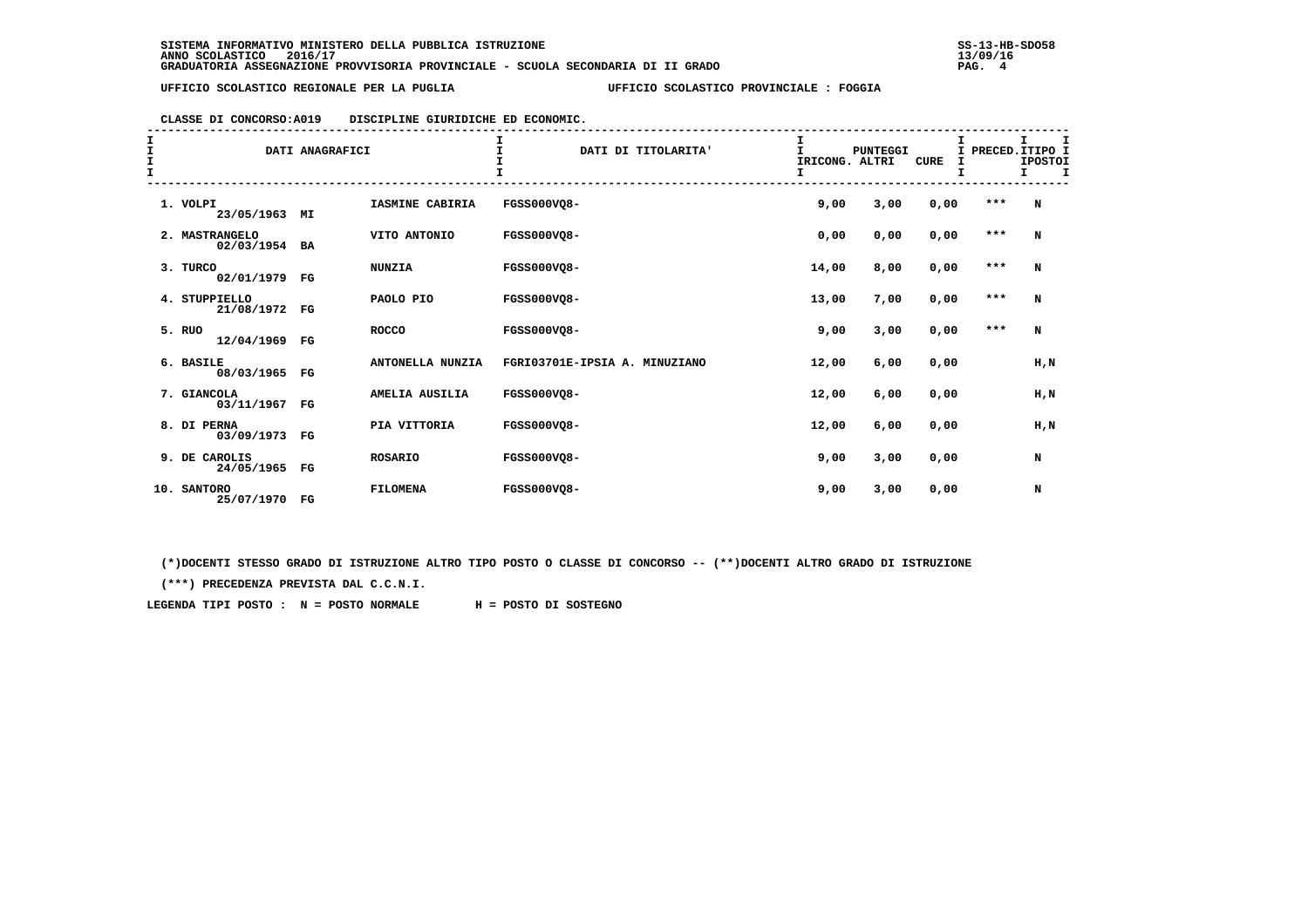|  |  | CLASSE DI CONCORSO: A019 | DISCIPLINE GIURIDICHE ED ECONOMIC. |  |  |  |
|--|--|--------------------------|------------------------------------|--|--|--|
|--|--|--------------------------|------------------------------------|--|--|--|

| $\frac{1}{1}$ |                                       | DATI ANAGRAFICI |                | DATI DI TITOLARITA'            | IRICONG. | <b>PUNTEGGI</b><br>ALTRI | CURE  | I PRECED.ITIPO I<br>Ι. | <b>IPOSTOI</b><br>I. |
|---------------|---------------------------------------|-----------------|----------------|--------------------------------|----------|--------------------------|-------|------------------------|----------------------|
|               | 11. CARUSO<br>13/10/1956              | FG              | <b>RENALDO</b> | FGTA03701P-M. DI SANGRO        | 6,00     | 0,00                     | 0,00  |                        | N                    |
|               | 12. NOTARANGELO<br>26/10/1960         | FG              | <b>PIETRO</b>  | <b>FGSS000VO8-</b>             | 6,00     | 0,00                     | 0,00  |                        | N                    |
|               | 13. FUSCELLARO<br>29/01/1968<br>$(*)$ | NA              | PASQUALINO     | <b>FGSS000VQ8-</b>             | 16,00    | 10,00                    | 0,00  | $***$                  | H, N                 |
|               | 14. VENTURA<br>03/08/1963<br>$(* )$   | FG              | <b>ANGELA</b>  | <b>FGSS000VO8-</b>             | 0,00     | 0,00                     | 0,00  | $***$                  | N                    |
|               | 15. DE MARTINO<br>16/04/1963<br>$(*)$ | $_{\rm FG}$     | MARIA MARISA   | FGPC044019-LICEO " F I A N I " | 12,00    | 0,00                     | 12,00 | ***                    | N                    |
|               | 16. VOCALE<br>10/09/1966<br>$(*)$     | FG              | <b>ANTONIO</b> | FGTD01050D-"A. FRACCACRETA"    | 23,00    | 11,00                    | 23,00 | ***                    | N                    |
|               | 17. FORGIONE<br>30/03/1964<br>$(*)$   | FG              | <b>ENRICO</b>  | FGSS000VQ8-                    | 12,00    | 6,00                     | 0,00  |                        | H, N                 |

 **(\*)DOCENTI STESSO GRADO DI ISTRUZIONE ALTRO TIPO POSTO O CLASSE DI CONCORSO -- (\*\*)DOCENTI ALTRO GRADO DI ISTRUZIONE**

 **(\*\*\*) PRECEDENZA PREVISTA DAL C.C.N.I.**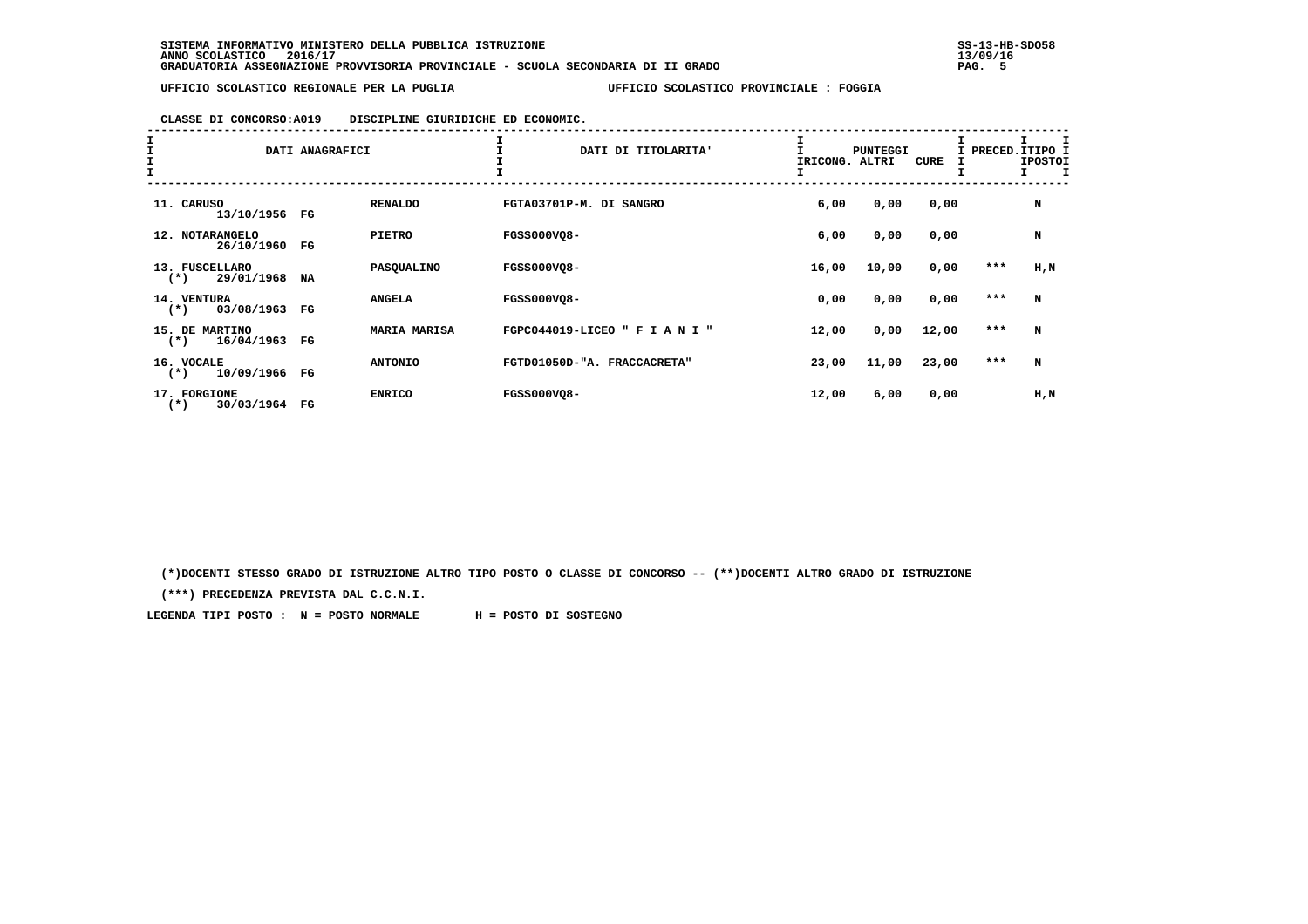| CLASSE DI CONCORSO:A020 |  | DISCIPLINE MECCANICHE E TECNOLOGIA |
|-------------------------|--|------------------------------------|
|                         |  |                                    |

| DATI ANAGRAFICI                   |          |                           | DATI DI TITOLARITA' | IRICONG. | PUNTEGGI<br>ALTRI | CURE | I PRECED.ITIPO I | <b>IPOSTOI</b> |  |
|-----------------------------------|----------|---------------------------|---------------------|----------|-------------------|------|------------------|----------------|--|
| 1. DE MICHELE<br>15/09/1970<br>FG | GIOVANNI | FGTF017016-ITIS "E.FERMI" |                     | 12,00    | 6,00              | 0.00 |                  |                |  |

 **(\*)DOCENTI STESSO GRADO DI ISTRUZIONE ALTRO TIPO POSTO O CLASSE DI CONCORSO -- (\*\*)DOCENTI ALTRO GRADO DI ISTRUZIONE**

 **(\*\*\*) PRECEDENZA PREVISTA DAL C.C.N.I.**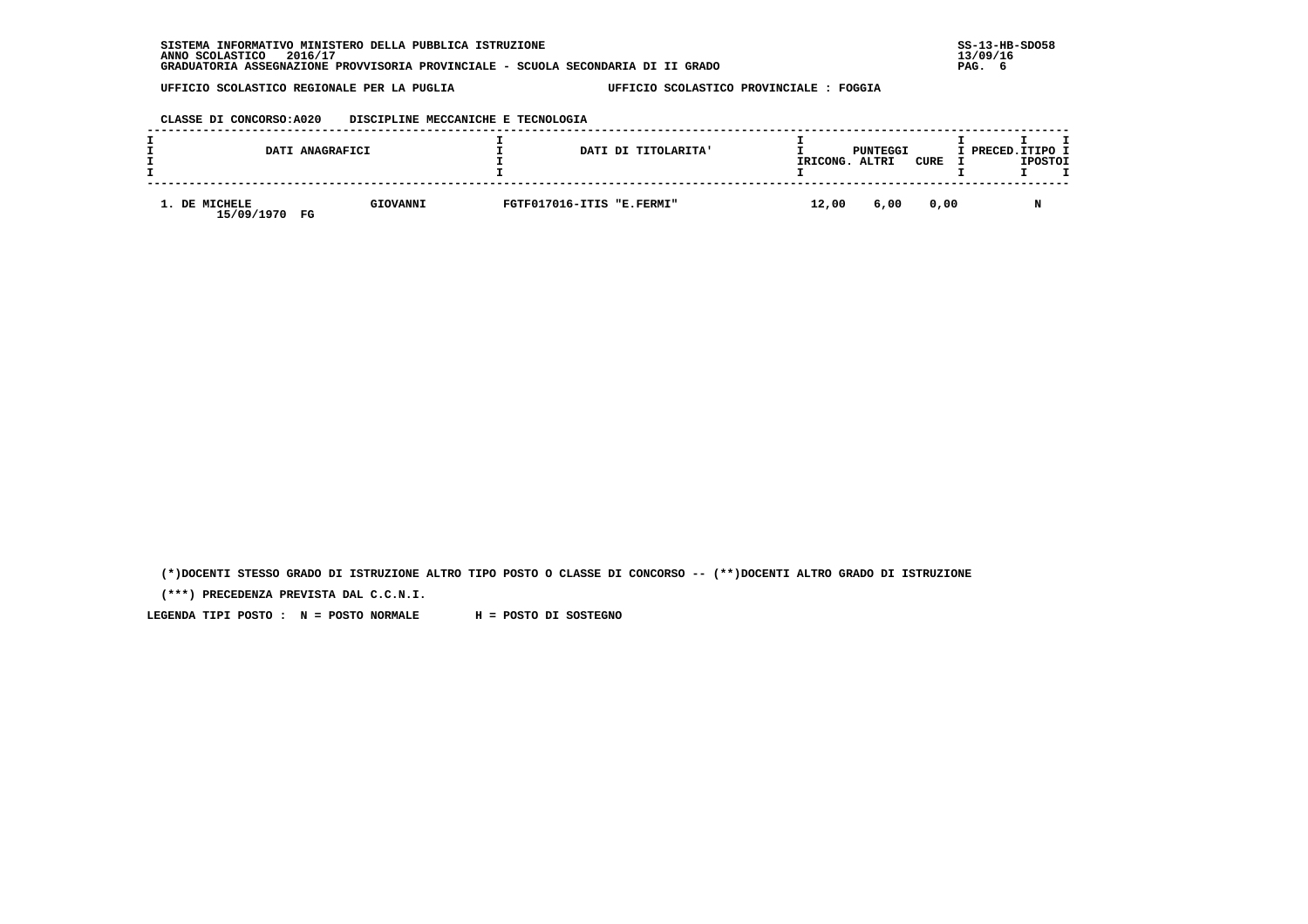**CLASSE DI CONCORSO:A021 DISCIPLINE PITTORICHE**

| I<br>÷. |                                | DATI ANAGRAFICI |                 |                    | DATI DI TITOLARITA'                      | IRICONG. ALTRI | PUNTEGGI | CURE | I PRECED. ITIPO I | <b>IPOSTOI</b> | т |
|---------|--------------------------------|-----------------|-----------------|--------------------|------------------------------------------|----------------|----------|------|-------------------|----------------|---|
|         | 1. SIMONE<br>26/11/1984 FG     |                 | <b>RAFFAELA</b> | <b>FGSS000VQ8-</b> |                                          | 6,00           | 0,00     | 0,00 | ***               | N              |   |
|         | 2. DI BRISCO<br>20/02/1975 FG  |                 | <b>MARIA</b>    | <b>FGSS000VQ8-</b> |                                          | 9,00           | 3,00     | 0,00 |                   | N              |   |
|         | 3. DE ANGELIS<br>28/04/1954 FG |                 | VALLEVERDINA    |                    | FGSD04701A-LICEO ARTISTICO "SACRO CUORE" | 6,00           | 0,00     | 0,00 |                   | N              |   |

 **(\*)DOCENTI STESSO GRADO DI ISTRUZIONE ALTRO TIPO POSTO O CLASSE DI CONCORSO -- (\*\*)DOCENTI ALTRO GRADO DI ISTRUZIONE**

 **(\*\*\*) PRECEDENZA PREVISTA DAL C.C.N.I.**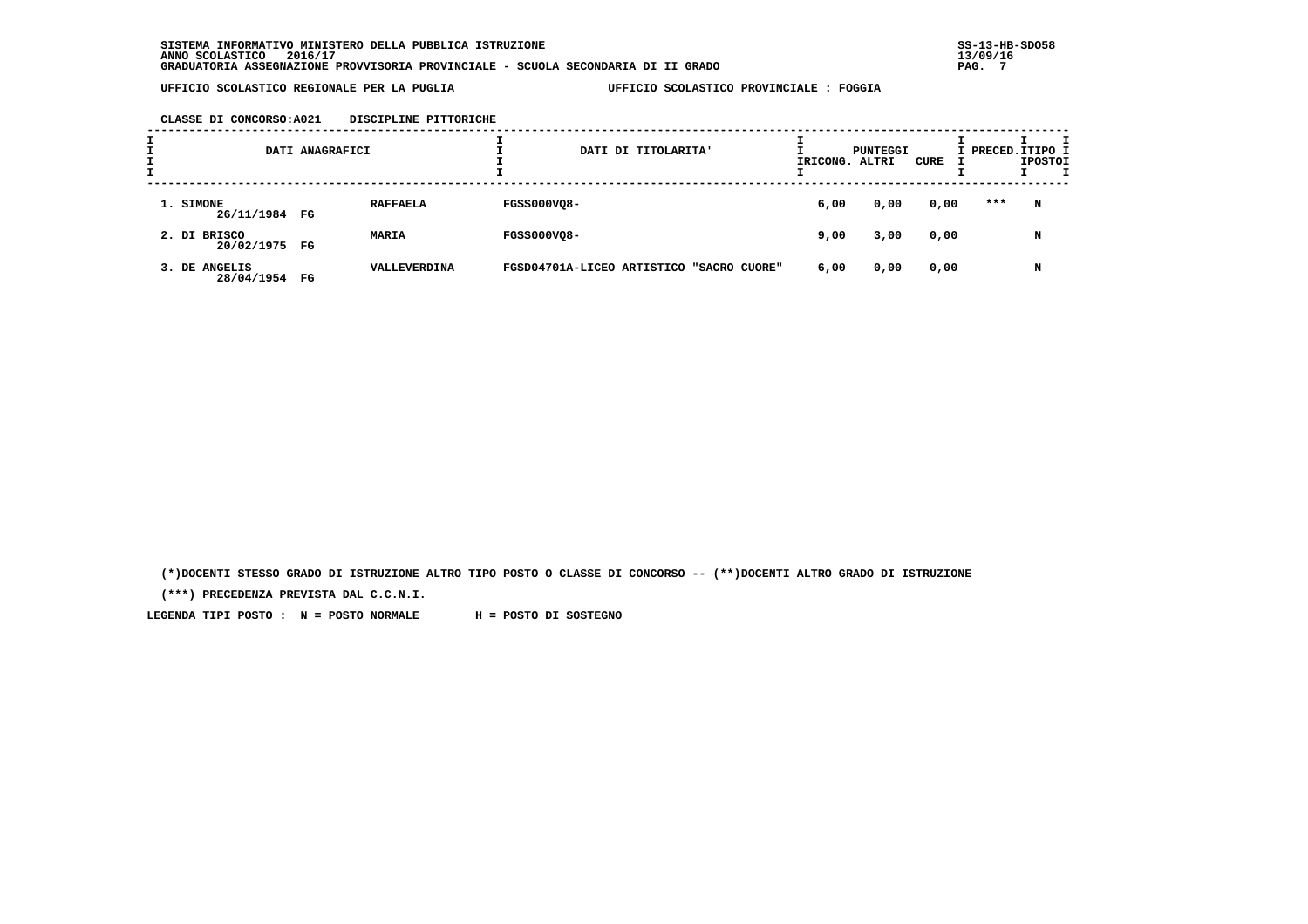| CLASSE DI CONCORSO: A024 | DISEGNO E STORIA DEL COSTUME |  |  |
|--------------------------|------------------------------|--|--|
|                          |                              |  |  |

|                               | DATI ANAGRAFICI             | DATI DI TITOLARITA'                       |       | PUNTEGGI<br>IRICONG. ALTRI | CURE | I PRECED. ITIPO I<br><b>IPOSTOI</b> |
|-------------------------------|-----------------------------|-------------------------------------------|-------|----------------------------|------|-------------------------------------|
| 1. DE SANTIS<br>12/08/1969 FG | <b>MARIA</b>                | FGRI01101A-IISS PAVONCELLI-PROF.LE MODA E | 10,00 | 4,00                       | 0,00 | ***<br>N                            |
| 2. PALMISANO<br>27/06/1968    | <b>ERIKA</b><br>$_{\rm FG}$ | FGRI01101A-IISS PAVONCELLI-PROF.LE MODA E | 12,00 | 6,00                       | 0,00 | N                                   |

 **(\*)DOCENTI STESSO GRADO DI ISTRUZIONE ALTRO TIPO POSTO O CLASSE DI CONCORSO -- (\*\*)DOCENTI ALTRO GRADO DI ISTRUZIONE**

 **(\*\*\*) PRECEDENZA PREVISTA DAL C.C.N.I.**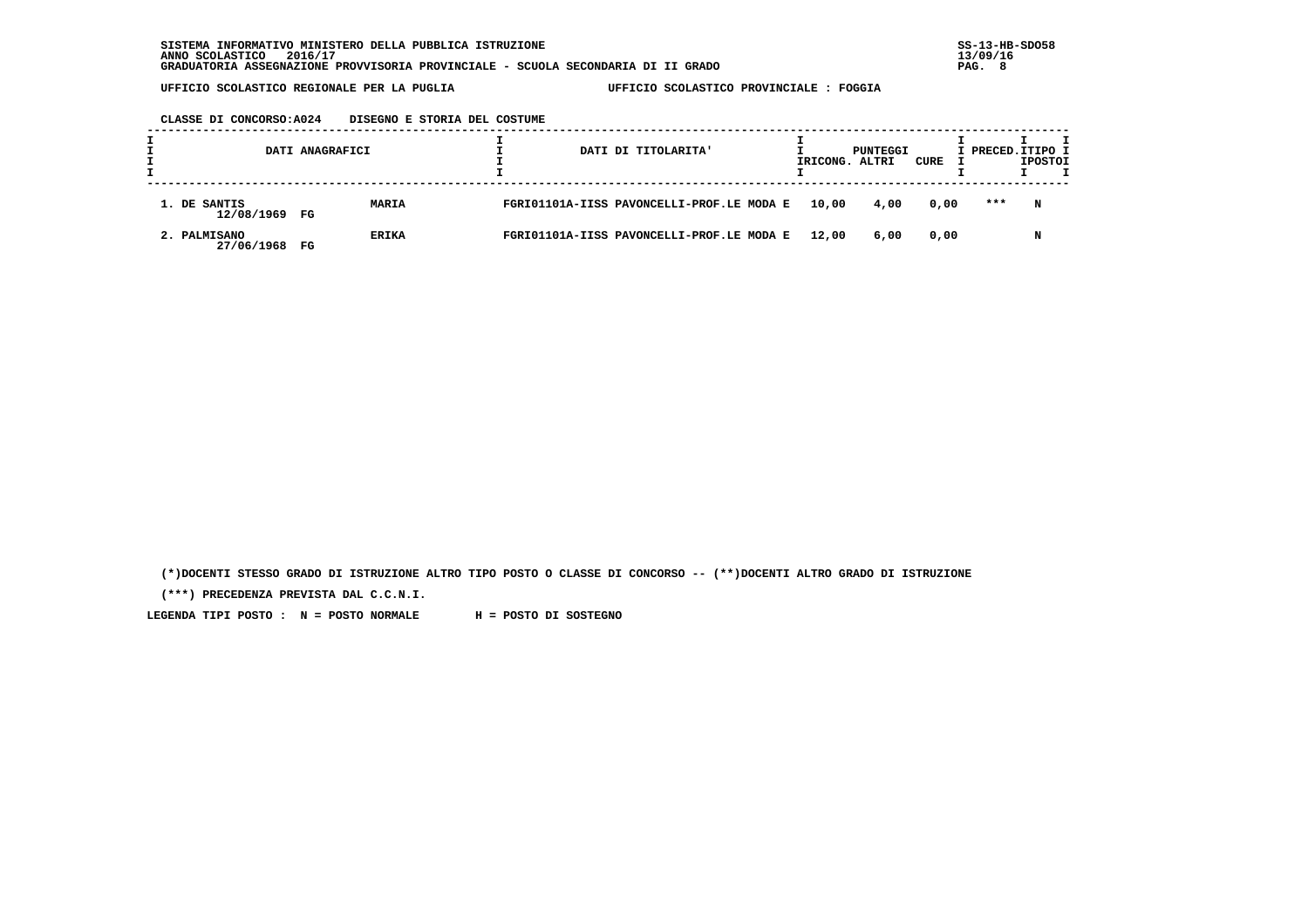## **CLASSE DI CONCORSO:A025 DISEGNO E STORIA DELL'ARTE**

| I<br>$\mathbf{I}$ |                                          | DATI ANAGRAFICI |                     | DATI DI TITOLARITA'                       | IRICONG. ALTRI | <b>PUNTEGGI</b> | CURE | I PRECED.ITIPO I<br>I | <b>IPOSTOI</b><br>Τ. |
|-------------------|------------------------------------------|-----------------|---------------------|-------------------------------------------|----------------|-----------------|------|-----------------------|----------------------|
|                   | 1. MARINO<br>09/09/1956 FG               |                 | <b>MARIA TERESA</b> | FGPS004012-VIESTE                         | 6,00           | 0,00            | 0,00 |                       | N                    |
|                   | 2. SARDELLA<br>10/02/1977 FG             |                 | LUIGI               | <b>FGSS000VQ8-</b>                        | 6,00           | 0,00            | 0,00 |                       | N                    |
|                   | 3. DE SANTIS<br>12/08/1969<br>$(*)$      | FG              | <b>MARIA</b>        | FGRI01101A-IISS PAVONCELLI-PROF.LE MODA E | 10,00          | 4,00            | 0,00 | ***                   | N                    |
|                   | 4. PALMISANO<br>27/06/1968<br>$(*)$      | FG              | <b>ERIKA</b>        | FGRI01101A-IISS PAVONCELLI-PROF.LE MODA E | 12,00          | 6,00            | 0,00 |                       | N                    |
|                   | 5. DE ANGELIS<br>28/04/1954<br>$(*)$     | FG              | VALLEVERDINA        | FGSD04701A-LICEO ARTISTICO "SACRO CUORE"  | 6,00           | 0,00            | 0,00 |                       | N                    |
|                   | 6. MARCHESINO<br>01/12/1958<br>$(*)$     | FG              | MARIA ROSARIA       | FGTD060005-VITTORIO EMANUELE III          | 6,00           | 0,00            | 0,00 |                       | N                    |
|                   | 7. RUSSO<br>06/10/1977<br>$(**)$         | FG              | <b>ROSARIA</b>      | FGMM000VC6-                               | 14,00          | 8,00            | 0,00 | ***                   | N                    |
|                   | 8. DI GUGLIELMO<br>25/07/1970<br>$***$ ) | $_{\rm FG}$     | <b>ANNA</b>         | FGMM869017-PALMIERI                       | 9,00           | 3,00            | 0,00 |                       | N                    |

 **(\*)DOCENTI STESSO GRADO DI ISTRUZIONE ALTRO TIPO POSTO O CLASSE DI CONCORSO -- (\*\*)DOCENTI ALTRO GRADO DI ISTRUZIONE**

 **(\*\*\*) PRECEDENZA PREVISTA DAL C.C.N.I.**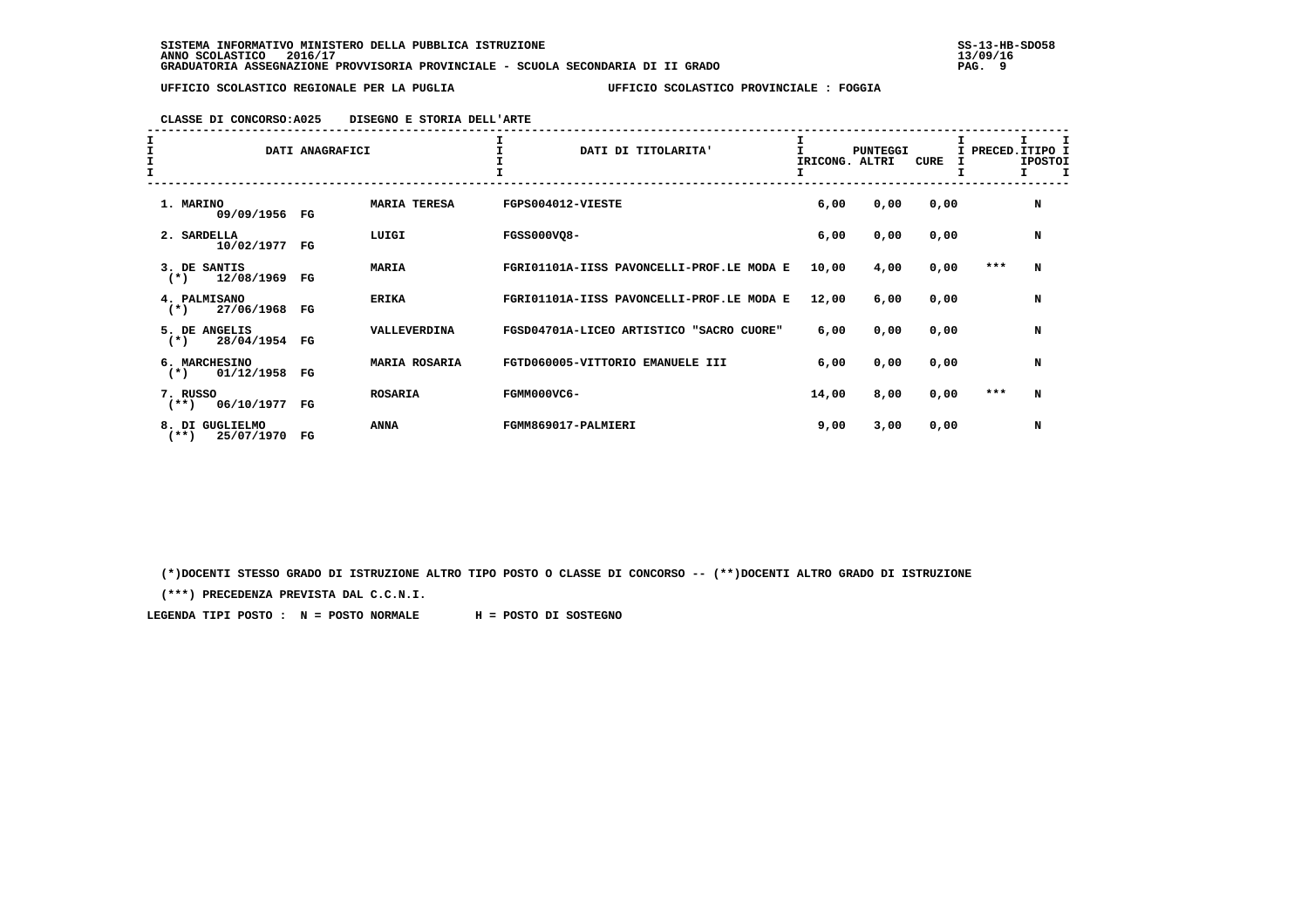### **CLASSE DI CONCORSO:A029 EDUCAZIONE FISICA II GRADO**

| I<br>I<br>$\frac{1}{1}$ |                                | DATI ANAGRAFICI |                   | $\mathbf{r}$<br>DATI DI TITOLARITA'                          | $\mathbf{I}$<br>IRICONG. ALTRI | <b>PUNTEGGI</b> | <b>CURE</b><br>I | I PRECED. ITIPO I | т<br><b>IPOSTOI</b><br>I. |  |
|-------------------------|--------------------------------|-----------------|-------------------|--------------------------------------------------------------|--------------------------------|-----------------|------------------|-------------------|---------------------------|--|
|                         | 1. COCUMAZZI<br>07/05/1962     | $_{\rm FG}$     | <b>ROSARIO</b>    | FGSS000VO8-                                                  | 14,00                          | 8,00            | 0,00             | ***               | N                         |  |
|                         | 2. CAVALIERE<br>06/03/1961     | $_{\rm FG}$     | VALENTINO         | FGPS04901G-LICEO SCIENTIFICO STATALE "A.                     | 13,00                          | 7,00            | 0,00             | ***               | N                         |  |
|                         | 3. VALENTINO<br>10/08/1965     | $_{\rm FG}$     |                   | LOREDANA ANNA RITA FGPC03901T-LICEO CLASS. R. BONGHI (SEZ. S | 15,00                          | 9,00            | 0,00             |                   | N                         |  |
|                         | 4. OCCHIOCHIUSO<br>01/12/1957  | $_{\rm FG}$     | <b>SALVATORE</b>  | FGPM039012-ANTONIO ROSMINI                                   | 12,00                          | 0,00            | 12,00            |                   | N                         |  |
|                         | 5. SIRIGNESE<br>21/04/1964     | FG              | MAURIZIA          | FGRH04301A-IPSSAR SEZ.AS.IIS ANN.CONVITTO                    | 12,00                          | 6,00            | 0,00             |                   | N                         |  |
|                         | 6. BARREA<br>01/01/1960        | $_{\rm FG}$     | <b>LEONARDO</b>   | FGPS01801X-G. C. RISPOLI                                     | 9,00                           | 3,00            | 0.00             |                   | N                         |  |
|                         | 7. COLA ANTONINI<br>01/01/1960 | $_{\rm FG}$     | <b>ANTONIO</b>    | FGTD05101B-P. GIANNONE                                       | 9,00                           | 3,00            | 0,00             |                   | N                         |  |
|                         | 8. DE LEONARDIS<br>07/01/1965  | TO              | <b>ANTONIO</b>    | FGSS000VO8-                                                  | 9,00                           | 3,00            | 0,00             |                   | N                         |  |
|                         | 9. FASSARI<br>23/08/1958       | FG              | VINCENZO DOMENICO | FGTD02000P-IST. TEC. COMM.LE "DANTE ALIGH                    | 6,00                           | 0,00            | 0,00             |                   | N                         |  |
|                         | 10. MAESTRI<br>08/05/1959      | FG              | AMBRA ROSARIA     | FGPS08000E-ALBERT EINSTEIN                                   | 6,00                           | 0,00            | 0,00             |                   | N                         |  |

 **(\*)DOCENTI STESSO GRADO DI ISTRUZIONE ALTRO TIPO POSTO O CLASSE DI CONCORSO -- (\*\*)DOCENTI ALTRO GRADO DI ISTRUZIONE**

 **(\*\*\*) PRECEDENZA PREVISTA DAL C.C.N.I.**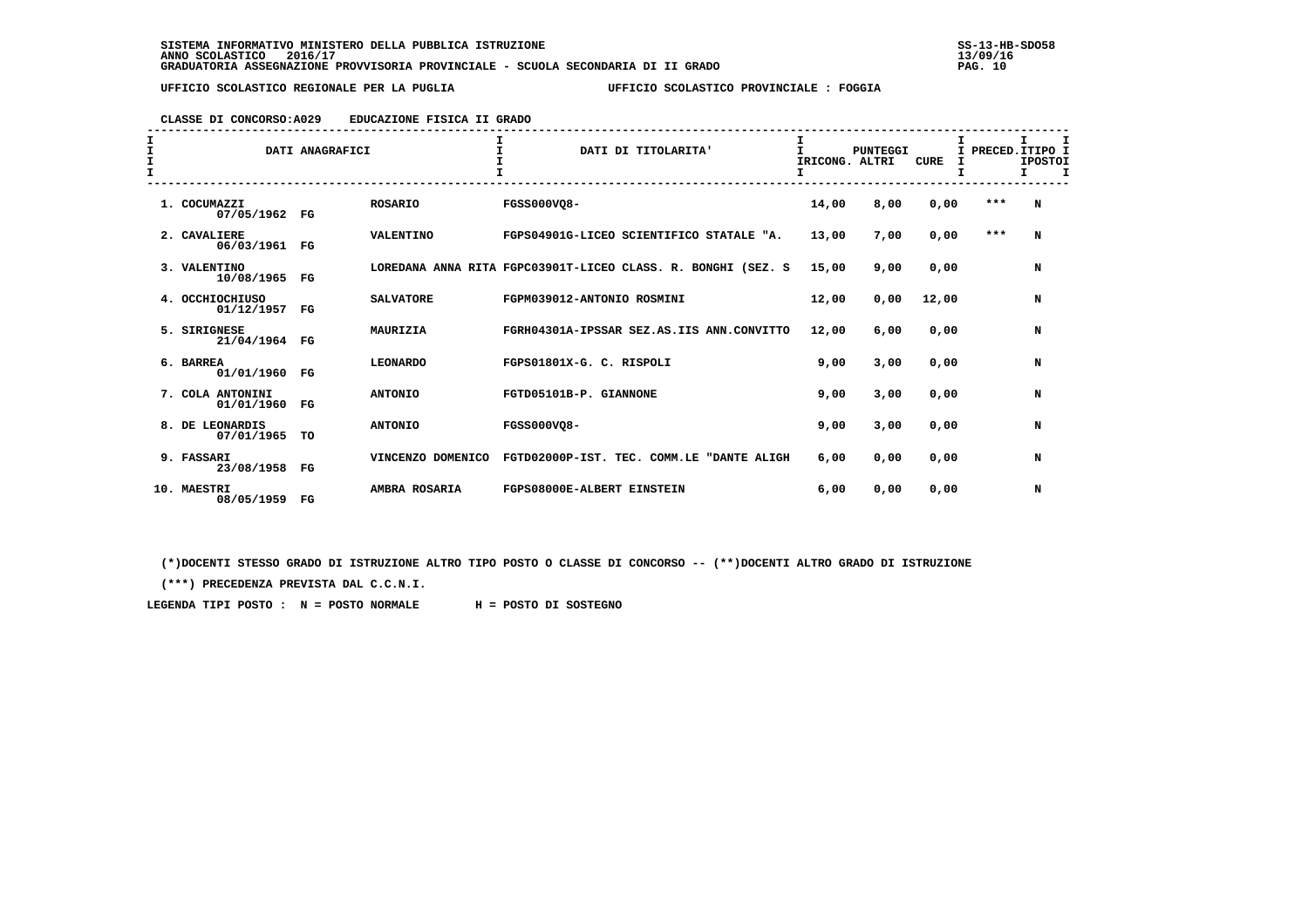| CLASSE DI CONCORSO: A029 | EDUCAZIONE FISICA II GRADO |  |  |
|--------------------------|----------------------------|--|--|
|                          |                            |  |  |

| エエエエ |                                     | DATI ANAGRAFICI |                                | DATI DI TITOLARITA'              | T<br>IRICONG. ALTRI | <b>PUNTEGGI</b> | CURE | I PRECED. ITIPO I<br><b>IPOSTOI</b><br>$\mathbf{I}$<br>$\mathbf{I}$ |
|------|-------------------------------------|-----------------|--------------------------------|----------------------------------|---------------------|-----------------|------|---------------------------------------------------------------------|
|      | 11. GALLO<br>06/08/1961 BN          |                 | <b>CHIARA</b>                  | FGTD060005-VITTORIO EMANUELE III | 6,00                | 0,00            | 0,00 | N                                                                   |
|      | 12. VALENTE<br>12/01/1962 FG        |                 | MARIA VIRGINIA                 | <b>FGSS000VQ8-</b>               | 6,00                | 0,00            | 0,00 | N                                                                   |
|      | 13. PESTILLI<br>18/09/1964 TO       |                 | <b>SIMONETTA</b>               | <b>FGSS000VO8-</b>               | 6,00                | 0,00            | 0,00 | N                                                                   |
|      | 14. SORICELLI<br>10/09/1965 GO      |                 | FABRIZIO                       | <b>FGSS000VQ8-</b>               | 6,00                | 0,00            | 0,00 | N                                                                   |
|      | 15. GATTA<br>29/11/1965<br>$(**)$   | FG              | CONCETTINA                     | FGMM148003-PETRARCA-P.PIO        | 12,00               | 6,00            | 0,00 | H,N                                                                 |
|      | 16. TESTA<br>14/05/1966<br>$(**)$   | FG              | ANTONELLA SOCCORSA FGMM000VC6- |                                  | 9,00                | 3,00            | 0,00 | N                                                                   |
|      | 17. FUSILLO<br>25/10/1963<br>$(**)$ | FG              | VINCENZO RAFFAELE              | FGMM84501P-GALIANI               | 6,00                | 0,00            | 0,00 | N                                                                   |

 **(\*)DOCENTI STESSO GRADO DI ISTRUZIONE ALTRO TIPO POSTO O CLASSE DI CONCORSO -- (\*\*)DOCENTI ALTRO GRADO DI ISTRUZIONE**

 **(\*\*\*) PRECEDENZA PREVISTA DAL C.C.N.I.**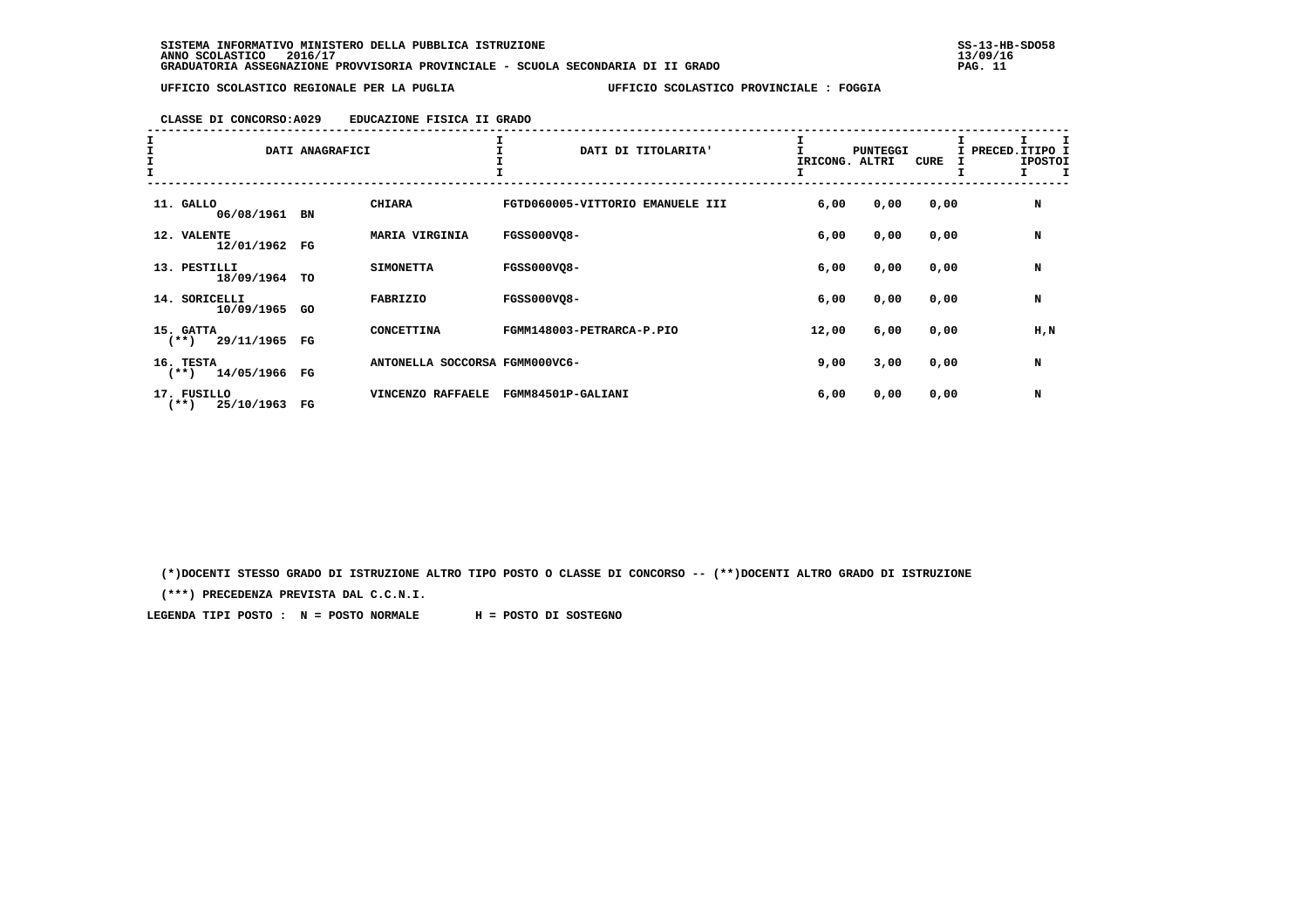## **CLASSE DI CONCORSO:A031 ED.MUSICALE IST.ISTR.SEC.II GRADO**

|                                | DATI ANAGRAFICI       | DATI DI TITOLARITA'     | IRICONG. | PUNTEGGI<br>ALTRI | CURE | I PRECED.ITIPO I | <b>IPOSTOI</b> |  |
|--------------------------------|-----------------------|-------------------------|----------|-------------------|------|------------------|----------------|--|
| 1. BASILE<br>16/05/1968<br>. ж | <b>LEONARDO</b><br>FG | FGPC046011-POLO LICEALE | 9,00     | 3,00              | 0,00 |                  | H,N            |  |

 **(\*)DOCENTI STESSO GRADO DI ISTRUZIONE ALTRO TIPO POSTO O CLASSE DI CONCORSO -- (\*\*)DOCENTI ALTRO GRADO DI ISTRUZIONE**

 **(\*\*\*) PRECEDENZA PREVISTA DAL C.C.N.I.**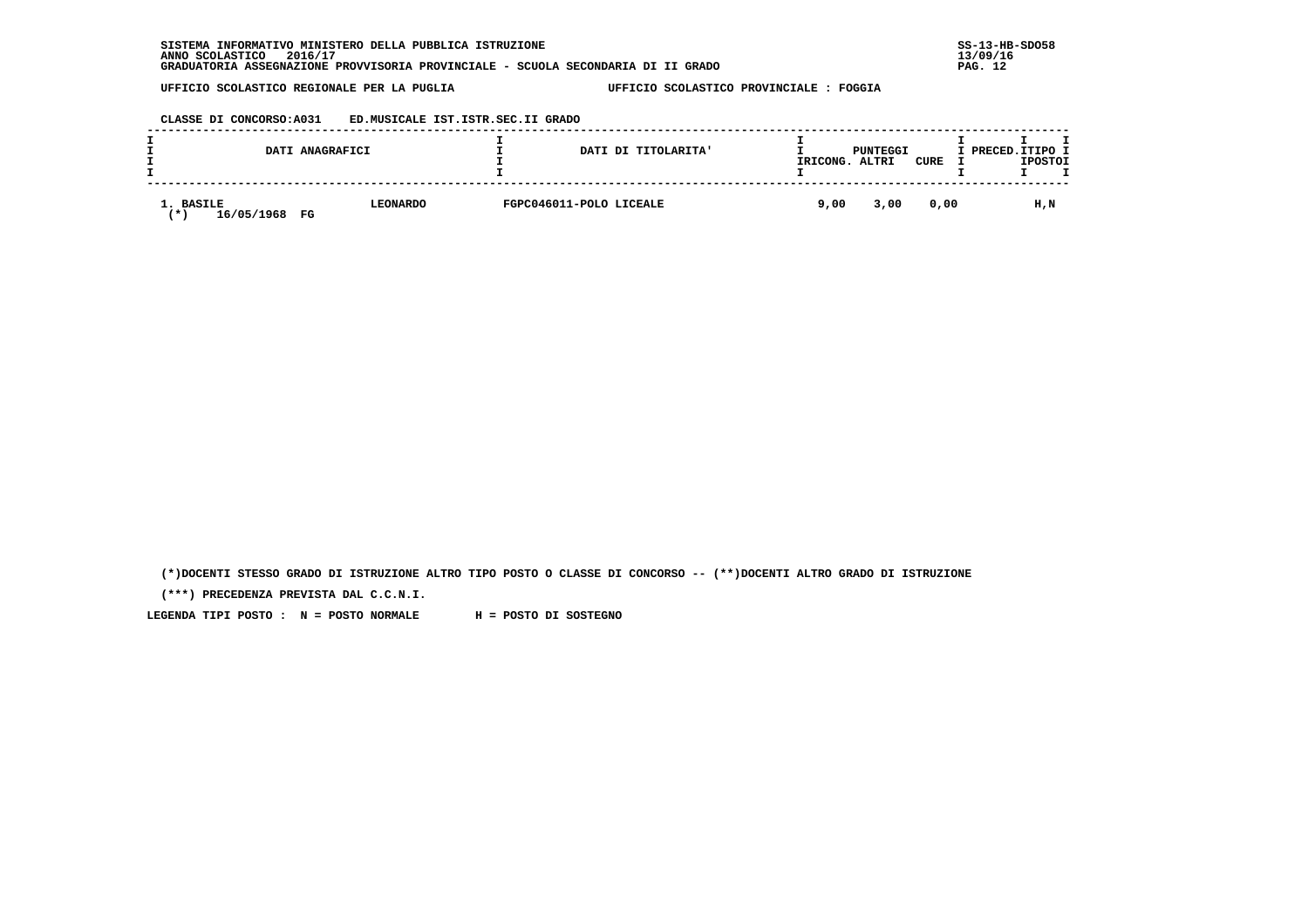**CLASSE DI CONCORSO:A034 ELETTRONICA**

|                                        | DATI ANAGRAFICI |                 |                             | DATI DI TITOLARITA'                       | IRICONG. ALTRI | PUNTEGGI | CURE | I PRECED.ITIPO I | <b>IPOSTOI</b> |
|----------------------------------------|-----------------|-----------------|-----------------------------|-------------------------------------------|----------------|----------|------|------------------|----------------|
| 1. LEMBO<br>07/06/1971 FG              |                 | <b>ANTONIO</b>  | FGTF03701B-ITI -A.MINUZIANO |                                           | 14,00          | 8,00     | 0,00 | ***              | N              |
| GROSSO<br>2. DEL<br>25/11/1975<br>(* ) | $_{\rm FG}$     | <b>GIUSEPPE</b> |                             | FGRI00701P-IST. PROF.LE INDUSTRIA E ARTIG | 18,00          | 12,00    | 0,00 | ***              | N              |

 **(\*)DOCENTI STESSO GRADO DI ISTRUZIONE ALTRO TIPO POSTO O CLASSE DI CONCORSO -- (\*\*)DOCENTI ALTRO GRADO DI ISTRUZIONE**

 **(\*\*\*) PRECEDENZA PREVISTA DAL C.C.N.I.**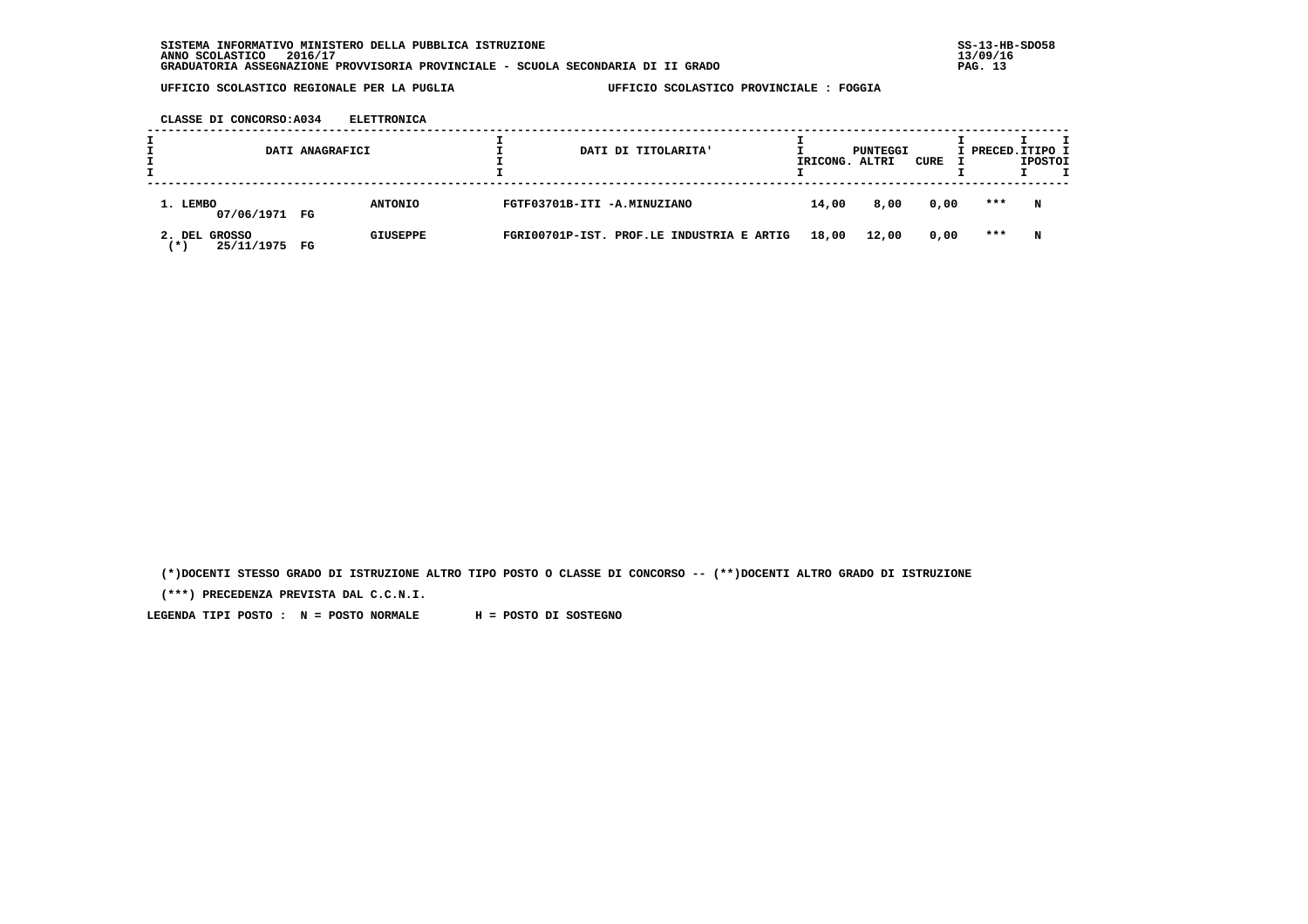### **CLASSE DI CONCORSO:A035 ELETTROTECNICA ED APPLICAZIONI**

| <b>.</b> |                                | DATI ANAGRAFICI |                 |                       | DATI DI TITOLARITA'                       | IRICONG. | PUNTEGGI<br>ALTRI | CURE | I PRECED. ITIPO I | <b>IPOSTOI</b> |  |
|----------|--------------------------------|-----------------|-----------------|-----------------------|-------------------------------------------|----------|-------------------|------|-------------------|----------------|--|
|          | 1. DE FILIPPO<br>23/04/1962 FG |                 | MICHELE         | FGRI013012-ISCHITELLA |                                           | 9,00     | 3,00              | 0,00 | ***               | N              |  |
|          | 2. DEL GROSSO<br>25/11/1975    | FG              | <b>GIUSEPPE</b> |                       | FGRI00701P-IST. PROF.LE INDUSTRIA E ARTIG | 18,00    | 12,00             | 0,00 | ***               | N              |  |

 **(\*)DOCENTI STESSO GRADO DI ISTRUZIONE ALTRO TIPO POSTO O CLASSE DI CONCORSO -- (\*\*)DOCENTI ALTRO GRADO DI ISTRUZIONE**

 **(\*\*\*) PRECEDENZA PREVISTA DAL C.C.N.I.**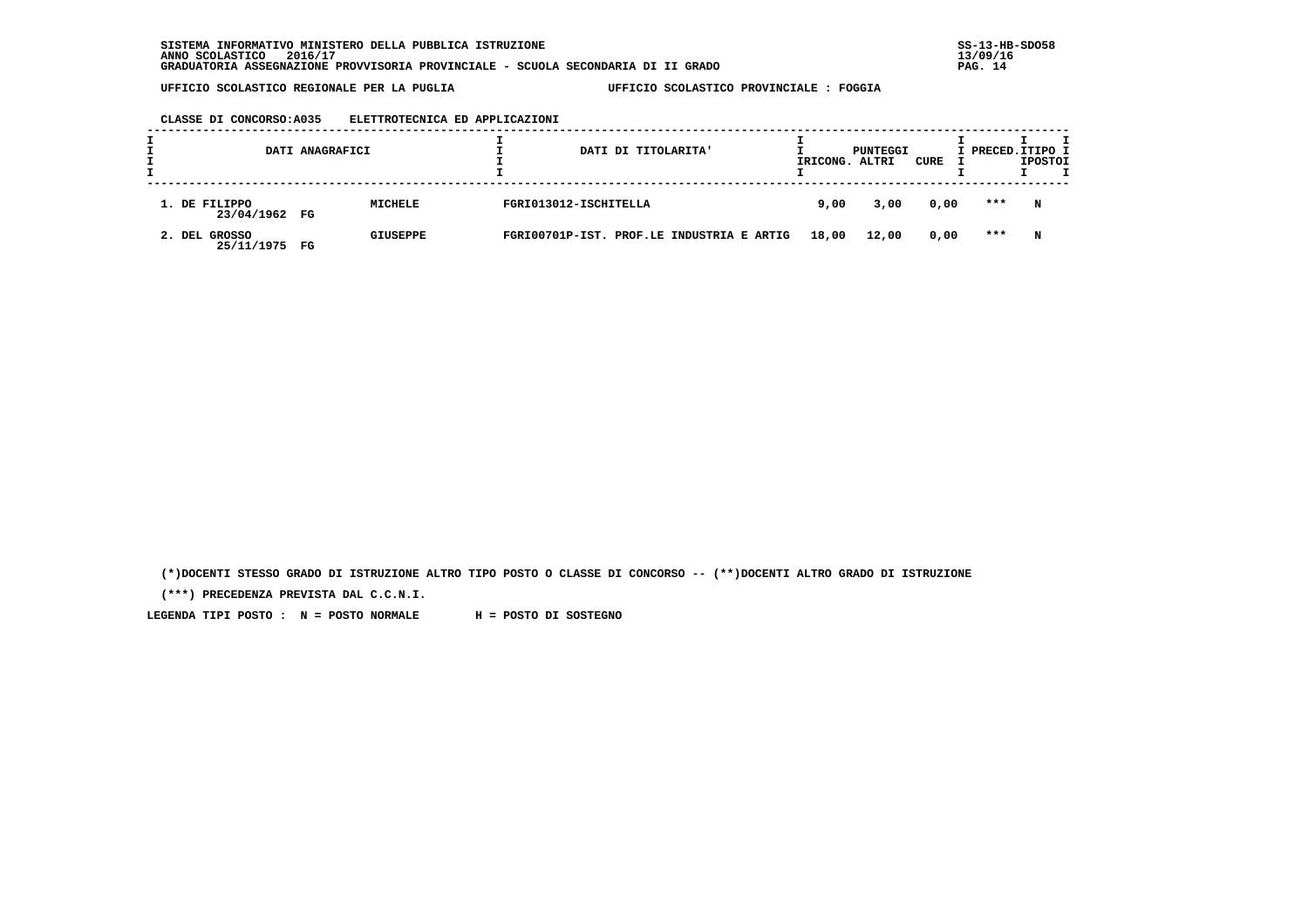**CLASSE DI CONCORSO:A036 FILOSOFIA,PSICOL. E SC.DELL'EDUCAZ.**

| <b>L</b><br><b>.</b> |                               | DATI ANAGRAFICI |                 |                    | DATI DI TITOLARITA' | IRICONG. ALTRI | PUNTEGGI | CURE | I PRECED. ITIPO I | <b>IPOSTOI</b> |  |
|----------------------|-------------------------------|-----------------|-----------------|--------------------|---------------------|----------------|----------|------|-------------------|----------------|--|
|                      | 1. PIAZZOLLA<br>23/12/1980 BA |                 | <b>ANGELA</b>   | <b>FGSS000VQ8-</b> |                     | 14,00          | 8,00     | 0,00 |                   | N              |  |
|                      | 2. ROMITO<br>25/12/1958 FG    |                 | <b>FERNANDO</b> | <b>FGSS000VQ8-</b> |                     | 6,00           | 0,00     | 0,00 |                   | N              |  |
|                      | 3. DE ROSA<br>25/02/1967      | FG              | MOSE'           | <b>FGSS000VQ8-</b> |                     | 6,00           | 0,00     | 0,00 |                   | N              |  |

 **(\*)DOCENTI STESSO GRADO DI ISTRUZIONE ALTRO TIPO POSTO O CLASSE DI CONCORSO -- (\*\*)DOCENTI ALTRO GRADO DI ISTRUZIONE**

 **(\*\*\*) PRECEDENZA PREVISTA DAL C.C.N.I.**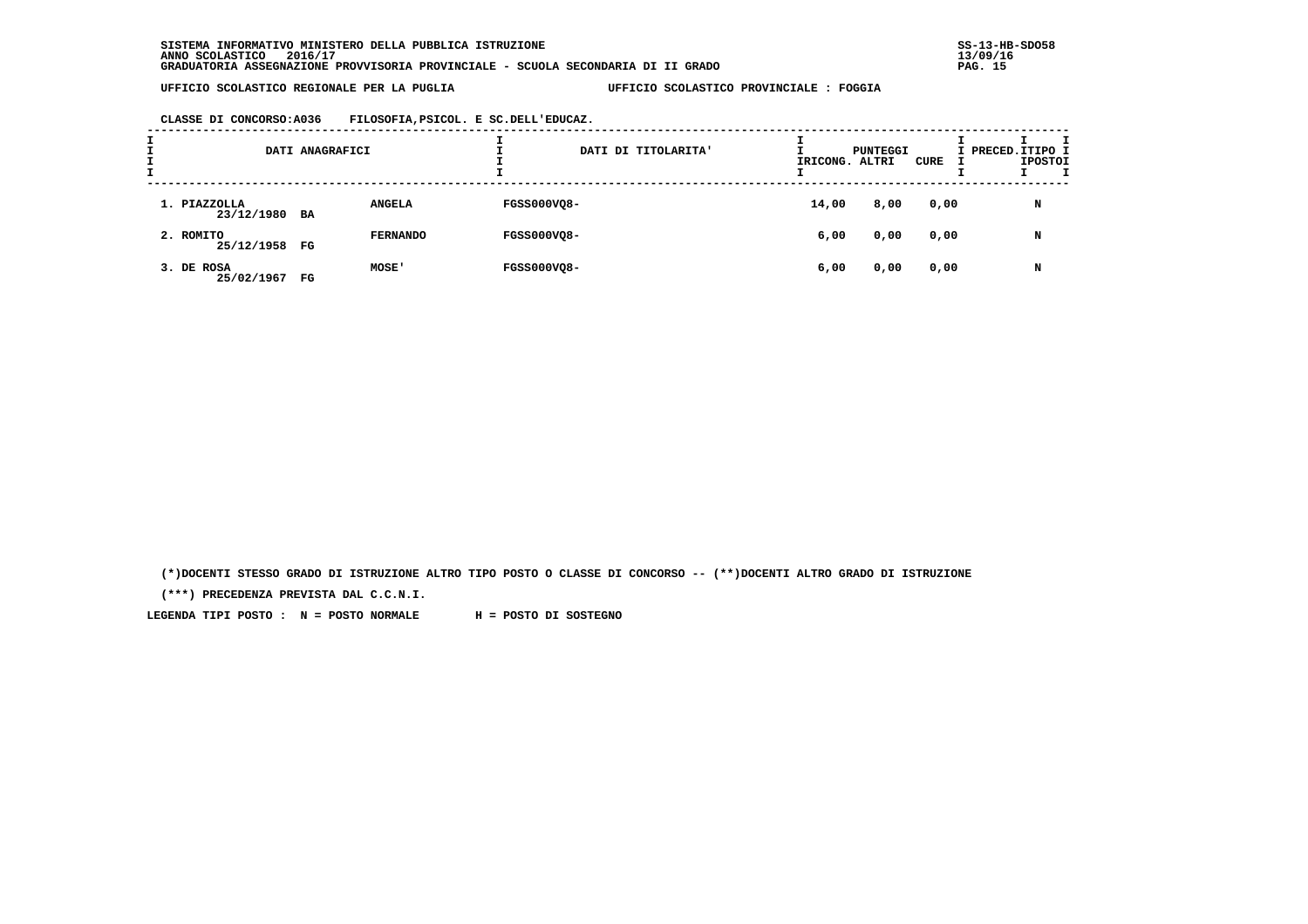**CLASSE DI CONCORSO:A037 FILOSOFIA E STORIA**

| I<br>I | DATI ANAGRAFICI                          |                                          |                             | DATI DI TITOLARITA' | IRICONG. ALTRI | PUNTEGGI | CURE  | I PRECED. ITIPO I | <b>IPOSTOI</b> | т |
|--------|------------------------------------------|------------------------------------------|-----------------------------|---------------------|----------------|----------|-------|-------------------|----------------|---|
|        | 1. PRENCIPE<br>24/06/1956 FG             | ANNA MARIA GIOVANN FGPC038034-LC V.LANZA |                             |                     | 0,00           | 0,00     | 0,00  | ***               | N              |   |
|        | 2. MONTEMITRO<br>22/02/1958<br>FG<br>(*) | MARIO                                    | FGPM00701E-MARIA IMMACOLATA |                     | 12,00          | 0,00     | 12,00 |                   | N              |   |
|        | 3. DE ROSA<br>25/02/1967<br>( * )<br>FG  | MOSE'                                    | <b>FGSS000VQ8-</b>          |                     | 6,00           | 0,00     | 0,00  |                   | N              |   |

 **(\*)DOCENTI STESSO GRADO DI ISTRUZIONE ALTRO TIPO POSTO O CLASSE DI CONCORSO -- (\*\*)DOCENTI ALTRO GRADO DI ISTRUZIONE**

 **(\*\*\*) PRECEDENZA PREVISTA DAL C.C.N.I.**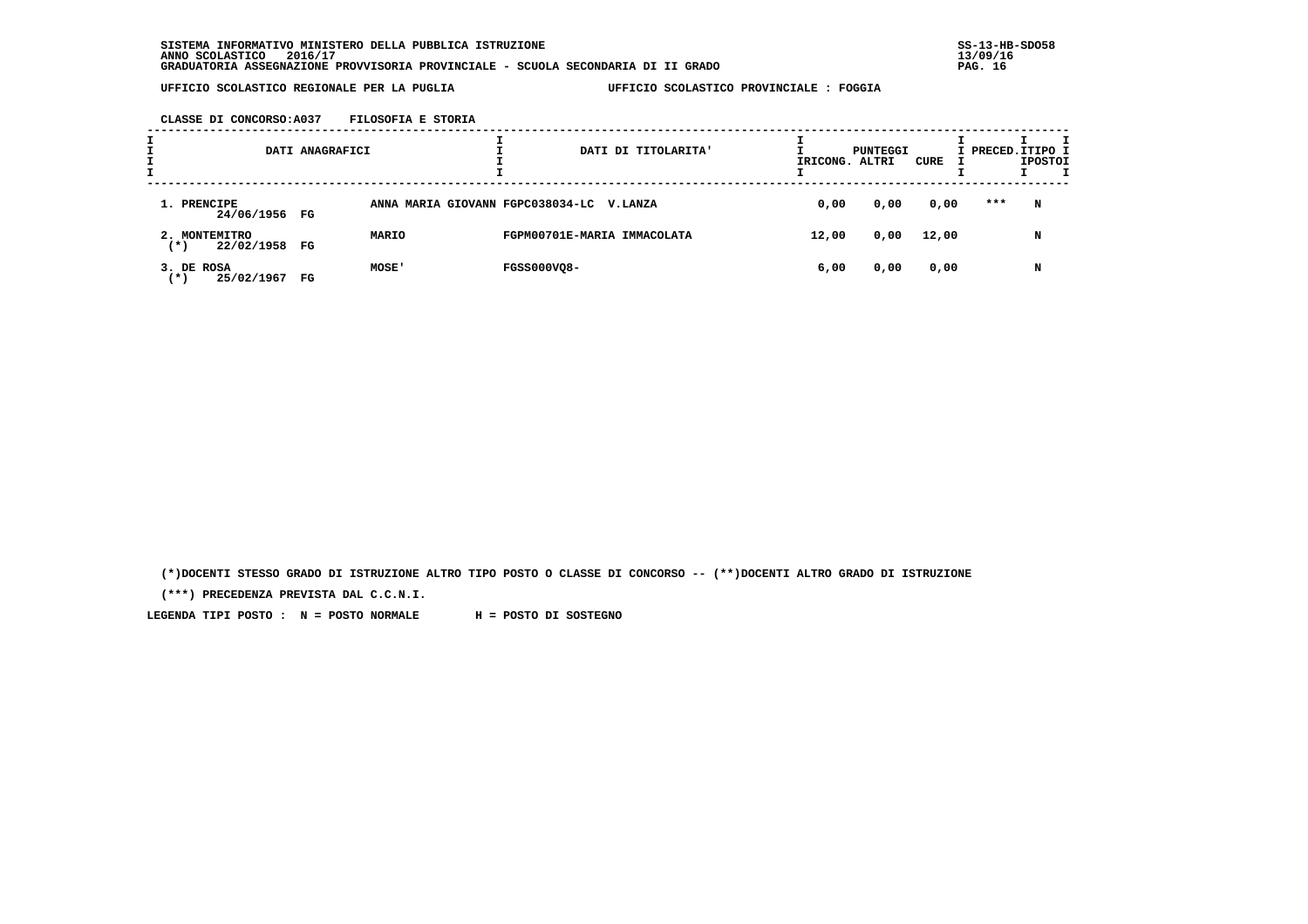**CLASSE DI CONCORSO:A038 FISICA**

| I |                                               | DATI ANAGRAFICI |                |                    | DATI DI TITOLARITA'                       | IRICONG. ALTRI | <b>PUNTEGGI</b> | CURE | I PRECED. ITIPO I | <b>IPOSTOI</b> | I |
|---|-----------------------------------------------|-----------------|----------------|--------------------|-------------------------------------------|----------------|-----------------|------|-------------------|----------------|---|
|   | 1. TRIVISANO<br>24/05/1975 FG<br>$(*)$        |                 | LUCIA          | <b>FGSS000VO8-</b> |                                           | 16,00          | 10,00           | 0,00 | ***               | N              |   |
|   | 2. DE FELICE<br>14/02/1977<br>$^{(*)}$        | FG              | <b>UMBERTO</b> |                    | FGRH060003-IST.PROF. SERV.ALB.E RIST.NE " | 14,00          | 8,00            | 0,00 | ***               | N              |   |
|   | 3. RUBINO<br>23/02/1979<br>$(*)$              | FG              | MARIANGELA     | <b>FGSS000VO8-</b> |                                           | 14,00          | 8,00            | 0,00 |                   | N              |   |
|   | PICCIRELLA<br>4.<br>LA<br>31/08/1955<br>( * ) | $_{\rm FG}$     | <b>MICHELE</b> | <b>FGSS000VQ8-</b> |                                           | 6,00           | 0,00            | 0,00 |                   | N              |   |

 **(\*)DOCENTI STESSO GRADO DI ISTRUZIONE ALTRO TIPO POSTO O CLASSE DI CONCORSO -- (\*\*)DOCENTI ALTRO GRADO DI ISTRUZIONE**

 **(\*\*\*) PRECEDENZA PREVISTA DAL C.C.N.I.**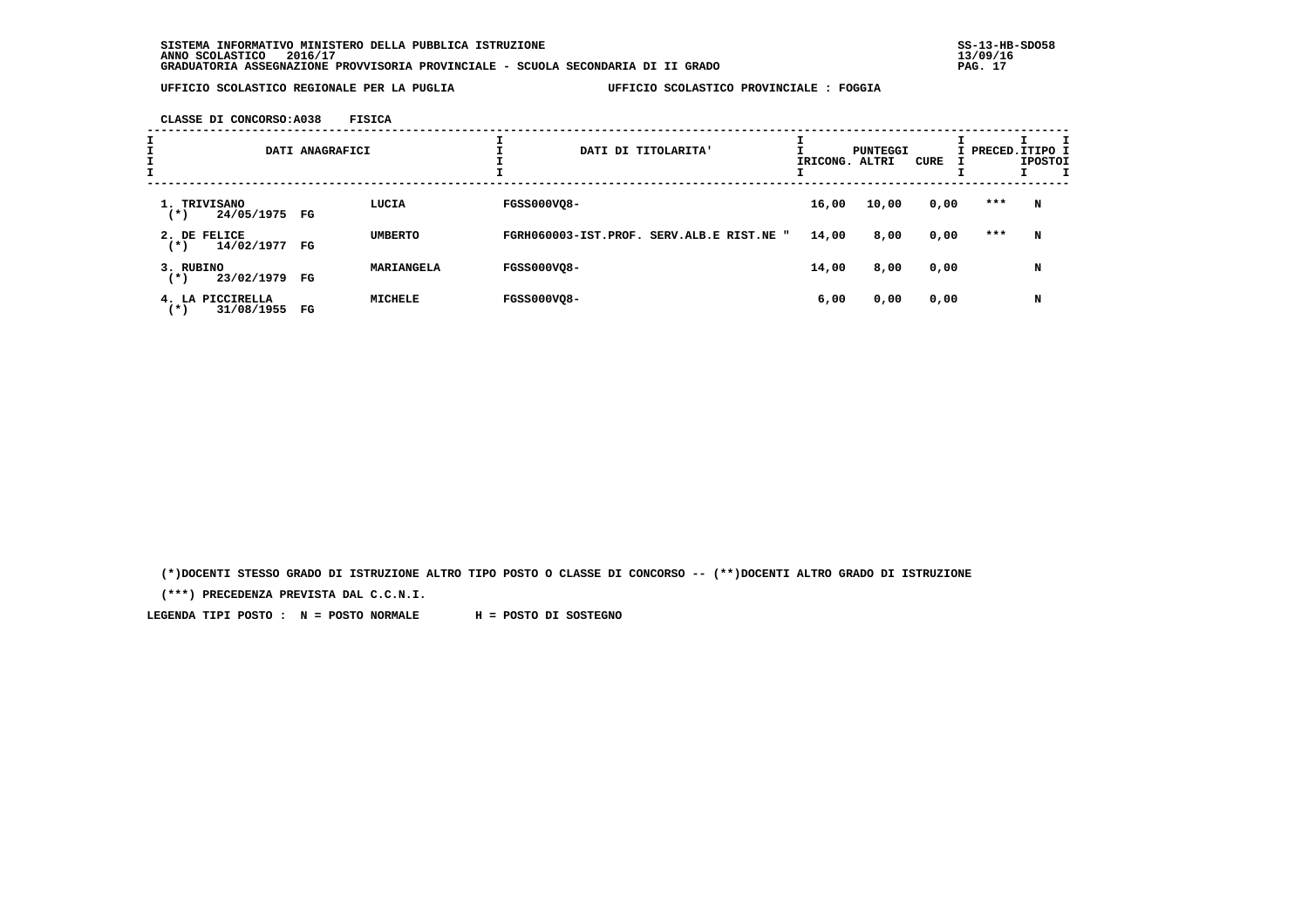**CLASSE DI CONCORSO:A039 GEOGRAFIA**

|                                     | DATI ANAGRAFICI |                                       |                                           | DATI DI TITOLARITA' | IRICONG. ALTRI | PUNTEGGI | CURE | I PRECED. ITIPO I | <b>IPOSTOI</b> |  |
|-------------------------------------|-----------------|---------------------------------------|-------------------------------------------|---------------------|----------------|----------|------|-------------------|----------------|--|
| 1. DOTA<br>26/03/1964 FG            |                 | MICHELE                               | FGTD02000P-IST. TEC. COMM.LE "DANTE ALIGH |                     | 9,00           | 3,00     | 0,00 |                   | N              |  |
| 2. OUITADAMO<br>05/09/1974 FG<br>∵* |                 | GIUSEPPINA VALERIA FGTL01701A-EUCLIDE |                                           |                     | 9,00           | 3,00     | 0,00 |                   | H,N            |  |

 **(\*)DOCENTI STESSO GRADO DI ISTRUZIONE ALTRO TIPO POSTO O CLASSE DI CONCORSO -- (\*\*)DOCENTI ALTRO GRADO DI ISTRUZIONE**

 **(\*\*\*) PRECEDENZA PREVISTA DAL C.C.N.I.**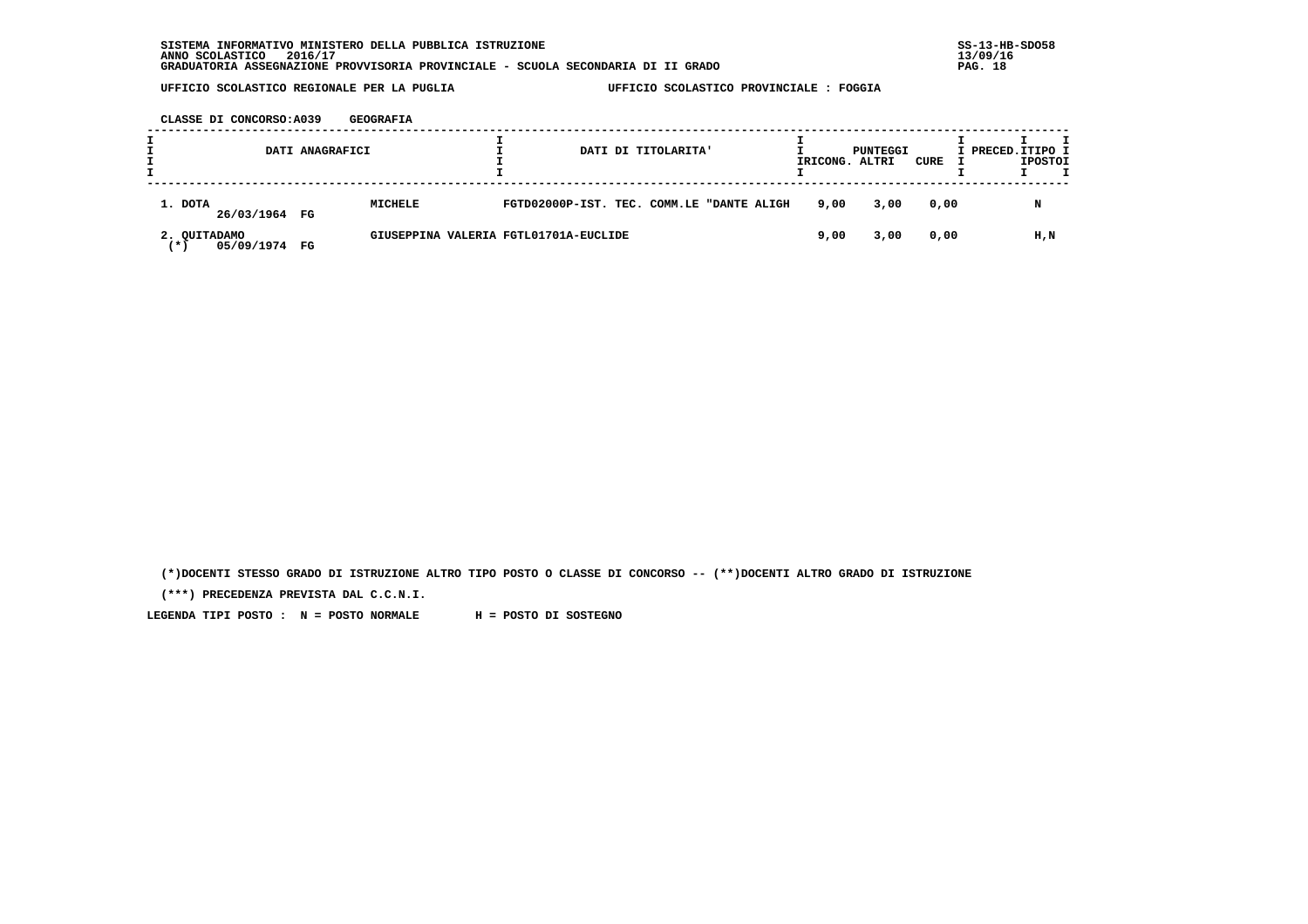**CLASSE DI CONCORSO:A042 INFORMATICA**

| II<br>I<br>$\mathbf{I}$ |                                | DATI ANAGRAFICI |                            |                    | DATI DI TITOLARITA'                       |       | PUNTEGGI<br>IRICONG. ALTRI | CURE  |       | п<br>I PRECED. ITIPO I<br><b>IPOSTOI</b> |  |
|-------------------------|--------------------------------|-----------------|----------------------------|--------------------|-------------------------------------------|-------|----------------------------|-------|-------|------------------------------------------|--|
|                         | 1. BALZANO<br>05/10/1967 FG    |                 | <b>CONCETTA</b>            | <b>FGSS000VQ8-</b> |                                           | 18,00 | 6,00                       | 18,00 | ***   | H,N                                      |  |
|                         | 2. IACOVINO<br>08/11/1968      | FG              | SOCCORSA<br><b>MIRELLA</b> |                    | FGTD02000P-IST. TEC. COMM.LE "DANTE ALIGH | 13,00 | 7,00                       | 0,00  | ***   | H,N                                      |  |
|                         | PRIORE<br>3. DEL<br>08/11/1969 | FG              | MARIA MICHELINA            | FGTF04801T-ITIS    | 'AUGUSTO RIGHI'                           | 10,00 | 4,00                       | 0,00  | $***$ | N                                        |  |
|                         | 4. VALENTE<br>18/02/1969       | FG              | <b>ROBERTA</b>             |                    | FGTD020504-IST. TEC. COMM.LE SERALE       | 12,00 | 6,00                       | 0,00  |       | N                                        |  |
|                         | 5. BEVERE<br>02/08/1956        | FG              | <b>ALBERTO</b>             | FGTF04801T-ITIS    | 'AUGUSTO RIGHI'                           | 6,00  | 0,00                       | 0,00  |       | N                                        |  |

 **(\*)DOCENTI STESSO GRADO DI ISTRUZIONE ALTRO TIPO POSTO O CLASSE DI CONCORSO -- (\*\*)DOCENTI ALTRO GRADO DI ISTRUZIONE**

 **(\*\*\*) PRECEDENZA PREVISTA DAL C.C.N.I.**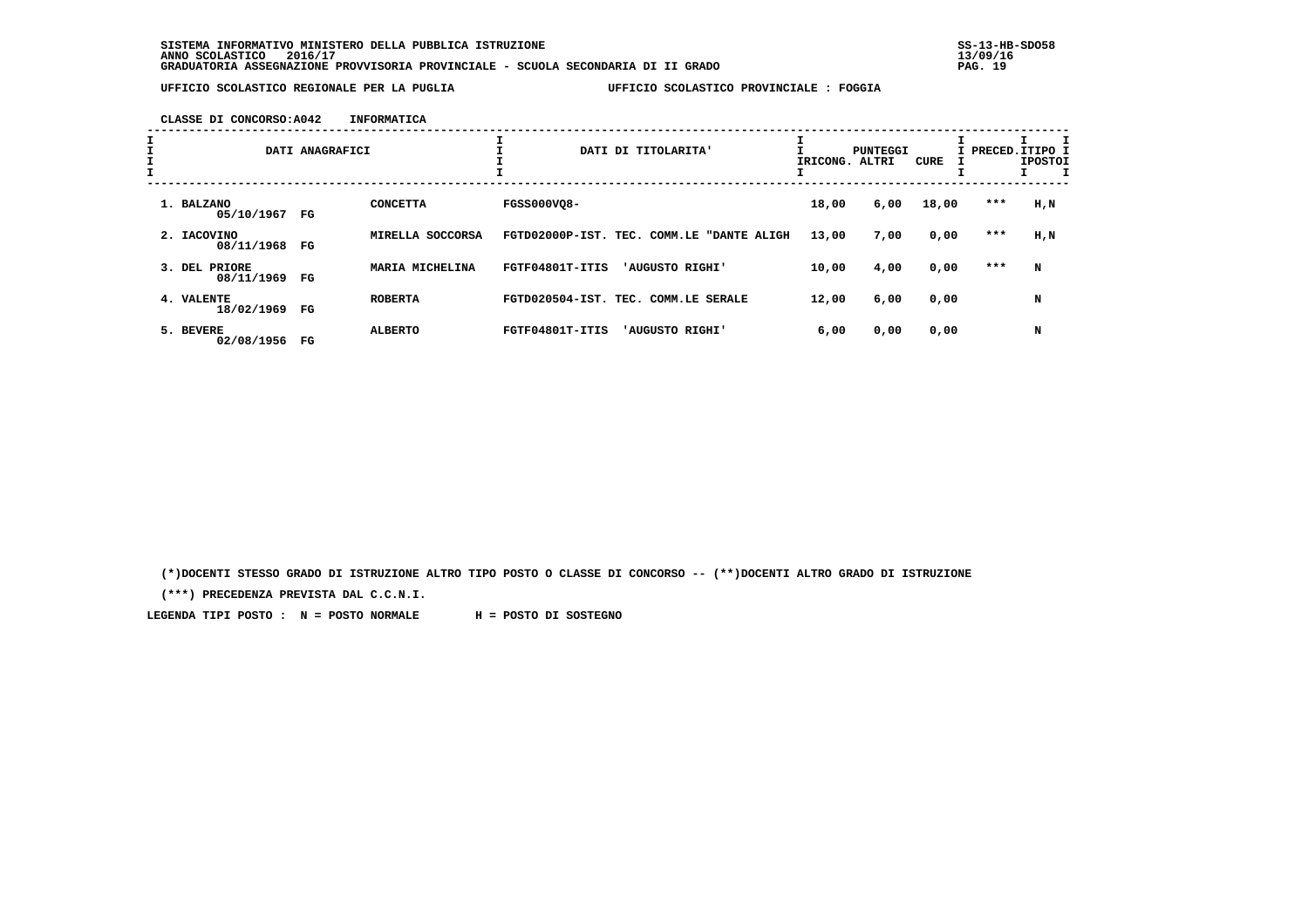**CLASSE DI CONCORSO:A047 MATEMATICA**

| I<br>$\frac{1}{1}$<br>I. | DATI ANAGRAFICI                     |             |                 | DATI DI TITOLARITA'                       | I<br>T<br>IRICONG. ALTRI<br>I | <b>PUNTEGGI</b> | <b>CURE</b><br>$\mathbf{I}$ | I     | т<br>I PRECED. ITIPO I<br><b>IPOSTOI</b><br>I.<br>I |
|--------------------------|-------------------------------------|-------------|-----------------|-------------------------------------------|-------------------------------|-----------------|-----------------------------|-------|-----------------------------------------------------|
|                          | 1. MATARESE<br>05/08/1966 FG        |             | GIOVANNI        | FGSS000VO8-                               | 12,00                         | 6,00            | 0,00                        | $***$ | N                                                   |
|                          | 2. DE FELICE<br>14/02/1977          | FG          | <b>UMBERTO</b>  | FGRH060003-IST.PROF. SERV.ALB.E RIST.NE " | 14,00                         | 8,00            | 0,00                        | $***$ | N                                                   |
|                          | 3. BUFFO<br>13/01/1975 FG           |             | <b>ANNALISA</b> | <b>FGSS000VQ8-</b>                        | 12,00                         | 6,00            | 0,00                        |       | H,N                                                 |
|                          | 4. CASOLI<br>07/08/1963 FG          |             | <b>URBANO</b>   | <b>FGSS000VQ8-</b>                        | 9,00                          | 3,00            | 0,00                        |       | N                                                   |
|                          | 5. RAMPINO<br>05/05/1962 FG         |             | COSTANTINO      | <b>FGSS000VO8-</b>                        | 6,00                          | 0,00            | 0,00                        |       | N                                                   |
|                          | 6. DE GIROLAMO<br>09/01/1957        | FG          | <b>ALBERTO</b>  | <b>FGSS000VO8-</b>                        | 0,00                          | 3,00            | 0,00                        |       | N                                                   |
|                          | 7. BALZANO<br>05/10/1967<br>$(*)$   | $_{\rm FG}$ | <b>CONCETTA</b> | <b>FGSS000VQ8-</b>                        | 18,00                         | 6,00            | 18,00                       | $***$ | H, N                                                |
|                          | 8. TRIVISANO<br>24/05/1975<br>$(*)$ | FG          | LUCIA           | <b>FGSS000VQ8-</b>                        | 16,00                         | 10,00           | 0,00                        | $***$ | N                                                   |
|                          | 9. PISTACCHI<br>26/10/1978<br>$(*)$ | $_{\rm FG}$ | GIOVANNI        | <b>FGSS000VO8-</b>                        | 10,00                         | 4,00            | 0,00                        | $***$ | N                                                   |
|                          | 10. RINALDI<br>15/11/1970<br>$(*)$  | $_{\rm FG}$ | <b>RAFFAELE</b> | FGTD04000X-ISTITUTO TECNICO ECONOMICO G.  | 15,00                         | 9,00            | 0,00                        |       | N                                                   |

 **(\*)DOCENTI STESSO GRADO DI ISTRUZIONE ALTRO TIPO POSTO O CLASSE DI CONCORSO -- (\*\*)DOCENTI ALTRO GRADO DI ISTRUZIONE**

 **(\*\*\*) PRECEDENZA PREVISTA DAL C.C.N.I.**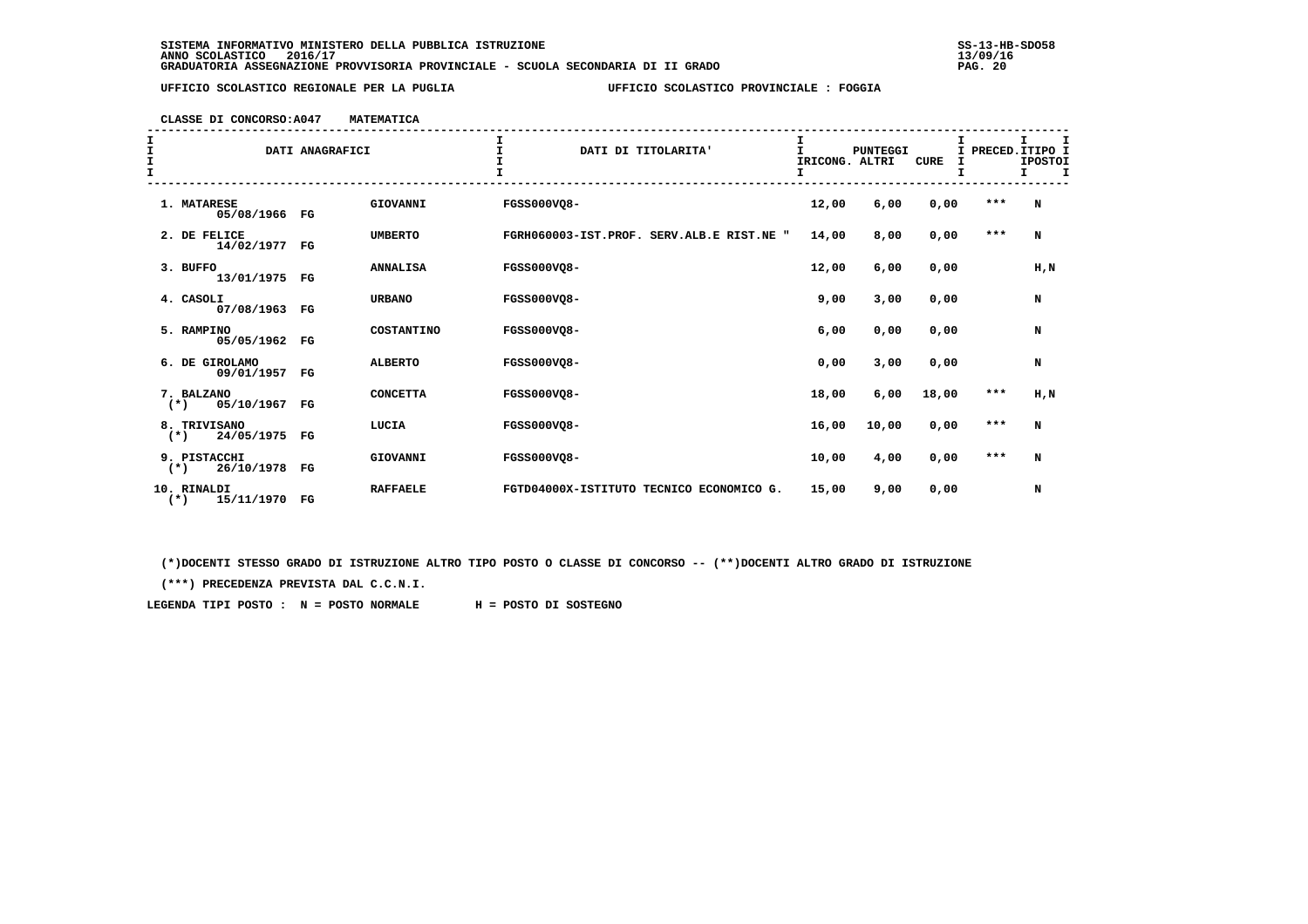**CLASSE DI CONCORSO:A047 MATEMATICA**

| I<br>I | DATI ANAGRAFICI                       |    |               |                    | DATI DI TITOLARITA'            | IRICONG. ALTRI | PUNTEGGI | CURE  | I PRECED. ITIPO I | <b>IPOSTOI</b> |  |
|--------|---------------------------------------|----|---------------|--------------------|--------------------------------|----------------|----------|-------|-------------------|----------------|--|
|        | 11. RUBINO<br>23/02/1979 FG<br>( * )  |    | MARIANGELA    | <b>FGSS000VQ8-</b> |                                | 14,00          | 8,00     | 0,00  |                   | N              |  |
|        | 12. GUERRA<br>28/08/1975 FG<br>(*)    |    | <b>SIMONA</b> | <b>FGSS000VQ8-</b> |                                | 13,00          | 7,00     | 0,00  |                   | N              |  |
|        | 13. NARDELLA<br>20/07/1965<br>$***$ ) | FG | <b>ANGELO</b> |                    | FGMM84401V-ALESSANDRO DE BONIS | 18,00          | 6,00     | 18,00 | $***$             | N              |  |

 **(\*)DOCENTI STESSO GRADO DI ISTRUZIONE ALTRO TIPO POSTO O CLASSE DI CONCORSO -- (\*\*)DOCENTI ALTRO GRADO DI ISTRUZIONE**

 **(\*\*\*) PRECEDENZA PREVISTA DAL C.C.N.I.**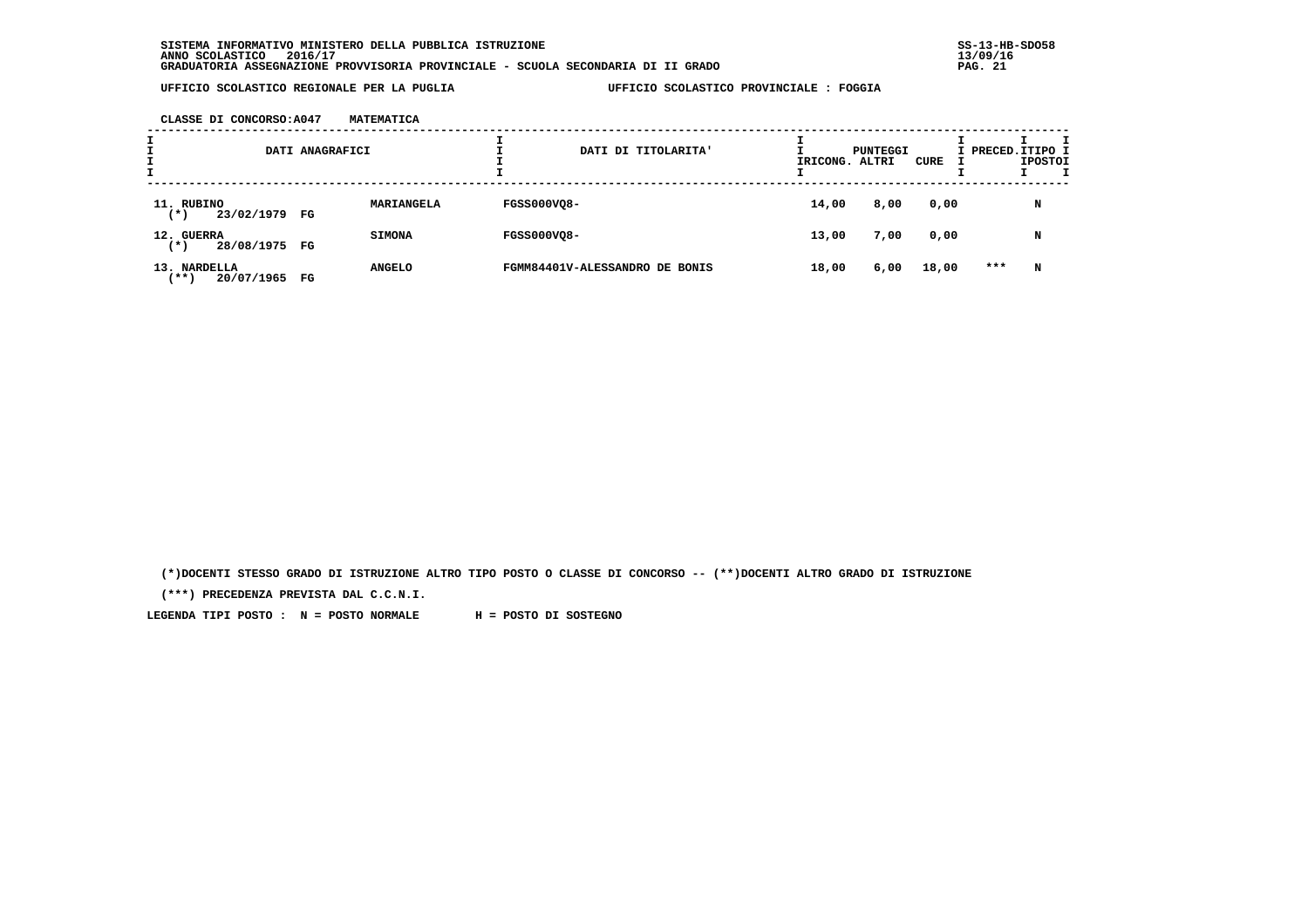# **CLASSE DI CONCORSO:A048 MATEMATICA APPLICATA**

| $\begin{array}{c}\nI \\ I \\ I\n\end{array}$ | DATI ANAGRAFICI                        |             |                  | DATI DI TITOLARITA'                      | IRICONG. | <b>PUNTEGGI</b><br>ALTRI | CURE | I PRECED. ITIPO I<br>Ι. | <b>IPOSTOI</b><br>I.<br>T |
|----------------------------------------------|----------------------------------------|-------------|------------------|------------------------------------------|----------|--------------------------|------|-------------------------|---------------------------|
|                                              | 1. CUGNIDORO<br>19/11/1973             | FG          | <b>GIAMPAOLO</b> | <b>FGSS000VO8-</b>                       | 10,00    | 4,00                     | 0,00 | $***$                   | N                         |
|                                              | 2. RINALDI<br>15/11/1970               | FG          | <b>RAFFAELE</b>  | FGTD04000X-ISTITUTO TECNICO ECONOMICO G. | 15,00    | 9,00                     | 0,00 |                         | N                         |
|                                              | 3. TRIVISANO<br>24/05/1975 FG<br>$(*)$ |             | LUCIA            | <b>FGSS000VQ8-</b>                       | 16,00    | 10,00                    | 0,00 | ***                     | N                         |
|                                              | 4. RUBINO<br>23/02/1979<br>$(*)$       | FG          | MARIANGELA       | <b>FGSS000VO8-</b>                       | 14,00    | 8,00                     | 0,00 |                         | N                         |
|                                              | 5. FORGIONE<br>30/03/1964<br>$(*)$     | $_{\rm FG}$ | <b>ENRICO</b>    | <b>FGSS000VQ8-</b>                       | 12,00    | 6,00                     | 0,00 |                         | H, N                      |
|                                              | 6. DE MICHELE<br>15/09/1970<br>$(*)$   | FG          | GIOVANNI         | FGTF017016-ITIS "E.FERMI"                | 12,00    | 6,00                     | 0,00 |                         | N                         |
|                                              | 7. CASOLI<br>07/08/1963<br>$(*)$       | $_{\rm FG}$ | <b>URBANO</b>    | FGSS000VQ8-                              | 9,00     | 3,00                     | 0,00 |                         | N                         |

 **(\*)DOCENTI STESSO GRADO DI ISTRUZIONE ALTRO TIPO POSTO O CLASSE DI CONCORSO -- (\*\*)DOCENTI ALTRO GRADO DI ISTRUZIONE**

 **(\*\*\*) PRECEDENZA PREVISTA DAL C.C.N.I.**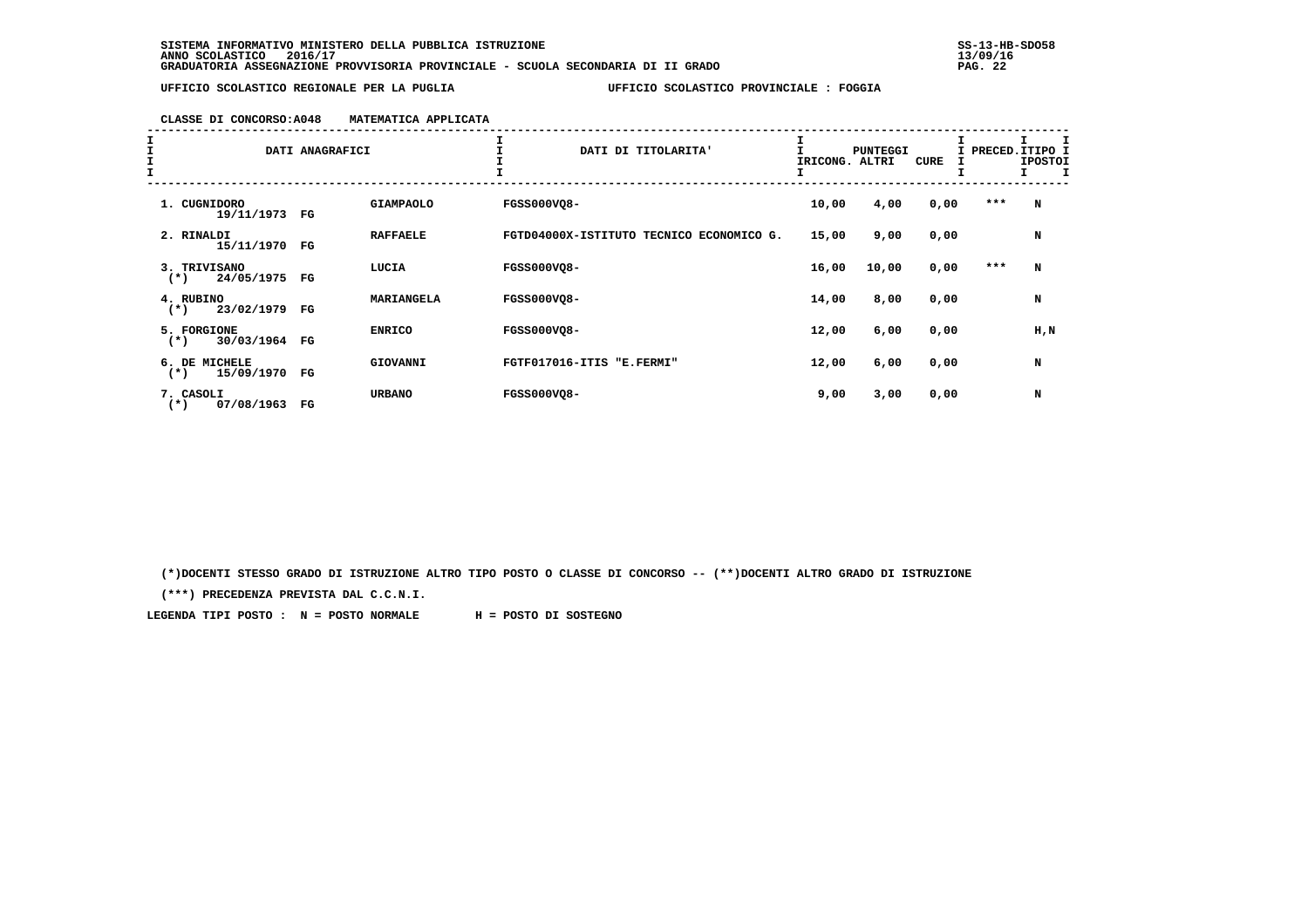# **CLASSE DI CONCORSO:A049 MATEMATICA E FISICA**

| I<br>I<br>$\frac{1}{1}$ | DATI ANAGRAFICI                     |             |                 | $\mathbf{I}$<br>DATI DI TITOLARITA'       | I<br>$\mathbf{I}$<br>IRICONG. ALTRI | <b>PUNTEGGI</b> | <b>CURE</b><br>I |         | I.<br>I<br>I PRECED. ITIPO I<br><b>IPOSTOI</b><br>Ι. |
|-------------------------|-------------------------------------|-------------|-----------------|-------------------------------------------|-------------------------------------|-----------------|------------------|---------|------------------------------------------------------|
|                         | 1. TRIVISANO<br>24/05/1975 FG       |             | LUCIA           | FGSS000VQ8-                               | 16,00                               | 10,00           | 0,00             | $***$   | N                                                    |
|                         | 2. PATELLA<br>22/01/1977            | $_{\rm FG}$ | <b>MARIA</b>    | FGSS000VO8-                               | 13,00                               | 7,00            | 0,00             | $***$   | H, N                                                 |
|                         | 3. PISTACCHI<br>26/10/1978 FG       |             | GIOVANNI        | <b>FGSS000VO8-</b>                        | 10,00                               | 4,00            | 0,00             | $***$   | N                                                    |
|                         | 4. RUBINO<br>23/02/1979 FG          |             | MARIANGELA      | <b>FGSS000VQ8-</b>                        | 14,00                               | 8,00            | 0,00             |         | N                                                    |
|                         | 5. GUERRA<br>28/08/1975 FG          |             | <b>SIMONA</b>   | <b>FGSS000VO8-</b>                        | 13,00                               | 7,00            | 0,00             |         | N                                                    |
|                         | 6. FERRAZZANO<br>15/11/1962         | FG          | <b>PASQUALE</b> | FGSS000VQ8-                               | 9,00                                | 3,00            | 0,00             |         | H, N                                                 |
|                         | 7. PERDONO'<br>10/12/1978 FG        |             | <b>GIANLUCA</b> | <b>FGSS000VQ8-</b>                        | 6,00                                | 0,00            | 0,00             |         | H,N                                                  |
|                         | 8. DE FELICE<br>14/02/1977<br>$(*)$ | $_{\rm FG}$ | <b>UMBERTO</b>  | FGRH060003-IST.PROF. SERV.ALB.E RIST.NE " | 14,00                               | 8,00            | 0,00             | $* * *$ | N                                                    |
|                         | 9. RINALDI<br>15/11/1970<br>$(*)$   | $_{\rm FG}$ | <b>RAFFAELE</b> | FGTD04000X-ISTITUTO TECNICO ECONOMICO G.  | 15,00                               | 9,00            | 0,00             |         | N                                                    |
|                         | 10. CASOLI<br>07/08/1963<br>$(*)$   | $_{\rm FG}$ | <b>URBANO</b>   | FGSS000VO8-                               | 9,00                                | 3,00            | 0,00             |         | N                                                    |

 **(\*)DOCENTI STESSO GRADO DI ISTRUZIONE ALTRO TIPO POSTO O CLASSE DI CONCORSO -- (\*\*)DOCENTI ALTRO GRADO DI ISTRUZIONE**

 **(\*\*\*) PRECEDENZA PREVISTA DAL C.C.N.I.**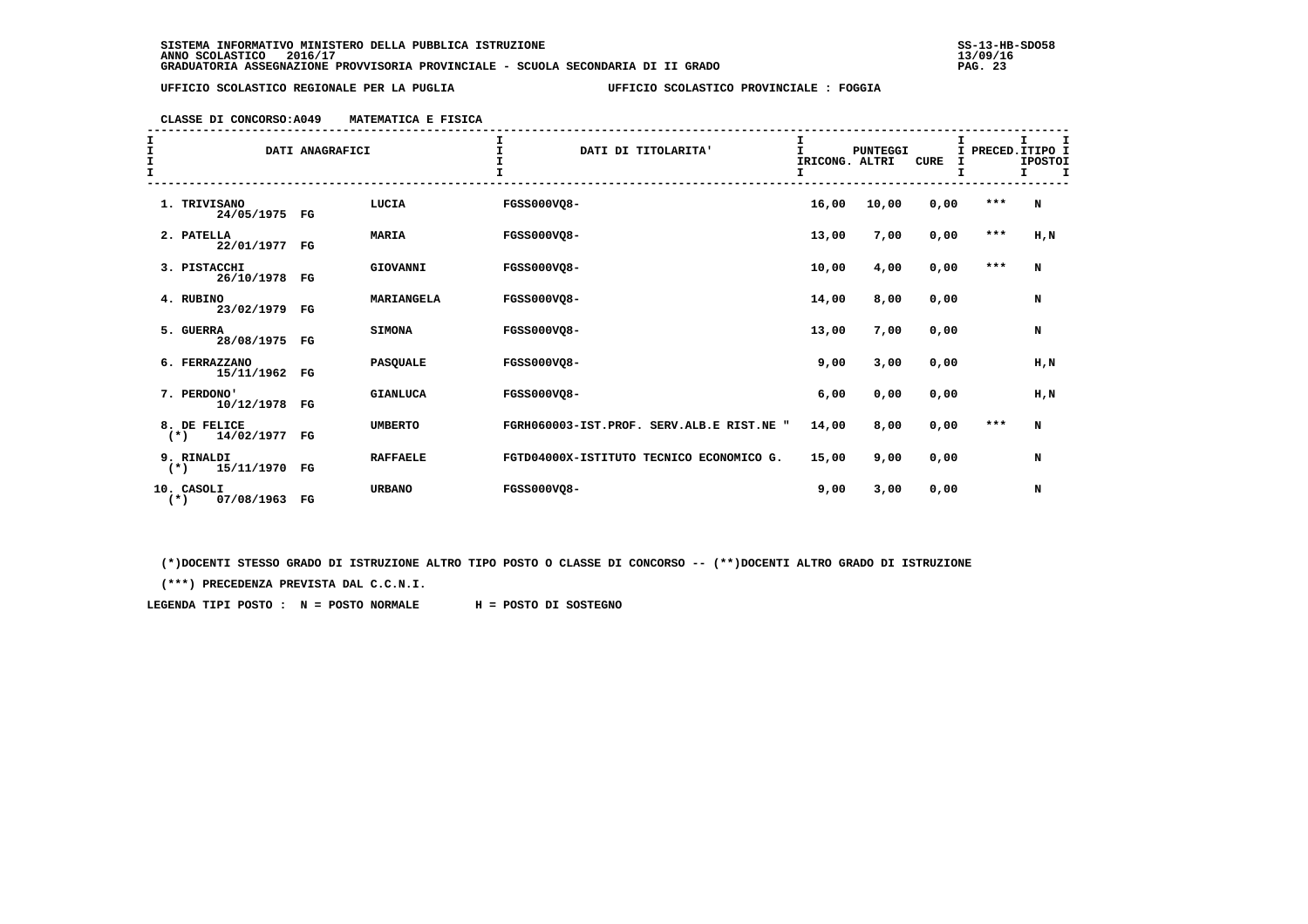**CLASSE DI CONCORSO:A049 MATEMATICA E FISICA**

| л.<br>DATI ANAGRAFICI<br><b>.</b>               |  |               | DATI DI TITOLARITA' | IRICONG.                       | PUNTEGGI<br>ALTRI | CURE | I PRECED. ITIPO I | <b>IPOSTOI</b> |   |  |
|-------------------------------------------------|--|---------------|---------------------|--------------------------------|-------------------|------|-------------------|----------------|---|--|
| 11. NARDELLA<br>$***$ )<br>20/07/1965 FG        |  | <b>ANGELO</b> |                     | FGMM84401V-ALESSANDRO DE BONIS | 18,00             | 6,00 | 18,00             | ***            | N |  |
| TRIGGIANI<br>12.<br>21/04/1974 FG<br><b>***</b> |  | <b>MARIA</b>  | FGMM83301C-LIBETTA  |                                | 12,00             | 6,00 | 0,00              |                | N |  |

 **(\*)DOCENTI STESSO GRADO DI ISTRUZIONE ALTRO TIPO POSTO O CLASSE DI CONCORSO -- (\*\*)DOCENTI ALTRO GRADO DI ISTRUZIONE**

 **(\*\*\*) PRECEDENZA PREVISTA DAL C.C.N.I.**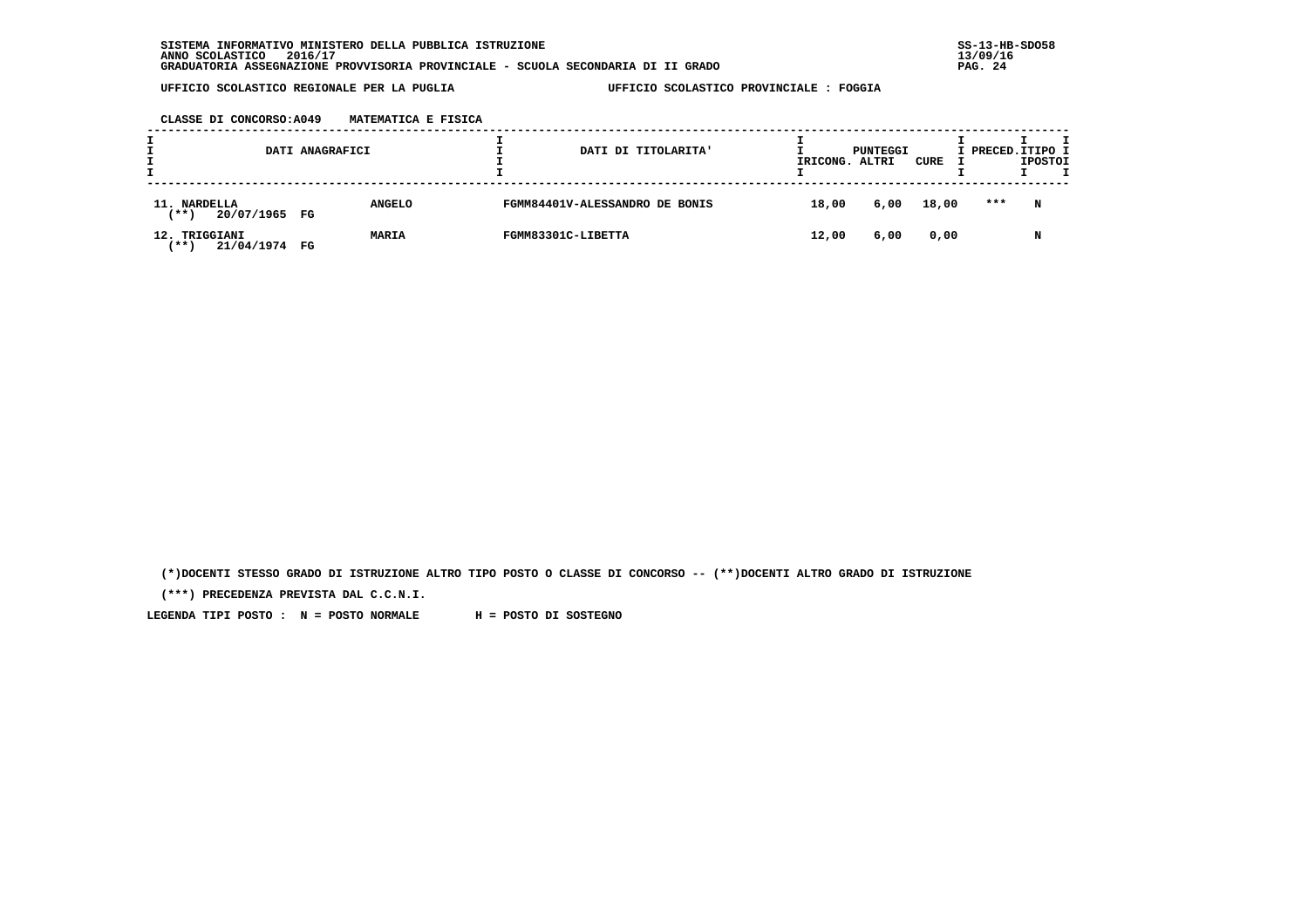| CLASSE DI CONCORSO:A050 | LETTERE IST. ISTR. SECOND. DI II GR. |  |
|-------------------------|--------------------------------------|--|
|-------------------------|--------------------------------------|--|

| $\frac{1}{1}$<br>$\mathbf{I}$ | DATI ANAGRAFICI                     |             |                      | $\mathbf{T}$<br>DATI DI TITOLARITA'                          | IRICONG. ALTRI<br>I | <b>PUNTEGGI</b> | <b>CURE</b><br>I | Τ.<br>I | т<br>PRECED.ITIPO I<br><b>IPOSTOI</b><br>I.<br>$\mathbf{T}$ |  |
|-------------------------------|-------------------------------------|-------------|----------------------|--------------------------------------------------------------|---------------------|-----------------|------------------|---------|-------------------------------------------------------------|--|
|                               | 1. MARTINO<br>10/03/1977            | FG          | <b>MARIA</b>         | FGTN030007-LIBETTA - PESCHICI                                | 6,00                | 0,00            | 0,00             | $***$   | N                                                           |  |
|                               | 2. SANTUCCI<br>26/08/1961           | $_{\rm FG}$ | <b>MARIA ASSUNTA</b> | FGSS000VO8-                                                  | 9,00                | 3,00            | 0,00             | $***$   | N                                                           |  |
|                               | 3. MONTEMITRO<br>22/02/1958         | $_{\rm FG}$ | <b>MARIO</b>         | FGPM00701E-MARIA IMMACOLATA                                  | 12,00               | 0,00            | 12,00            |         | N                                                           |  |
|                               | 4. GAGGIANO<br>23/08/1966 FG        |             | <b>RITA</b>          | FGSS000VO8-                                                  | 9,00                | 3,00            | 0,00             |         | N                                                           |  |
|                               | 5. FELLI<br>25/08/1966 FG           |             | <b>MARIA</b>         | FGSS000VO8-                                                  | 9.00                | 3,00            | 0,00             |         | N                                                           |  |
|                               | 6. MELCHIONDA<br>14/08/1970         | $_{\rm FG}$ | COSTANZA             | FGTA03701P-M. DI SANGRO                                      | 9.00                | 3,00            | 0.00             |         | N                                                           |  |
|                               | 7. QUITADAMO<br>05/09/1974 FG       |             |                      | GIUSEPPINA VALERIA FGTL01701A-EUCLIDE                        | 9,00                | 3,00            | 0,00             |         | H, N                                                        |  |
|                               | 8. PIZZARELLI<br>21/11/1970         | $_{\rm FG}$ | LUCIA                | FGSS000VQ8-                                                  | 6,00                | 0,00            | 0,00             |         | N                                                           |  |
|                               | 9. AUGELLO<br>15/12/1971 FG         |             | MARIO GIUSEPPE       | FGRH04301A-IPSSAR SEZ.AS.IIS ANN.CONVITTO                    | 6,00                | 0,00            | 0,00             |         | N                                                           |  |
|                               | <b>INFANTE</b><br>10.<br>12/01/1975 | $_{\rm FG}$ |                      | ANGELA SABRINA CIN FGRH04301A-IPSSAR SEZ.AS.IIS ANN.CONVITTO | 6,00                | 0,00            | 0,00             |         | N                                                           |  |

 **(\*)DOCENTI STESSO GRADO DI ISTRUZIONE ALTRO TIPO POSTO O CLASSE DI CONCORSO -- (\*\*)DOCENTI ALTRO GRADO DI ISTRUZIONE**

 **(\*\*\*) PRECEDENZA PREVISTA DAL C.C.N.I.**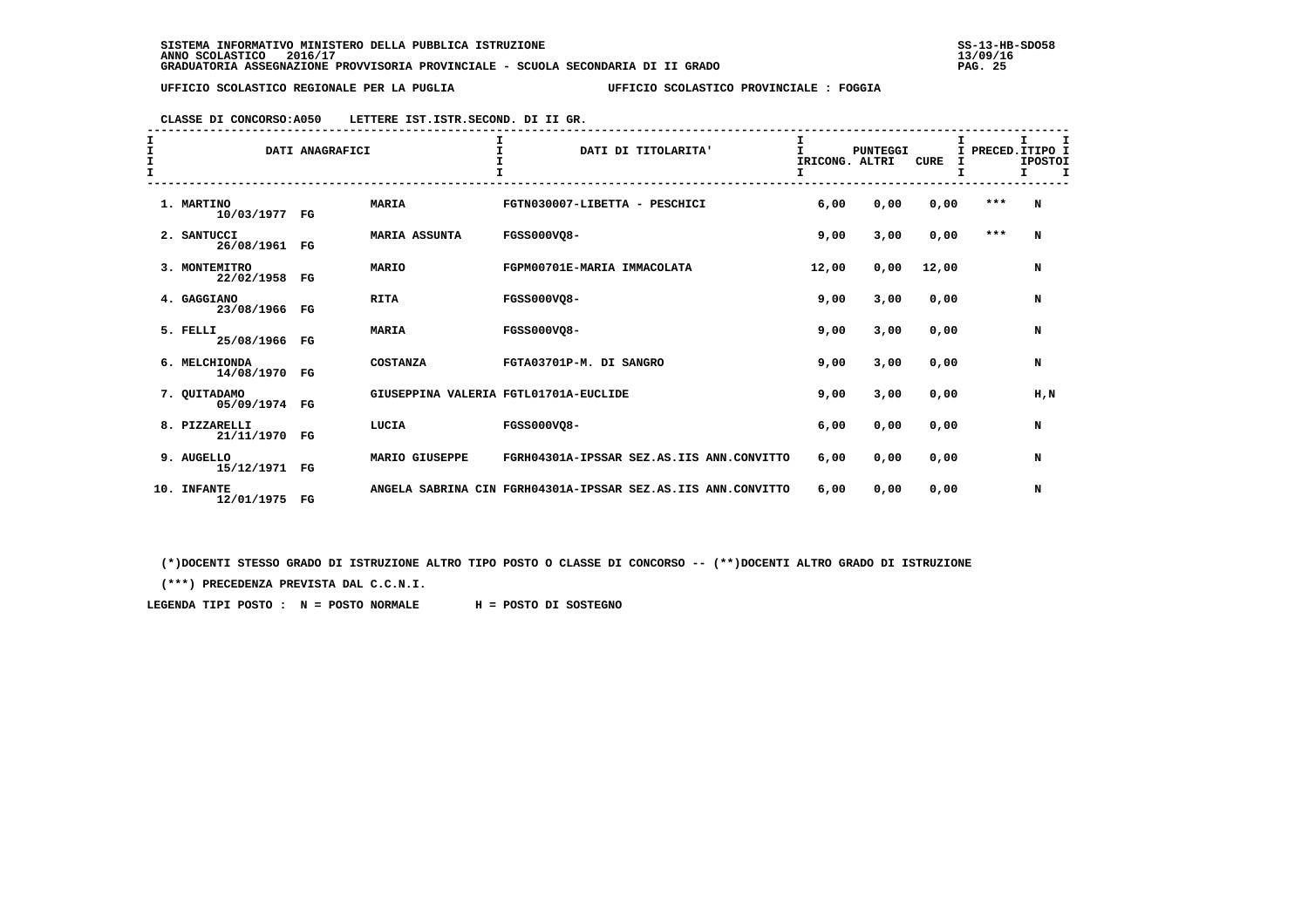| エエエエ | DATI ANAGRAFICI                       |             |                     | I<br>DATI DI TITOLARITA'                     | T.<br>IRICONG. ALTRI | <b>PUNTEGGI</b> | T.<br>CURE |         | PRECED. ITIPO I<br><b>IPOSTOI</b><br>$\mathbf{I}$<br>$\mathbf{I}$ |
|------|---------------------------------------|-------------|---------------------|----------------------------------------------|----------------------|-----------------|------------|---------|-------------------------------------------------------------------|
|      | 11. IANNACONE<br>09/02/1975 VI        |             | <b>ALESSIO</b>      | FGSS000VQ8-                                  | 6,00                 | 0,00            | 0,00       |         | N                                                                 |
|      | 12. FRATINO<br>13/07/1975             | $_{\rm FG}$ | <b>MARIA SIMONA</b> | FGSS000VQ8-                                  | 6,00                 | 0,00            | 0,00       |         | N                                                                 |
|      | 13. CURATO<br>05/12/1980<br>$(*)$     | FG          | GIANNA IMMACOLATA   | <b>FGSS000VQ8-</b>                           | 14,00                | 8,00            | 0,00       | $* * *$ | N                                                                 |
|      | 14. DI CAPUA<br>29/11/1976<br>$(*)$   | FG          | <b>RACHELE</b>      | FGSS000VQ8-                                  | 14,00                | 8,00            | 0,00       | $* * *$ | N                                                                 |
|      | 15. MIELE<br>06/04/1971<br>$(*)$      | NA          | <b>SIMONA</b>       | FGPC003013-FEDERICO II                       | 10,00                | 4,00            | 0,00       | ***     | H,N                                                               |
|      | 16. MARCHESANI<br>09/02/1964<br>$(*)$ | $_{\rm FG}$ | <b>ROSA</b>         | FGTD04000X-ISTITUTO TECNICO ECONOMICO G.     | 12,00                | 6,00            | 0,00       |         | H,N                                                               |
|      | 17. D'AMICO<br>20/11/1973<br>$(*)$    | $_{\rm FG}$ | ANNA GRAZIA         | <b>FGSS000VQ8-</b>                           | 6,00                 | 0,00            | 0,00       |         | N                                                                 |
|      | 18. BATTISTA<br>$(***)$<br>09/06/1971 | $_{\rm FG}$ |                     | DONATELLA MARIA A. FGMM148003-PETRARCA-P.PIO | 12,00                | 0,00            | 12,00      | ***     | N                                                                 |

 **CLASSE DI CONCORSO:A050 LETTERE IST.ISTR.SECOND. DI II GR.**

 **(\*)DOCENTI STESSO GRADO DI ISTRUZIONE ALTRO TIPO POSTO O CLASSE DI CONCORSO -- (\*\*)DOCENTI ALTRO GRADO DI ISTRUZIONE**

 **(\*\*\*) PRECEDENZA PREVISTA DAL C.C.N.I.**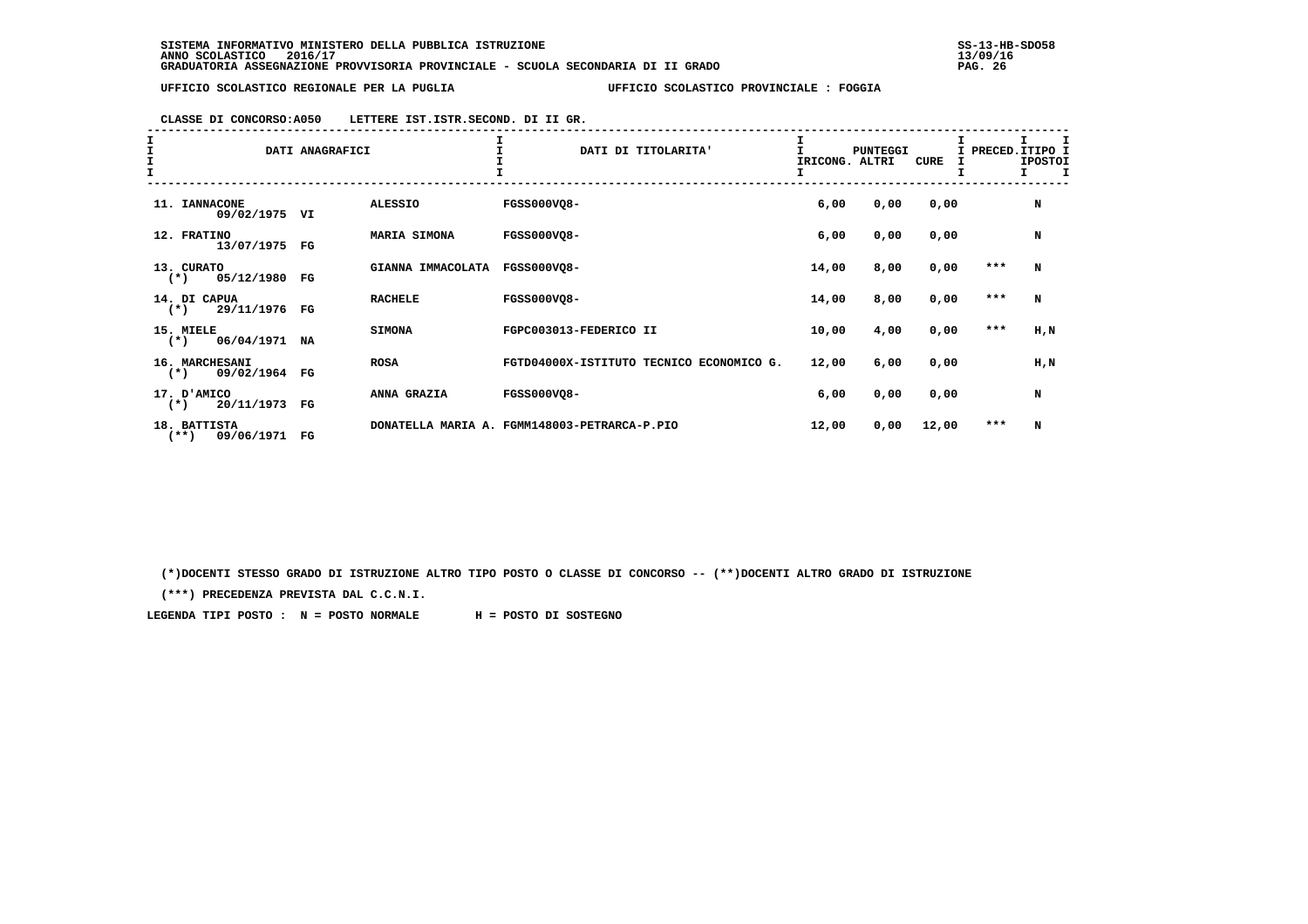**CLASSE DI CONCORSO:A051 LETTERE,LATINO NEI LICEI E IST.MAG.**

| I<br>I<br>I | DATI ANAGRAFICI                         |             |                   | T.<br>DATI DI TITOLARITA'                 | I<br>T<br>IRICONG. ALTRI<br>I | <b>PUNTEGGI</b> | I<br><b>CURE</b><br>I |         | т<br>I PRECED. ITIPO I<br><b>IPOSTOI</b><br>т<br>Τ. |
|-------------|-----------------------------------------|-------------|-------------------|-------------------------------------------|-------------------------------|-----------------|-----------------------|---------|-----------------------------------------------------|
|             | 1. CURATO<br>05/12/1980 FG              |             | GIANNA IMMACOLATA | <b>FGSS000VO8-</b>                        | 14,00                         | 8,00            | 0,00                  | $* * *$ | N                                                   |
|             | 2. DI CAPUA<br>29/11/1976               | $_{\rm FG}$ | <b>RACHELE</b>    | <b>FGSS000VO8-</b>                        | 14,00                         | 8,00            | 0,00                  | $***$   | N                                                   |
|             | 3. MIELE<br>06/04/1971 NA               |             | <b>SIMONA</b>     | FGPC003013-FEDERICO II                    | 10,00                         | 4,00            | 0,00                  | $***$   | H,N                                                 |
|             | 4. COSTA<br>14/05/1963 FG               |             | <b>ANTONELLA</b>  | FGPC046011-POLO LICEALE                   | 6,00                          | 0,00            | 0,00                  |         | N                                                   |
|             | 5. D'AMICO<br>20/11/1973 FG             |             | ANNA GRAZIA       | <b>FGSS000VO8-</b>                        | 6,00                          | 0,00            | 0,00                  |         | N                                                   |
|             | 6. D'ALOIA<br>06/10/1976 FG             |             | <b>PIA</b>        | FGPM039012-ANTONIO ROSMINI                | 6,00                          | 0,00            | 0,00                  |         | N                                                   |
|             | 7. MARCHESANI<br>09/02/1964 FG<br>$(*)$ |             | <b>ROSA</b>       | FGTD04000X-ISTITUTO TECNICO ECONOMICO G.  | 12,00                         | 6,00            | 0,00                  |         | H, N                                                |
|             | 8. MELCHIONDA<br>$(*)$<br>14/08/1970    | FG          | <b>COSTANZA</b>   | FGTA03701P-M. DI SANGRO                   | 9,00                          | 3,00            | 0,00                  |         | N                                                   |
|             | 9. AUGELLO<br>15/12/1971 FG<br>$(* )$   |             | MARIO GIUSEPPE    | FGRH04301A-IPSSAR SEZ.AS.IIS ANN.CONVITTO | 6,00                          | 0,00            | 0,00                  |         | N                                                   |
|             | 10. D'ERRICO<br>$(**)$<br>04/03/1974 FG |             | LUCREZIA          | FGMM000VC6-                               | 12,00                         | 6,00            | 0,00                  | $***$   | N                                                   |

 **(\*)DOCENTI STESSO GRADO DI ISTRUZIONE ALTRO TIPO POSTO O CLASSE DI CONCORSO -- (\*\*)DOCENTI ALTRO GRADO DI ISTRUZIONE**

 **(\*\*\*) PRECEDENZA PREVISTA DAL C.C.N.I.**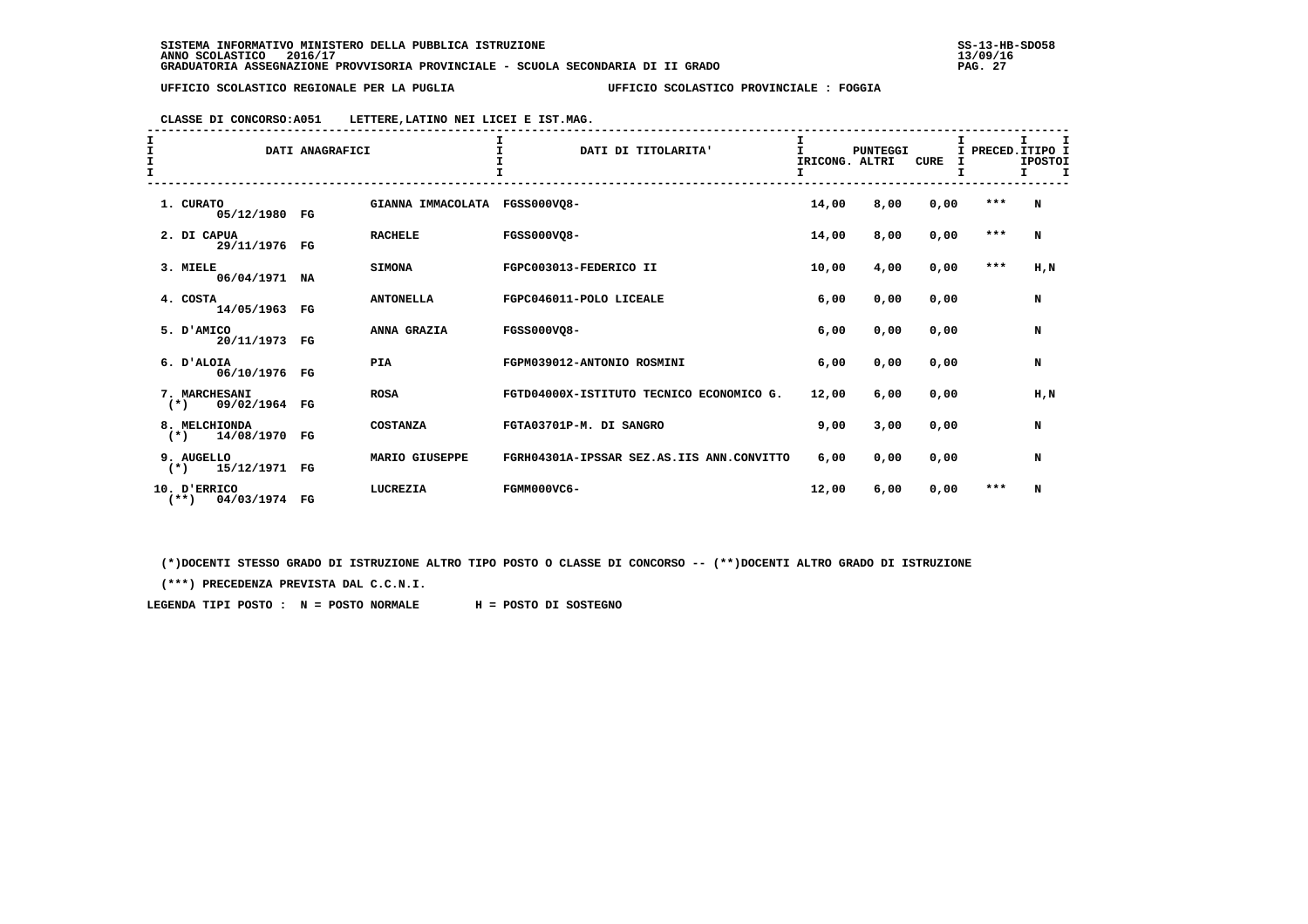**CLASSE DI CONCORSO:A051 LETTERE,LATINO NEI LICEI E IST.MAG.**

| DATI ANAGRAFICI | <b>TITOLARITA'</b><br>DATI DI |          | PUNTEGGI                    | חסמססם | ד הסדיד        |  |
|-----------------|-------------------------------|----------|-----------------------------|--------|----------------|--|
|                 |                               | IRICONG. | <b>CURE</b><br><b>ALTRI</b> |        | <b>IPOSTOI</b> |  |
|                 |                               |          |                             |        |                |  |

 **(\*)DOCENTI STESSO GRADO DI ISTRUZIONE ALTRO TIPO POSTO O CLASSE DI CONCORSO -- (\*\*)DOCENTI ALTRO GRADO DI ISTRUZIONE**

 **(\*\*\*) PRECEDENZA PREVISTA DAL C.C.N.I.**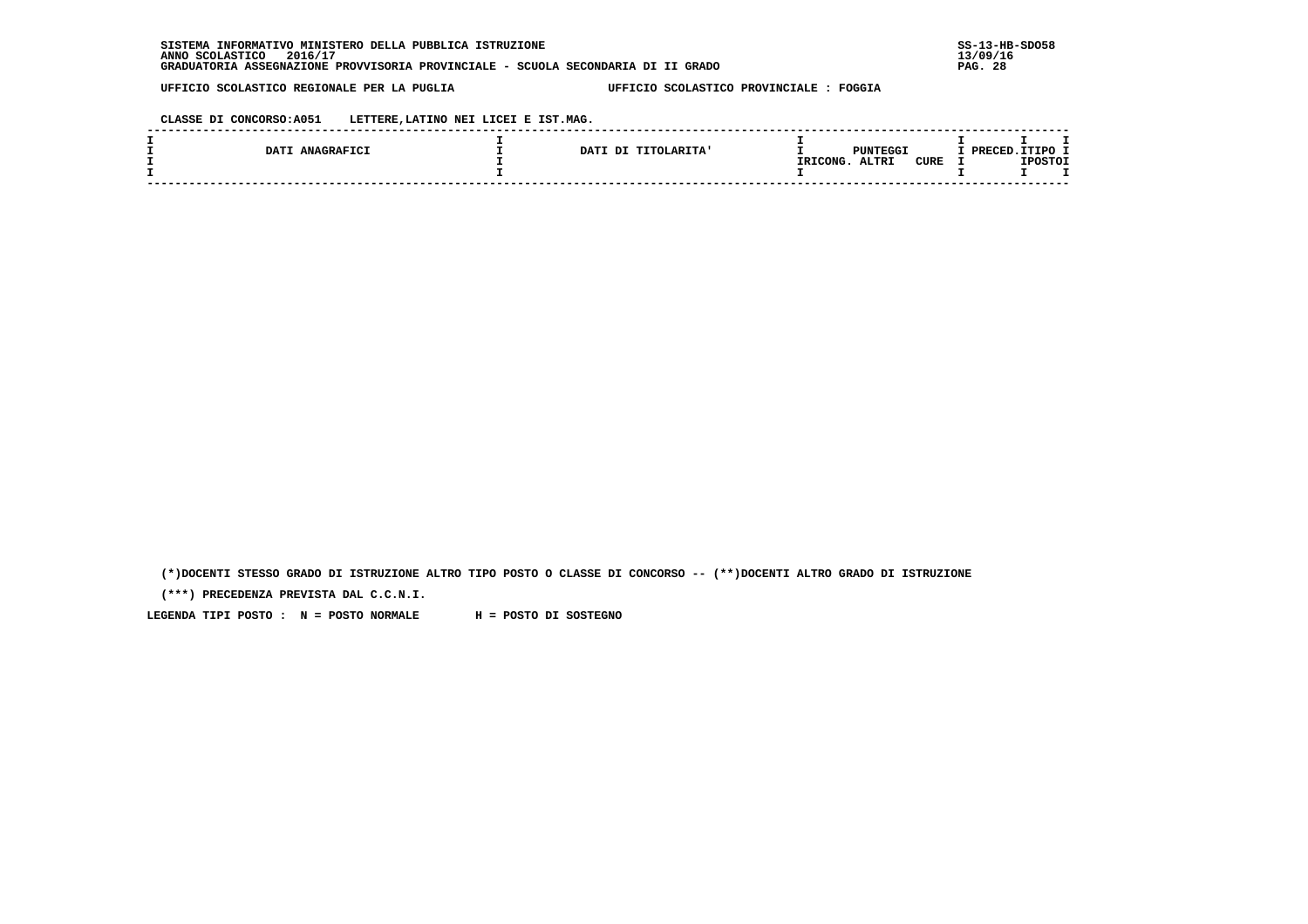| INFORMATIVO MINISTERO DELLA PUBBLICA ISTRUZIONE<br><b>SISTEMA</b>                | $SS-13-HE$   |
|----------------------------------------------------------------------------------|--------------|
| 2016/17<br>ANNO SCOLASTICO                                                       | 13/09/16     |
| GRADUATORIA ASSEGNAZIONE PROVVISORIA PROVINCIALE - SCUOLA SECONDARIA DI II GRADO | - 29<br>PAG. |

 **CLASSE DI CONCORSO:A057 SCIENZA DEGLI ALIMENTI**

|                                      | DATI ANAGRAFICI |                    | DATI DI TITOLARITA' | IRICONG. | PUNTEGGI<br>ALTRI | <b>CURE</b> | I PRECED. ITIPO I | <b>IPOSTOI</b> |  |
|--------------------------------------|-----------------|--------------------|---------------------|----------|-------------------|-------------|-------------------|----------------|--|
| <b>LAGANELLA</b><br>03/06/1956<br>FG | <b>MATTEO</b>   | <b>FGSS000VQ8-</b> |                     | 9,00     | 3,00              | 0,00        |                   | N              |  |

 **(\*)DOCENTI STESSO GRADO DI ISTRUZIONE ALTRO TIPO POSTO O CLASSE DI CONCORSO -- (\*\*)DOCENTI ALTRO GRADO DI ISTRUZIONE**

 **(\*\*\*) PRECEDENZA PREVISTA DAL C.C.N.I.**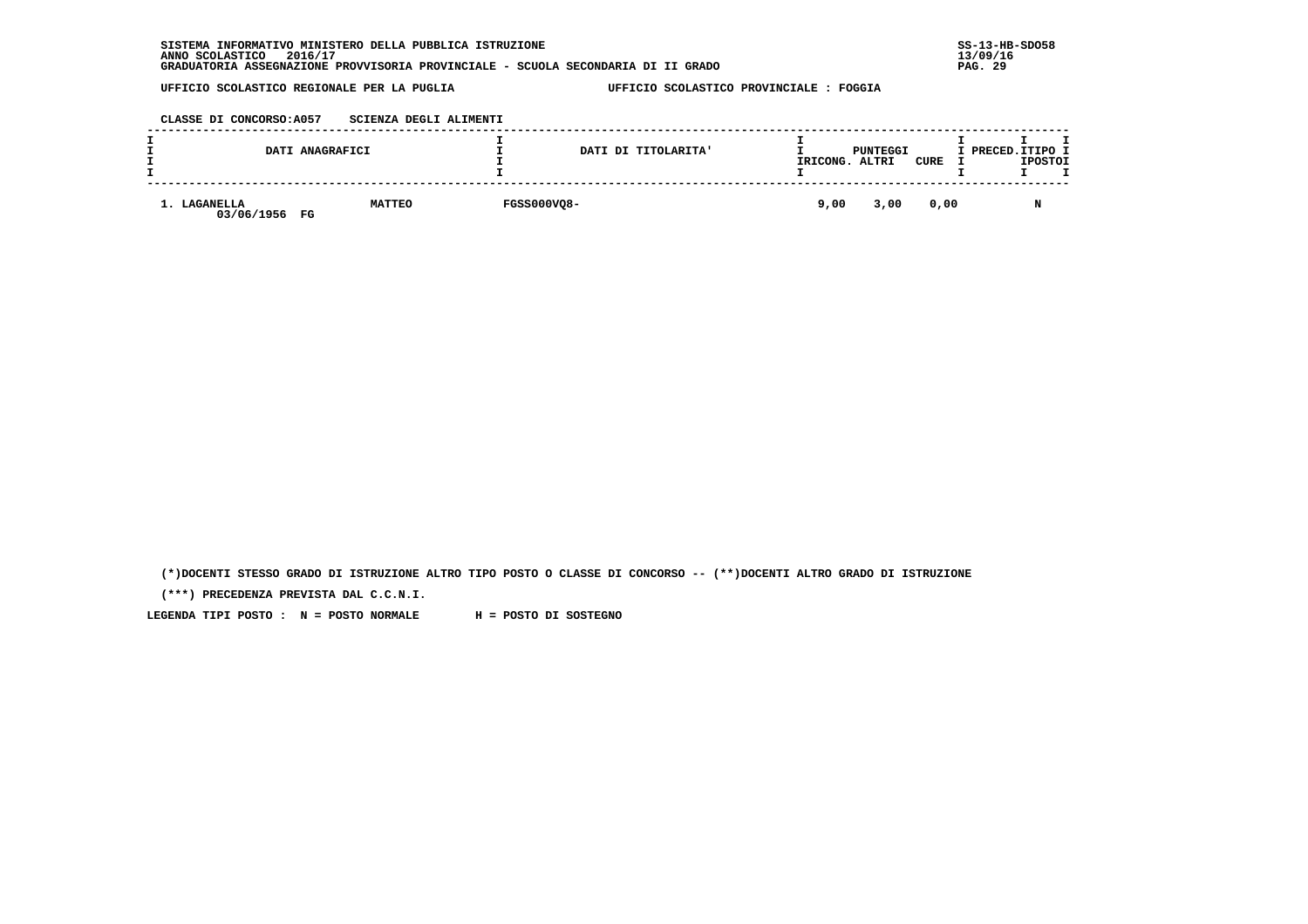| CLASSE DI CONCORSO:A060 | SC.NA., CH., GEOG., MIC. |
|-------------------------|--------------------------|
|-------------------------|--------------------------|

| <b>.</b> |                                      | DATI ANAGRAFICI |                 | DATI DI TITOLARITA'    | IRICONG. ALTRI | <b>PUNTEGGI</b> | CURE | I PRECED. ITIPO I | <b>IPOSTOI</b> |  |
|----------|--------------------------------------|-----------------|-----------------|------------------------|----------------|-----------------|------|-------------------|----------------|--|
|          | 1. DE FILIPPO<br>01/08/1960 FG       |                 | <b>ALFONSO</b>  | <b>FGSS000VQ8-</b>     | 9,00           | 3,00            | 0,00 |                   | N              |  |
|          | 2. LAGANELLA<br>03/06/1956 FG<br>(*) |                 | <b>MATTEO</b>   | <b>FGSS000VQ8-</b>     | 9,00           | 3,00            | 0,00 |                   | N              |  |
|          | 3. BORAZIO<br>18/03/1962<br>( * )    | FG              | <b>LEONARDO</b> | FGPC003013-FEDERICO II | 9,00           | 3,00            | 0,00 |                   | H,N            |  |

 **(\*)DOCENTI STESSO GRADO DI ISTRUZIONE ALTRO TIPO POSTO O CLASSE DI CONCORSO -- (\*\*)DOCENTI ALTRO GRADO DI ISTRUZIONE**

 **(\*\*\*) PRECEDENZA PREVISTA DAL C.C.N.I.**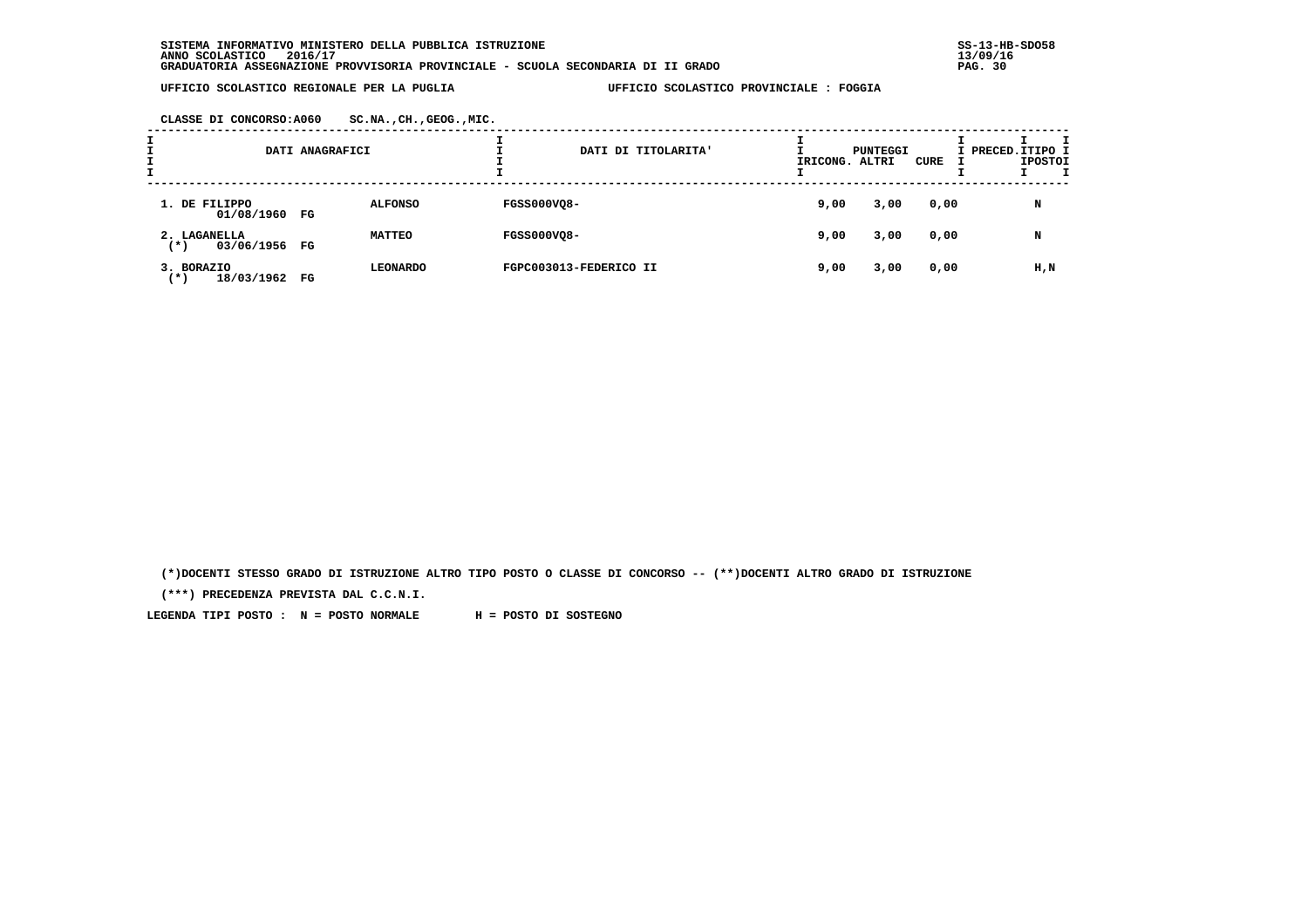**CLASSE DI CONCORSO:A061 STORIA DELL'ARTE**

| I<br>I |                                      | DATI ANAGRAFICI |                      |                    | DATI DI TITOLARITA'                       | IRICONG. ALTRI | PUNTEGGI | CURE | I PRECED. ITIPO I | <b>IPOSTOI</b> | т |
|--------|--------------------------------------|-----------------|----------------------|--------------------|-------------------------------------------|----------------|----------|------|-------------------|----------------|---|
|        | 1. CARELLA<br>02/11/1966 FG          |                 | <b>ANTONIETTA</b>    | <b>FGSS000VQ8-</b> |                                           | 10,00          | 4,00     | 0,00 | ***               | N              |   |
|        | 2. DE SANTIS<br>12/08/1969<br>( * )  | FG              | <b>MARIA</b>         |                    | FGRI01101A-IISS PAVONCELLI-PROF.LE MODA E | 10,00          | 4,00     | 0,00 | ***               | N              |   |
|        | 3. MARCHESINO<br>01/12/1958<br>( * ) | FG              | <b>MARIA ROSARIA</b> |                    | FGTD060005-VITTORIO EMANUELE III          | 6,00           | 0,00     | 0,00 |                   | N              |   |

 **(\*)DOCENTI STESSO GRADO DI ISTRUZIONE ALTRO TIPO POSTO O CLASSE DI CONCORSO -- (\*\*)DOCENTI ALTRO GRADO DI ISTRUZIONE**

 **(\*\*\*) PRECEDENZA PREVISTA DAL C.C.N.I.**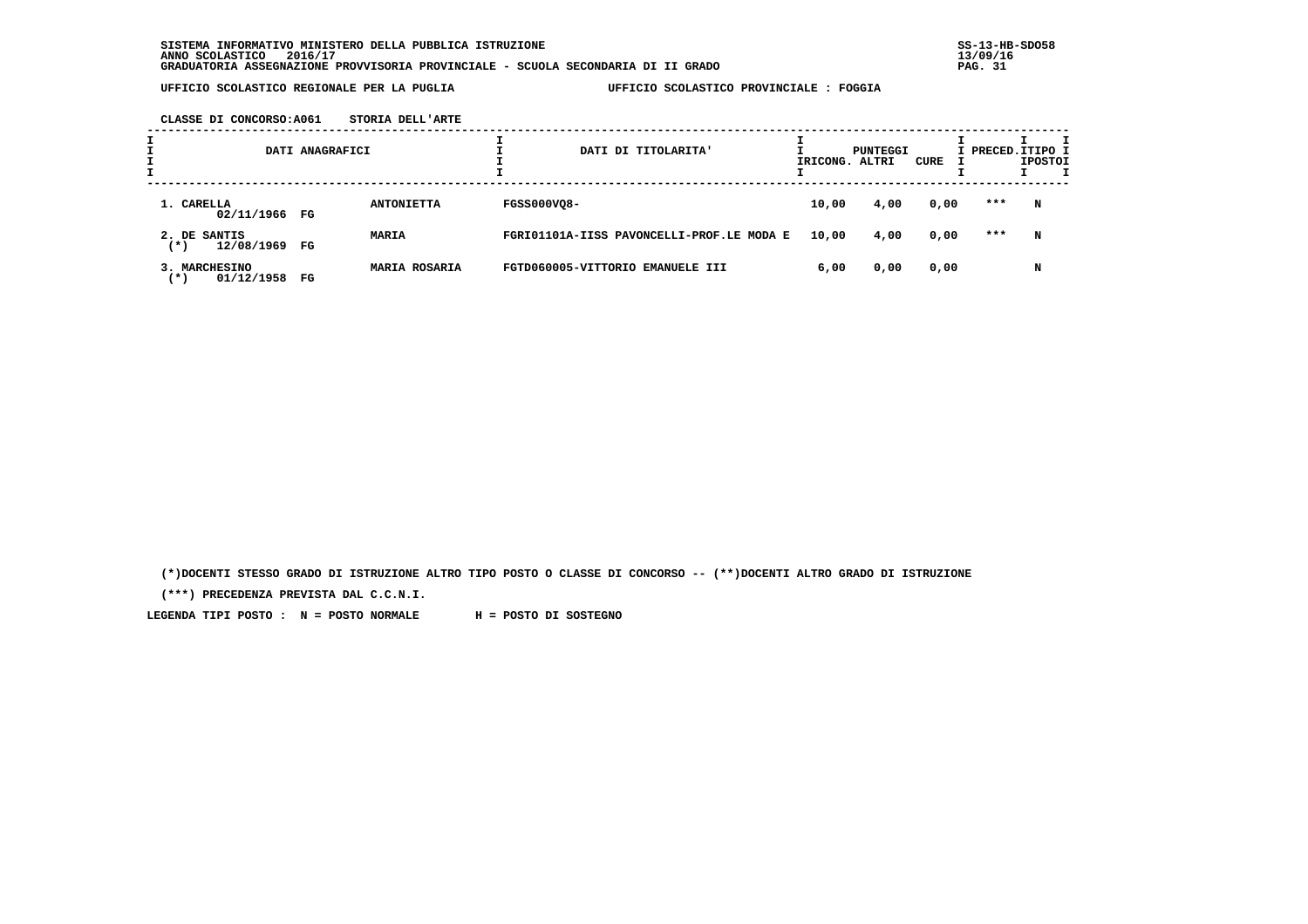|  |  |  |  | CLASSE DI CONCORSO:A071 |  | TECNOLOGIE E DISEGNO TECNICO |  |  |  |
|--|--|--|--|-------------------------|--|------------------------------|--|--|--|
|--|--|--|--|-------------------------|--|------------------------------|--|--|--|

|                                              | DATI ANAGRAFICI |          |                    | DATI DI TITOLARITA'       | IRICONG. | PUNTEGGI<br>ALTRI | CURE | I PRECED. ITIPO I | <b>IPOSTOI</b> | т |
|----------------------------------------------|-----------------|----------|--------------------|---------------------------|----------|-------------------|------|-------------------|----------------|---|
| 1. PROCACCINI<br>08/08/1977 FG<br>(*)        |                 | VALERIA  | <b>FGSS000VQ8-</b> |                           | 10,00    | 4,00              | 0,00 | ***               | N              |   |
| 2. DE MICHELE<br>15/09/1970<br>$'$ * $\cdot$ | FG              | GIOVANNI |                    | FGTF017016-ITIS "E.FERMI" | 12,00    | 6,00              | 0,00 |                   | N              |   |

 **(\*)DOCENTI STESSO GRADO DI ISTRUZIONE ALTRO TIPO POSTO O CLASSE DI CONCORSO -- (\*\*)DOCENTI ALTRO GRADO DI ISTRUZIONE**

 **(\*\*\*) PRECEDENZA PREVISTA DAL C.C.N.I.**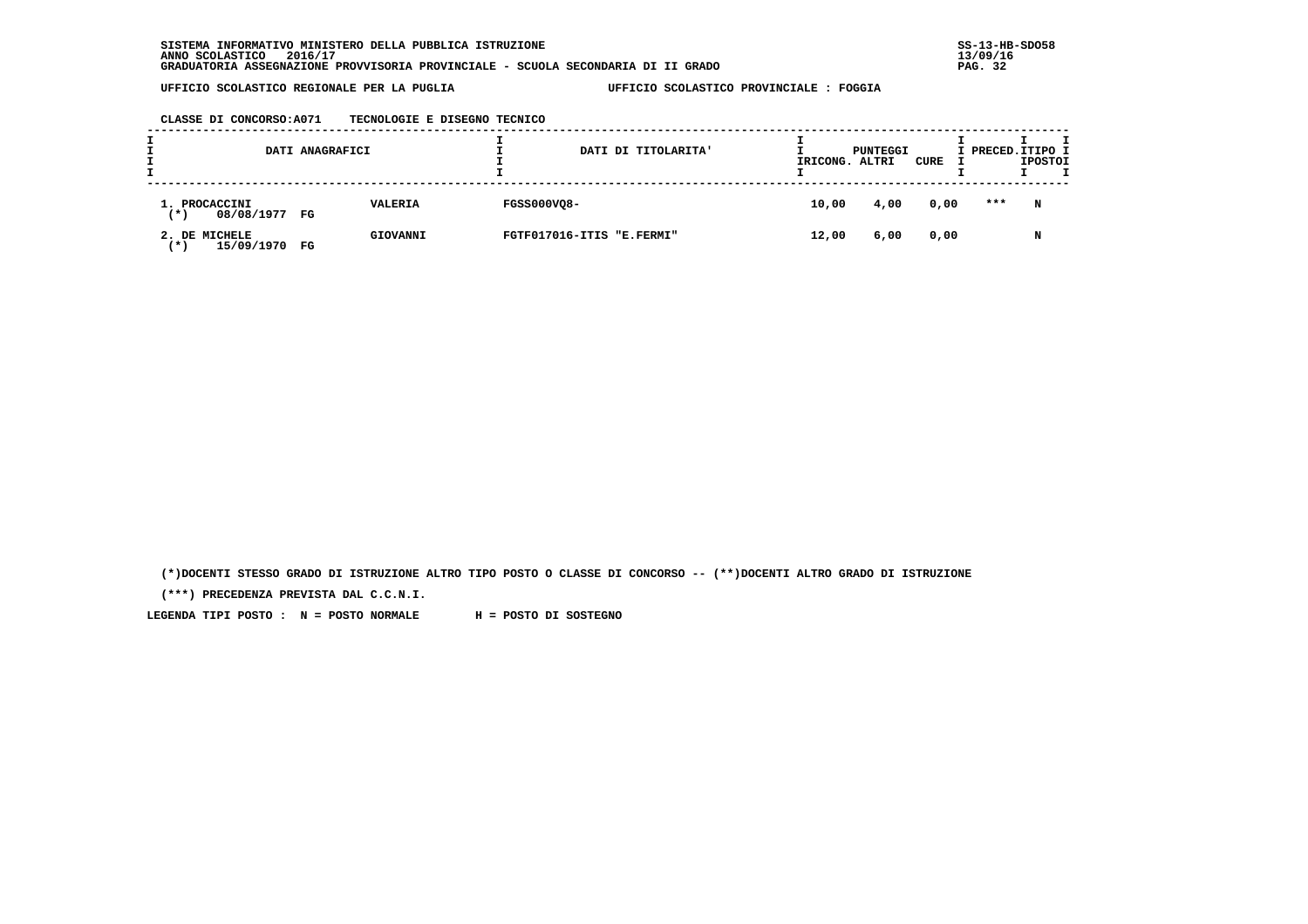| SISTEMA INFORMATIVO MINISTERO DELLA PUBBLICA ISTRUZIONE                          | $SS-13-HE$ |
|----------------------------------------------------------------------------------|------------|
| 2016/17<br>ANNO SCOLASTICO                                                       | 13/09/16   |
| GRADUATORIA ASSEGNAZIONE PROVVISORIA PROVINCIALE - SCUOLA SECONDARIA DI II GRADO | PAG. 33    |

 **CLASSE DI CONCORSO:A072 TOPOG. GEN., COSTR.RUR. E DISEGNO**

|                                               | DATI ANAGRAFICI |                    | DATI DI TITOLARITA' | IRICONG. | PUNTEGGI<br>ALTRI | CURE | I PRECED. ITIPO I<br><b>IPOSTOI</b> |
|-----------------------------------------------|-----------------|--------------------|---------------------|----------|-------------------|------|-------------------------------------|
| 1. LA PICCIRELLA<br>31/08/1955<br>$_{\rm FG}$ | MICHELE         | <b>FGSS000VQ8-</b> |                     | 6,00     | 0,00              | 0,00 | M                                   |

 **(\*)DOCENTI STESSO GRADO DI ISTRUZIONE ALTRO TIPO POSTO O CLASSE DI CONCORSO -- (\*\*)DOCENTI ALTRO GRADO DI ISTRUZIONE**

 **(\*\*\*) PRECEDENZA PREVISTA DAL C.C.N.I.**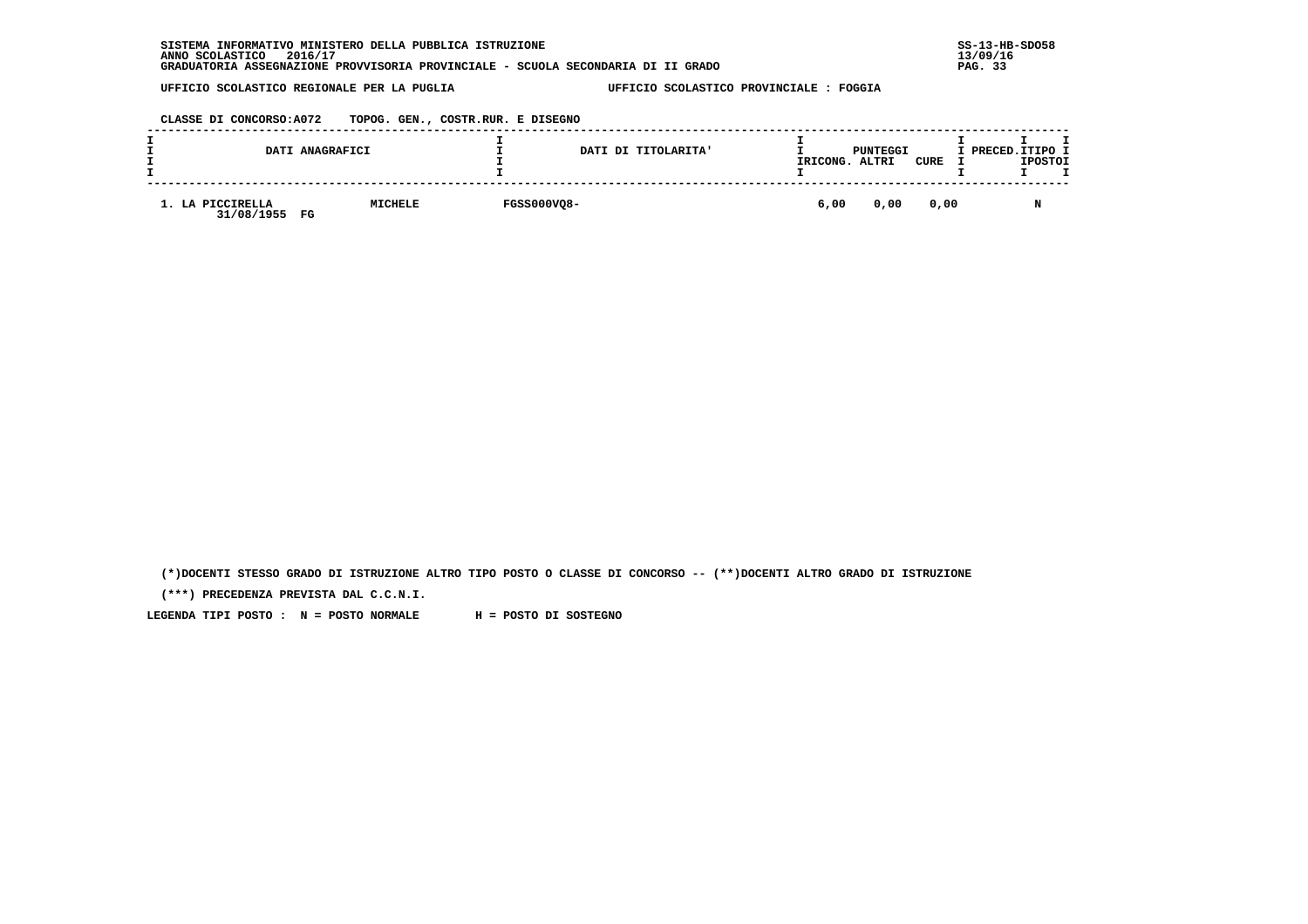### **CLASSE DI CONCORSO:A075 DATTILOGRAFIA E STENOGRAFIA**

| II<br>$\frac{\texttt{I}}{\texttt{I}}$ |                                     | DATI ANAGRAFICI |                   |                    | DATI DI TITOLARITA'               | IRICONG. | PUNTEGGI<br>ALTRI | CURE |     | I<br>I PRECED. ITIPO I<br><b>IPOSTOI</b> |
|---------------------------------------|-------------------------------------|-----------------|-------------------|--------------------|-----------------------------------|----------|-------------------|------|-----|------------------------------------------|
|                                       | 1. SIENA<br>16/08/1969 FG<br>$(*)$  |                 | <b>ALESSANDRO</b> | <b>FGSS000VO8-</b> |                                   | 6,00     | 0,00              | 0,00 | *** | N                                        |
|                                       | 2. D'ANGIERI<br>29/08/1969<br>$(*)$ | FG              | ANNA RITA         | <b>FGSS000VO8-</b> |                                   | 12,00    | 6,00              | 0,00 |     | N                                        |
|                                       | 3. MASCIAVEO<br>16/01/1972<br>$(*)$ | FG              | <b>CHIARA</b>     | <b>FGSS000VO8-</b> |                                   | 12,00    | 6,00              | 0,00 |     | N                                        |
|                                       | 4. ATTOLI<br>02/03/1952<br>$(*)$    | FG              | MARIA LUIGIA      |                    | FGRC04602N-I.P.S.C. "A. OLIVETTI" | 6,00     | 0,00              | 0,00 |     | N                                        |
|                                       | 5. COTRUFO<br>25/03/1953<br>( * )   | FG              | GIUSEPPINA ANNA   |                    | FGPS08000E-ALBERT EINSTEIN        | 6,00     | 0,00              | 0,00 |     | N                                        |

 **(\*)DOCENTI STESSO GRADO DI ISTRUZIONE ALTRO TIPO POSTO O CLASSE DI CONCORSO -- (\*\*)DOCENTI ALTRO GRADO DI ISTRUZIONE**

 **(\*\*\*) PRECEDENZA PREVISTA DAL C.C.N.I.**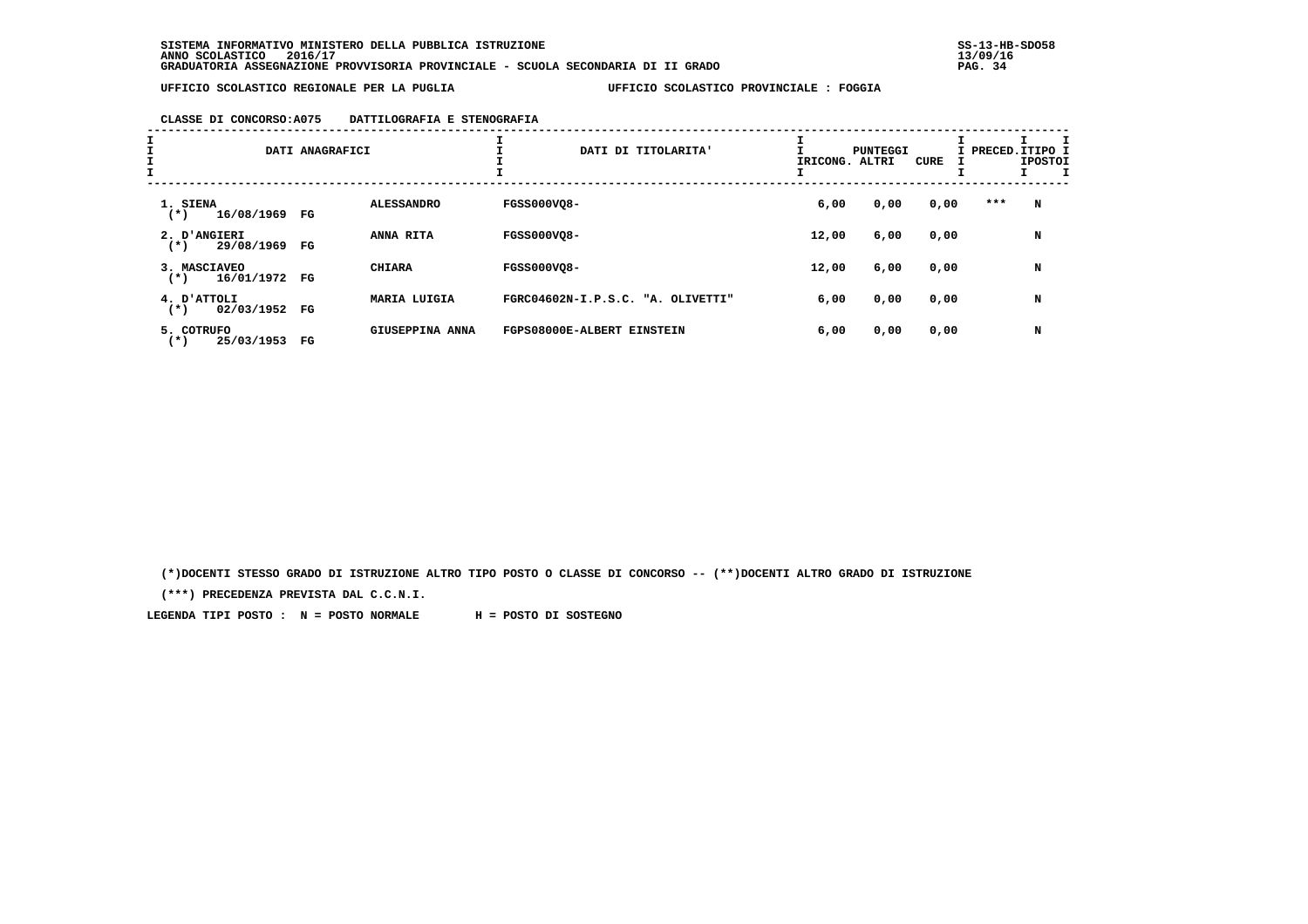**CLASSE DI CONCORSO:A076 TRAT.TESTI,CAL.,CONT.ELET.E AP.GES.**

| $\mathbf{I}$ |                               | DATI ANAGRAFICI |                     | DATI DI TITOLARITA'               | IRICONG. ALTRI | PUNTEGGI | CURE | I PRECED.ITIPO I<br><b>IPOSTOI</b> |
|--------------|-------------------------------|-----------------|---------------------|-----------------------------------|----------------|----------|------|------------------------------------|
|              | 1. D'ANGIERI<br>29/08/1969 FG |                 | ANNA RITA           | <b>FGSS000VO8-</b>                | 12,00          | 6,00     | 0,00 | N                                  |
|              | 2. MASCIAVEO<br>16/01/1972 FG |                 | <b>CHIARA</b>       | <b>FGSS000VO8-</b>                | 12,00          | 6,00     | 0,00 | N                                  |
|              | 3. D'ATTOLI<br>02/03/1952 FG  |                 | <b>MARIA LUIGIA</b> | FGRC04602N-I.P.S.C. "A. OLIVETTI" | 6,00           | 0,00     | 0,00 | N                                  |
|              | 4. COTRUFO<br>25/03/1953      | FG              | GIUSEPPINA ANNA     | FGPS08000E-ALBERT EINSTEIN        | 6,00           | 0,00     | 0,00 | N                                  |

 **(\*)DOCENTI STESSO GRADO DI ISTRUZIONE ALTRO TIPO POSTO O CLASSE DI CONCORSO -- (\*\*)DOCENTI ALTRO GRADO DI ISTRUZIONE**

 **(\*\*\*) PRECEDENZA PREVISTA DAL C.C.N.I.**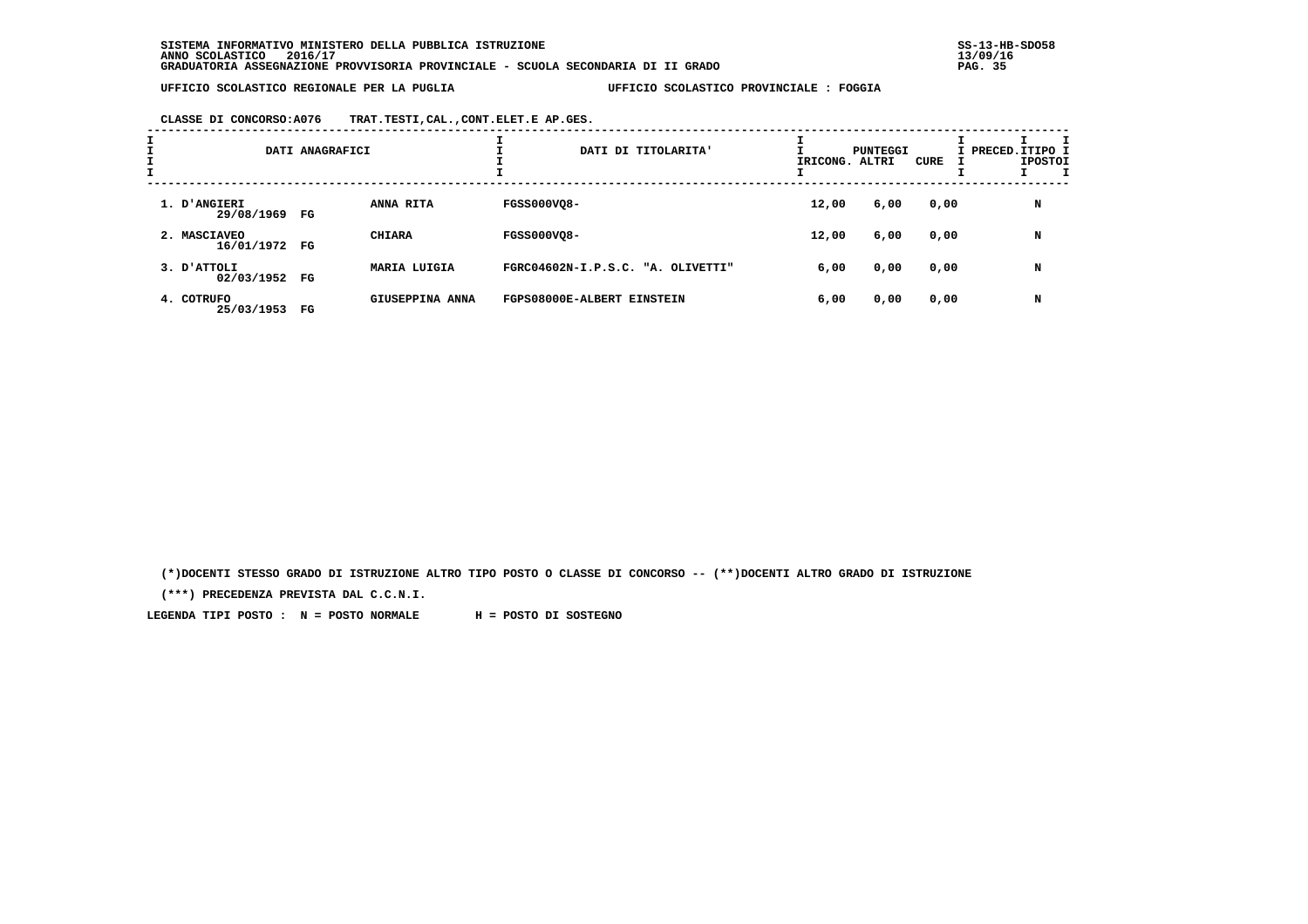# **CLASSE DI CONCORSO:A246 LINGUA E CIV. STRANIERA (FRANCESE)**

| $\begin{array}{c}\nI \\ I \\ I\n\end{array}$ |                                   | DATI ANAGRAFICI |                 | DATI DI TITOLARITA'                       | IRICONG. | <b>PUNTEGGI</b><br>ALTRI | CURE  | I PRECED. ITIPO I<br>I. | <b>IPOSTOI</b><br>I.<br>T |
|----------------------------------------------|-----------------------------------|-----------------|-----------------|-------------------------------------------|----------|--------------------------|-------|-------------------------|---------------------------|
|                                              | 1. MARTINO<br>20/09/1966          | EE              | <b>FRANCA</b>   | FGTD036019-I.T.E.<br>AMADUZZI             | 6,00     | 0,00                     | 0,00  | $* * *$                 | N                         |
|                                              | 2. PALMA<br>10/10/1968            | LE              | PATRIZIA RITA   | FGTD023017-PROF. MICHELE DELL'AOUILA      | 6,00     | 0,00                     | 0,00  | $* * *$                 | N                         |
|                                              | 3. CHICOLI<br>10/05/1967          | FG              | <b>DANIELA</b>  | FGPM010009-A. G. RONCALLI                 | 18,00    | 6,00                     | 18,00 | ***                     | N                         |
|                                              | 4. ZENGA<br>06/11/1970            | $_{\rm FG}$     | MONICA MARIA    | FGTD060005-VITTORIO EMANUELE III          | 12,00    | 6,00                     | 0,00  | $* * *$                 | N                         |
|                                              | 5. PETROZZI<br>13/05/1973         | <b>RC</b>       | <b>FEDERICA</b> | FGRI026014-ISTITUTO PROF.LE INDUSTRIA E A | 6,00     | 0,00                     | 0,00  |                         | H,N                       |
|                                              | 6. SOLDANO<br>29/03/1969<br>$(*)$ | FG              | <b>VIVIANA</b>  | FGRI04301T-IPI ARTIG.SEZ.AS.IIS AN.CONVIT | 6,00     | 0,00                     | 0,00  | ***                     | H,N                       |
|                                              | 7. RICCI<br>17/07/1970<br>$(**)$  | $_{\rm FG}$     | ANNA BARBARA    | FGMM81602Q-ROSSOMANDI                     | 9,00     | 3,00                     | 0,00  |                         | N                         |

 **(\*)DOCENTI STESSO GRADO DI ISTRUZIONE ALTRO TIPO POSTO O CLASSE DI CONCORSO -- (\*\*)DOCENTI ALTRO GRADO DI ISTRUZIONE**

 **(\*\*\*) PRECEDENZA PREVISTA DAL C.C.N.I.**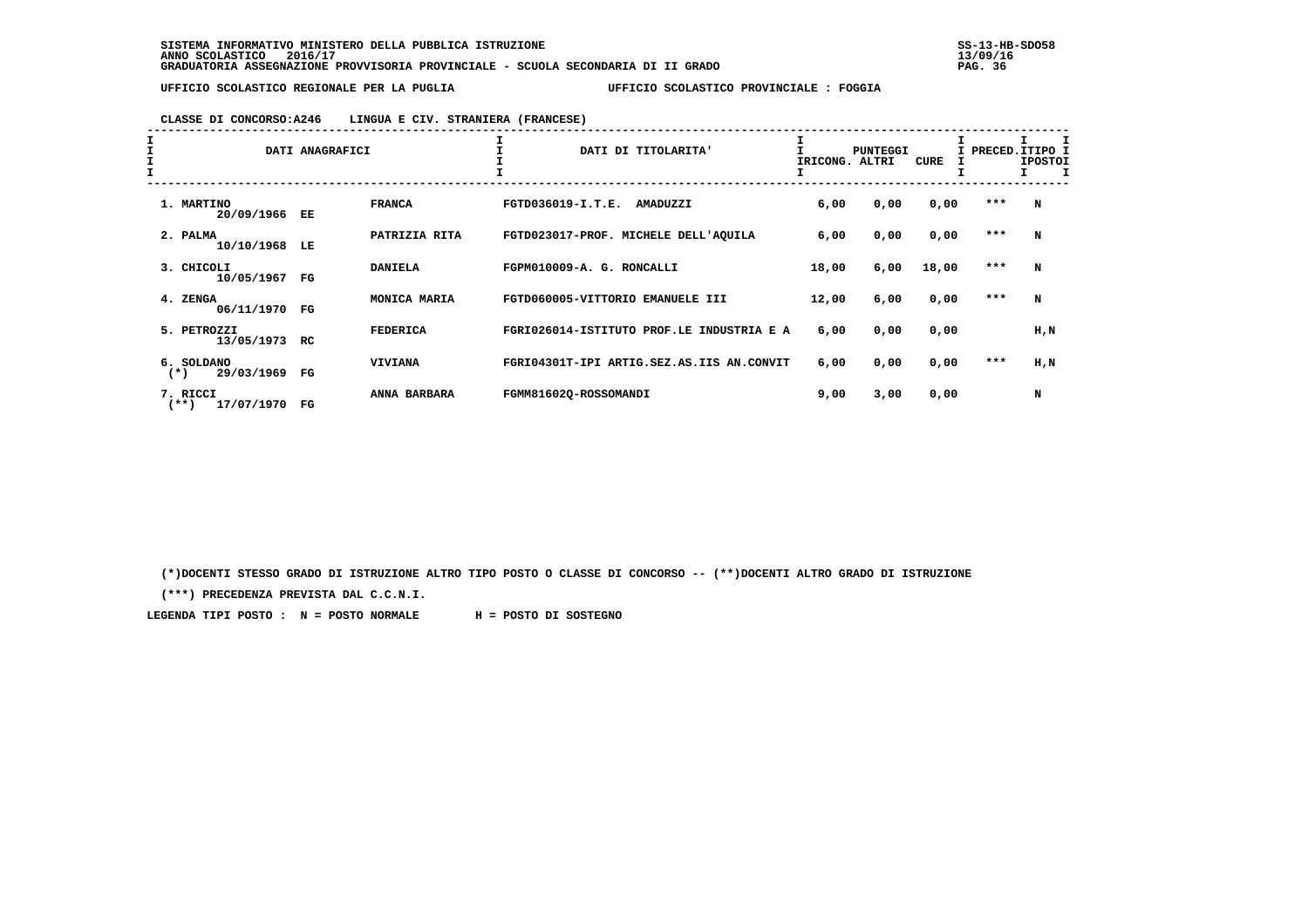## **CLASSE DI CONCORSO:A346 LINGUA E CIV. STRANIERA (INGLESE)**

| I<br>I<br>$\frac{1}{1}$ | DATI ANAGRAFICI                          |  |             |                  | $\mathbf{T}$<br>DATI DI TITOLARITA'                  | I<br>$\mathbf{I}$<br>IRICONG. ALTRI | PUNTEGGI | <b>CURE</b><br>I |       | I.<br>I PRECED. ITIPO I<br><b>IPOSTOI</b><br>$\mathbf{T}$<br>Τ. |
|-------------------------|------------------------------------------|--|-------------|------------------|------------------------------------------------------|-------------------------------------|----------|------------------|-------|-----------------------------------------------------------------|
|                         | 1. CURCI<br>20/06/1975 FG                |  |             | <b>ROSANNA</b>   | FGPS04701X-LICEO<br>SCIENTIFICO<br><b>STORNARELL</b> | 10,00                               | 4,00     | 0,00             | ***   | H, N                                                            |
|                         | 2. MINISCHETTI<br>04/03/1978             |  | $_{\rm FG}$ | ANNACHIARA PIA   | FGTD00351B-APRICENA                                  | 10,00                               | 4,00     | 0,00             |       | N                                                               |
|                         | 3. FRANCO<br>15/12/1970                  |  | $_{\rm FG}$ | <b>RITA</b>      | <b>FGSS000VO8-</b>                                   | 9,00                                | 3,00     | 0,00             |       | N                                                               |
|                         | 4. PRATTICHIZZO<br>26/03/1966 FG         |  |             | <b>FILOMENA</b>  | FGPC02101L-L.CLASS.INDRO MONTANELLI                  | 6,00                                | 0,00     | 0,00             |       | N                                                               |
|                         | 5. DI RUBERTO<br>08/06/1971 FG           |  |             | LIA              | FGRH04301A-IPSSAR SEZ.AS.IIS ANN.CONVITTO            | 6,00                                | 0,00     | 0,00             |       | N                                                               |
|                         | 6. RUSSO<br>24/08/1976 FG                |  |             | <b>MICHELE</b>   | <b>FGSS000VO8-</b>                                   | 6,00                                | 0,00     | 0,00             |       | N                                                               |
|                         | 7. FLORIO<br>11/07/1958<br>$(**)$        |  | CH          |                  | MARIA GRAZIA FRANC FGMM00400C-BOVIO GIOVANNI         | 6,00                                | 0,00     | 0,00             | $***$ | N                                                               |
|                         | 8. PONZIANO<br>03/03/1968<br>$(**)$      |  | $_{\rm FG}$ | <b>GRAZIA</b>    | FGMM864014- GIORDANI                                 | 9,00                                | 3,00     | 0,00             |       | N                                                               |
|                         | 9. RICCI<br>$(**)$ 17/07/1970            |  | $_{\rm FG}$ | ANNA BARBARA     | FGMM816020-ROSSOMANDI                                | 9,00                                | 3,00     | 0,00             |       | N                                                               |
|                         | 10. PORTINCASA<br>$***$<br>10/02/1971 FG |  |             | <b>ANTONELLA</b> | FGMM000VC6-                                          | 6,00                                | 0,00     | 0,00             |       | H,N                                                             |

 **(\*)DOCENTI STESSO GRADO DI ISTRUZIONE ALTRO TIPO POSTO O CLASSE DI CONCORSO -- (\*\*)DOCENTI ALTRO GRADO DI ISTRUZIONE**

 **(\*\*\*) PRECEDENZA PREVISTA DAL C.C.N.I.**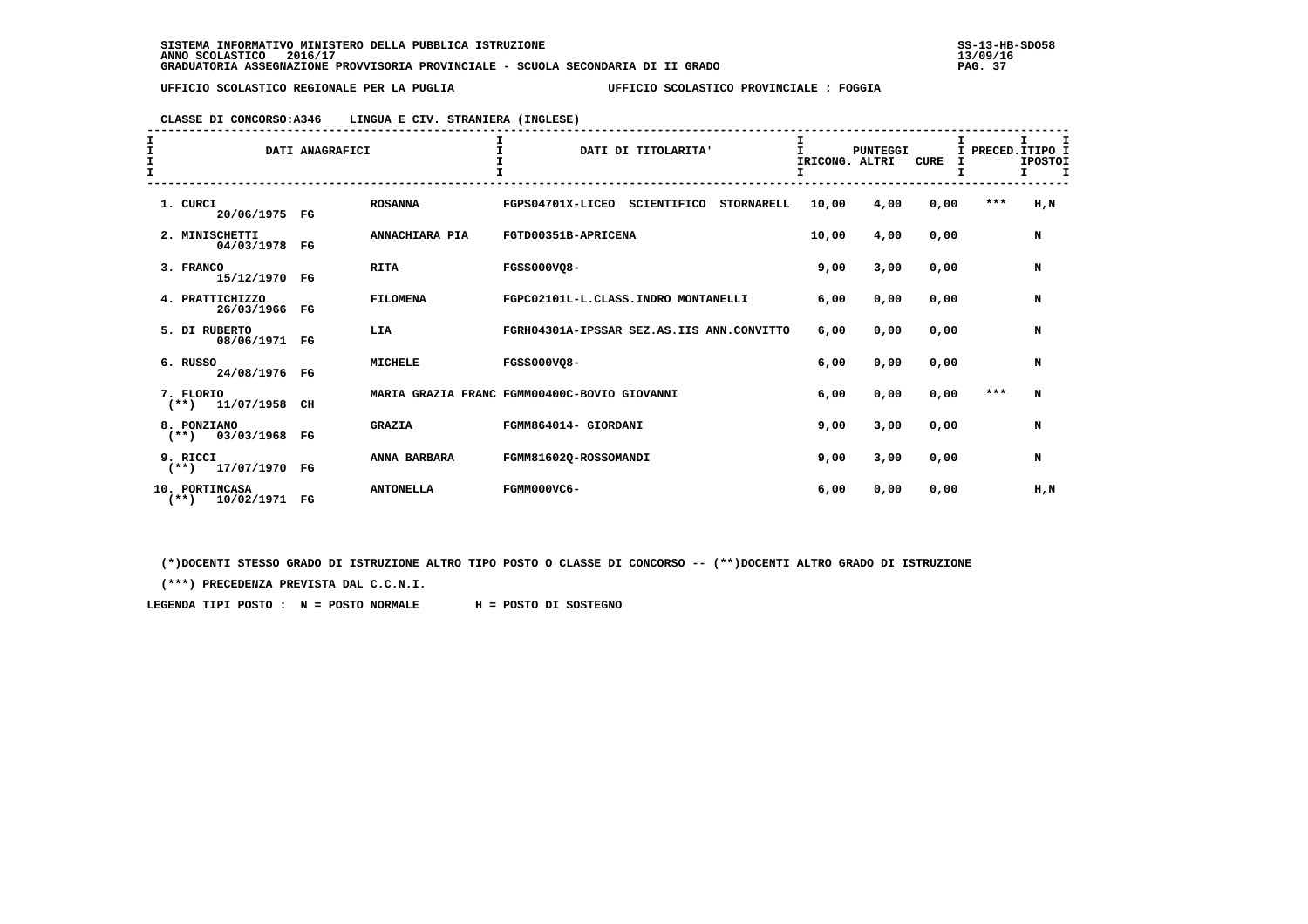**CLASSE DI CONCORSO:A346 LINGUA E CIV. STRANIERA (INGLESE)**

|     | ANAGRAFICI<br>DAT? | <b>DATI</b><br>יח<br><b>TITOLARITA'</b> | <b>PUNTEGGI</b>                  | /פסמ |                |  |
|-----|--------------------|-----------------------------------------|----------------------------------|------|----------------|--|
|     |                    |                                         | ALTRI<br><b>CURE</b><br>IRICONG. |      | <b>TPOSTOT</b> |  |
| ___ |                    |                                         |                                  |      |                |  |

 **(\*)DOCENTI STESSO GRADO DI ISTRUZIONE ALTRO TIPO POSTO O CLASSE DI CONCORSO -- (\*\*)DOCENTI ALTRO GRADO DI ISTRUZIONE**

 **(\*\*\*) PRECEDENZA PREVISTA DAL C.C.N.I.**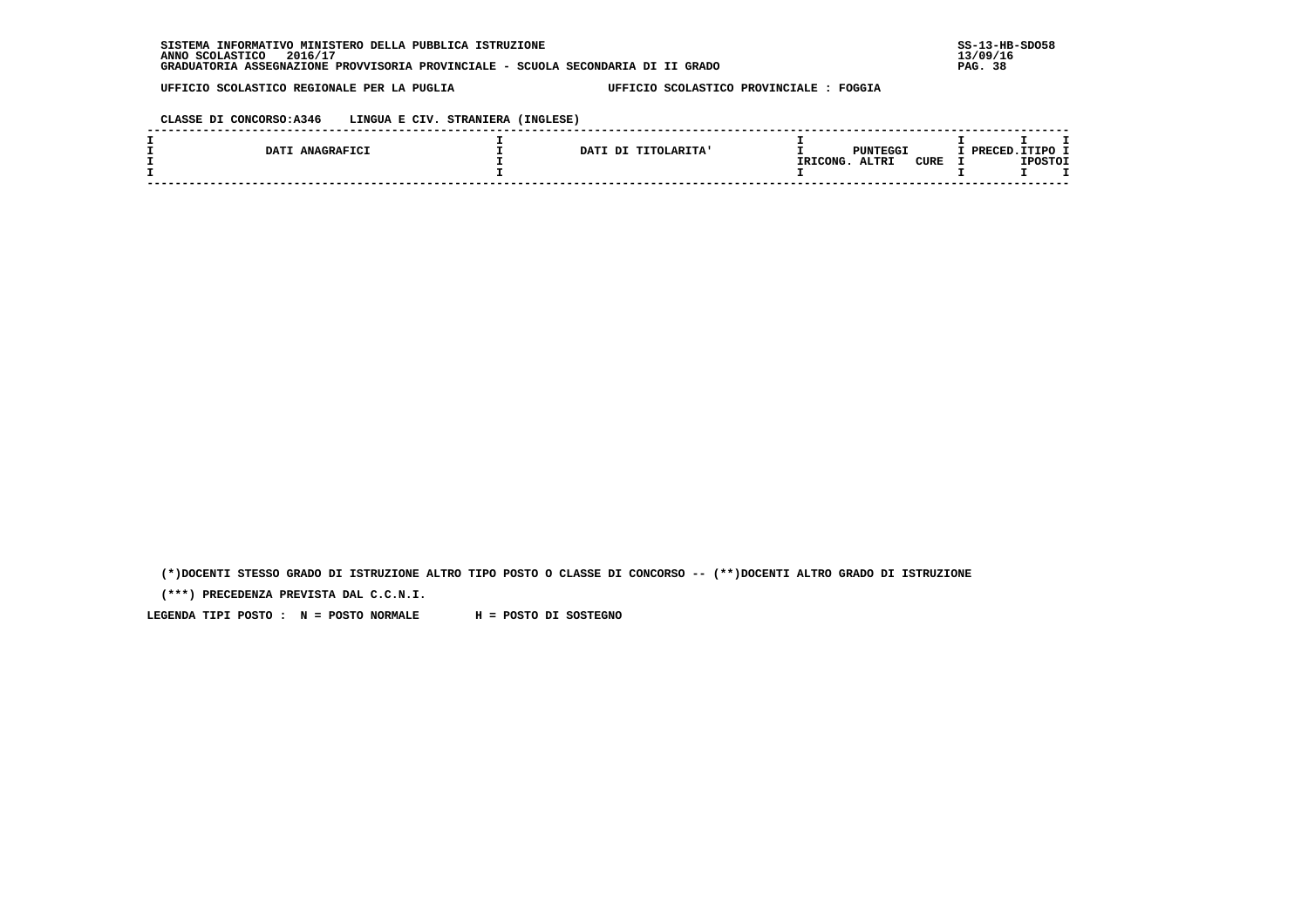**CLASSE DI CONCORSO:A446 LINGUA E CIV. STRANIERA (SPAGNOLO)**

|                                        | DATI ANAGRAFICI     | DATI DI TITOLARITA'  | IRICONG. | PUNTEGGI<br>ALTRI | CURE | I PRECED. ITIPO I<br><b>IPOSTOI</b> |
|----------------------------------------|---------------------|----------------------|----------|-------------------|------|-------------------------------------|
| 1. PONZIANO<br>03/03/1968<br><b>**</b> | <b>GRAZIA</b><br>FG | FGMM864014- GIORDANI | 9,00     | 3,00              | 0,00 |                                     |

 **(\*)DOCENTI STESSO GRADO DI ISTRUZIONE ALTRO TIPO POSTO O CLASSE DI CONCORSO -- (\*\*)DOCENTI ALTRO GRADO DI ISTRUZIONE**

 **(\*\*\*) PRECEDENZA PREVISTA DAL C.C.N.I.**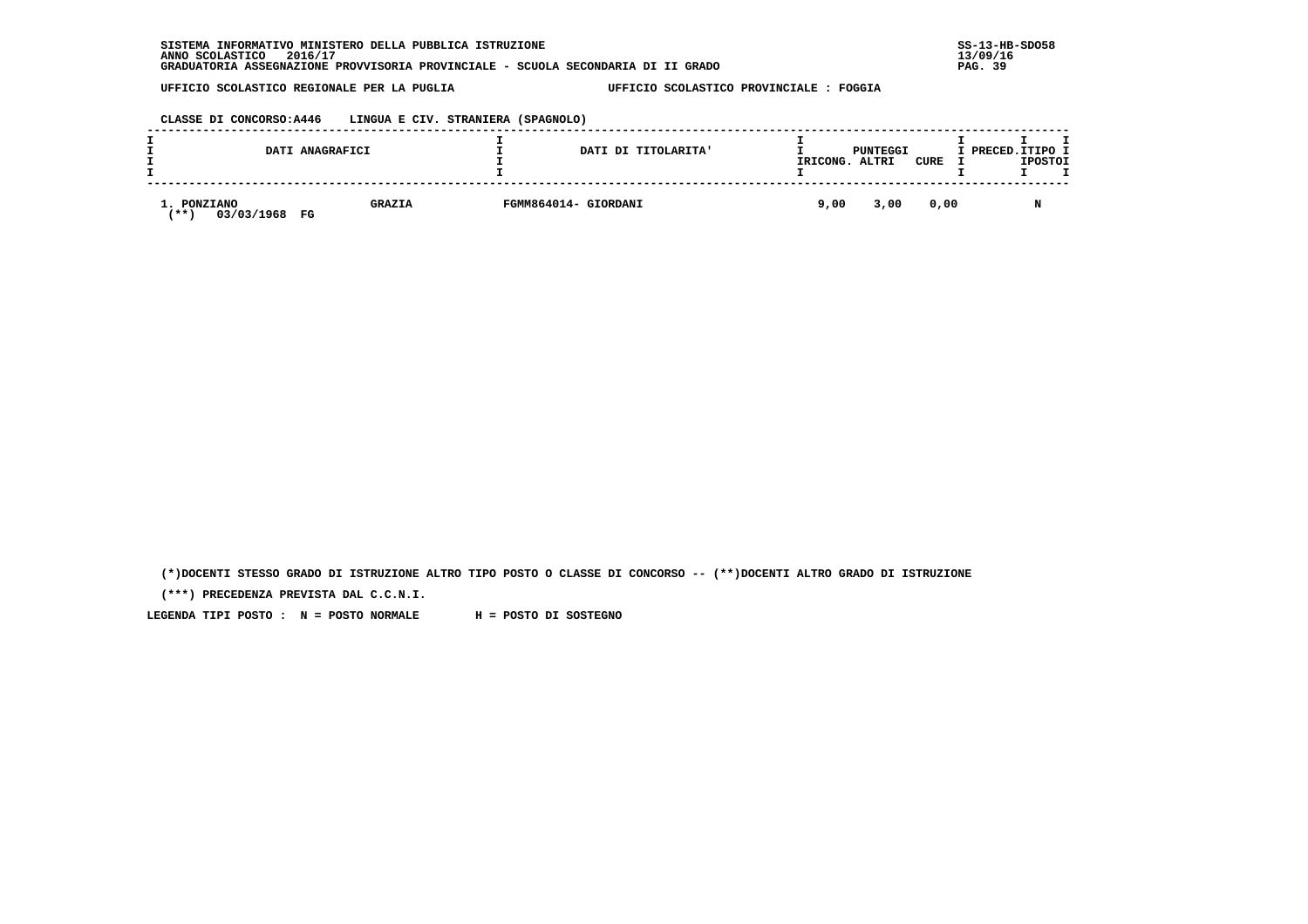|                                           | DATI ANAGRAFICI |                  |             | DATI DI TITOLARITA'                       | IRICONG. | PUNTEGGI<br>ALTRI | CURE | I PRECED.ITIPO I | <b>IPOSTOI</b> | т |
|-------------------------------------------|-----------------|------------------|-------------|-------------------------------------------|----------|-------------------|------|------------------|----------------|---|
| 1. SOLDANO<br>29/03/1969<br>(*)           | $_{\rm FG}$     | <b>VIVIANA</b>   |             | FGRI04301T-IPI ARTIG.SEZ.AS.IIS AN.CONVIT | 6,00     | 0,00              | 0,00 | $***$            | H,N            |   |
| 2. PORTINCASA<br>10/02/1971<br><b>***</b> | FG              | <b>ANTONELLA</b> | FGMM000VC6- |                                           | 6,00     | 0,00              | 0,00 |                  | H,N            |   |

 **(\*)DOCENTI STESSO GRADO DI ISTRUZIONE ALTRO TIPO POSTO O CLASSE DI CONCORSO -- (\*\*)DOCENTI ALTRO GRADO DI ISTRUZIONE**

 **(\*\*\*) PRECEDENZA PREVISTA DAL C.C.N.I.**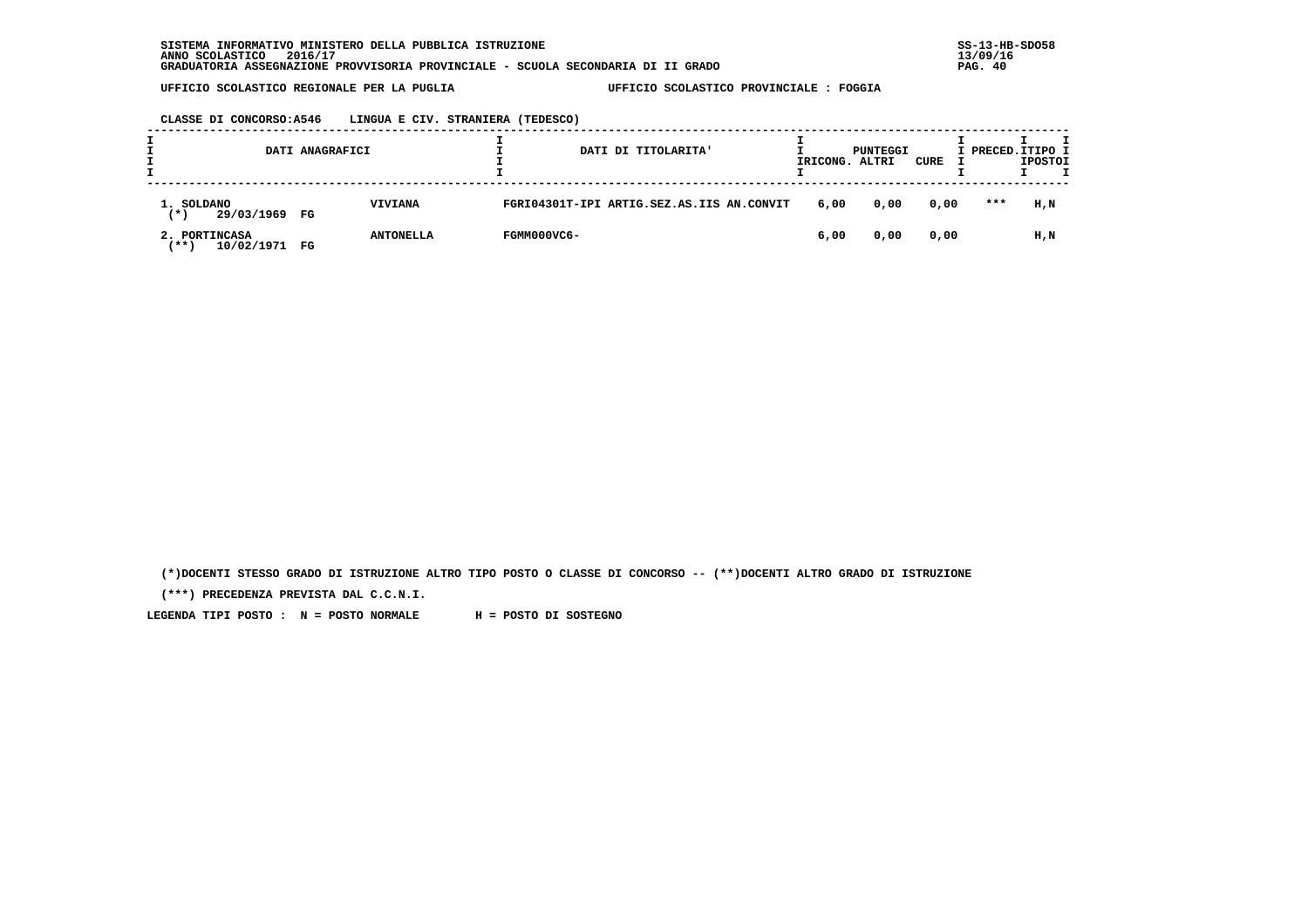**CLASSE DI CONCORSO:C031 CONV.IN LINGUA STRANIERA (FRANCESE)**

| DATI ANAGRAFICI                 |            | DATI DI TITOLARITA'       | IRICONG. | PUNTEGGI<br>ALTRI | CURE | I PRECED.ITIPO I | <b>IPOSTOI</b> |  |
|---------------------------------|------------|---------------------------|----------|-------------------|------|------------------|----------------|--|
| 1. DE TROIA<br>22/12/1959<br>EE | LUIGI NOEL | FGPM010009-A. G. RONCALLI | 6,00     | 0,00              | 0,00 |                  |                |  |

 **(\*)DOCENTI STESSO GRADO DI ISTRUZIONE ALTRO TIPO POSTO O CLASSE DI CONCORSO -- (\*\*)DOCENTI ALTRO GRADO DI ISTRUZIONE**

 **(\*\*\*) PRECEDENZA PREVISTA DAL C.C.N.I.**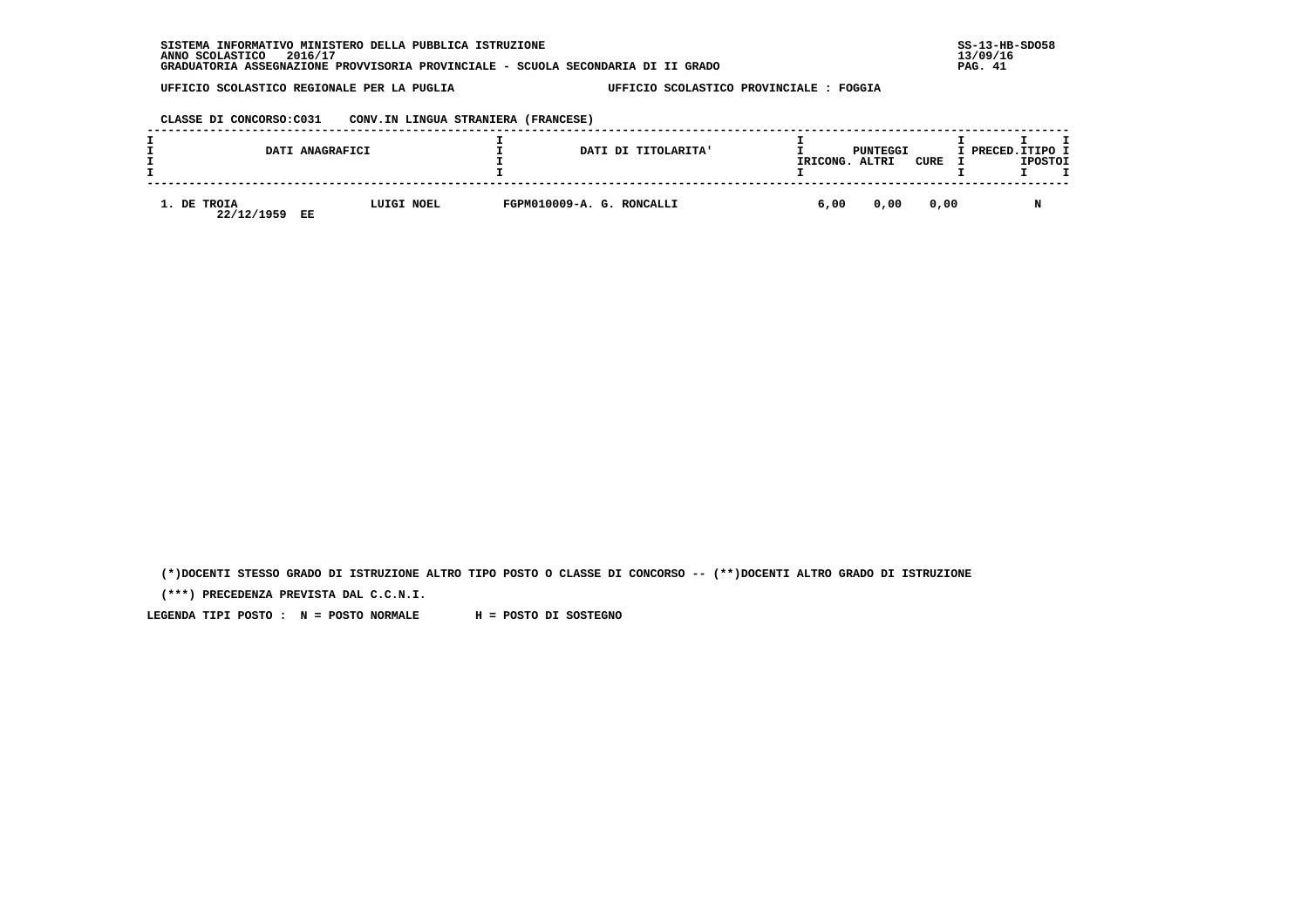|                            | DATI ANAGRAFICI |                       |                    | DATI DI TITOLARITA'                       | IRICONG. ALTRI | PUNTEGGI | CURE | I PRECED. ITIPO I | <b>IPOSTOI</b> | т |
|----------------------------|-----------------|-----------------------|--------------------|-------------------------------------------|----------------|----------|------|-------------------|----------------|---|
| 1. FEDELE<br>21/08/1960 FG |                 | <b>MARIA GIUSEPPA</b> |                    | FGRI01101A-IISS PAVONCELLI-PROF.LE MODA E | 6,00           | 0,00     | 0,00 |                   | N              |   |
| 2. TARTAGLIA<br>30/05/1962 | EE              | <b>ANGELA</b>         | <b>FGSS000VQ8-</b> |                                           | 6,00           | 0,00     | 0,00 |                   | N              |   |

 **(\*)DOCENTI STESSO GRADO DI ISTRUZIONE ALTRO TIPO POSTO O CLASSE DI CONCORSO -- (\*\*)DOCENTI ALTRO GRADO DI ISTRUZIONE**

 **(\*\*\*) PRECEDENZA PREVISTA DAL C.C.N.I.**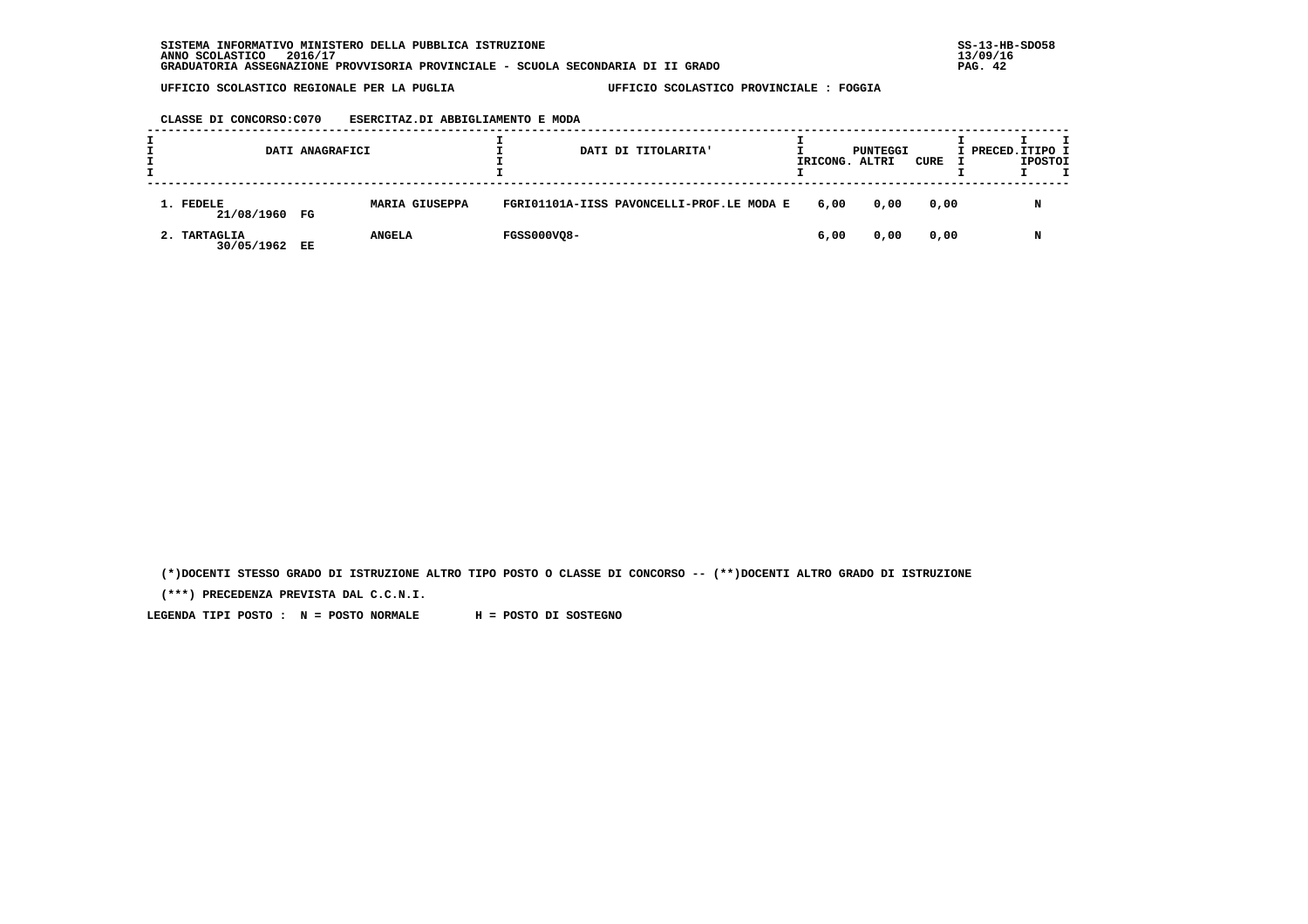## **CLASSE DI CONCORSO:C260 LABORATORIO DI ELETTRONICA**

| I | DATI ANAGRAFICI                         |    |                 | DATI DI TITOLARITA' |                                           |       | PUNTEGGI<br>IRICONG. ALTRI | CURE  | I PRECED.ITIPO I | <b>IPOSTOI</b> |
|---|-----------------------------------------|----|-----------------|---------------------|-------------------------------------------|-------|----------------------------|-------|------------------|----------------|
|   | 1. SGARRO<br>18/01/1953 FG              |    | <b>CATALDO</b>  |                     | FGRI04301T-IPI ARTIG.SEZ.AS.IIS AN.CONVIT | 6,00  | 0,00                       | 0,00  | $***$            | N              |
|   | 2. TOTARO<br>26/09/1961                 | FG | <b>GIUSEPPE</b> |                     | FGRI020015-IPSIA "ANTONIO PACINOTTI"      | 12,00 | 0,00                       | 12,00 | ***              | N              |
|   | 3. GALANTE<br>12/12/1955 FG<br>$^{(*)}$ |    | <b>GIUSEPPE</b> |                     | FGTF00101L-ISTITUTO TECNICO TECNOLOGICO G | 6,00  | 0,00                       | 0,00  | $***$            | N              |
|   | 4. GRANIERI<br>21/04/1960<br>(*)        | FG | <b>GIUSEPPE</b> |                     | FGTF13050T- ALTAMURA- DA VINCI            | 6,00  | 0,00                       | 0,00  |                  | N              |

 **(\*)DOCENTI STESSO GRADO DI ISTRUZIONE ALTRO TIPO POSTO O CLASSE DI CONCORSO -- (\*\*)DOCENTI ALTRO GRADO DI ISTRUZIONE**

 **(\*\*\*) PRECEDENZA PREVISTA DAL C.C.N.I.**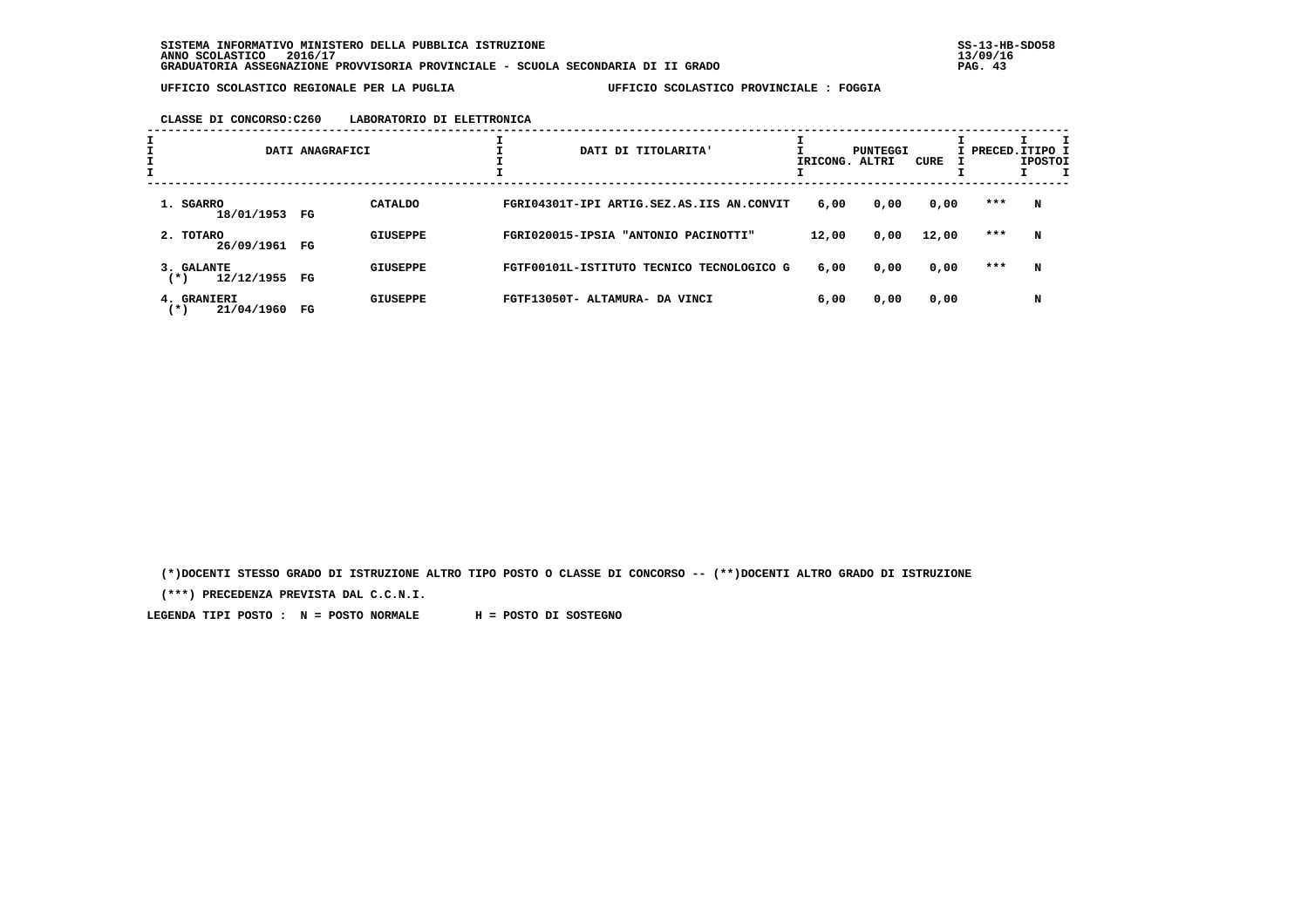## **CLASSE DI CONCORSO:C270 LABORATORIO DI ELETTROTECNICA**

| $\mathbf{I}$ | DATI ANAGRAFICI                    |             | ∸<br>DATI DI TITOLARITA'<br>IRICONG. ALTRI |                                           |       | CURE | I PRECED.ITIPO 1 | <b>IPOSTOI</b><br>$\mathbf I$ |     |
|--------------|------------------------------------|-------------|--------------------------------------------|-------------------------------------------|-------|------|------------------|-------------------------------|-----|
|              | 1. GALANTE<br>12/12/1955 FG        |             | GIUSEPPE                                   | FGTF00101L-ISTITUTO TECNICO TECNOLOGICO G | 6,00  | 0,00 | 0,00             | ***                           | N   |
|              | 2. GRANIERI<br>21/04/1960          | FG          | <b>GIUSEPPE</b>                            | FGTF13050T- ALTAMURA- DA VINCI            | 6,00  | 0,00 | 0,00             |                               | N   |
|              | 3. SGARRO<br>18/01/1953<br>$(*)$   | $_{\rm FG}$ | CATALDO                                    | FGRI04301T-IPI ARTIG.SEZ.AS.IIS AN.CONVIT | 6,00  | 0,00 | 0,00             | ***                           | N   |
|              | 4. TOTARO<br>26/09/1961<br>$(*)$   | $_{\rm FG}$ | <b>GIUSEPPE</b>                            | FGRI020015-IPSIA "ANTONIO PACINOTTI"      | 12,00 | 0,00 | 12,00            | ***                           | N   |
|              | 5. DI PERNA<br>24/04/1966<br>$(*)$ | $_{\rm FG}$ | MARIO GRAZIANO                             | FGTH01701N-ITN "GEN.ROTUNDI"              | 9,00  | 3,00 | 0,00             |                               | H,N |

 **(\*)DOCENTI STESSO GRADO DI ISTRUZIONE ALTRO TIPO POSTO O CLASSE DI CONCORSO -- (\*\*)DOCENTI ALTRO GRADO DI ISTRUZIONE**

 **(\*\*\*) PRECEDENZA PREVISTA DAL C.C.N.I.**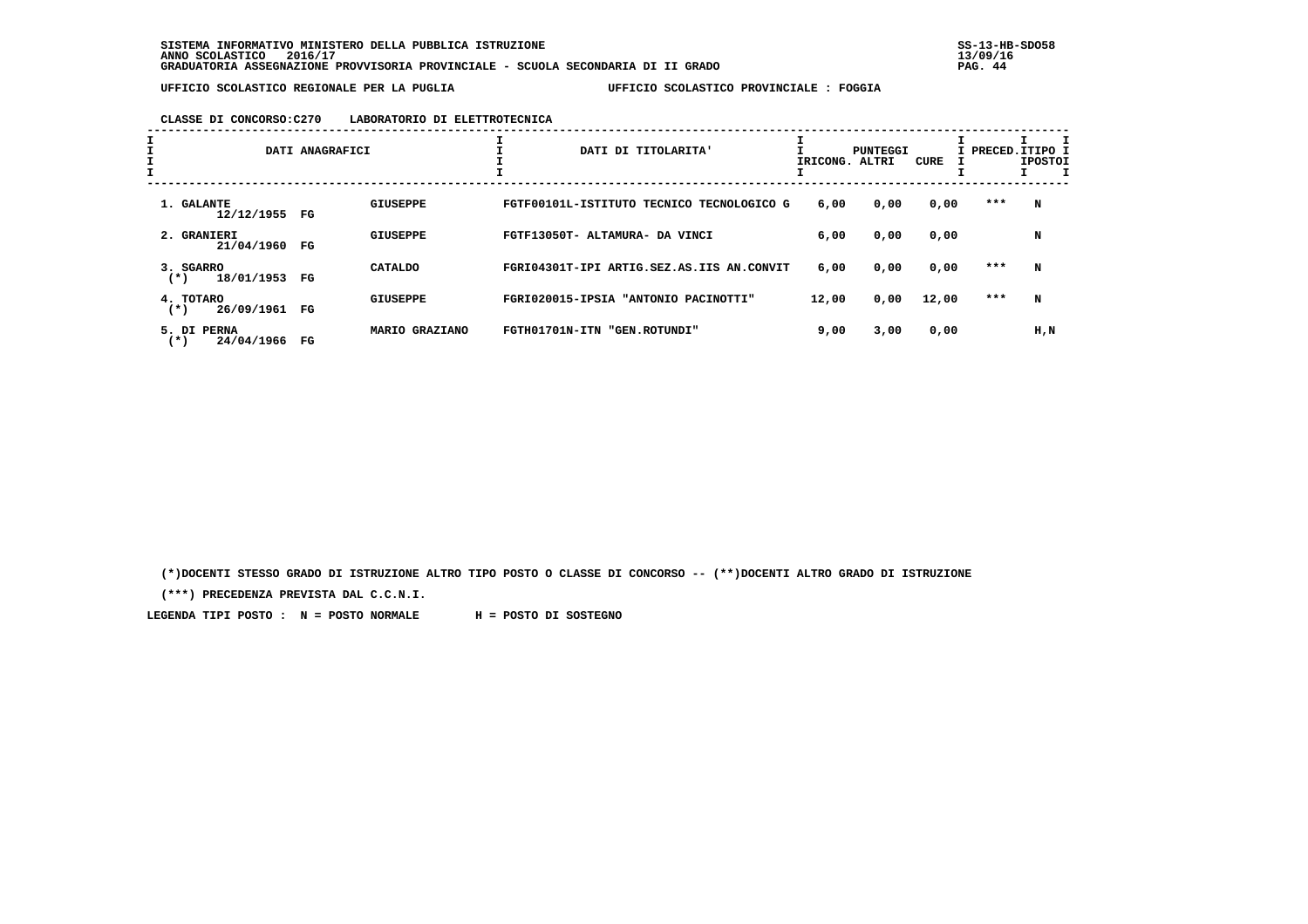# **CLASSE DI CONCORSO:C290 LAB. DI FISICA E FISICA APPLICATA**

|                                   | DATI ANAGRAFICI |                 | DATI DI TITOLARITA'                       | IRICONG. ALTRI | PUNTEGGI | CURE | I PRECED.ITIPO 1 | <b>IPOSTOI</b> |  |
|-----------------------------------|-----------------|-----------------|-------------------------------------------|----------------|----------|------|------------------|----------------|--|
| 1. DI PERNA<br>24/04/1966 FG      |                 | MARIO GRAZIANO  | FGTH01701N-ITN "GEN.ROTUNDI"              | 9,00           | 3,00     | 0,00 |                  | H,N            |  |
| 2. SGARRO<br>18/01/1953 FG<br>(*) |                 | CATALDO         | FGRI04301T-IPI ARTIG.SEZ.AS.IIS AN.CONVIT | 6,00           | 0,00     | 0,00 | ***              | N              |  |
| 3. GALANTE<br>12/12/1955<br>( * ) | $_{\rm FG}$     | <b>GIUSEPPE</b> | FGTF00101L-ISTITUTO TECNICO TECNOLOGICO G | 6,00           | 0,00     | 0,00 | ***              | N              |  |

 **(\*)DOCENTI STESSO GRADO DI ISTRUZIONE ALTRO TIPO POSTO O CLASSE DI CONCORSO -- (\*\*)DOCENTI ALTRO GRADO DI ISTRUZIONE**

 **(\*\*\*) PRECEDENZA PREVISTA DAL C.C.N.I.**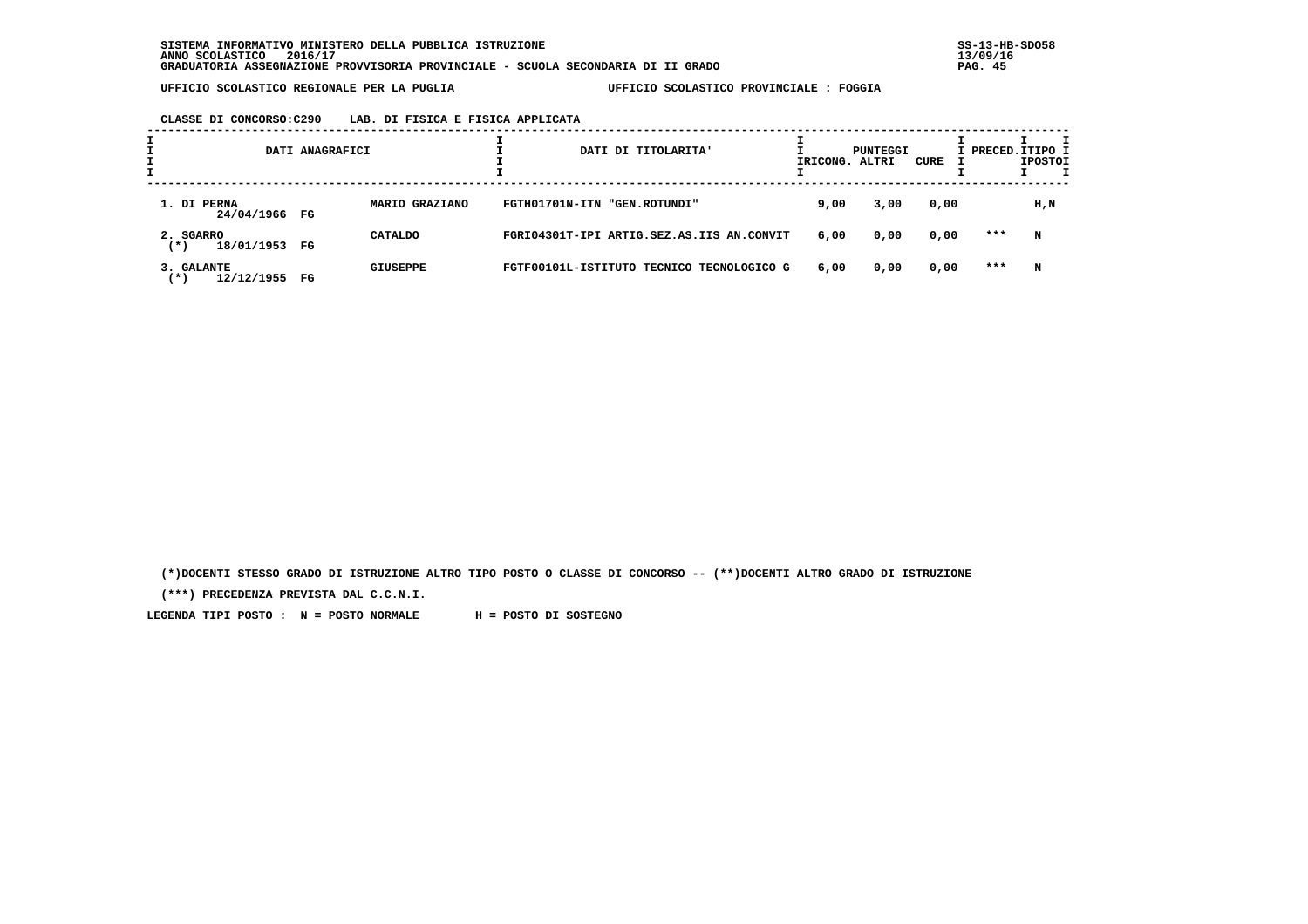## **CLASSE DI CONCORSO:C300 LAB. DI INFORMATICA GESTIONALE**

|                            | DATI ANAGRAFICI |                                                              |                    | DATI DI TITOLARITA' | IRICONG. | PUNTEGGI<br>ALTRI | CURE | I PRECED. ITIPO I | <b>IPOSTOI</b> |  |
|----------------------------|-----------------|--------------------------------------------------------------|--------------------|---------------------|----------|-------------------|------|-------------------|----------------|--|
| 1. SIENA<br>16/08/1969 FG  |                 | <b>ALESSANDRO</b>                                            | <b>FGSS000VQ8-</b> |                     | 6,00     | 0,00              | 0,00 | ***               | N              |  |
| 2. PESARE<br>23/06/1964 FG |                 | FRANCESCO GIOVANNI FGTD00101A-ISTITUTO TECNICO ECONOMICO GIO |                    |                     | 6,00     | 0,00              | 0,00 |                   | N              |  |

 **(\*)DOCENTI STESSO GRADO DI ISTRUZIONE ALTRO TIPO POSTO O CLASSE DI CONCORSO -- (\*\*)DOCENTI ALTRO GRADO DI ISTRUZIONE**

 **(\*\*\*) PRECEDENZA PREVISTA DAL C.C.N.I.**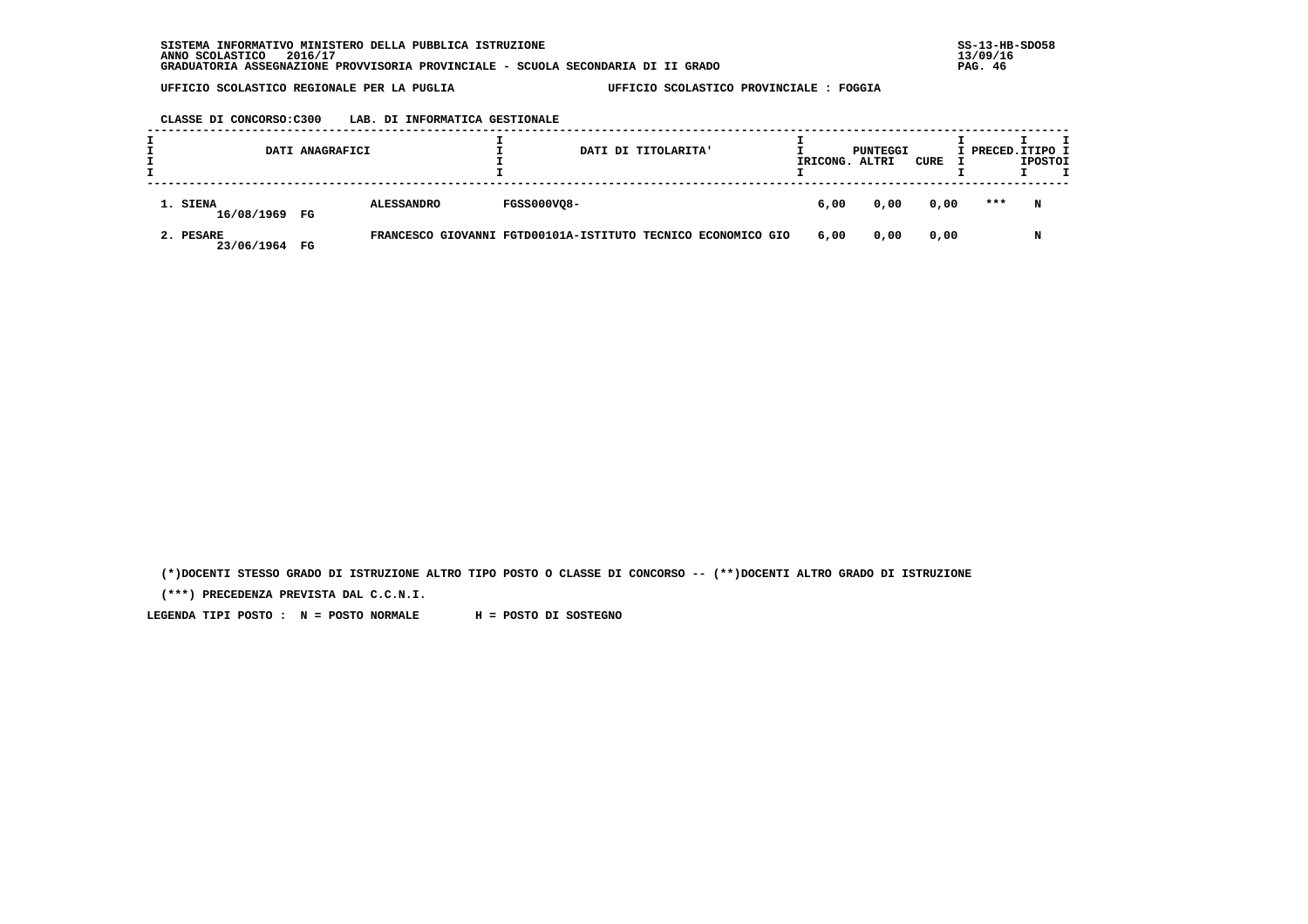|                                | DATI ANAGRAFICI | DATI DI TITOLARITA'            | IRICONG. | PUNTEGGI<br>ALTRI | CURE | I PRECED.ITIPO I | <b>IPOSTOI</b> |  |
|--------------------------------|-----------------|--------------------------------|----------|-------------------|------|------------------|----------------|--|
| . PANNICHELLA<br>01/02/1966 FG | ORAZIO          | FGTF13000C- ALTAMURA- DA VINCI | 6,00     | 0,00              | 0,00 |                  | N              |  |

 **(\*)DOCENTI STESSO GRADO DI ISTRUZIONE ALTRO TIPO POSTO O CLASSE DI CONCORSO -- (\*\*)DOCENTI ALTRO GRADO DI ISTRUZIONE**

 **(\*\*\*) PRECEDENZA PREVISTA DAL C.C.N.I.**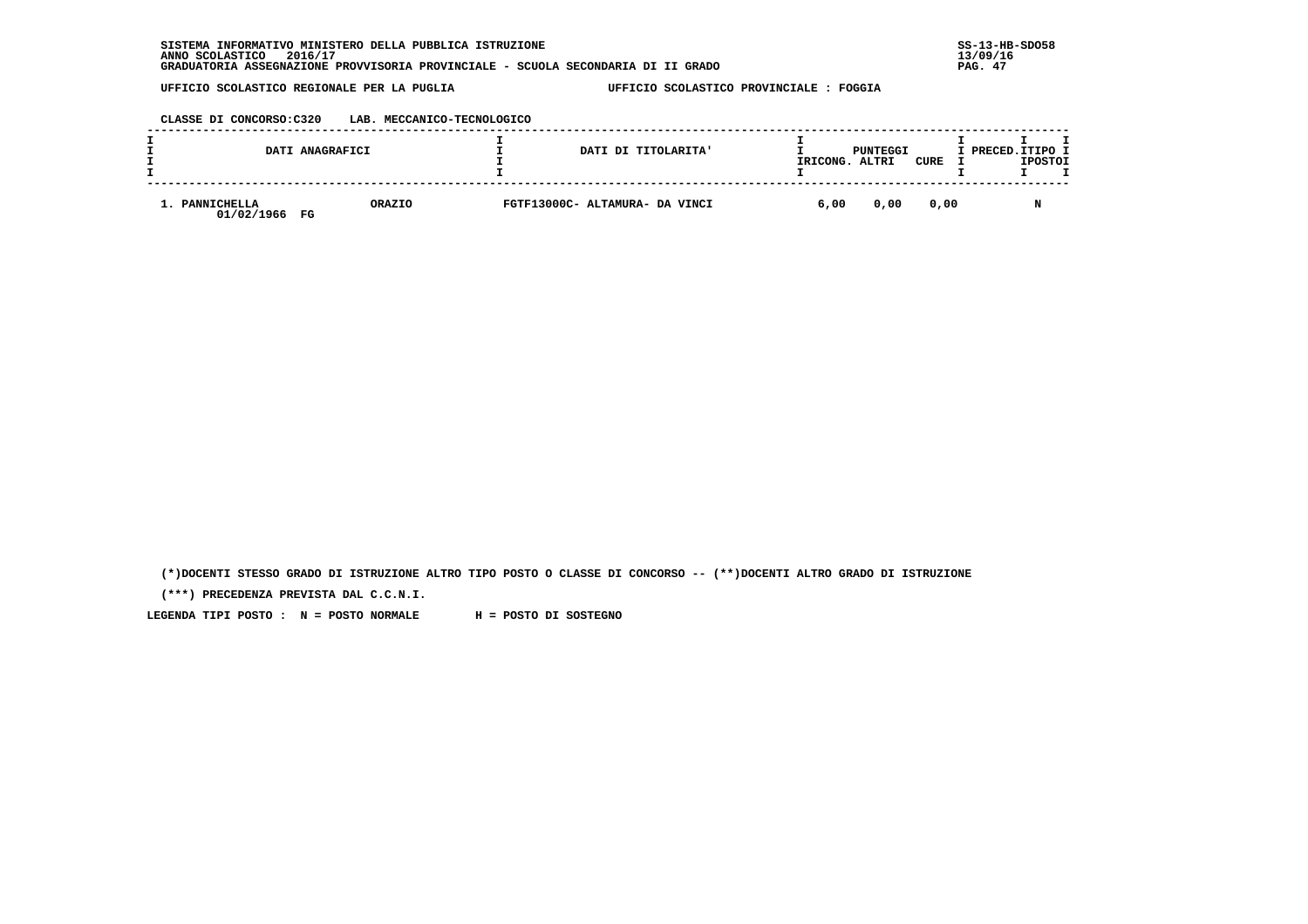# **CLASSE DI CONCORSO:C520 TECN. SERVIZI E PRATICA OPERATIVA**

|                            | DATI ANAGRAFICI |                |  | DATI DI TITOLARITA'                       | IRICONG. ALTRI | PUNTEGGI | CURE | I PRECED. ITIPO I | <b>IPOSTOI</b> |  |
|----------------------------|-----------------|----------------|--|-------------------------------------------|----------------|----------|------|-------------------|----------------|--|
| 1. GRILLI<br>05/01/1972 FG |                 | CRISTIANO      |  | FGRH060003-IST.PROF. SERV.ALB.E RIST.NE " | 12,00          | 6,00     | 0,00 |                   | N              |  |
| 2. AUGELLI<br>20/04/1972   | FG              | GIUSEPPE MARCO |  | FGRH07000N-IST.PROF.ST.SERV.ENOGASTR.OSPI | 12,00          | 6,00     | 0,00 |                   | N              |  |

 **(\*)DOCENTI STESSO GRADO DI ISTRUZIONE ALTRO TIPO POSTO O CLASSE DI CONCORSO -- (\*\*)DOCENTI ALTRO GRADO DI ISTRUZIONE**

 **(\*\*\*) PRECEDENZA PREVISTA DAL C.C.N.I.**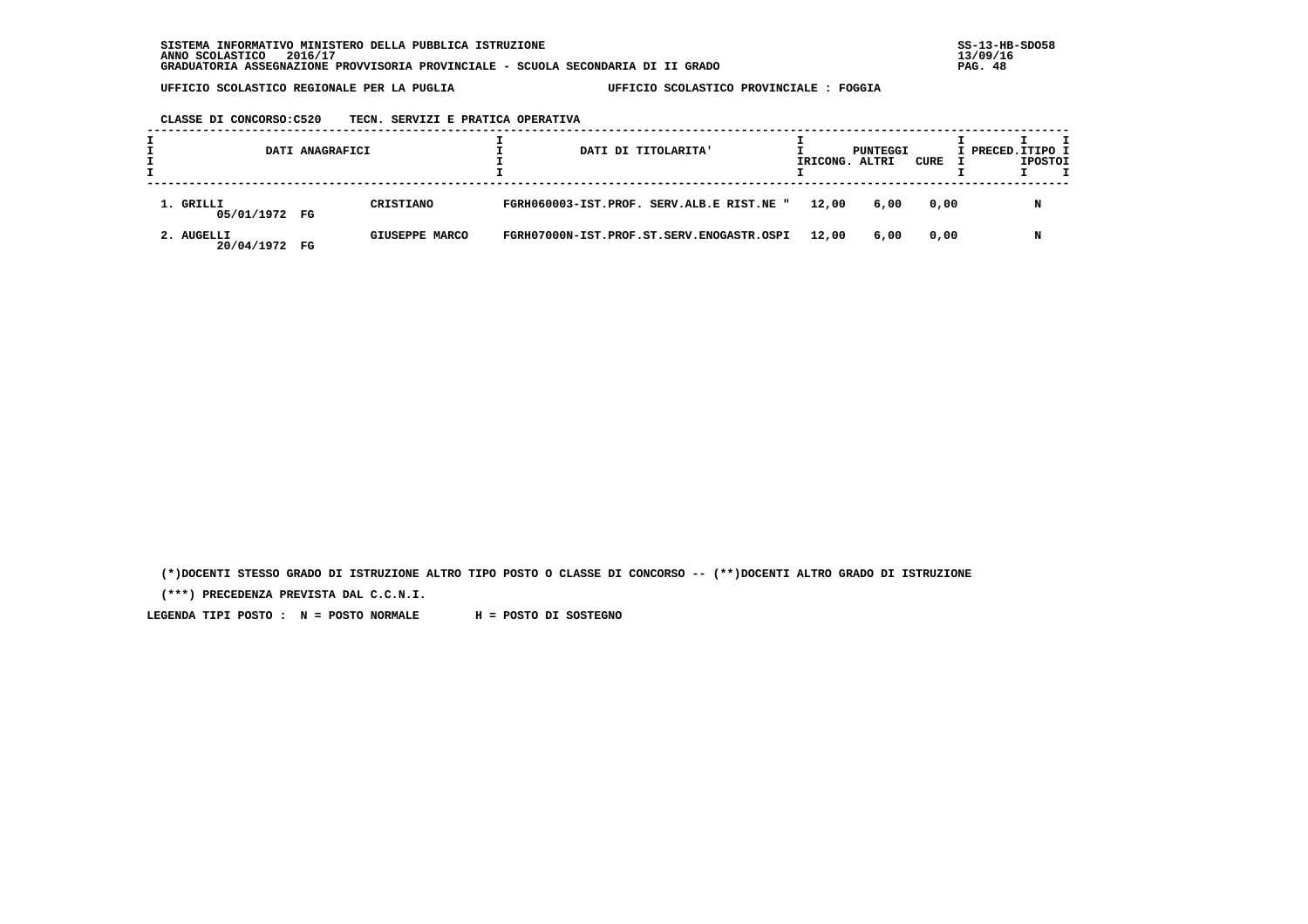## **TIPO POSTO: SOSTEGNO PER MINORATI PSICOFISICI**

| $\frac{1}{1}$<br>$\mathbf{I}$ |                                | DATI ANAGRAFICI |                       |                    | DATI DI TITOLARITA'                     | I<br>T<br>IRICONG. ALTRI<br>I | <b>PUNTEGGI</b> | <b>CURE</b> | $\mathbf{I}$<br>I | т<br>I PRECED. ITIPO I<br><b>IPOSTOI</b><br>I.<br>I |
|-------------------------------|--------------------------------|-----------------|-----------------------|--------------------|-----------------------------------------|-------------------------------|-----------------|-------------|-------------------|-----------------------------------------------------|
|                               | 1. FUSCELLARO<br>29/01/1968    | NA              | PASQUALINO            | FGSS000VO8-        | (RICHIESTO)                             | 16,00                         | 10,00           | 0,00        | $***$             | H, N                                                |
|                               | 2. AVVANZO<br>17/01/1975       | <b>BL</b>       | <b>ANNALISA</b>       | <b>FGSS000VO8-</b> | (RICHIESTO)                             | 16,00                         | 10,00           | 0,00        | $***$             | н                                                   |
|                               | 3. PICCIRILLI<br>14/07/1972 FG |                 | <b>COSTANZA</b>       | <b>FGSS000VQ8-</b> | (RICHIESTO)                             | 10,00                         | 4,00            | 0,00        | $***$             | H                                                   |
|                               | 4. RENDINE<br>11/12/1967 FG    |                 | <b>TERESA</b>         | <b>FGSS000VO8-</b> | (RICHIESTO)                             | 9,00                          | 3,00            | 0,00        | $***$             | H                                                   |
|                               | 5. MARCHESE<br>06/03/1969      | $_{\rm FG}$     | <b>AUGUSTA</b>        | <b>FGSS000VO8-</b> | (RICHIESTO)                             | 9,00                          | 3,00            | 0,00        | $***$             | н                                                   |
|                               | 6. D'ALESSANDRO<br>11/07/1958  | $_{\rm FG}$     | <b>MARIA FILOMENA</b> | <b>FGSS000VO8-</b> | (RICHIESTO)                             | 6,00                          | 0,00            | 0,00        | $***$             | H                                                   |
|                               | 7. DI LELLA<br>18/07/1966 FG   |                 | <b>ANGELA</b>         |                    | FGPS01801X-G. C. RISPOLI<br>(RICHIESTO) | 6,00                          | 0,00            | 0,00        | $***$             | H                                                   |
|                               | 8. MURGO<br>09/03/1972 EE      |                 | PHILOMENE             | <b>FGSS000VO8-</b> | (RICHIESTO)                             | 6,00                          | 0,00            | 0,00        | $***$             | н                                                   |
|                               | 9. MAZZILLI<br>30/04/1974 FG   |                 | TIZIANA ANTONELLA     | <b>FGSS000VO8-</b> | (RICHIESTO)                             | 22,00                         | 10,00           | 22,00       | $***$             | н                                                   |
| 10.                           | IUSO<br>06/10/1964 FG          |                 | <b>SABRINA</b>        | <b>FGSS000VO8-</b> | (RICHIESTO)                             | 15,00                         | 3,00            | 15,00       | $***$             | н                                                   |

 **(\*)DOCENTI STESSO GRADO DI ISTRUZIONE ALTRO TIPO POSTO O CLASSE DI CONCORSO -- (\*\*)DOCENTI ALTRO GRADO DI ISTRUZIONE**

 **(\*\*\*) PRECEDENZA PREVISTA DAL C.C.N.I.**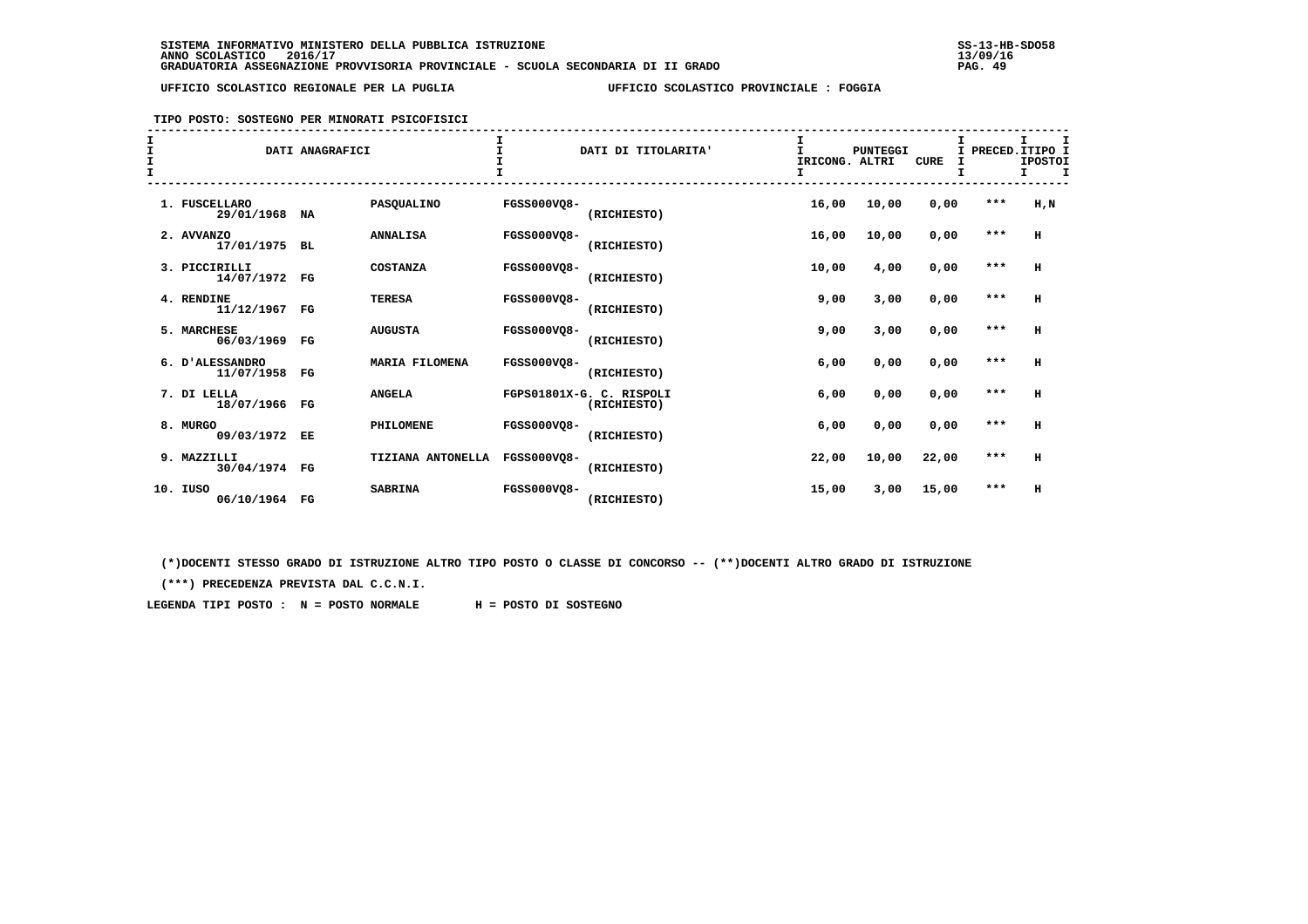#### **TIPO POSTO: SOSTEGNO PER MINORATI PSICOFISICI**

| I<br>$\mathbf{I}$ |                                    | DATI ANAGRAFICI |                      |                    | DATI DI TITOLARITA'                                      | I<br>IRICONG. ALTRI<br>I | <b>PUNTEGGI</b> | <b>CURE</b> |       | I<br>PRECED. ITIPO I<br><b>IPOSTOI</b><br>I.<br>I |
|-------------------|------------------------------------|-----------------|----------------------|--------------------|----------------------------------------------------------|--------------------------|-----------------|-------------|-------|---------------------------------------------------|
|                   | 11. MONTORIO<br>16/01/1971 FG      |                 | <b>CLAUDIA</b>       | <b>FGSS000VQ8-</b> | (RICHIESTO)                                              | 10,00                    | 4,00            | 0,00        | ***   | H                                                 |
|                   | 12. PRENCIPE<br>21/09/1969         | $_{\rm FG}$     | <b>ROSANNA</b>       | <b>FGSS000VQ8-</b> | (RICHIESTO)                                              | 9,00                     | 3,00            | 0,00        | $***$ | H                                                 |
|                   | 13. SOLDANO<br>29/03/1969 FG       |                 | <b>VIVIANA</b>       |                    | FGRI04301T-IPI ARTIG.SEZ.AS.IIS AN.CONVIT<br>(RICHIESTO) | 6,00                     | 0,00            | 0,00        | $***$ | H, N                                              |
|                   | 14. MASTROVALERIO<br>02/03/1972 FG |                 | <b>ROSA RITA</b>     | <b>FGSS000VO8-</b> | (RICHIESTO)                                              | 19,00                    | 7,00            | 19,00       | $***$ | H                                                 |
|                   | 15. RINALDI<br>30/06/1966 FG       |                 | <b>MICHELE</b>       | <b>FGSS000VO8-</b> | (RICHIESTO)                                              | 15,00                    | 3,00            | 15,00       | $***$ | H                                                 |
|                   | 16. RAIMONDI<br>16/10/1962 FG      |                 | <b>ANTONELLA</b>     | <b>FGSS000VO8-</b> | (RICHIESTO)                                              | 12,00                    | 6,00            | 0,00        | $***$ | H                                                 |
|                   | 17. DI PERNA<br>23/08/1964 FG      |                 | VINCENZO MATTEO      | <b>FGSS000VO8-</b> | (RICHIESTO)                                              | 12,00                    | 0,00            | 12,00       | $***$ | H                                                 |
|                   | 18. MASSAROTTA<br>16/12/1949 FG    |                 | <b>MARIA ROSARIA</b> | <b>FGSS000VO8-</b> | (RICHIESTO)                                              | 6,00                     | 0,00            | 0,00        | $***$ | H                                                 |
|                   | 19. GRASSO<br>28/08/1954 FG        |                 | <b>MARIA ROSARIA</b> | <b>FGSS000VQ8-</b> | (RICHIESTO)                                              | 6,00                     | 0,00            | 0,00        | $***$ | н                                                 |
|                   | 20. SALCUNI<br>15/02/1971 FG       |                 | GIOVANNI             | <b>FGSS000VO8-</b> | (RICHIESTO)                                              | 10,00                    | 4,00            | 0,00        | $***$ | н                                                 |

 **(\*)DOCENTI STESSO GRADO DI ISTRUZIONE ALTRO TIPO POSTO O CLASSE DI CONCORSO -- (\*\*)DOCENTI ALTRO GRADO DI ISTRUZIONE**

 **(\*\*\*) PRECEDENZA PREVISTA DAL C.C.N.I.**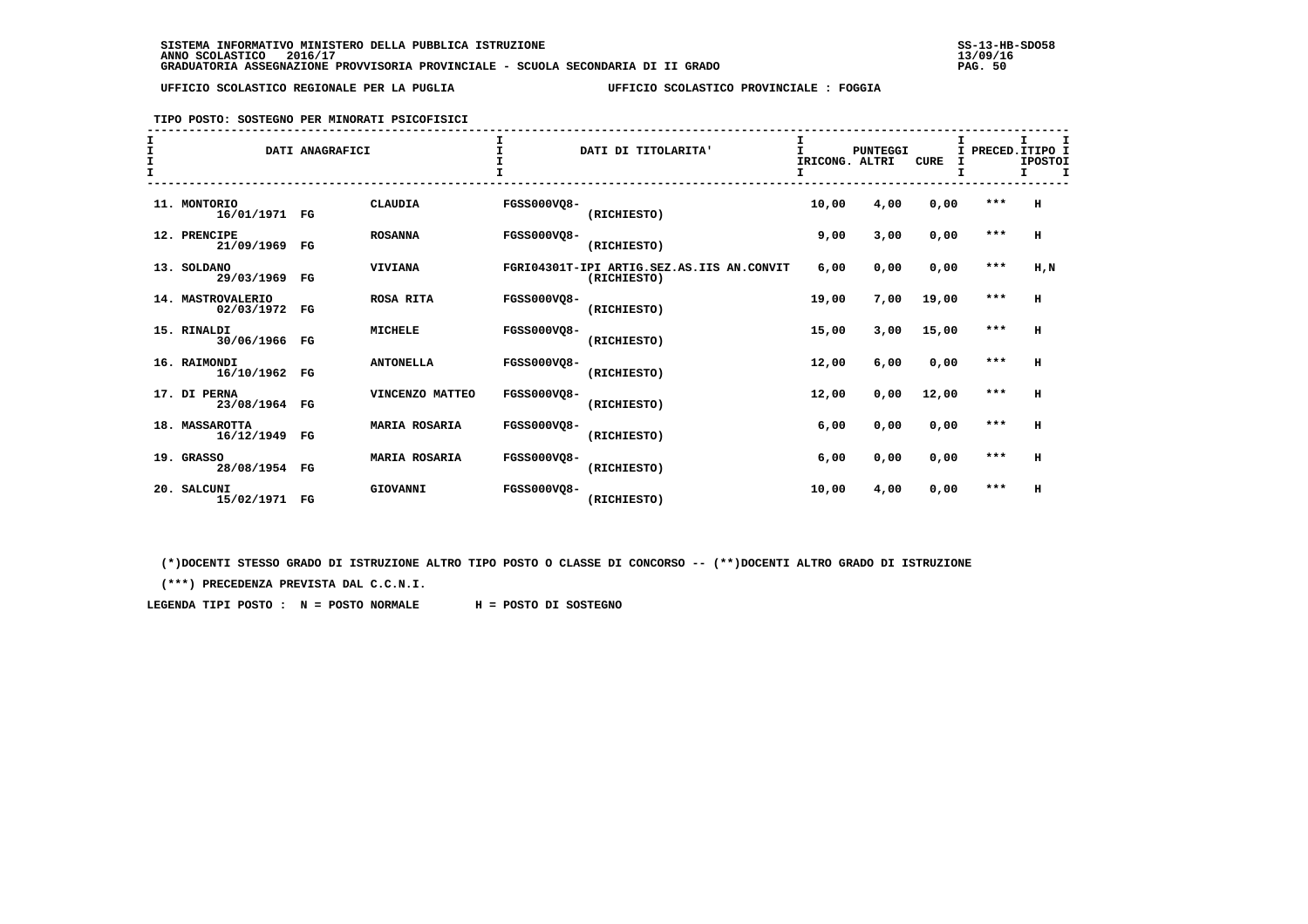# **TIPO POSTO: SOSTEGNO PER MINORATI PSICOFISICI**

| $\mathbf{I}$<br>$\mathbf{I}$<br>$\mathbf{I}$ |                                 | DATI ANAGRAFICI |                   |                    | DATI DI TITOLARITA'                                 | I.<br>IRICONG. ALTRI<br>I | <b>PUNTEGGI</b> | <b>CURE</b> | I     | т<br>I PRECED. ITIPO I<br><b>IPOSTOI</b><br>т |
|----------------------------------------------|---------------------------------|-----------------|-------------------|--------------------|-----------------------------------------------------|---------------------------|-----------------|-------------|-------|-----------------------------------------------|
|                                              | 21. GIAGNORIO<br>18/06/1976 VI  |                 | MARIANGELA GRAZIA | <b>FGSS000VO8-</b> | (RICHIESTO)                                         | 6,00                      | 0,00            | 0,00        | $***$ | н                                             |
|                                              | 22. PADOVANO<br>27/01/1978 FG   |                 | <b>VINCENZO</b>   | <b>FGSS000VQ8-</b> | (RICHIESTO)                                         | 6,00                      | 0,00            | 0,00        | $***$ | H                                             |
|                                              | 23. FIORE<br>27/01/1975 FG      |                 | <b>MICHELE</b>    | <b>FGSS000VO8-</b> | (RICHIESTO)                                         | 16,00                     | 10,00           | 0,00        | $***$ | H                                             |
|                                              | 24. FOLLIERI<br>03/08/1973 FG   |                 | <b>RUGGERO</b>    |                    | FGRI020015-IPSIA "ANTONIO PACINOTTI"<br>(RICHIESTO) | 14,00                     | 8,00            | 0,00        | $***$ | H                                             |
|                                              | 25. PIGNATELLI<br>28/01/1976 FG |                 | <b>MARIA</b>      | <b>FGSS000VQ8-</b> | (RICHIESTO)                                         | 14,00                     | 8,00            | 0,00        | $***$ | н                                             |
|                                              | 26. TOTARO<br>18/09/1976 FG     |                 | DANIELA MICHELA   | <b>FGSS000VO8-</b> | (RICHIESTO)                                         | 14,00                     | 8,00            | 0,00        | ***   | н                                             |
|                                              | 27. POTITO<br>01/01/1979 NO     |                 | <b>DANIELA</b>    | <b>FGSS000VO8-</b> | (RICHIESTO)                                         | 14,00                     | 8,00            | 0,00        | $***$ | н                                             |
|                                              | 28. GRIMALDI<br>31/01/1979 FG   |                 | <b>ANTONIO</b>    | <b>FGSS000VO8-</b> | (RICHIESTO)                                         | 14,00                     | 8,00            | 0,00        | $***$ | н                                             |
|                                              | 29. PIAZZOLLA<br>12/05/1972 RM  |                 | <b>ANTONIO</b>    | FGSS000VO8-        | (RICHIESTO)                                         | 13,00                     | 7,00            | 0,00        | $***$ | н                                             |
|                                              | 30. MATRELLA<br>17/08/1977      | $_{\rm FG}$     | <b>STEFANIA</b>   | <b>FGSS000VO8-</b> | (RICHIESTO)                                         | 13,00                     | 7,00            | 0,00        | ***   | H                                             |

 **(\*)DOCENTI STESSO GRADO DI ISTRUZIONE ALTRO TIPO POSTO O CLASSE DI CONCORSO -- (\*\*)DOCENTI ALTRO GRADO DI ISTRUZIONE**

 **(\*\*\*) PRECEDENZA PREVISTA DAL C.C.N.I.**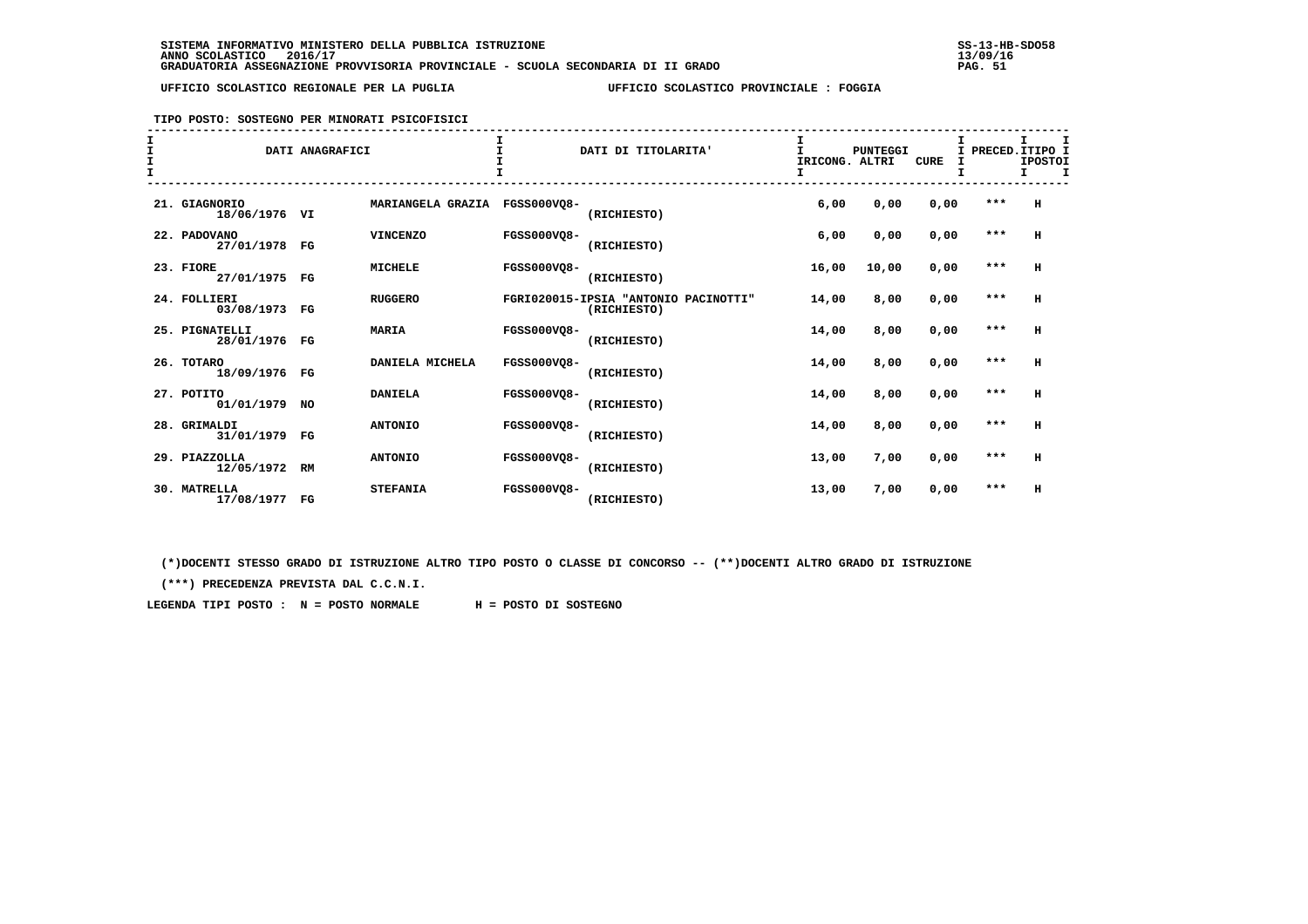## **TIPO POSTO: SOSTEGNO PER MINORATI PSICOFISICI**

| $rac{1}{t}$<br>$\mathbf{I}$ |                                  | DATI ANAGRAFICI |                  |                    | DATI DI TITOLARITA'                   | IRICONG. ALTRI<br>I | <b>PUNTEGGI</b> | <b>CURE</b> | I<br>I | I PRECED. ITIPO I<br><b>IPOSTOI</b><br>I<br>I. |
|-----------------------------|----------------------------------|-----------------|------------------|--------------------|---------------------------------------|---------------------|-----------------|-------------|--------|------------------------------------------------|
|                             | 31. SAVINO<br>11/07/1969 FG      |                 | <b>GIUSEPPE</b>  | FGSS000VO8-        | (RICHIESTO)                           | 10,00               | 4,00            | 0,00        | $***$  | H                                              |
|                             | 32. PALLADINO<br>26/05/1973 FG   |                 | <b>MICHELE</b>   | <b>FGSS000VO8-</b> | (RICHIESTO)                           | 10,00               | 4,00            | 0,00        | $***$  | н                                              |
|                             | 33. PIAZZOLLA<br>02/03/1976 FG   |                 | TIZIANA          | <b>FGSS000VQ8-</b> | (RICHIESTO)                           | 10,00               | 4,00            | 0,00        | $***$  | н                                              |
|                             | 34. MAULA'<br>09/05/1977 PZ      |                 | <b>DANIELA</b>   | <b>FGSS000VQ8-</b> | (RICHIESTO)                           | 10,00               | 4,00            | 0,00        | $***$  | н                                              |
|                             | 35. FONTANA<br>01/04/1979 FG     |                 | LISA             |                    | FGPC003013-FEDERICO II<br>(RICHIESTO) | 10,00               | 4,00            | 0,00        | $***$  | н                                              |
|                             | 36. INTISO<br>12/09/1980 FG      |                 | MASSIMO          | <b>FGSS000VO8-</b> | (RICHIESTO)                           | 10,00               | 4,00            | 0,00        | $***$  | H                                              |
|                             | 37. STARACE<br>03/06/1976 BA     |                 | GRAZIAMARIA      | <b>FGSS000VO8-</b> | (RICHIESTO)                           | 13,00               | 7,00            | 0,00        | $***$  | H                                              |
|                             | 38. NATALE<br>14/12/1970 FG      |                 | LUCIANO          | <b>FGSS000VO8-</b> | (RICHIESTO)                           | 12,00               | 6,00            | 0,00        | ***    | н                                              |
|                             | 39. PENNA<br>07/10/1964 FG       |                 | <b>ROSA</b>      | <b>FGSS000VQ8-</b> | (RICHIESTO)                           | 15,00               | 9,00            | 0,00        |        | н                                              |
|                             | 40. FACCIORUSSO<br>18/07/1967 FG |                 | RAFFAELLA ANGELA | <b>FGSS000VO8-</b> | (RICHIESTO)                           | 15,00               | 9,00            | 0,00        |        | н                                              |

 **(\*)DOCENTI STESSO GRADO DI ISTRUZIONE ALTRO TIPO POSTO O CLASSE DI CONCORSO -- (\*\*)DOCENTI ALTRO GRADO DI ISTRUZIONE**

 **(\*\*\*) PRECEDENZA PREVISTA DAL C.C.N.I.**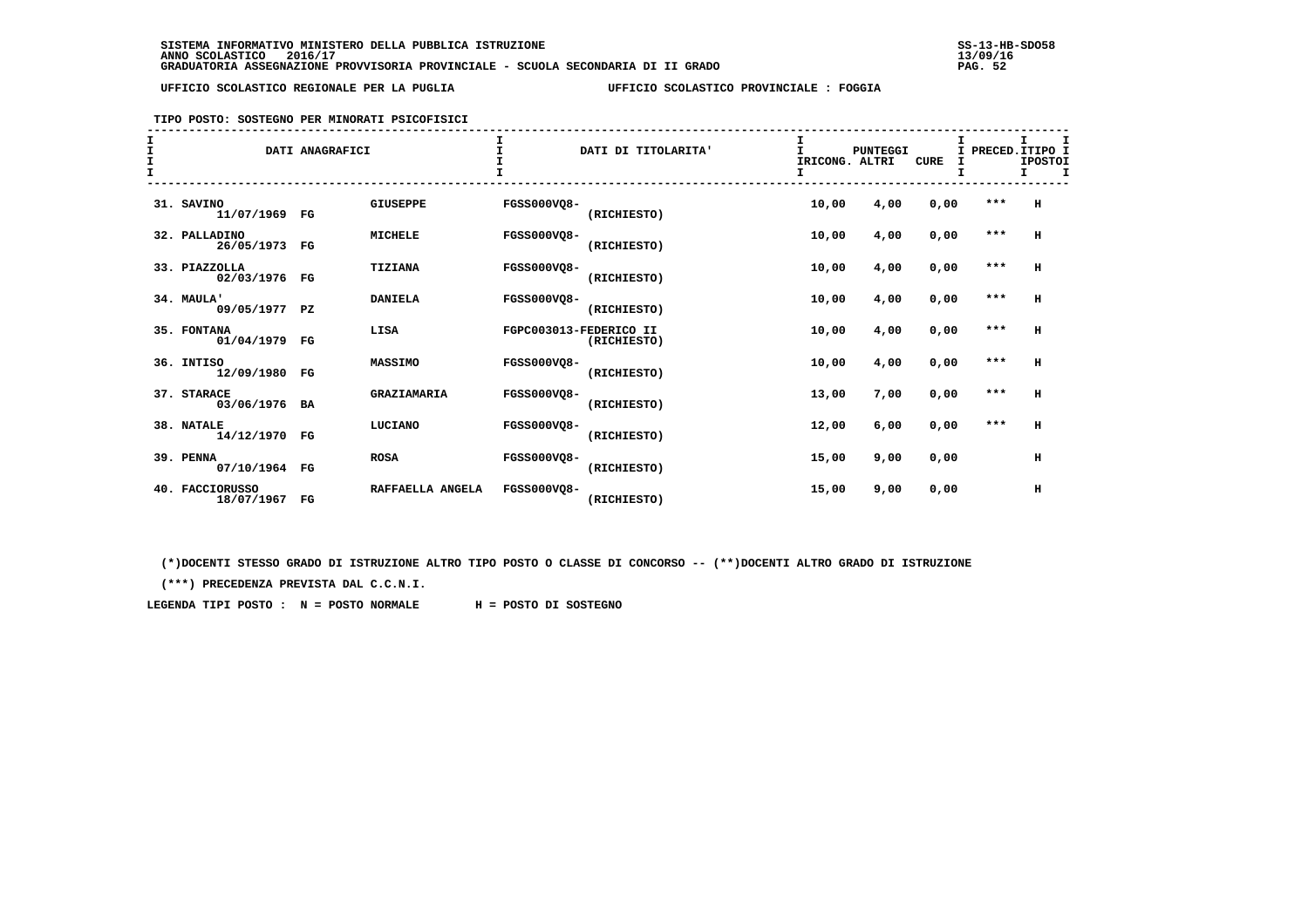#### **TIPO POSTO: SOSTEGNO PER MINORATI PSICOFISICI**

| I<br>$\mathbf{I}$ |                                 | DATI ANAGRAFICI |                     |                    | DATI DI TITOLARITA'                                     | IRICONG. ALTRI<br>I. | PUNTEGGI | <b>CURE</b> | Τ.<br>I<br>т | PRECED. ITIPO I<br><b>IPOSTOI</b><br>$\mathbf I$<br>I. |
|-------------------|---------------------------------|-----------------|---------------------|--------------------|---------------------------------------------------------|----------------------|----------|-------------|--------------|--------------------------------------------------------|
|                   | 41. SFIRRO<br>07/02/1978 FG     |                 | CARLA               | <b>FGSS000VQ8-</b> | (RICHIESTO)                                             | 14,00                | 8,00     | 0,00        |              | н                                                      |
|                   | 42. MARCHESANI<br>09/02/1964 FG |                 | <b>ROSA</b>         |                    | FGTD04000X-ISTITUTO TECNICO ECONOMICO G.<br>(RICHIESTO) | 12,00                | 6,00     | 0,00        |              | H, N                                                   |
|                   | 43. FORGIONE<br>30/03/1964 FG   |                 | <b>ENRICO</b>       | FGSS000VQ8-        | (RICHIESTO)                                             | 12,00                | 6,00     | 0,00        |              | $H$ , $N$                                              |
|                   | 44. VALENZANO<br>14/09/1964 BA  |                 | <b>TERESA</b>       | <b>FGSS000VQ8-</b> | (RICHIESTO)                                             | 12,00                | 6,00     | 0,00        |              | $\,$ H                                                 |
|                   | 45. COSTA<br>01/10/1964 FG      |                 | <b>MARIA FRANCA</b> | <b>FGSS000VO8-</b> | (RICHIESTO)                                             | 12,00                | 6.00     | 0.00        |              | $\,$ H                                                 |
|                   | 46. CARICONE<br>14/12/1964 FG   |                 | <b>ROSELLA</b>      | <b>FGSS000VO8-</b> | (RICHIESTO)                                             | 12,00                | 6,00     | 0.00        |              | н                                                      |
|                   | 47. CASERIO<br>30/08/1969 EE    |                 | <b>ANTONIETTA</b>   | <b>FGSS000VO8-</b> | (RICHIESTO)                                             | 12,00                | 6,00     | 0.00        |              | н                                                      |
|                   | 48. PRENCIPE<br>14/09/1973 FG   |                 | LINA                | <b>FGSS000VQ8-</b> | (RICHIESTO)                                             | 12,00                | 6,00     | 0,00        |              | $\,$ H                                                 |
|                   | 49. STOPPIELLO<br>05/12/1973 FG |                 | <b>MARIA</b>        | <b>FGSS000VQ8-</b> | (RICHIESTO)                                             | 12,00                | 6,00     | 0,00        |              | н                                                      |
|                   | 50. MANGANO<br>15/10/1977 FG    |                 | FRANCESCA TERESA    | <b>FGSS000VO8-</b> | (RICHIESTO)                                             | 12,00                | 6,00     | 0,00        |              | н                                                      |

 **(\*)DOCENTI STESSO GRADO DI ISTRUZIONE ALTRO TIPO POSTO O CLASSE DI CONCORSO -- (\*\*)DOCENTI ALTRO GRADO DI ISTRUZIONE**

 **(\*\*\*) PRECEDENZA PREVISTA DAL C.C.N.I.**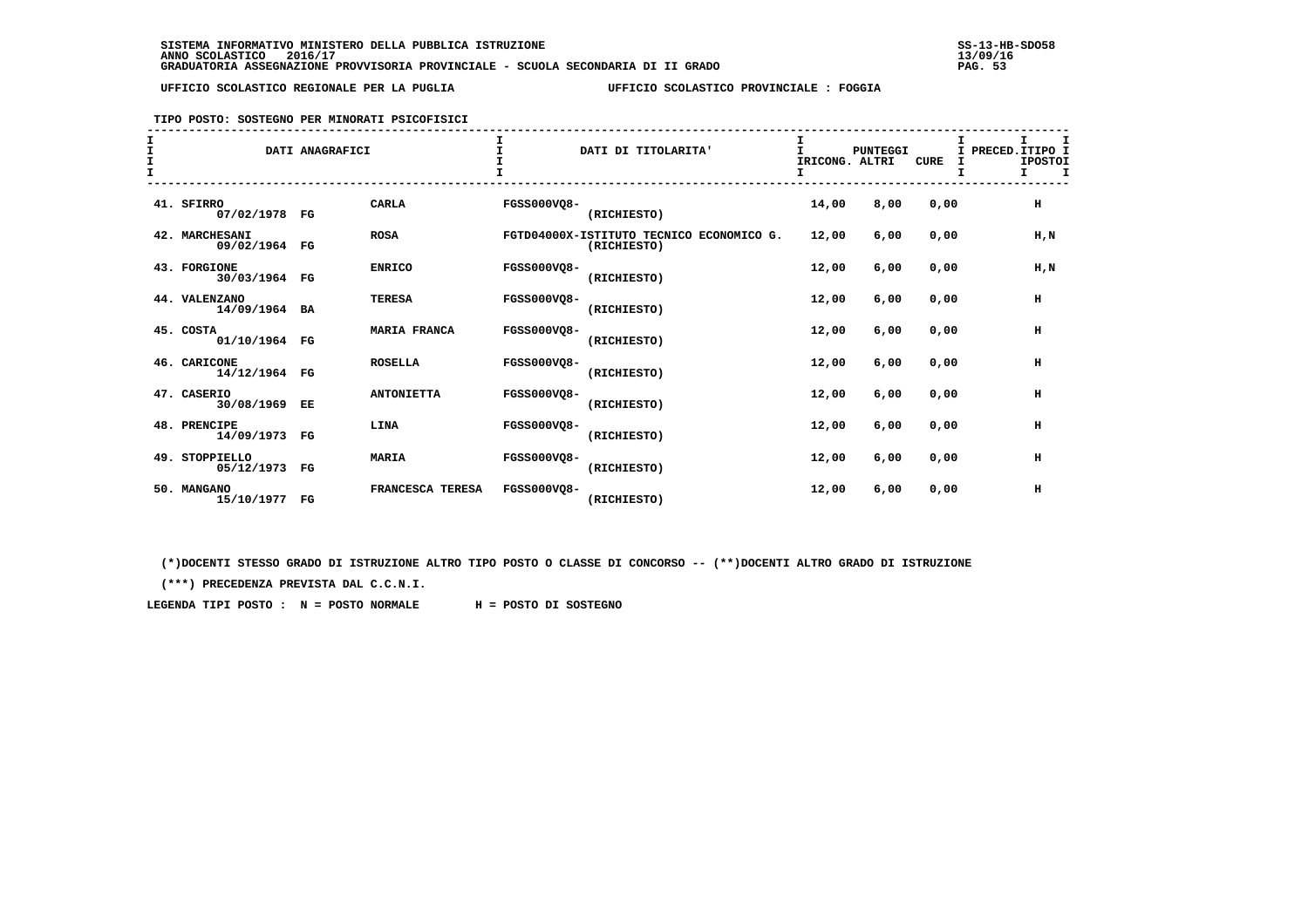**TIPO POSTO: SOSTEGNO PER MINORATI PSICOFISICI**

| $\mathbf{I}$<br>I<br>$\mathbf{I}$ |                                | DATI ANAGRAFICI |                 |                        | DATI DI TITOLARITA'                                                         | I<br>T<br>I |      | <b>PUNTEGGI</b><br>IRICONG. ALTRI | <b>CURE</b> | I<br>т | т<br>I PRECED. ITIPO I<br><b>IPOSTOI</b><br>т<br>т |
|-----------------------------------|--------------------------------|-----------------|-----------------|------------------------|-----------------------------------------------------------------------------|-------------|------|-----------------------------------|-------------|--------|----------------------------------------------------|
|                                   | 51. LOMBARDI<br>12/03/1956 FG  |                 |                 |                        | GIULIANA GIUSEPPIN FGPC03901T-LICEO CLASS. R. BONGHI (SEZ. S<br>(RICHIESTO) |             | 9,00 | 3,00                              | 0,00        |        | н                                                  |
|                                   | 52. BORAZIO<br>18/03/1962      | $_{\rm FG}$     | <b>LEONARDO</b> | FGPC003013-FEDERICO II | (RICHIESTO)                                                                 |             | 9,00 | 3,00                              | 0,00        |        | H, N                                               |
|                                   | 53. NANNI<br>25/08/1963        | FG              | MARIA LUCIA     | <b>FGSS000VO8-</b>     | (RICHIESTO)                                                                 |             | 9,00 | 3,00                              | 0,00        |        | н                                                  |
|                                   | 54. PAPA<br>12/01/1965         | $_{\rm FG}$     | MICHELE ANTONIO | <b>FGSS000VO8-</b>     | (RICHIESTO)                                                                 |             | 9,00 | 3,00                              | 0,00        |        | н                                                  |
|                                   | 55. LAPALORCIA<br>30/05/1967   | $_{\rm FG}$     | <b>ANGELA</b>   | FGTF04801T-ITIS        | 'AUGUSTO RIGHI'<br>(RICHIESTO)                                              |             | 9,00 | 3,00                              | 0,00        |        | H                                                  |
|                                   | 56. BASILE<br>16/05/1968       | $_{\rm FG}$     | <b>LEONARDO</b> |                        | FGPC046011-POLO LICEALE<br>(RICHIESTO)                                      |             | 9,00 | 3,00                              | 0,00        |        | H, N                                               |
|                                   | 57. BONASSISA<br>16/03/1969    | $_{\rm FG}$     | <b>PIETRO</b>   |                        | FGRI04301T-IPI ARTIG.SEZ.AS.IIS AN.CONVIT<br>(RICHIESTO)                    |             | 9,00 | 3,00                              | 0,00        |        | н                                                  |
|                                   | 58. COLOSIMO<br>21/09/1969     | CZ              | <b>FRANCA</b>   | <b>FGSS000VO8-</b>     | (RICHIESTO)                                                                 |             | 9,00 | 3,00                              | 0,00        |        | н                                                  |
|                                   | 59. CILIBERTI<br>28/09/1970    | FG              | RENZO MARIO     | <b>FGSS000VO8-</b>     | (RICHIESTO)                                                                 |             | 9,00 | 3,00                              | 0,00        |        | н                                                  |
|                                   | 60. PASOUARIELLO<br>25/03/1971 | FG              | <b>FILOMENA</b> | <b>FGSS000VO8-</b>     | (RICHIESTO)                                                                 |             | 9,00 | 3,00                              | 0,00        |        | н                                                  |

 **(\*)DOCENTI STESSO GRADO DI ISTRUZIONE ALTRO TIPO POSTO O CLASSE DI CONCORSO -- (\*\*)DOCENTI ALTRO GRADO DI ISTRUZIONE**

 **(\*\*\*) PRECEDENZA PREVISTA DAL C.C.N.I.**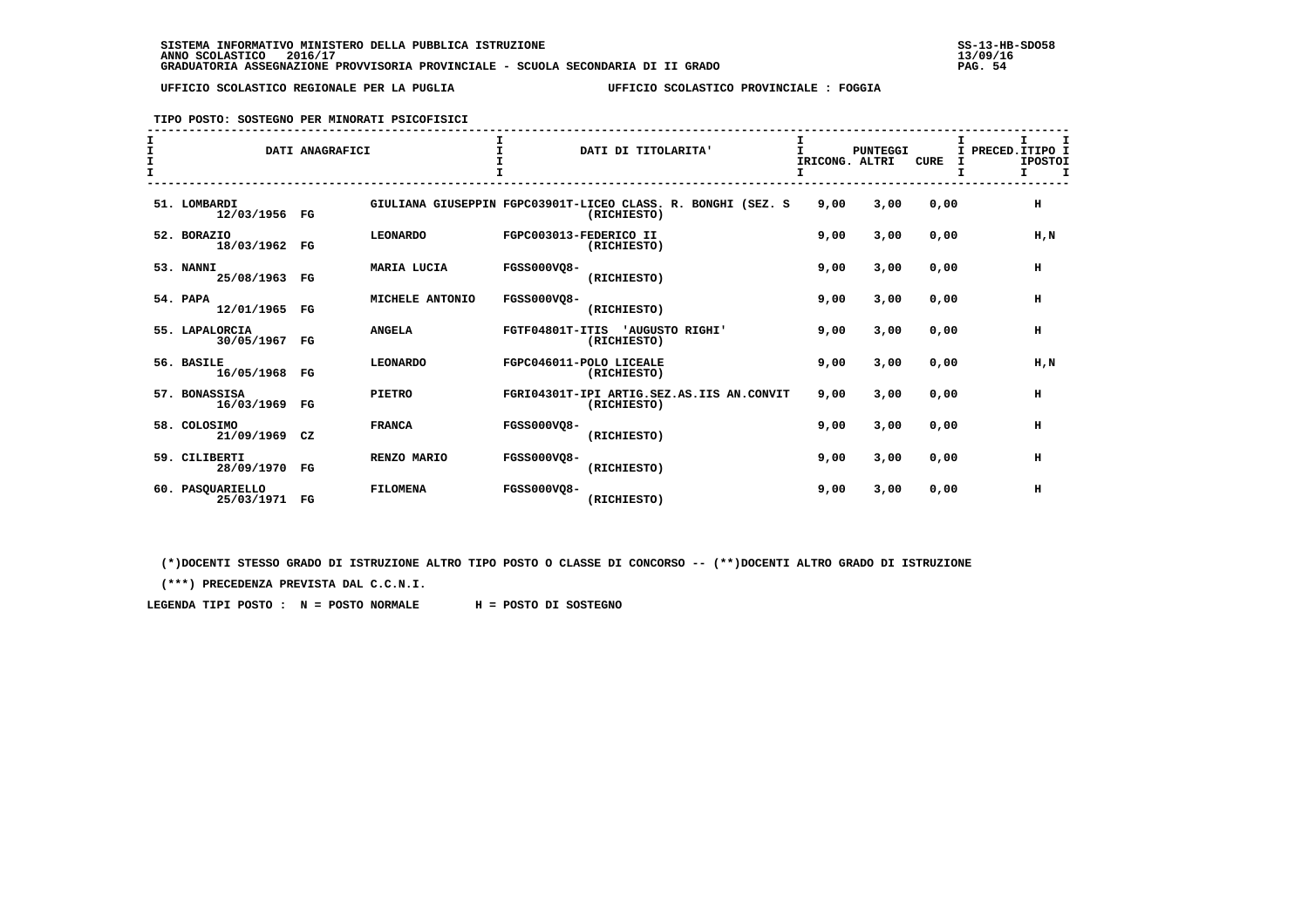#### **TIPO POSTO: SOSTEGNO PER MINORATI PSICOFISICI**

| I<br>$\mathbf{I}$ |                                 | DATI ANAGRAFICI |                   |                    | DATI DI TITOLARITA'                                                 | т<br>IRICONG. ALTRI<br>I | <b>PUNTEGGI</b> | <b>CURE</b> | I<br>I | I PRECED. ITIPO I<br><b>IPOSTOI</b><br>I<br>I. |
|-------------------|---------------------------------|-----------------|-------------------|--------------------|---------------------------------------------------------------------|--------------------------|-----------------|-------------|--------|------------------------------------------------|
|                   | 61. LAPALORCIA<br>06/08/1971 FG |                 | MONICA            | FGSS000VO8-        | (RICHIESTO)                                                         | 9,00                     | 3,00            | 0.00        |        | H                                              |
|                   | 62. PROCACCINI<br>15/07/1957    | $_{\rm FG}$     | LUCIA             |                    | FGPC046011-POLO LICEALE<br>(RICHIESTO)                              | 6,00                     | 0,00            | 0.00        |        | н                                              |
|                   | 63. LA PORTA<br>27/06/1958 FG   |                 | <b>ANTONIA</b>    |                    | FGPC14000T-VIA DELLA REPUBBLICA S.N.<br>(RICHIESTO)                 | 6,00                     | 0.00            | 0.00        |        | н                                              |
|                   | 64. D'ANGELICO<br>29/06/1960 FG |                 |                   |                    | ANTONIO PIETRO POM FGTF03601G-I.T.T. LUIGI DI MAGGIO<br>(RICHIESTO) | 6,00                     | 0.00            | 0.00        |        | н                                              |
|                   | 65. CALZOLAIO<br>05/05/1961 FG  |                 | <b>GIUSEPPINA</b> | FGSS000VQ8-        | (RICHIESTO)                                                         | 6,00                     | 0.00            | 0.00        |        | н                                              |
|                   | 66. RUSSO<br>01/06/1962 FG      |                 | <b>MATTEO</b>     | <b>FGSS000VO8-</b> | (RICHIESTO)                                                         | 6,00                     | 0.00            | 0.00        |        | н                                              |
|                   | 67. TRANASI<br>02/10/1965 FG    |                 | LIBERO            | <b>FGSS000VO8-</b> | (RICHIESTO)                                                         | 6,00                     | 0,00            | 0.00        |        | н                                              |
|                   | 68. CIUFFREDA<br>03/02/1966 FG  |                 | <b>GIULIA</b>     | <b>FGSS000VO8-</b> | (RICHIESTO)                                                         | 6,00                     | 0,00            | 0.00        |        | н                                              |
|                   | 69. NARDELLA<br>30/12/1967 FG   |                 | <b>GRAZIA</b>     |                    | FGTD04000X-ISTITUTO TECNICO ECONOMICO G.<br>(RICHIESTO)             | 6,00                     | 0,00            | 0,00        |        | н                                              |
|                   | 70. RICCHETTI<br>21/03/1970     | $_{\rm FG}$     | <b>MARIA</b>      | <b>FGSS000VO8-</b> | (RICHIESTO)                                                         | 6,00                     | 0,00            | 0,00        |        | н                                              |

 **(\*)DOCENTI STESSO GRADO DI ISTRUZIONE ALTRO TIPO POSTO O CLASSE DI CONCORSO -- (\*\*)DOCENTI ALTRO GRADO DI ISTRUZIONE**

 **(\*\*\*) PRECEDENZA PREVISTA DAL C.C.N.I.**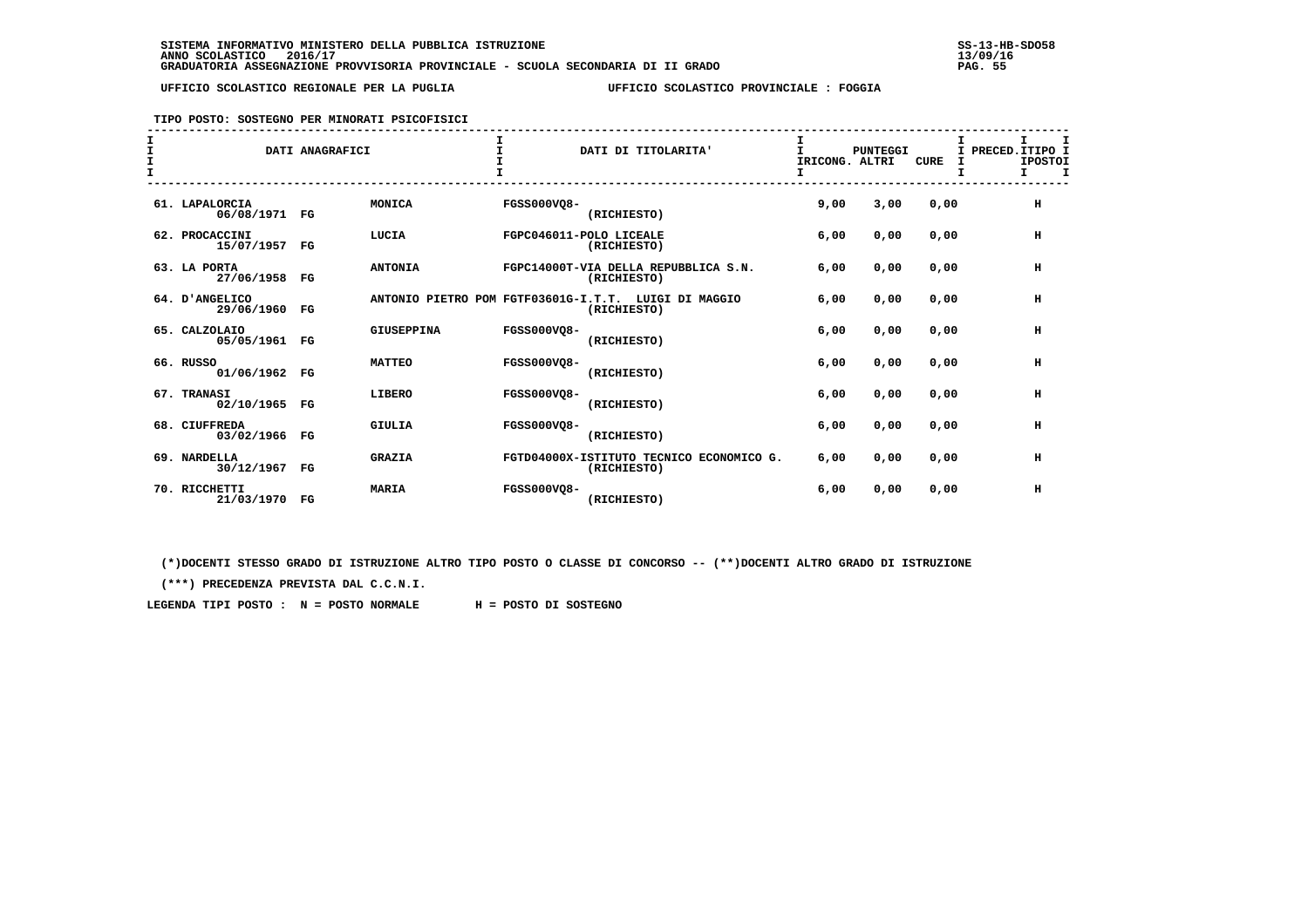**TIPO POSTO: SOSTEGNO PER MINORATI PSICOFISICI**

| $\mathbf{T}$ |                                        | DATI ANAGRAFICI |                  |                    | DATI DI TITOLARITA'                                      | IRICONG. ALTRI<br>I. | <b>PUNTEGGI</b> | <b>CURE</b> | I     | т<br>I PRECED. ITIPO I<br><b>IPOSTOI</b><br>$\mathbf{I}$<br>Ι. |
|--------------|----------------------------------------|-----------------|------------------|--------------------|----------------------------------------------------------|----------------------|-----------------|-------------|-------|----------------------------------------------------------------|
|              | 71. CRISETTI<br>19/09/1971 FG          |                 | ANNA CARMELA     | <b>FGSS000VQ8-</b> | (RICHIESTO)                                              | 6,00                 | 0,00            | 0,00        |       | $\,$ H                                                         |
|              | 72. VERO<br>19/08/1974 FG              |                 | <b>TERESA</b>    | <b>FGSS000VQ8-</b> | (RICHIESTO)                                              | 6,00                 | 0,00            | 0,00        |       | н                                                              |
|              | 73. MARINELLI<br>16/05/1980 FG         |                 | <b>SABRINA</b>   | <b>FGSS000VO8-</b> | (RICHIESTO)                                              | 6,00                 | 0,00            | 0,00        |       | н                                                              |
|              | 74. BALZANO<br>$(*)$ 05/10/1967 FG     |                 | <b>CONCETTA</b>  | <b>FGSS000VQ8-</b> | (RICHIESTO)                                              | 18,00                | 6,00            | 18,00       | ***   | H, N                                                           |
|              | 75. DE LISO<br>08/06/1956 FG<br>$(*)$  |                 | <b>LOREDANA</b>  | <b>FGSS000VO8-</b> | (RICHIESTO)                                              | 12,00                | 0,00            | 12,00       | ***   | H                                                              |
|              | 76. RUSSI<br>$(*)$ 31/01/1960 FG       |                 | <b>MATTEO</b>    | <b>FGSS000VO8-</b> | (RICHIESTO)                                              | 9,00                 | 3,00            | 0,00        | $***$ | н                                                              |
|              | 77. MARZOCCO<br>01/02/1976 FG<br>$(*)$ |                 | <b>CONCETTA</b>  |                    | FGTF03601G-I.T.T. LUIGI DI MAGGIO<br>(RICHIESTO)         | 21,00                | 15,00           | 0,00        | $***$ | н                                                              |
|              | 78. IACOVINO<br>08/11/1968 FG<br>$(*)$ |                 | MIRELLA SOCCORSA |                    | FGTD02000P-IST. TEC. COMM.LE "DANTE ALIGH<br>(RICHIESTO) | 13,00                | 7,00            | 0,00        | $***$ | H,N                                                            |
|              | 79. PATELLA<br>22/01/1977 FG<br>$(*)$  |                 | <b>MARIA</b>     | <b>FGSS000VO8-</b> | (RICHIESTO)                                              | 13,00                | 7,00            | 0,00        | $***$ | H,N                                                            |
|              | 80. MIELE<br>06/04/1971 NA<br>$(*)$    |                 | <b>SIMONA</b>    |                    | FGPC003013-FEDERICO II<br>(RICHIESTO)                    | 10,00                | 4,00            | 0,00        | ***   | H,N                                                            |

 **(\*)DOCENTI STESSO GRADO DI ISTRUZIONE ALTRO TIPO POSTO O CLASSE DI CONCORSO -- (\*\*)DOCENTI ALTRO GRADO DI ISTRUZIONE**

 **(\*\*\*) PRECEDENZA PREVISTA DAL C.C.N.I.**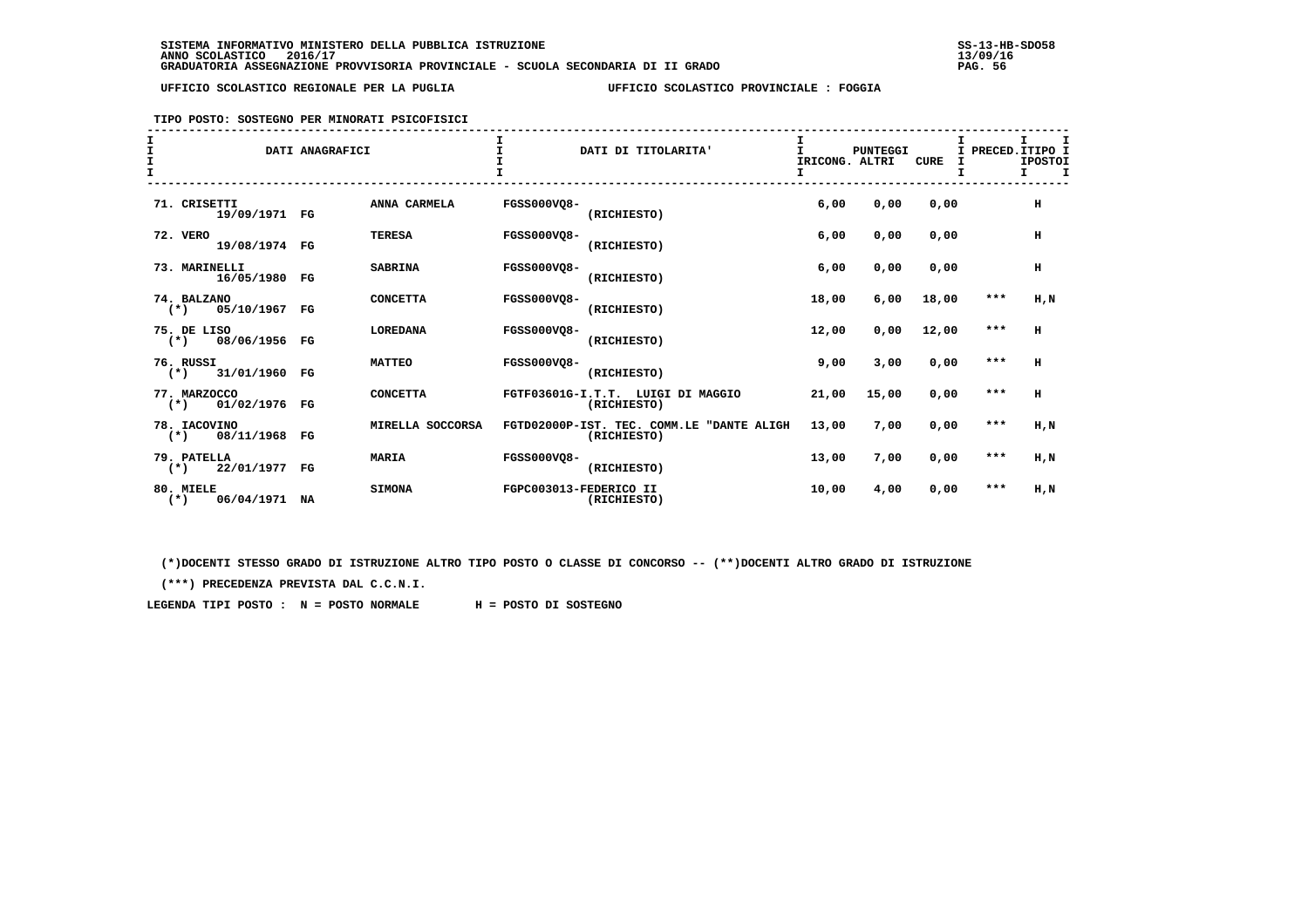**TIPO POSTO: SOSTEGNO PER MINORATI PSICOFISICI**

| $\mathbf{T}$ |                                           | DATI ANAGRAFICI               | DATI DI TITOLARITA'                                              | IRICONG. ALTRI<br>I | <b>PUNTEGGI</b> | <b>CURE</b><br>I<br>I | I PRECED. ITIPO I<br><b>IPOSTOI</b><br>$\mathbf I$<br>I. |
|--------------|-------------------------------------------|-------------------------------|------------------------------------------------------------------|---------------------|-----------------|-----------------------|----------------------------------------------------------|
|              | 81. CURCI<br>$(*)$<br>20/06/1975 FG       | <b>ROSANNA</b>                | FGPS04701X-LICEO SCIENTIFICO<br><b>STORNARELL</b><br>(RICHIESTO) | 10,00               | 4,00            | 0,00                  | $***$<br>H.N                                             |
|              | 82. LA SALA<br>26/12/1960 FG<br>$(\star)$ | BRUNO PIO                     | FGTF03601G-I.T.T. LUIGI DI MAGGIO<br>(RICHIESTO)                 | 13,00               | 7,00            | 0.00                  | н                                                        |
|              | 83. BASILE<br>$(*)$ 08/03/1965 FG         | ANTONELLA NUNZIA              | FGRI03701E-IPSIA A. MINUZIANO<br>(RICHIESTO)                     | 12,00               | 6,00            | 0,00                  | H,N                                                      |
|              | 84. GIANCOLA<br>$(*)$ 03/11/1967          | AMELIA AUSILIA<br>$_{\rm FG}$ | <b>FGSS000VQ8-</b><br>(RICHIESTO)                                | 12,00               | 6,00            | 0,00                  | H,N                                                      |
|              | 85. DI PERNA<br>03/09/1973 FG<br>$(*)$    | PIA VITTORIA                  | <b>FGSS000VO8-</b><br>(RICHIESTO)                                | 12,00               | 6,00            | 0.00                  | H.N                                                      |
|              | 86. BUFFO<br>$(*)$ 13/01/1975 FG          | <b>ANNALISA</b>               | <b>FGSS000VO8-</b><br>(RICHIESTO)                                | 12,00               | 6,00            | 0.00                  | H.N                                                      |
|              | 87. FERRAZZANO<br>$(*)$<br>15/11/1962 FG  | <b>PASQUALE</b>               | <b>FGSS000VO8-</b><br>(RICHIESTO)                                | 9,00                | 3,00            | 0,00                  | H, N                                                     |
|              | 88. DI PERNA<br>24/04/1966 FG<br>$(* )$   | MARIO GRAZIANO                | FGTH01701N-ITN "GEN.ROTUNDI"<br>(RICHIESTO)                      | 9,00                | 3,00            | 0,00                  | H.N                                                      |
|              | 89. DI LULLO<br>$(*)$ 17/08/1972 FG       | <b>GIUSEPPE</b>               | <b>FGSS000VO8-</b><br>(RICHIESTO)                                | 9,00                | 3,00            | 0,00                  | H,N                                                      |
|              | 90. OUITADAMO<br>05/09/1974 FG<br>$(*)$   |                               | GIUSEPPINA VALERIA FGTL01701A-EUCLIDE<br>(RICHIESTO)             | 9,00                | 3,00            | 0,00                  | H,N                                                      |

 **(\*)DOCENTI STESSO GRADO DI ISTRUZIONE ALTRO TIPO POSTO O CLASSE DI CONCORSO -- (\*\*)DOCENTI ALTRO GRADO DI ISTRUZIONE**

 **(\*\*\*) PRECEDENZA PREVISTA DAL C.C.N.I.**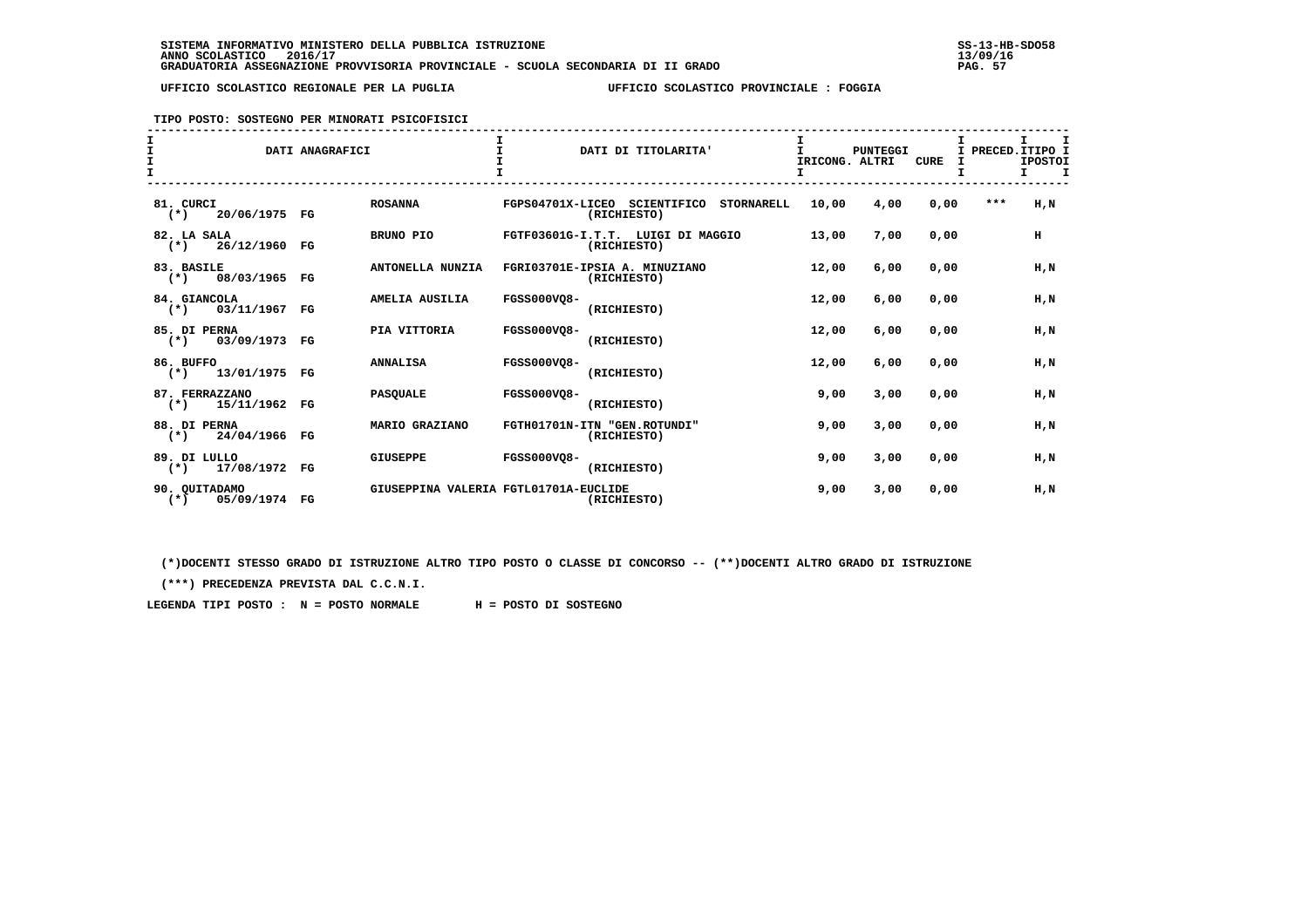#### **TIPO POSTO: SOSTEGNO PER MINORATI PSICOFISICI**

| $\mathbf{I}$<br>$\mathbf{I}$ |                                         | DATI ANAGRAFICI |                      |                    | DATI DI TITOLARITA'                                      | IRICONG. ALTRI<br>I | PUNTEGGI | <b>CURE</b> | Τ.<br>т | I.<br>I. | PRECED. ITIPO I<br><b>IPOSTOI</b><br>$\mathbf I$ |
|------------------------------|-----------------------------------------|-----------------|----------------------|--------------------|----------------------------------------------------------|---------------------|----------|-------------|---------|----------|--------------------------------------------------|
|                              | 91. PETROZZI<br>13/05/1973 RC<br>$(*)$  |                 | <b>FEDERICA</b>      |                    | FGRI026014-ISTITUTO PROF.LE INDUSTRIA E A<br>(RICHIESTO) | 6,00                | 0,00     | 0,00        |         |          | H, N                                             |
|                              | 92. PERDONO'<br>10/12/1978<br>$(*)$     | FG              | <b>GIANLUCA</b>      | <b>FGSS000VO8-</b> | (RICHIESTO)                                              | 6,00                | 0,00     | 0.00        |         |          | H.N                                              |
|                              | 93. PESANTE<br>$(**)$ 31/07/1974 FG     |                 | <b>RITA</b>          | FGMM000VC6-        | (RICHIESTO)                                              | 18,00               | 6,00     | 18,00       |         | $***$    | H                                                |
|                              | 94. CENTRA<br>$(**)$ 19/04/1976         | FG              | <b>MARIA ASSUNTA</b> | FGMM000VC6-        | (RICHIESTO)                                              | 13,00               | 7,00     | 0,00        |         | $***$    | H                                                |
|                              | 95. PADOVANO<br>$(**)$ 08/06/1980       | FG              | <b>MARIA LUISA</b>   |                    | FGMM83101R-GIOVANNI VENTITREESIMO<br>(RICHIESTO)         | 10,00               | 4,00     | 0.00        |         | $***$    | H                                                |
|                              | 96. LAVANGA<br>$(**)$ 27/11/1979        | FG              | <b>FILOMENA</b>      |                    | FGMM857011-ZINGARELLI NICOLA<br>(RICHIESTO)              | 14,00               | 8,00     | 0.00        |         |          | H                                                |
|                              | 97. GATTA<br>$(**)$ 29/11/1965 FG       |                 | <b>CONCETTINA</b>    |                    | FGMM148003-PETRARCA-P.PIO<br>(RICHIESTO)                 | 12,00               | 6,00     | 0.00        |         |          | H.N                                              |
|                              | 98. GORGOGLIONE<br>29/01/1956<br>$(**)$ | $_{\rm FG}$     | <b>BRUNO</b>         |                    | FGMM843013-"G. PASCOLI"<br>(RICHIESTO)                   | 9,00                | 3,00     | 0,00        |         |          | H                                                |
|                              | 99. FUSILLO<br>$(**)$ 30/04/1960        | FG              | <b>MARIA</b>         |                    | FGMM84101B-MICHELANGELO MANICONE<br>(RICHIESTO)          | 9,00                | 3,00     | 0,00        |         |          | H                                                |
|                              | 100. FERRARA<br>$(***)$<br>07/03/1967   | $_{\rm FG}$     | <b>ANNAROSA</b>      |                    | FGMM84601E-DON BOSCO + B.GO TRESSANTI<br>(RICHIESTO)     | 9,00                | 3,00     | 0.00        |         |          | н                                                |

 **(\*)DOCENTI STESSO GRADO DI ISTRUZIONE ALTRO TIPO POSTO O CLASSE DI CONCORSO -- (\*\*)DOCENTI ALTRO GRADO DI ISTRUZIONE**

 **(\*\*\*) PRECEDENZA PREVISTA DAL C.C.N.I.**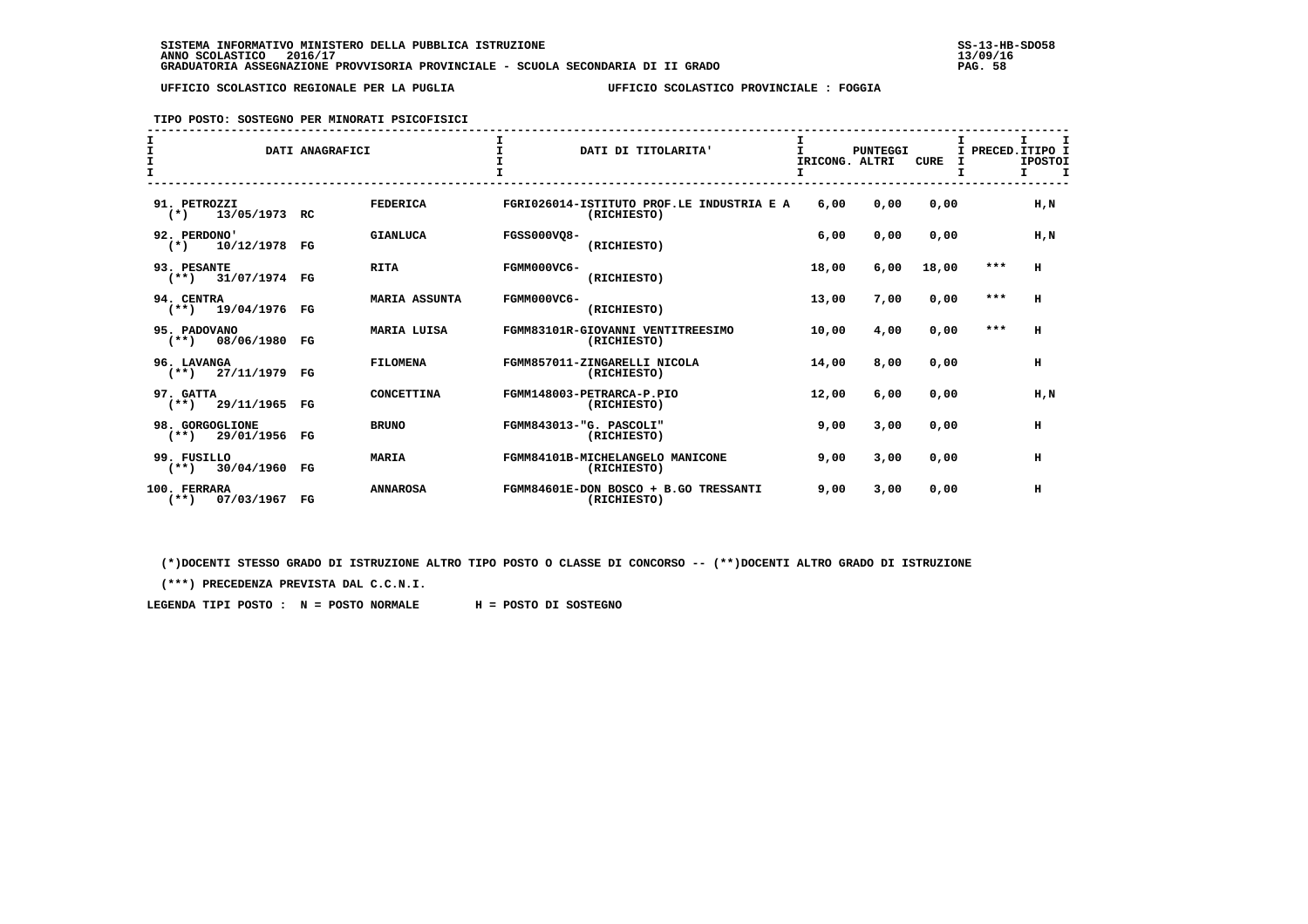**TIPO POSTO: SOSTEGNO PER MINORATI PSICOFISICI**

|                                           | DATI ANAGRAFICI               | DATI DI TITOLARITA'                                  | IRICONG. | PUNTEGGI<br>ALTRI | CURE | I PRECED. ITIPO I<br><b>IPOSTOI</b> |
|-------------------------------------------|-------------------------------|------------------------------------------------------|----------|-------------------|------|-------------------------------------|
| 101. PORTINCASA<br>10/02/1971 FG<br>(**)  | <b>ANTONELLA</b>              | FGMM000VC6-<br>(RICHIESTO)                           | 6,00     | 0,00              | 0,00 | H,N                                 |
| 102. RIGNANESE<br>19/07/1978 FG<br>(** )  | <b>SANDRA</b>                 | FGMM863018-PEROTTO<br>(RICHIESTO)                    | 6,00     | 0,00              | 0,00 | н                                   |
| 103. MECCARIELLO<br>13/12/1979<br>$***$ ) | <b>CLAUDIA</b><br>$_{\rm FG}$ | FGMM84601E-DON BOSCO + B.GO TRESSANTI<br>(RICHIESTO) | 6,00     | 0,00              | 0,00 | н                                   |

 **(\*)DOCENTI STESSO GRADO DI ISTRUZIONE ALTRO TIPO POSTO O CLASSE DI CONCORSO -- (\*\*)DOCENTI ALTRO GRADO DI ISTRUZIONE**

 **(\*\*\*) PRECEDENZA PREVISTA DAL C.C.N.I.**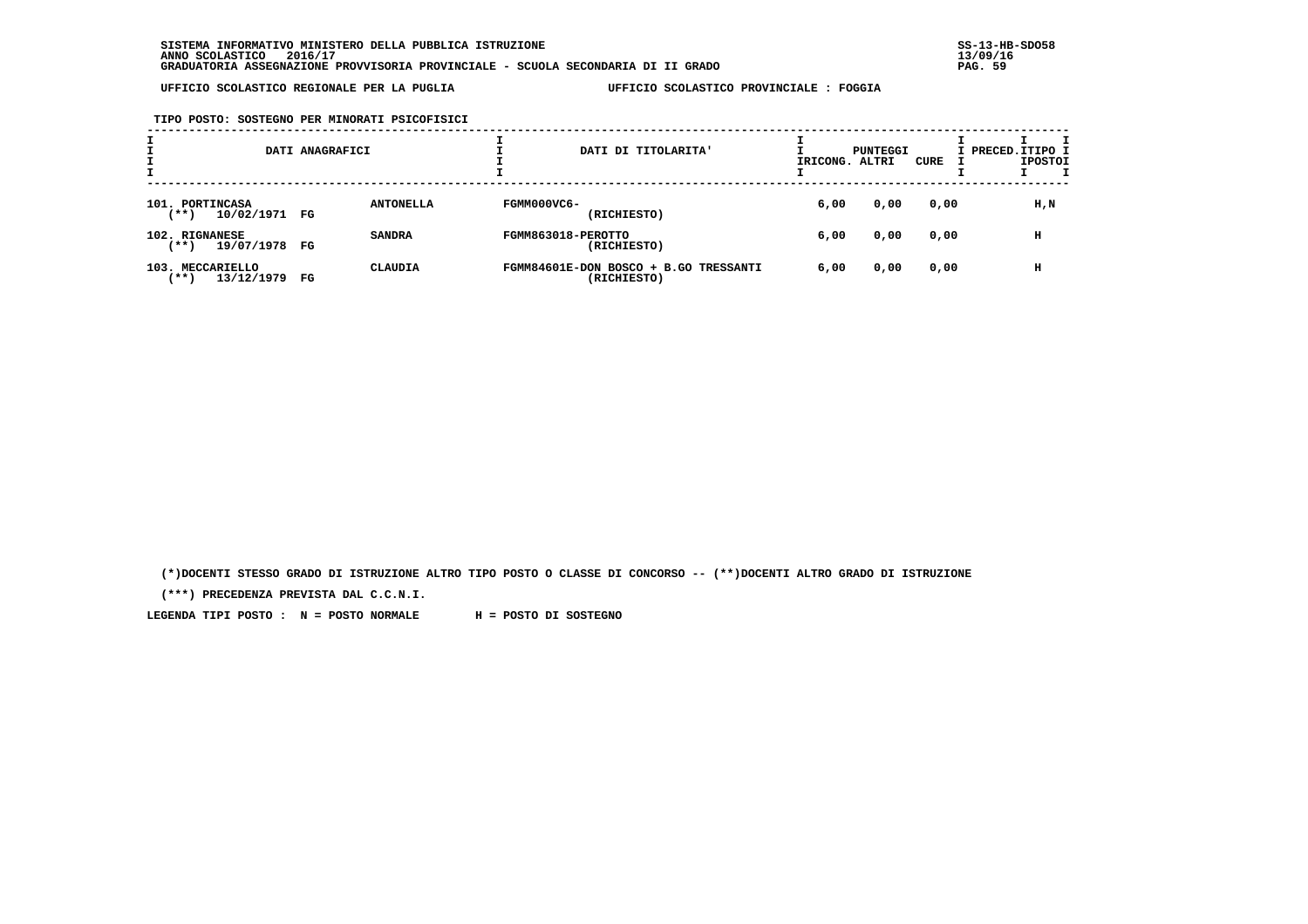# **TIPO POSTO: SOSTEGNO PER MINORATI DELL 'UDITO**

| I<br>$\mathbf{I}$<br>$\mathbf{I}$<br>$\mathbf{I}$ |     |                               | DATI ANAGRAFICI |                       |                    | DATI DI TITOLARITA'                     | I<br>IRICONG. ALTRI<br>I | <b>PUNTEGGI</b> | <b>CURE</b> | I.<br>т | I<br>PRECED. ITIPO I<br><b>IPOSTOI</b><br>I |
|---------------------------------------------------|-----|-------------------------------|-----------------|-----------------------|--------------------|-----------------------------------------|--------------------------|-----------------|-------------|---------|---------------------------------------------|
|                                                   |     | 1. FUSCELLARO<br>29/01/1968   | NA              | PASQUALINO            | <b>FGSS000VQ8-</b> | (RICHIESTO)                             | 16,00                    | 10,00           | 0,00        | ***     | $H$ , $N$                                   |
|                                                   |     | 2. AVVANZO<br>17/01/1975 BL   |                 | <b>ANNALISA</b>       | <b>FGSS000VO8-</b> | (RICHIESTO)                             | 16,00                    | 10,00           | 0,00        | $***$   | H                                           |
|                                                   |     | 3. PICCIRILLI<br>14/07/1972   | $_{\rm FG}$     | COSTANZA              | <b>FGSS000VO8-</b> | (RICHIESTO)                             | 10,00                    | 4,00            | 0,00        | $* * *$ | H                                           |
|                                                   |     | 4. RENDINE<br>11/12/1967 FG   |                 | <b>TERESA</b>         | <b>FGSS000VO8-</b> | (RICHIESTO)                             | 9,00                     | 3,00            | 0,00        | $***$   | н                                           |
|                                                   |     | 5. MARCHESE<br>06/03/1969 FG  |                 | <b>AUGUSTA</b>        | <b>FGSS000VO8-</b> | (RICHIESTO)                             | 9,00                     | 3,00            | 0,00        | $***$   | н                                           |
|                                                   |     | 6. D'ALESSANDRO<br>11/07/1958 | $_{\rm FG}$     | <b>MARIA FILOMENA</b> | <b>FGSS000VO8-</b> | (RICHIESTO)                             | 6,00                     | 0,00            | 0,00        | $***$   | H                                           |
|                                                   |     | 7. DI LELLA<br>18/07/1966 FG  |                 | <b>ANGELA</b>         |                    | FGPS01801X-G. C. RISPOLI<br>(RICHIESTO) | 6,00                     | 0,00            | 0,00        | $***$   | H                                           |
|                                                   |     | 8. MURGO<br>09/03/1972 EE     |                 | PHILOMENE             | <b>FGSS000VO8-</b> | (RICHIESTO)                             | 6,00                     | 0,00            | 0,00        | $***$   | н                                           |
|                                                   |     | 9. MAZZILLI<br>30/04/1974 FG  |                 | TIZIANA ANTONELLA     | <b>FGSS000VO8-</b> | (RICHIESTO)                             | 22,00                    | 10,00           | 22,00       | ***     | н                                           |
|                                                   | 10. | IUSO<br>06/10/1964 FG         |                 | <b>SABRINA</b>        | <b>FGSS000VQ8-</b> | (RICHIESTO)                             | 15,00                    | 3,00            | 15,00       | $***$   | н                                           |

 **(\*)DOCENTI STESSO GRADO DI ISTRUZIONE ALTRO TIPO POSTO O CLASSE DI CONCORSO -- (\*\*)DOCENTI ALTRO GRADO DI ISTRUZIONE**

 **(\*\*\*) PRECEDENZA PREVISTA DAL C.C.N.I.**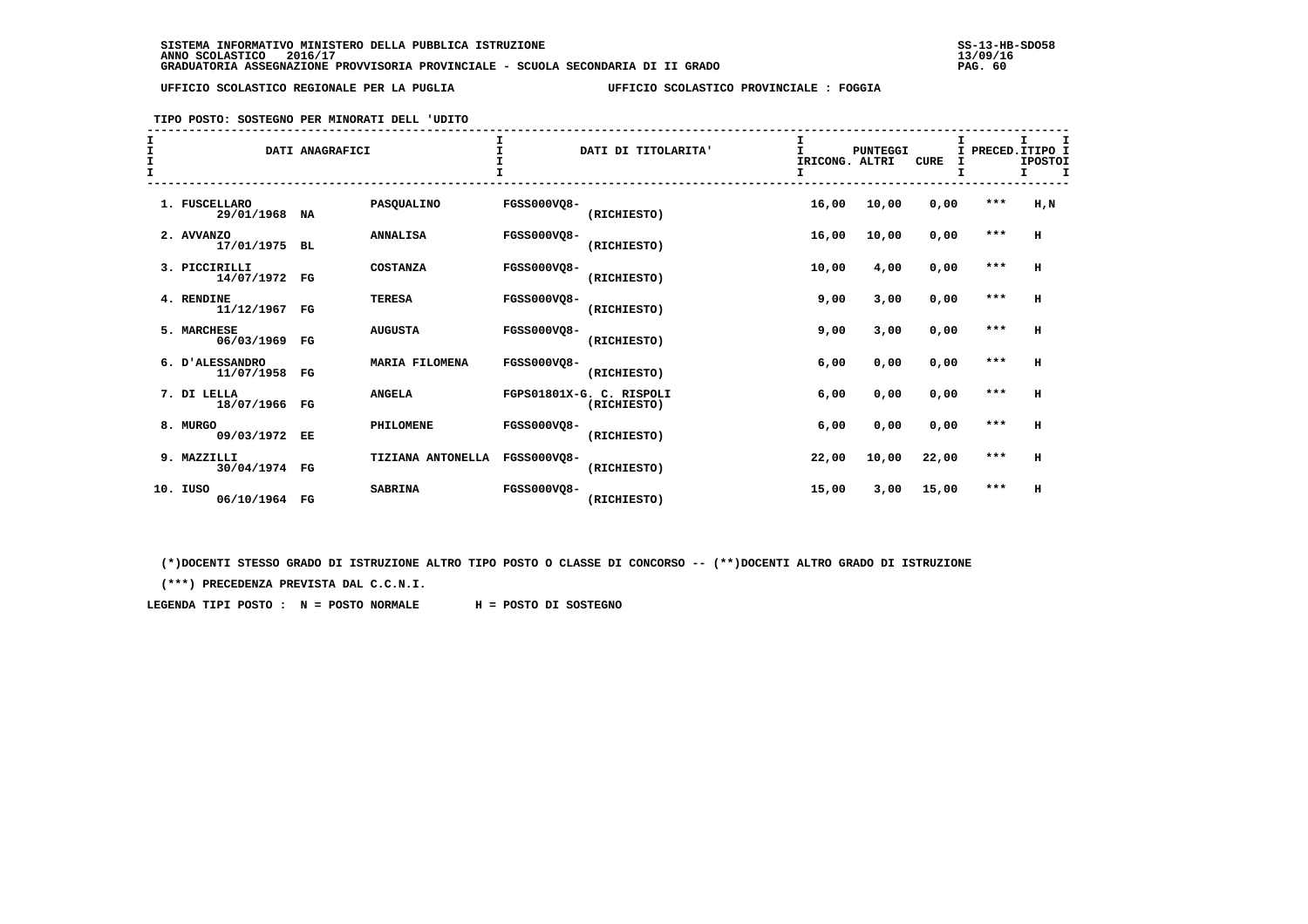**TIPO POSTO: SOSTEGNO PER MINORATI DELL 'UDITO**

| I<br>$\mathbf{T}$<br>I<br>$\mathbf$ |                                 | DATI ANAGRAFICI |                      | I.                 | DATI DI TITOLARITA'                                      | I<br>$\mathbf{I}$<br>IRICONG. ALTRI<br>I | <b>PUNTEGGI</b> | <b>CURE</b> | I PRECED. ITIPO I | I.<br><b>IPOSTOI</b><br>т |
|-------------------------------------|---------------------------------|-----------------|----------------------|--------------------|----------------------------------------------------------|------------------------------------------|-----------------|-------------|-------------------|---------------------------|
|                                     | 11. MONTORIO<br>16/01/1971 FG   |                 | <b>CLAUDIA</b>       | <b>FGSS000VO8-</b> | (RICHIESTO)                                              | 10,00                                    | 4,00            | 0,00        | ***               | H                         |
|                                     | 12. PRENCIPE<br>21/09/1969 FG   |                 | <b>ROSANNA</b>       | <b>FGSS000VO8-</b> | (RICHIESTO)                                              | 9,00                                     | 3,00            | 0,00        | $***$             | H                         |
|                                     | 13. SOLDANO<br>29/03/1969       | FG              | <b>VIVIANA</b>       |                    | FGRI04301T-IPI ARTIG.SEZ.AS.IIS AN.CONVIT<br>(RICHIESTO) | 6,00                                     | 0,00            | 0,00        | $***$             | H, N                      |
|                                     | 14. MASTROVALERIO<br>02/03/1972 | $_{\rm FG}$     | <b>ROSA RITA</b>     | <b>FGSS000VO8-</b> | (RICHIESTO)                                              | 19,00                                    | 7,00            | 19,00       | $***$             | H                         |
|                                     | 15. RINALDI<br>30/06/1966 FG    |                 | <b>MICHELE</b>       | <b>FGSS000VO8-</b> | (RICHIESTO)                                              | 15,00                                    | 3,00            | 15,00       | $***$             | H                         |
|                                     | 16. RAIMONDI<br>16/10/1962 FG   |                 | <b>ANTONELLA</b>     | <b>FGSS000VO8-</b> | (RICHIESTO)                                              | 12,00                                    | 6,00            | 0,00        | $***$             | H                         |
|                                     | 17. DI PERNA<br>23/08/1964 FG   |                 | VINCENZO MATTEO      | <b>FGSS000VO8-</b> | (RICHIESTO)                                              | 12,00                                    | 0,00            | 12,00       | $***$             | H                         |
|                                     | 18. MASSAROTTA<br>16/12/1949 FG |                 | <b>MARIA ROSARIA</b> | <b>FGSS000VO8-</b> | (RICHIESTO)                                              | 6,00                                     | 0,00            | 0,00        | $***$             | H                         |
|                                     | 19. GRASSO<br>28/08/1954 FG     |                 | <b>MARIA ROSARIA</b> | <b>FGSS000VO8-</b> | (RICHIESTO)                                              | 6,00                                     | 0,00            | 0,00        | $***$             | H                         |
|                                     | 20. SALCUNI<br>15/02/1971 FG    |                 | GIOVANNI             | FGSS000VO8-        | (RICHIESTO)                                              | 10,00                                    | 4,00            | 0,00        | ***               | H                         |

 **(\*)DOCENTI STESSO GRADO DI ISTRUZIONE ALTRO TIPO POSTO O CLASSE DI CONCORSO -- (\*\*)DOCENTI ALTRO GRADO DI ISTRUZIONE**

 **(\*\*\*) PRECEDENZA PREVISTA DAL C.C.N.I.**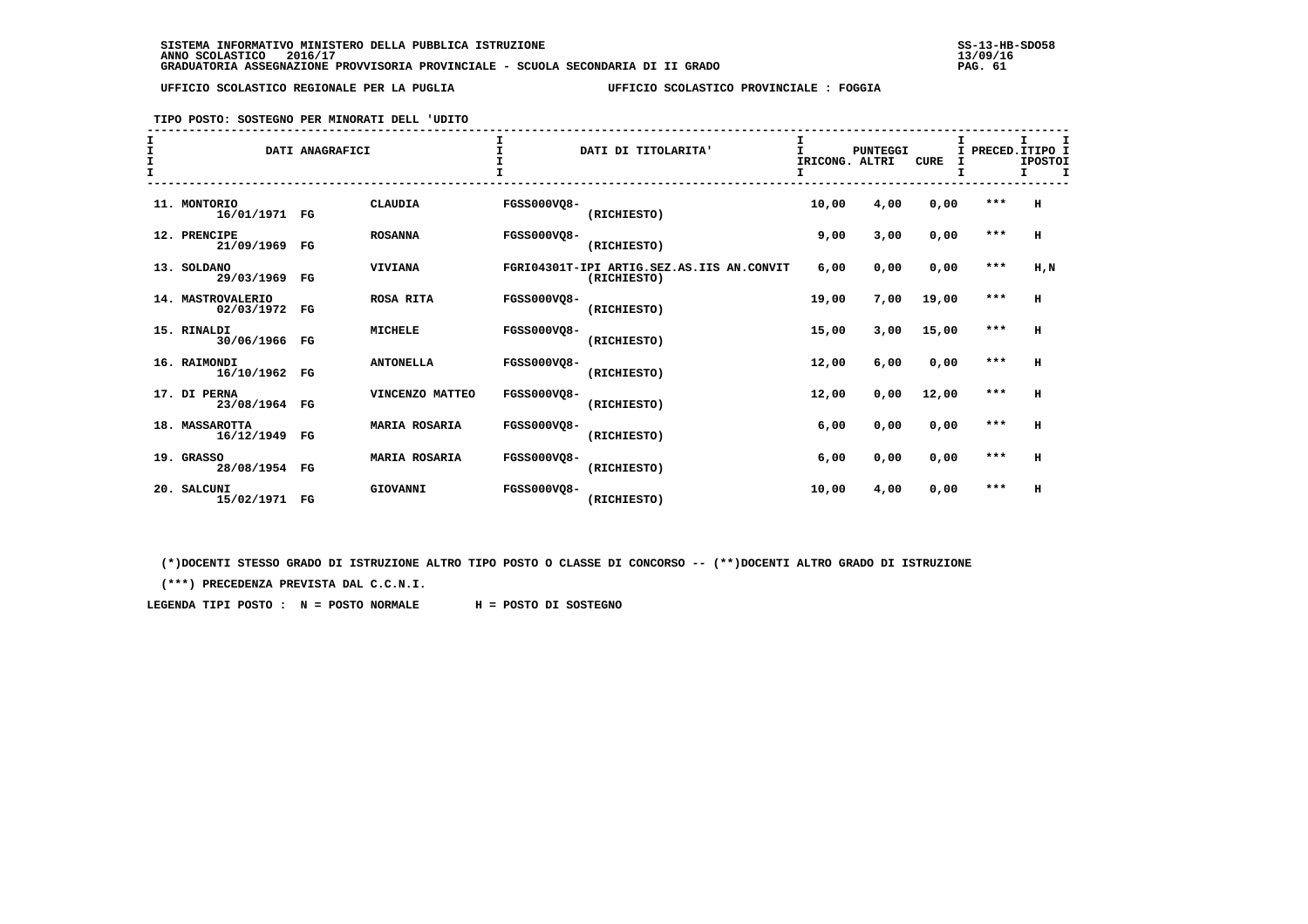**TIPO POSTO: SOSTEGNO PER MINORATI DELL 'UDITO**

| I<br>$\mathbf{T}$<br>I<br>$\mathbf$ |                                 | DATI ANAGRAFICI |                 | I.                 | DATI DI TITOLARITA'                                 | I<br>$\mathbf{I}$<br>IRICONG. ALTRI<br>I | <b>PUNTEGGI</b> | <b>CURE</b> | I PRECED. ITIPO I | I.<br><b>IPOSTOI</b><br>т |
|-------------------------------------|---------------------------------|-----------------|-----------------|--------------------|-----------------------------------------------------|------------------------------------------|-----------------|-------------|-------------------|---------------------------|
|                                     | 21. PADOVANO<br>27/01/1978 FG   |                 | <b>VINCENZO</b> | <b>FGSS000VQ8-</b> | (RICHIESTO)                                         | 6,00                                     | 0,00            | 0,00        | $***$             | H                         |
|                                     | 22. FIORE<br>27/01/1975 FG      |                 | <b>MICHELE</b>  | <b>FGSS000VO8-</b> | (RICHIESTO)                                         | 16,00                                    | 10,00           | 0,00        | $***$             | H                         |
|                                     | 23. FOLLIERI<br>03/08/1973 FG   |                 | <b>RUGGERO</b>  |                    | FGRI020015-IPSIA "ANTONIO PACINOTTI"<br>(RICHIESTO) | 14,00                                    | 8,00            | 0,00        | $***$             | H                         |
|                                     | 24. PIGNATELLI<br>28/01/1976 FG |                 | <b>MARIA</b>    | <b>FGSS000VQ8-</b> | (RICHIESTO)                                         | 14,00                                    | 8,00            | 0,00        | $***$             | н                         |
|                                     | 25. TOTARO<br>18/09/1976 FG     |                 | DANIELA MICHELA | <b>FGSS000VO8-</b> | (RICHIESTO)                                         | 14,00                                    | 8,00            | 0,00        | $***$             | H                         |
|                                     | 26. POTITO<br>01/01/1979 NO     |                 | <b>DANIELA</b>  | <b>FGSS000VO8-</b> | (RICHIESTO)                                         | 14,00                                    | 8,00            | 0,00        | $***$             | H                         |
|                                     | 27. GRIMALDI<br>31/01/1979 FG   |                 | <b>ANTONIO</b>  | <b>FGSS000VO8-</b> | (RICHIESTO)                                         | 14,00                                    | 8,00            | 0,00        | $***$             | H                         |
|                                     | 28. PIAZZOLLA<br>12/05/1972 RM  |                 | <b>ANTONIO</b>  | <b>FGSS000VO8-</b> | (RICHIESTO)                                         | 13,00                                    | 7,00            | 0,00        | $***$             | H                         |
|                                     | 29. MATRELLA<br>17/08/1977 FG   |                 | <b>STEFANIA</b> | <b>FGSS000VO8-</b> | (RICHIESTO)                                         | 13,00                                    | 7,00            | 0,00        | $***$             | H                         |
|                                     | 30. SAVINO<br>11/07/1969 FG     |                 | <b>GIUSEPPE</b> | FGSS000VO8-        | (RICHIESTO)                                         | 10,00                                    | 4,00            | 0,00        | $***$             | H                         |

 **(\*)DOCENTI STESSO GRADO DI ISTRUZIONE ALTRO TIPO POSTO O CLASSE DI CONCORSO -- (\*\*)DOCENTI ALTRO GRADO DI ISTRUZIONE**

 **(\*\*\*) PRECEDENZA PREVISTA DAL C.C.N.I.**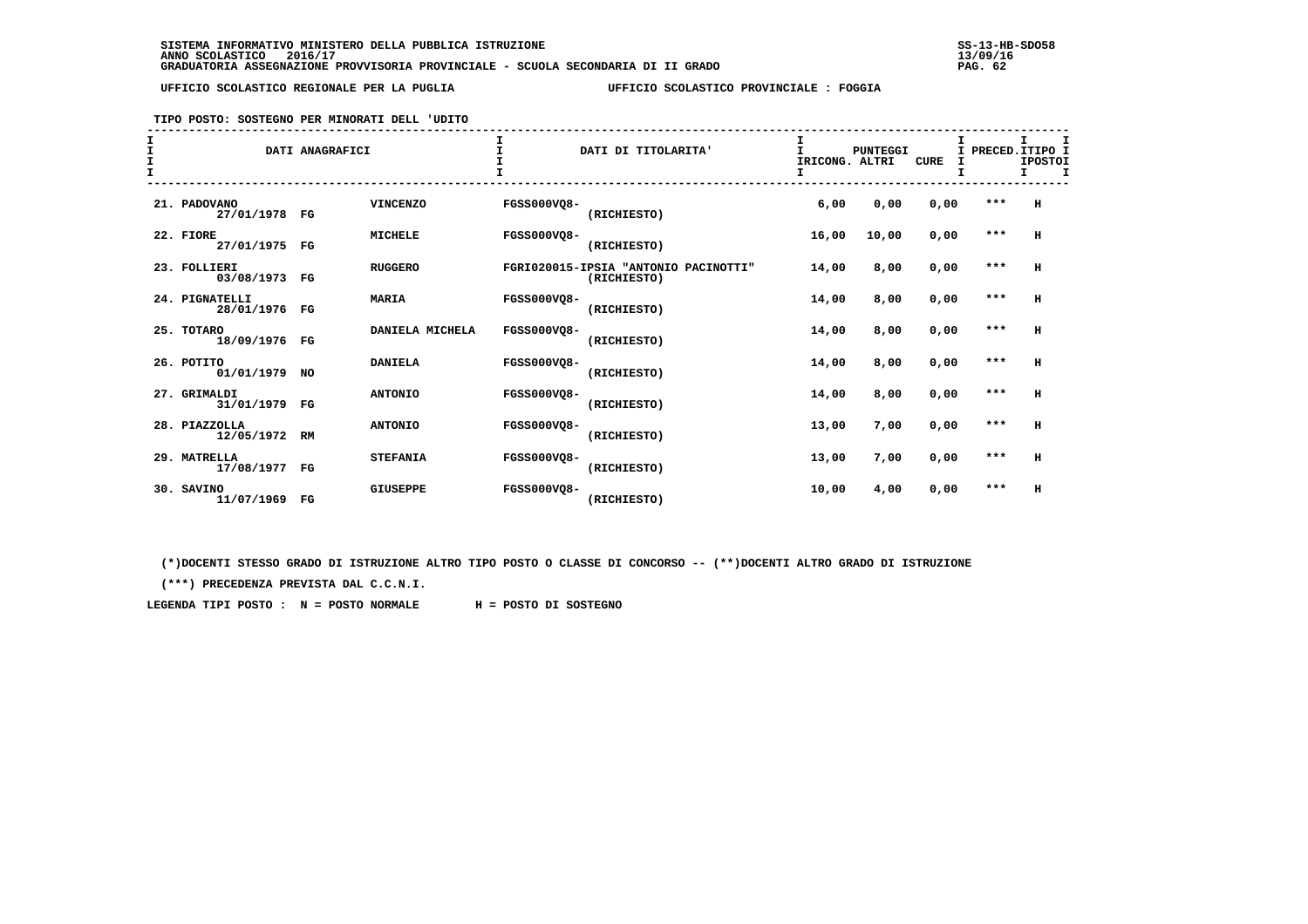#### **TIPO POSTO: SOSTEGNO PER MINORATI DELL 'UDITO**

| I<br>I<br>$\mathbf{I}$ |                                  | DATI ANAGRAFICI |                  |                    | DATI DI TITOLARITA'                   | I<br>T.<br>IRICONG. ALTRI<br>I | <b>PUNTEGGI</b> | <b>CURE</b> | I<br>т  | I PRECED. ITIPO I<br><b>IPOSTOI</b><br>I<br>Ι. |
|------------------------|----------------------------------|-----------------|------------------|--------------------|---------------------------------------|--------------------------------|-----------------|-------------|---------|------------------------------------------------|
|                        | 31. PALLADINO<br>26/05/1973 FG   |                 | <b>MICHELE</b>   | <b>FGSS000VQ8-</b> | (RICHIESTO)                           | 10,00                          | 4,00            | 0,00        | ***     | H                                              |
|                        | 32. PIAZZOLLA<br>02/03/1976 FG   |                 | TIZIANA          | <b>FGSS000VQ8-</b> | (RICHIESTO)                           | 10,00                          | 4,00            | 0,00        | $***$   | H                                              |
|                        | 33. MAULA'<br>09/05/1977 PZ      |                 | <b>DANIELA</b>   | <b>FGSS000VQ8-</b> | (RICHIESTO)                           | 10,00                          | 4,00            | 0,00        | $***$   | н                                              |
|                        | 34. FONTANA<br>01/04/1979 FG     |                 | LISA             |                    | FGPC003013-FEDERICO II<br>(RICHIESTO) | 10,00                          | 4,00            | 0,00        | $***$   | $\,$ H                                         |
|                        | 35. INTISO<br>12/09/1980 FG      |                 | MASSIMO          | <b>FGSS000VO8-</b> | (RICHIESTO)                           | 10,00                          | 4,00            | 0,00        | $***$   | н                                              |
|                        | 36. STARACE<br>03/06/1976 BA     |                 | GRAZIAMARIA      | <b>FGSS000VO8-</b> | (RICHIESTO)                           | 13,00                          | 7,00            | 0,00        | $***$   | н                                              |
|                        | 37. NATALE<br>14/12/1970 FG      |                 | LUCIANO          | <b>FGSS000VO8-</b> | (RICHIESTO)                           | 12,00                          | 6,00            | 0,00        | $* * *$ | н                                              |
|                        | 38. PENNA<br>07/10/1964 FG       |                 | <b>ROSA</b>      | <b>FGSS000VQ8-</b> | (RICHIESTO)                           | 15,00                          | 9,00            | 0,00        |         | н                                              |
|                        | 39. FACCIORUSSO<br>18/07/1967 FG |                 | RAFFAELLA ANGELA | <b>FGSS000VO8-</b> | (RICHIESTO)                           | 15,00                          | 9,00            | 0,00        |         | н                                              |
|                        | 40. SFIRRO<br>07/02/1978 FG      |                 | <b>CARLA</b>     | <b>FGSS000VO8-</b> | (RICHIESTO)                           | 14,00                          | 8,00            | 0,00        |         | н                                              |

 **(\*)DOCENTI STESSO GRADO DI ISTRUZIONE ALTRO TIPO POSTO O CLASSE DI CONCORSO -- (\*\*)DOCENTI ALTRO GRADO DI ISTRUZIONE**

 **(\*\*\*) PRECEDENZA PREVISTA DAL C.C.N.I.**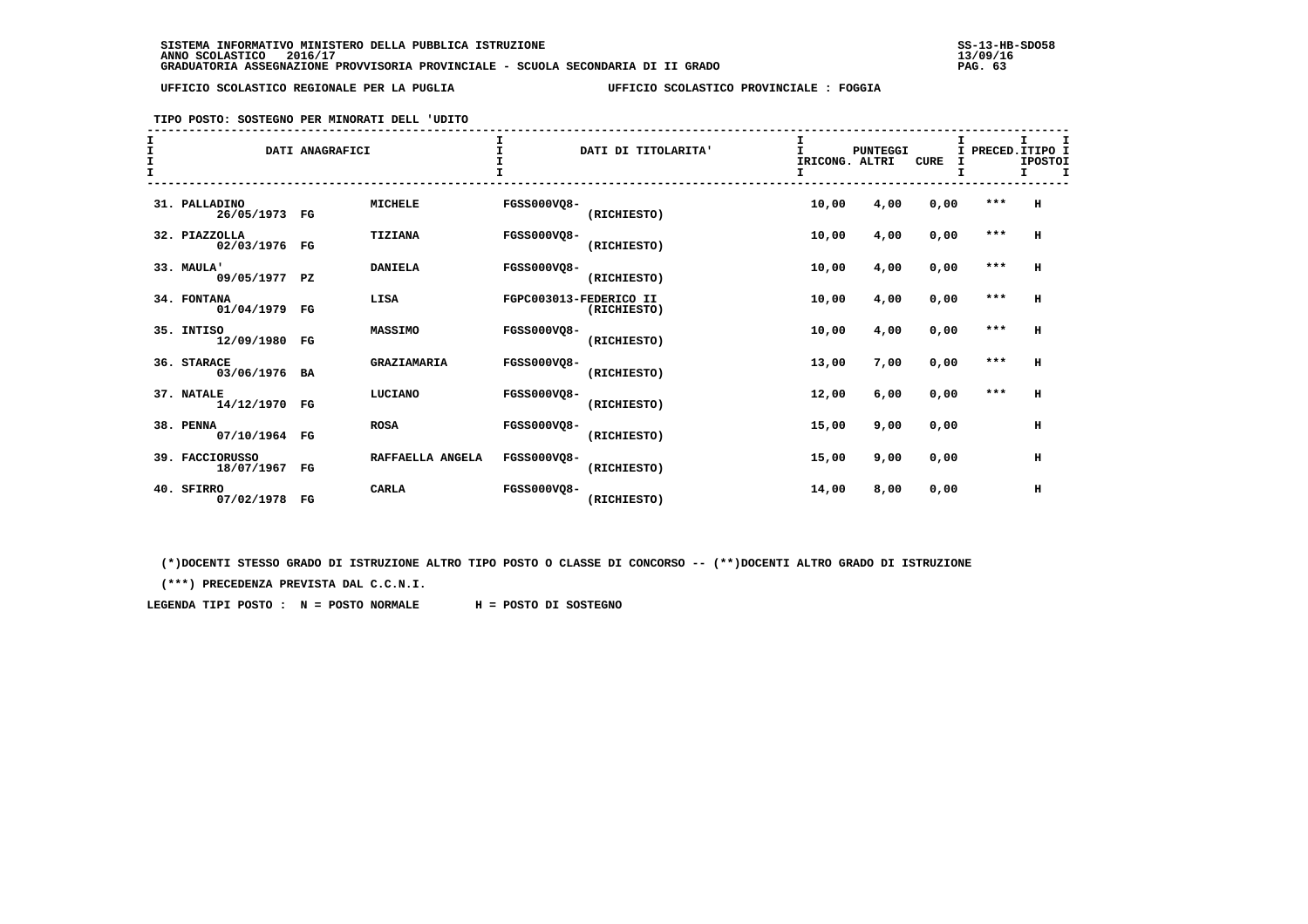**TIPO POSTO: SOSTEGNO PER MINORATI DELL 'UDITO**

| т<br>$\mathbf{I}$ |                                 | DATI ANAGRAFICI |                     |                    | DATI DI TITOLARITA'                                                         | IRICONG. ALTRI<br>I. | <b>PUNTEGGI</b> | <b>CURE</b> | PRECED. ITIPO I<br>T.<br><b>IPOSTOI</b><br>I<br>I<br>I. |
|-------------------|---------------------------------|-----------------|---------------------|--------------------|-----------------------------------------------------------------------------|----------------------|-----------------|-------------|---------------------------------------------------------|
|                   | 41. MARCHESANI<br>09/02/1964 FG |                 | <b>ROSA</b>         |                    | FGTD04000X-ISTITUTO TECNICO ECONOMICO G.<br>(RICHIESTO)                     | 12,00                | 6,00            | 0,00        | $H$ , $N$                                               |
|                   | 42. FORGIONE<br>30/03/1964 FG   |                 | <b>ENRICO</b>       | <b>FGSS000VO8-</b> | (RICHIESTO)                                                                 | 12,00                | 6,00            | 0,00        | $H$ , $N$                                               |
|                   | 43. VALENZANO<br>14/09/1964 BA  |                 | <b>TERESA</b>       | FGSS000VQ8-        | (RICHIESTO)                                                                 | 12,00                | 6,00            | 0,00        | н                                                       |
|                   | 44. COSTA<br>01/10/1964 FG      |                 | <b>MARIA FRANCA</b> | <b>FGSS000VO8-</b> | (RICHIESTO)                                                                 | 12,00                | 6,00            | 0,00        | н                                                       |
|                   | 45. CARICONE<br>14/12/1964 FG   |                 | <b>ROSELLA</b>      | <b>FGSS000VO8-</b> | (RICHIESTO)                                                                 | 12,00                | 6,00            | 0.00        | $\,$ H                                                  |
|                   | 46. PRENCIPE<br>14/09/1973 FG   |                 | LINA                | <b>FGSS000VO8-</b> | (RICHIESTO)                                                                 | 12,00                | 6,00            | 0.00        | н                                                       |
|                   | 47. STOPPIELLO<br>05/12/1973 FG |                 | <b>MARIA</b>        | <b>FGSS000VO8-</b> | (RICHIESTO)                                                                 | 12,00                | 6,00            | 0.00        | н                                                       |
|                   | 48. MANGANO<br>15/10/1977 FG    |                 | FRANCESCA TERESA    | FGSS000VO8-        | (RICHIESTO)                                                                 | 12,00                | 6,00            | 0,00        | н                                                       |
|                   | 49. LOMBARDI<br>12/03/1956 FG   |                 |                     |                    | GIULIANA GIUSEPPIN FGPC03901T-LICEO CLASS. R. BONGHI (SEZ. S<br>(RICHIESTO) | 9,00                 | 3,00            | 0,00        | н                                                       |
|                   | 50. BORAZIO<br>18/03/1962 FG    |                 | <b>LEONARDO</b>     |                    | FGPC003013-FEDERICO II<br>(RICHIESTO)                                       | 9,00                 | 3,00            | 0,00        | H,N                                                     |

 **(\*)DOCENTI STESSO GRADO DI ISTRUZIONE ALTRO TIPO POSTO O CLASSE DI CONCORSO -- (\*\*)DOCENTI ALTRO GRADO DI ISTRUZIONE**

 **(\*\*\*) PRECEDENZA PREVISTA DAL C.C.N.I.**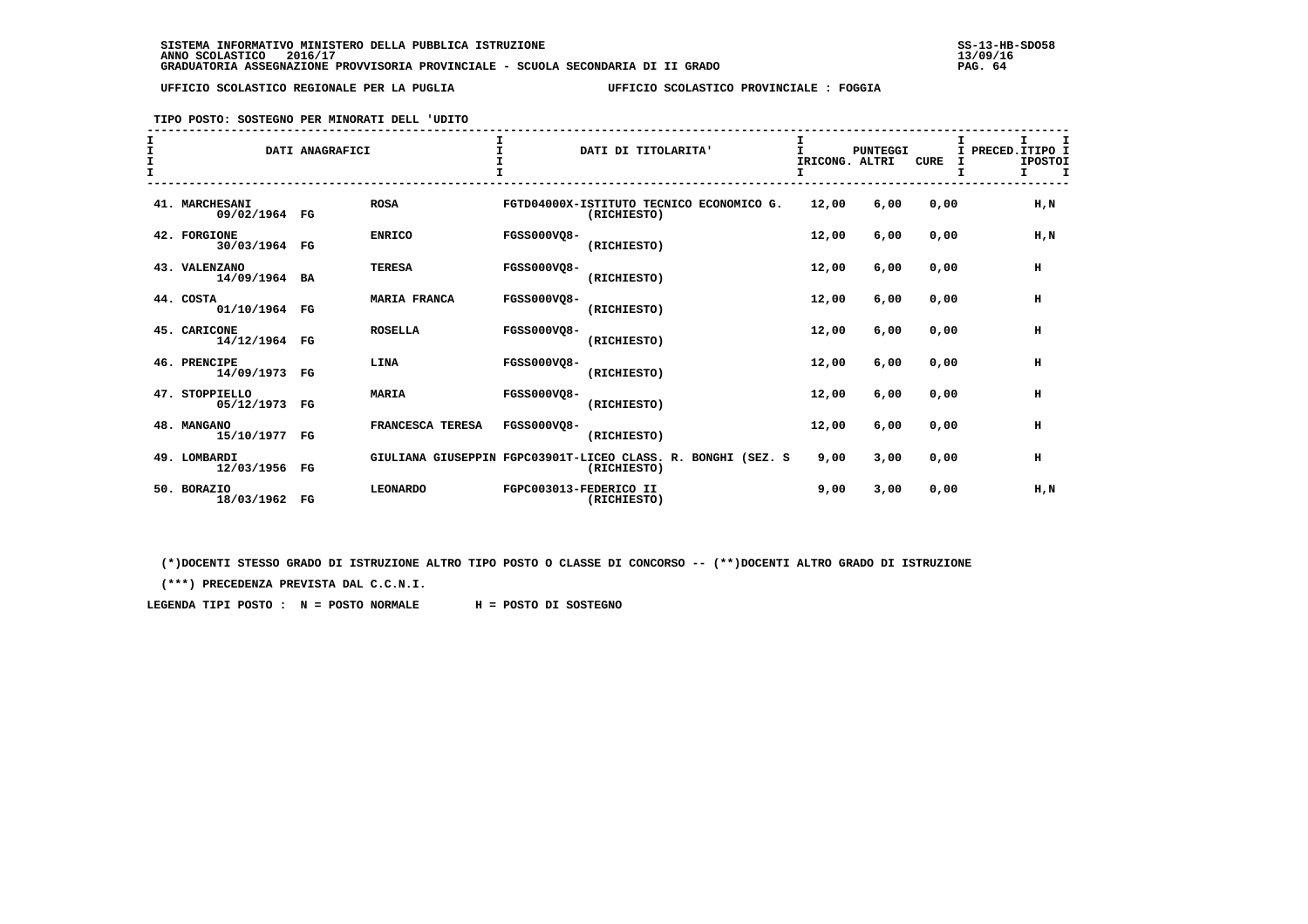**TIPO POSTO: SOSTEGNO PER MINORATI DELL 'UDITO**

| $\mathbf$ |                                   | DATI ANAGRAFICI |                 |                    | DATI DI TITOLARITA'                                      | IRICONG. ALTRI<br>I | PUNTEGGI | <b>CURE</b> | I<br>PRECED. ITIPO I<br>T.<br><b>IPOSTOI</b><br>I<br>I. |
|-----------|-----------------------------------|-----------------|-----------------|--------------------|----------------------------------------------------------|---------------------|----------|-------------|---------------------------------------------------------|
|           | 51. PAPA<br>12/01/1965 FG         |                 | MICHELE ANTONIO | <b>FGSS000VQ8-</b> | (RICHIESTO)                                              | 9,00                | 3,00     | 0,00        | н                                                       |
|           | 52. LAPALORCIA<br>30/05/1967      | FG              | <b>ANGELA</b>   |                    | FGTF04801T-ITIS 'AUGUSTO RIGHI'<br>(RICHIESTO)           | 9,00                | 3,00     | 0,00        | н                                                       |
|           | 53. BONASSISA<br>16/03/1969       | $_{\rm FG}$     | <b>PIETRO</b>   |                    | FGRI04301T-IPI ARTIG.SEZ.AS.IIS AN.CONVIT<br>(RICHIESTO) | 9.00                | 3,00     | 0,00        | н                                                       |
|           | 54. COLOSIMO<br>21/09/1969 CZ     |                 | <b>FRANCA</b>   | <b>FGSS000VO8-</b> | (RICHIESTO)                                              | 9.00                | 3,00     | 0,00        | н                                                       |
|           | 55. CILIBERTI<br>28/09/1970 FG    |                 | RENZO MARIO     | <b>FGSS000VO8-</b> | (RICHIESTO)                                              | 9.00                | 3,00     | 0.00        | н                                                       |
|           | 56. PASOUARIELLO<br>25/03/1971 FG |                 | <b>FILOMENA</b> | <b>FGSS000VO8-</b> | (RICHIESTO)                                              | 9,00                | 3,00     | 0,00        | н                                                       |
|           | 57. LAPALORCIA<br>06/08/1971 FG   |                 | MONICA          | <b>FGSS000VO8-</b> | (RICHIESTO)                                              | 9,00                | 3,00     | 0,00        | н                                                       |
|           | 58. PROCACCINI<br>15/07/1957 FG   |                 | LUCIA           |                    | FGPC046011-POLO LICEALE<br>(RICHIESTO)                   | 6,00                | 0,00     | 0,00        | н                                                       |
|           | 59. CALZOLAIO<br>05/05/1961 FG    |                 | GIUSEPPINA      | <b>FGSS000VO8-</b> | (RICHIESTO)                                              | 6,00                | 0,00     | 0,00        | н                                                       |
|           | 60. RUSSO<br>01/06/1962 FG        |                 | <b>MATTEO</b>   | FGSS000VO8-        | (RICHIESTO)                                              | 6,00                | 0,00     | 0,00        | н                                                       |

 **(\*)DOCENTI STESSO GRADO DI ISTRUZIONE ALTRO TIPO POSTO O CLASSE DI CONCORSO -- (\*\*)DOCENTI ALTRO GRADO DI ISTRUZIONE**

 **(\*\*\*) PRECEDENZA PREVISTA DAL C.C.N.I.**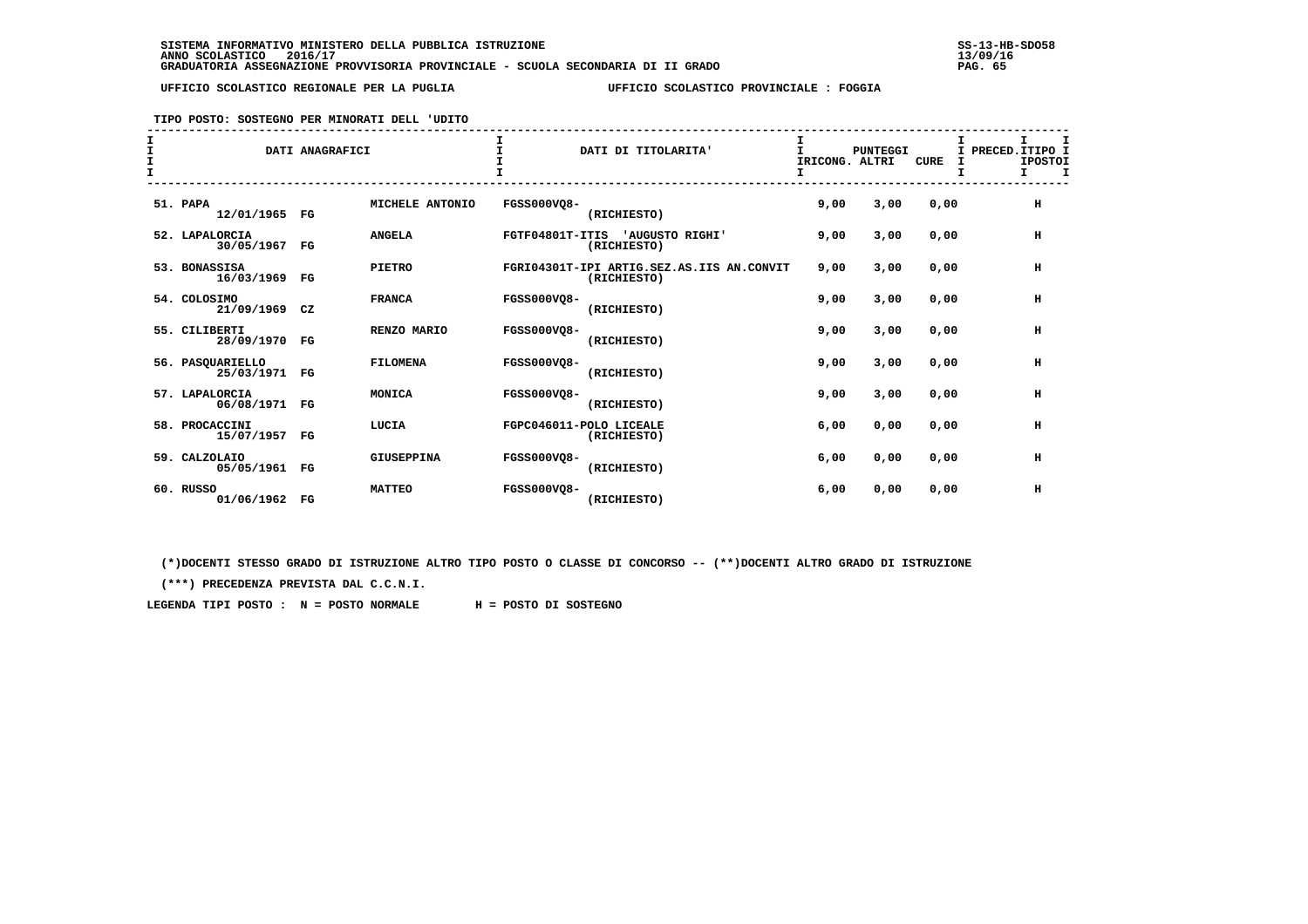**TIPO POSTO: SOSTEGNO PER MINORATI DELL 'UDITO**

| $\mathbf{T}$<br>$\mathbf{T}$ |                                        | DATI ANAGRAFICI |                 | $\mathsf{T}$       | DATI DI TITOLARITA'                                     | I<br>T.<br>IRICONG. ALTRI | <b>PUNTEGGI</b> | <b>CURE</b> | I PRECED. ITIPO I<br>I | т.<br><b>IPOSTOI</b><br>т. |  |
|------------------------------|----------------------------------------|-----------------|-----------------|--------------------|---------------------------------------------------------|---------------------------|-----------------|-------------|------------------------|----------------------------|--|
|                              | 61. TRANASI<br>02/10/1965 FG           |                 | LIBERO          | <b>FGSS000VQ8-</b> | (RICHIESTO)                                             | 6,00                      | 0,00            | 0,00        |                        | н                          |  |
|                              | 62. CIUFFREDA<br>03/02/1966 FG         |                 | <b>GIULIA</b>   | <b>FGSS000VO8-</b> | (RICHIESTO)                                             | 6,00                      | 0,00            | 0,00        |                        | H                          |  |
|                              | 63. NARDELLA<br>30/12/1967 FG          |                 | <b>GRAZIA</b>   |                    | FGTD04000X-ISTITUTO TECNICO ECONOMICO G.<br>(RICHIESTO) | 6,00                      | 0,00            | 0,00        |                        | н                          |  |
|                              | 64. RICCHETTI<br>21/03/1970 FG         |                 | <b>MARIA</b>    | <b>FGSS000VQ8-</b> | (RICHIESTO)                                             | 6,00                      | 0,00            | 0.00        |                        | н                          |  |
|                              | 65. CRISETTI<br>19/09/1971 FG          |                 | ANNA CARMELA    | <b>FGSS000VQ8-</b> | (RICHIESTO)                                             | 6,00                      | 0,00            | 0,00        |                        | н                          |  |
|                              | 66. VERO<br>19/08/1974 FG              |                 | <b>TERESA</b>   | <b>FGSS000VO8-</b> | (RICHIESTO)                                             | 6,00                      | 0,00            | 0,00        |                        | н                          |  |
|                              | 67. MARINELLI<br>16/05/1980 FG         |                 | <b>SABRINA</b>  | <b>FGSS000VO8-</b> | (RICHIESTO)                                             | 6,00                      | 0,00            | 0,00        |                        | н                          |  |
|                              | 68. BALZANO<br>$(*)$ 05/10/1967 FG     |                 | <b>CONCETTA</b> | <b>FGSS000VO8-</b> | (RICHIESTO)                                             | 18,00                     | 6,00            | 18,00       | ***                    | H, N                       |  |
|                              | 69. RUSSI<br>31/01/1960 FG<br>$(*)$    |                 | <b>MATTEO</b>   | <b>FGSS000VO8-</b> | (RICHIESTO)                                             | 9,00                      | 3,00            | 0,00        | $***$                  | н                          |  |
|                              | 70. MARZOCCO<br>01/02/1976 FG<br>$(*)$ |                 | <b>CONCETTA</b> |                    | FGTF03601G-I.T.T. LUIGI DI MAGGIO<br>(RICHIESTO)        | 21,00                     | 15,00           | 0,00        | ***                    | н                          |  |

 **(\*)DOCENTI STESSO GRADO DI ISTRUZIONE ALTRO TIPO POSTO O CLASSE DI CONCORSO -- (\*\*)DOCENTI ALTRO GRADO DI ISTRUZIONE**

 **(\*\*\*) PRECEDENZA PREVISTA DAL C.C.N.I.**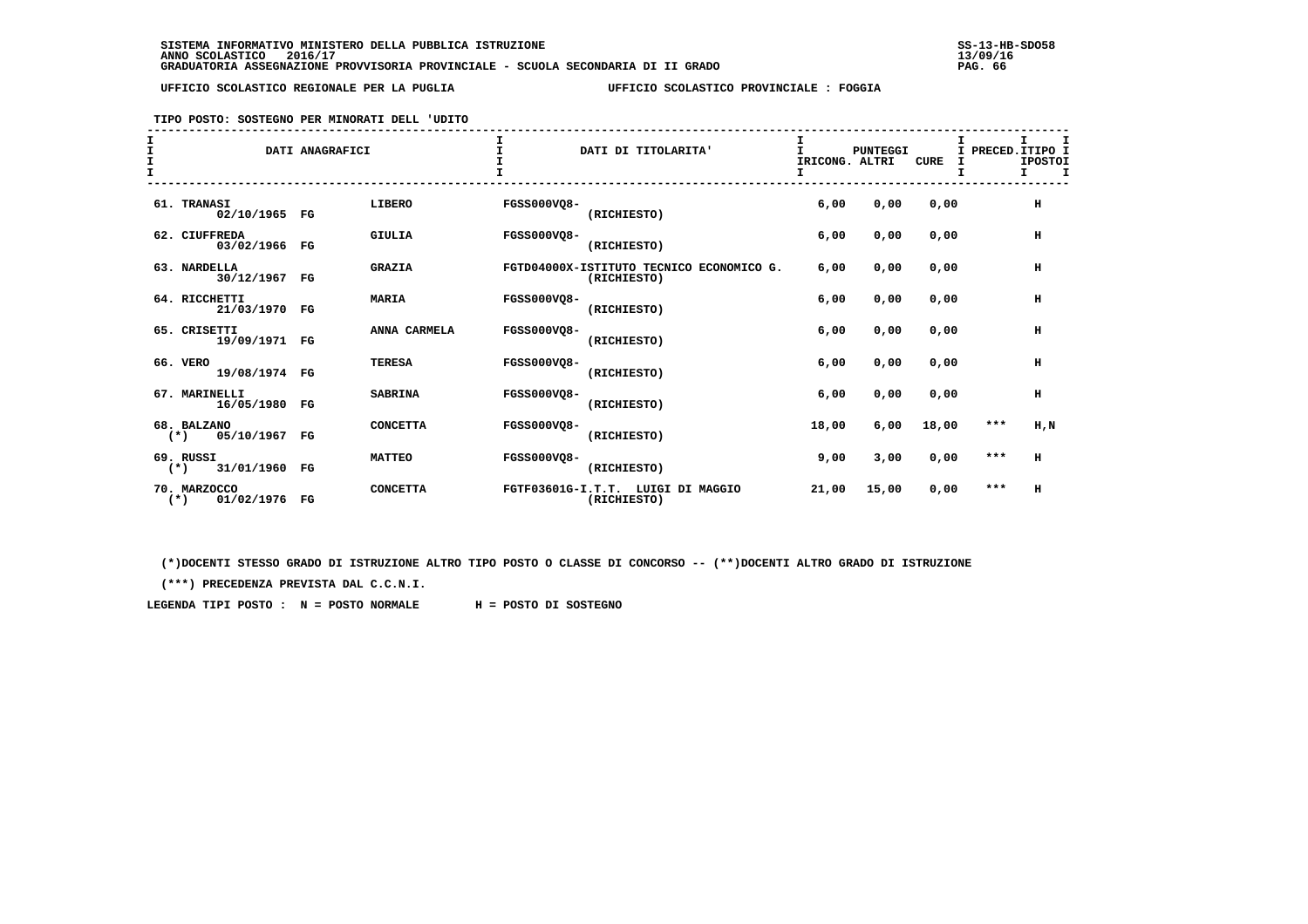**TIPO POSTO: SOSTEGNO PER MINORATI DELL 'UDITO**

| I<br>$\mathbf{I}$                      | DATI ANAGRAFICI             | DATI DI TITOLARITA'                                              | IRICONG. ALTRI<br>I. | <b>PUNTEGGI</b> | <b>CURE</b><br>I |       | I PRECED. ITIPO I<br><b>IPOSTOI</b><br>I<br>I. |
|----------------------------------------|-----------------------------|------------------------------------------------------------------|----------------------|-----------------|------------------|-------|------------------------------------------------|
| 71. IACOVINO<br>08/11/1968 FG<br>$(*)$ | MIRELLA SOCCORSA            | FGTD02000P-IST. TEC. COMM.LE "DANTE ALIGH<br>(RICHIESTO)         | 13,00                | 7,00            | 0,00             | ***   | H,N                                            |
| 72. PATELLA<br>22/01/1977<br>$(*)$     | <b>MARIA</b><br>$_{\rm FG}$ | <b>FGSS000VO8-</b><br>(RICHIESTO)                                | 13,00                | 7,00            | 0,00             | $***$ | H.N                                            |
| 73. MIELE<br>$(*)$ 06/04/1971          | <b>SIMONA</b><br>NA         | FGPC003013-FEDERICO II<br>(RICHIESTO)                            | 10,00                | 4,00            | 0,00             | $***$ | H,N                                            |
| 74. CURCI<br>$(*)$ 20/06/1975 FG       | <b>ROSANNA</b>              | FGPS04701X-LICEO SCIENTIFICO<br><b>STORNARELL</b><br>(RICHIESTO) | 10,00                | 4,00            | 0,00             | $***$ | H,N                                            |
| 75. GIANCOLA<br>03/11/1967 FG<br>$(*)$ | AMELIA AUSILIA              | <b>FGSS000VO8-</b><br>(RICHIESTO)                                | 12,00                | 6,00            | 0.00             |       | H,N                                            |
| 76. DI PERNA<br>03/09/1973<br>$(*)$    | PIA VITTORIA<br>FG          | FGSS000VO8-<br>(RICHIESTO)                                       | 12,00                | 6,00            | 0,00             |       | H,N                                            |
| 77. BUFFO<br>$(*)$ 13/01/1975 FG       | <b>ANNALISA</b>             | FGSS000VO8-<br>(RICHIESTO)                                       | 12,00                | 6,00            | 0,00             |       | H,N                                            |
| 78. FERRAZZANO<br>15/11/1962<br>$(*)$  | <b>PASOUALE</b><br>FG       | FGSS000VO8-<br>(RICHIESTO)                                       | 9,00                 | 3,00            | 0.00             |       | H.N                                            |
| 79. DI PERNA<br>24/04/1966 FG<br>$(*)$ | MARIO GRAZIANO              | FGTH01701N-ITN "GEN.ROTUNDI"<br>(RICHIESTO)                      | 9,00                 | 3,00            | 0,00             |       | H, N                                           |
| 80. DI LULLO<br>17/08/1972 FG<br>$(*)$ | <b>GIUSEPPE</b>             | <b>FGSS000VO8-</b><br>(RICHIESTO)                                | 9,00                 | 3,00            | 0,00             |       | $H$ , $N$                                      |

 **(\*)DOCENTI STESSO GRADO DI ISTRUZIONE ALTRO TIPO POSTO O CLASSE DI CONCORSO -- (\*\*)DOCENTI ALTRO GRADO DI ISTRUZIONE**

 **(\*\*\*) PRECEDENZA PREVISTA DAL C.C.N.I.**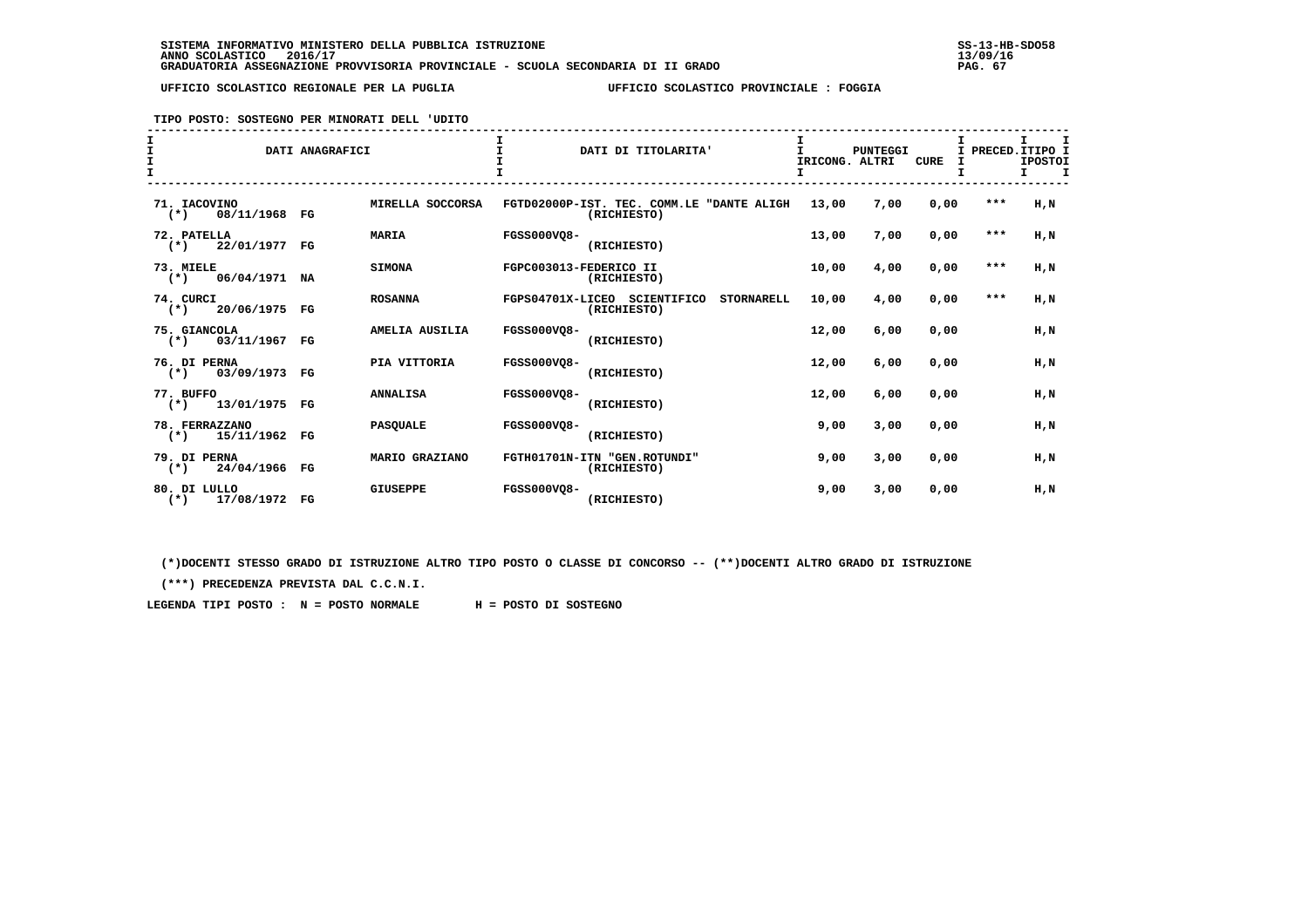**TIPO POSTO: SOSTEGNO PER MINORATI DELL 'UDITO**

| I<br>I<br>$\mathbf{T}$ |                                         | DATI ANAGRAFICI |                                       |                    | DATI DI TITOLARITA'                                      | I<br>T<br>IRICONG. ALTRI | <b>PUNTEGGI</b> | CURE  | I     | I.<br>I PRECED. ITIPO I<br><b>IPOSTOI</b><br>т<br>т. |
|------------------------|-----------------------------------------|-----------------|---------------------------------------|--------------------|----------------------------------------------------------|--------------------------|-----------------|-------|-------|------------------------------------------------------|
|                        | 81. OUITADAMO<br>05/09/1974 FG<br>$(*)$ |                 | GIUSEPPINA VALERIA FGTL01701A-EUCLIDE |                    | (RICHIESTO)                                              | 9,00                     | 3,00            | 0,00  |       | H.N                                                  |
|                        | 82. PETROZZI<br>13/05/1973<br>$(*)$     | RC.             | <b>FEDERICA</b>                       |                    | FGRI026014-ISTITUTO PROF.LE INDUSTRIA E A<br>(RICHIESTO) | 6,00                     | 0,00            | 0,00  |       | H.N                                                  |
|                        | 83. PERDONO'<br>$(*)$<br>10/12/1978     | FG              | <b>GIANLUCA</b>                       | <b>FGSS000VO8-</b> | (RICHIESTO)                                              | 6,00                     | 0,00            | 0,00  |       | H,N                                                  |
|                        | 84. PESANTE<br>$(**)$ 31/07/1974 FG     |                 | <b>RITA</b>                           | FGMM000VC6-        | (RICHIESTO)                                              | 18,00                    | 6,00            | 18,00 | $***$ | н                                                    |
|                        | 85. CENTRA<br>$(**)$ 19/04/1976         | FG              | <b>MARIA ASSUNTA</b>                  | FGMM000VC6-        | (RICHIESTO)                                              | 13,00                    | 7,00            | 0,00  | $***$ | H                                                    |
|                        | 86. PADOVANO<br>$(**)$ 08/06/1980       | FG              | <b>MARIA LUISA</b>                    |                    | FGMM83101R-GIOVANNI VENTITREESIMO<br>(RICHIESTO)         | 10,00                    | 4,00            | 0,00  | ***   | н                                                    |
|                        | 87. GATTA<br>$(**)$ 29/11/1965          | FG              | <b>CONCETTINA</b>                     |                    | FGMM148003-PETRARCA-P.PIO<br>(RICHIESTO)                 | 12,00                    | 6,00            | 0.00  |       | H.N                                                  |
|                        | 88. FUSILLO<br>$(**)$ 30/04/1960        | FG              | <b>MARIA</b>                          |                    | FGMM84101B-MICHELANGELO MANICONE<br>(RICHIESTO)          | 9,00                     | 3,00            | 0,00  |       | н                                                    |
|                        | 89. FERRARA<br>07/03/1967<br>$(**)$     | FG              | <b>ANNAROSA</b>                       |                    | FGMM84601E-DON BOSCO + B.GO TRESSANTI<br>(RICHIESTO)     | 9,00                     | 3,00            | 0,00  |       | н                                                    |
|                        | 90. RIGNANESE<br>$(**)$<br>19/07/1978   | FG              | <b>SANDRA</b>                         | FGMM863018-PEROTTO | (RICHIESTO)                                              | 6,00                     | 0,00            | 0,00  |       | н                                                    |

 **(\*)DOCENTI STESSO GRADO DI ISTRUZIONE ALTRO TIPO POSTO O CLASSE DI CONCORSO -- (\*\*)DOCENTI ALTRO GRADO DI ISTRUZIONE**

 **(\*\*\*) PRECEDENZA PREVISTA DAL C.C.N.I.**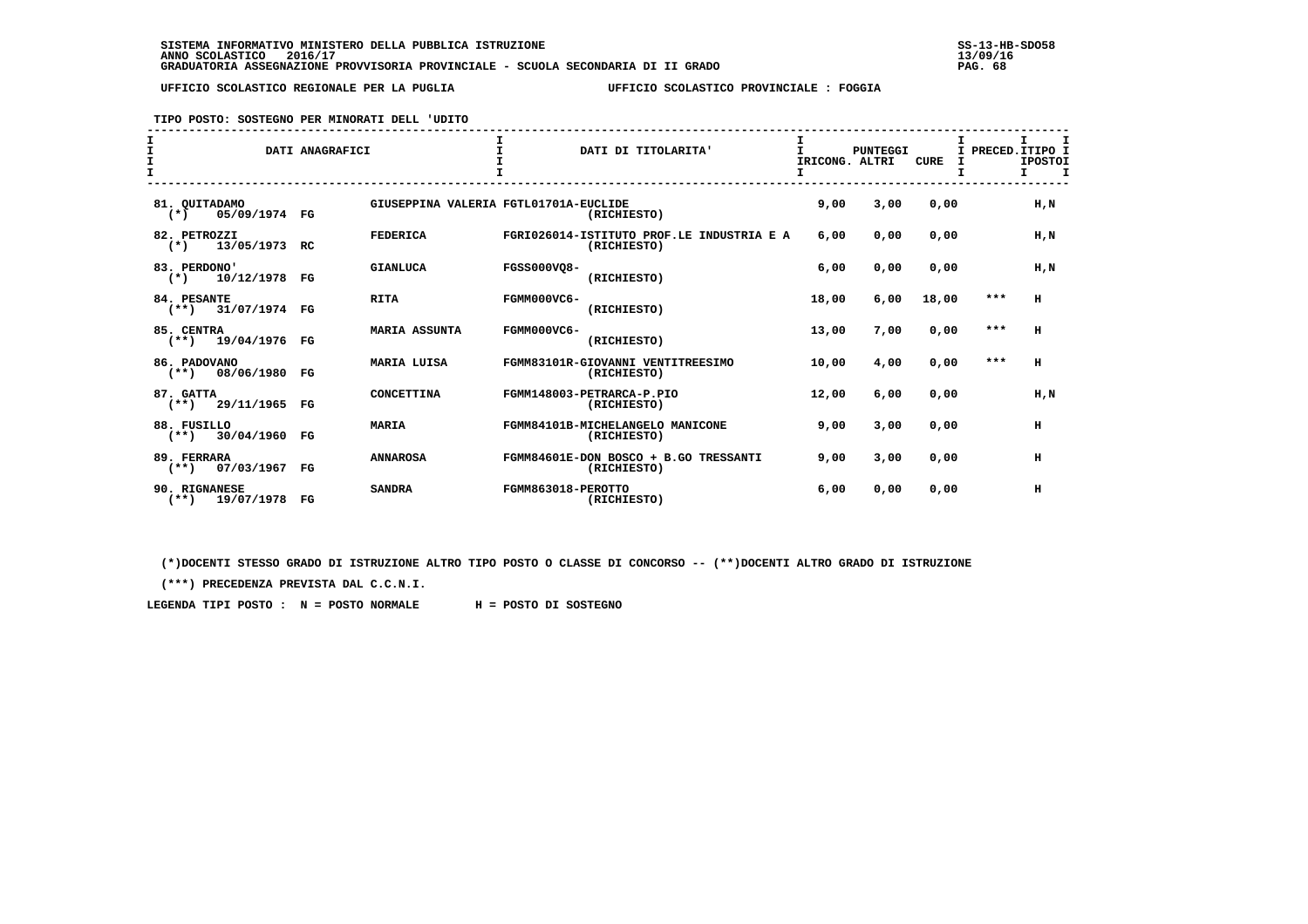**TIPO POSTO: SOSTEGNO PER MINORATI DELL 'UDITO**

|                                          | DATI ANAGRAFICI | DATI DI TITOLARITA'                                  | IRICONG. | PUNTEGGI<br>ALTRI | CURE | I PRECED.ITIPO I | <b>IPOSTOI</b> |  |
|------------------------------------------|-----------------|------------------------------------------------------|----------|-------------------|------|------------------|----------------|--|
| 91. MECCARIELLO<br>13/12/1979<br>' * * ` | CLAUDIA<br>FG   | FGMM84601E-DON BOSCO + B.GO TRESSANTI<br>(RICHIESTO) | 6,00     | 0,00              | 0.00 |                  | н              |  |

 **(\*)DOCENTI STESSO GRADO DI ISTRUZIONE ALTRO TIPO POSTO O CLASSE DI CONCORSO -- (\*\*)DOCENTI ALTRO GRADO DI ISTRUZIONE**

 **(\*\*\*) PRECEDENZA PREVISTA DAL C.C.N.I.**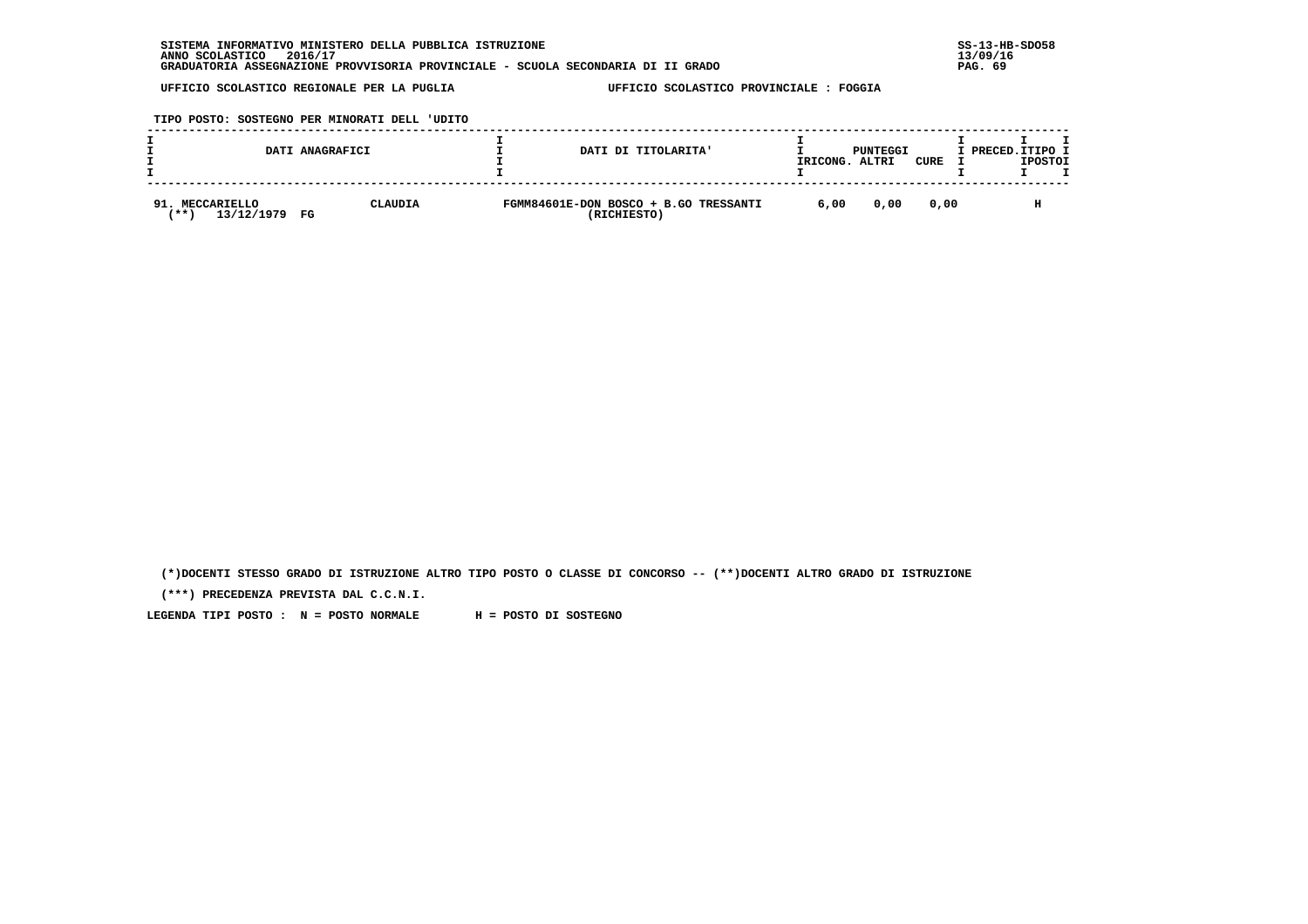# **TIPO POSTO: SOSTEGNO PER MINORATI DELLA VISTA**

| I<br>I<br>$\frac{1}{1}$ |     |                               | DATI ANAGRAFICI |                       | T.                 | DATI DI TITOLARITA'                     | T.<br>IRICONG. ALTRI | <b>PUNTEGGI</b> | <b>CURE</b> | $\mathbf{I}$<br>I | I.<br>PRECED. ITIPO I<br><b>IPOSTOI</b><br>т. |
|-------------------------|-----|-------------------------------|-----------------|-----------------------|--------------------|-----------------------------------------|----------------------|-----------------|-------------|-------------------|-----------------------------------------------|
|                         |     | 1. FUSCELLARO<br>29/01/1968   | <b>NA</b>       | PASQUALINO            | FGSS000VO8-        | (RICHIESTO)                             | 16,00                | 10,00           | 0,00        | $***$             | H, N                                          |
|                         |     | 2. AVVANZO<br>17/01/1975      | <b>BL</b>       | <b>ANNALISA</b>       | <b>FGSS000VO8-</b> | (RICHIESTO)                             | 16,00                | 10,00           | 0,00        | ***               | $\mathbf H$                                   |
|                         |     | 3. PICCIRILLI<br>14/07/1972   | $_{\rm FG}$     | <b>COSTANZA</b>       | <b>FGSS000VQ8-</b> | (RICHIESTO)                             | 10,00                | 4,00            | 0,00        | $***$             | н                                             |
|                         |     | 4. RENDINE<br>11/12/1967 FG   |                 | <b>TERESA</b>         | <b>FGSS000VQ8-</b> | (RICHIESTO)                             | 9,00                 | 3,00            | 0,00        | $***$             | н                                             |
|                         |     | 5. MARCHESE<br>06/03/1969     | $_{\rm FG}$     | <b>AUGUSTA</b>        | <b>FGSS000VO8-</b> | (RICHIESTO)                             | 9,00                 | 3,00            | 0,00        | ***               | н                                             |
|                         |     | 6. D'ALESSANDRO<br>11/07/1958 | FG              | <b>MARIA FILOMENA</b> | <b>FGSS000VO8-</b> | (RICHIESTO)                             | 6,00                 | 0,00            | 0,00        | $***$             | н                                             |
|                         |     | 7. DI LELLA<br>18/07/1966 FG  |                 | <b>ANGELA</b>         |                    | FGPS01801X-G. C. RISPOLI<br>(RICHIESTO) | 6,00                 | 0,00            | 0,00        | $***$             | н                                             |
|                         |     | 8. MURGO<br>09/03/1972 EE     |                 | PHILOMENE             | <b>FGSS000VO8-</b> | (RICHIESTO)                             | 6,00                 | 0,00            | 0,00        | $***$             | н                                             |
|                         |     | 9. MAZZILLI<br>30/04/1974 FG  |                 | TIZIANA ANTONELLA     | <b>FGSS000VO8-</b> | (RICHIESTO)                             | 22,00                | 10,00           | 22,00       | $***$             | н                                             |
|                         | 10. | IUSO<br>06/10/1964 FG         |                 | <b>SABRINA</b>        | <b>FGSS000VO8-</b> | (RICHIESTO)                             | 15,00                | 3,00            | 15,00       | $***$             | н                                             |

 **(\*)DOCENTI STESSO GRADO DI ISTRUZIONE ALTRO TIPO POSTO O CLASSE DI CONCORSO -- (\*\*)DOCENTI ALTRO GRADO DI ISTRUZIONE**

 **(\*\*\*) PRECEDENZA PREVISTA DAL C.C.N.I.**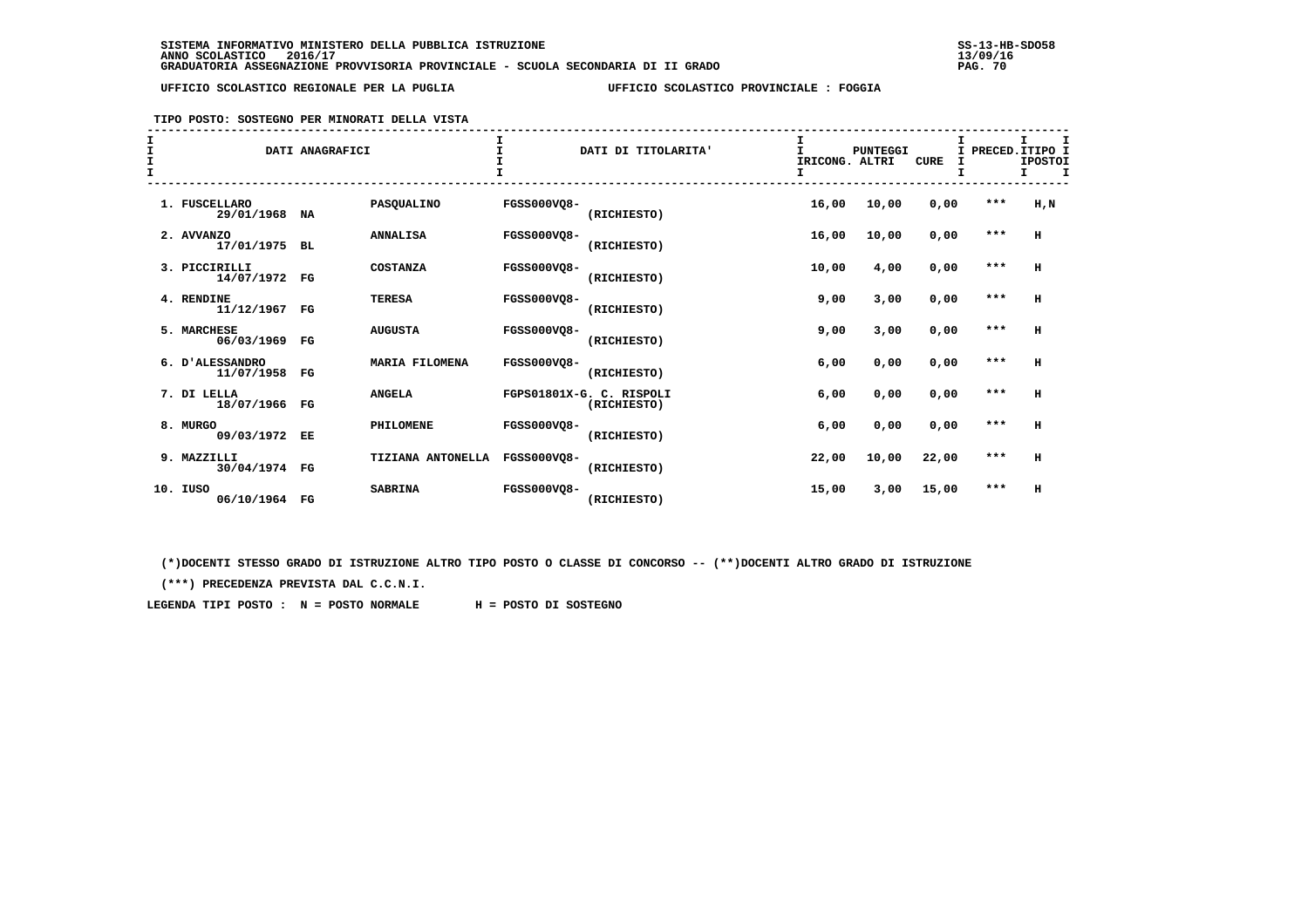**TIPO POSTO: SOSTEGNO PER MINORATI DELLA VISTA**

| I<br>$\mathbf{T}$<br>I<br>$\mathbf{T}$ |                                 | DATI ANAGRAFICI |                      | I.                 | DATI DI TITOLARITA'                                      | I<br>$\mathbf{I}$<br>IRICONG. ALTRI<br>I | <b>PUNTEGGI</b> | <b>CURE</b> | I PRECED. ITIPO I | I.<br><b>IPOSTOI</b><br>т |
|----------------------------------------|---------------------------------|-----------------|----------------------|--------------------|----------------------------------------------------------|------------------------------------------|-----------------|-------------|-------------------|---------------------------|
|                                        | 11. MONTORIO<br>16/01/1971 FG   |                 | <b>CLAUDIA</b>       | <b>FGSS000VO8-</b> | (RICHIESTO)                                              | 10,00                                    | 4,00            | 0,00        | ***               | H                         |
|                                        | 12. PRENCIPE<br>21/09/1969 FG   |                 | <b>ROSANNA</b>       | <b>FGSS000VO8-</b> | (RICHIESTO)                                              | 9,00                                     | 3,00            | 0,00        | $***$             | H                         |
|                                        | 13. SOLDANO<br>29/03/1969       | FG              | <b>VIVIANA</b>       |                    | FGRI04301T-IPI ARTIG.SEZ.AS.IIS AN.CONVIT<br>(RICHIESTO) | 6,00                                     | 0,00            | 0,00        | $***$             | H, N                      |
|                                        | 14. MASTROVALERIO<br>02/03/1972 | $_{\rm FG}$     | <b>ROSA RITA</b>     | <b>FGSS000VO8-</b> | (RICHIESTO)                                              | 19,00                                    | 7,00            | 19,00       | $***$             | H                         |
|                                        | 15. RINALDI<br>30/06/1966 FG    |                 | <b>MICHELE</b>       | <b>FGSS000VO8-</b> | (RICHIESTO)                                              | 15,00                                    | 3,00            | 15,00       | $***$             | H                         |
|                                        | 16. RAIMONDI<br>16/10/1962 FG   |                 | <b>ANTONELLA</b>     | <b>FGSS000VO8-</b> | (RICHIESTO)                                              | 12,00                                    | 6,00            | 0,00        | $***$             | H                         |
|                                        | 17. DI PERNA<br>23/08/1964 FG   |                 | VINCENZO MATTEO      | <b>FGSS000VO8-</b> | (RICHIESTO)                                              | 12,00                                    | 0,00            | 12,00       | $***$             | H                         |
|                                        | 18. MASSAROTTA<br>16/12/1949 FG |                 | <b>MARIA ROSARIA</b> | <b>FGSS000VO8-</b> | (RICHIESTO)                                              | 6,00                                     | 0,00            | 0,00        | $***$             | H                         |
|                                        | 19. GRASSO<br>28/08/1954 FG     |                 | <b>MARIA ROSARIA</b> | <b>FGSS000VO8-</b> | (RICHIESTO)                                              | 6,00                                     | 0,00            | 0,00        | $***$             | H                         |
|                                        | 20. SALCUNI<br>15/02/1971 FG    |                 | GIOVANNI             | FGSS000VO8-        | (RICHIESTO)                                              | 10,00                                    | 4,00            | 0,00        | ***               | H                         |

 **(\*)DOCENTI STESSO GRADO DI ISTRUZIONE ALTRO TIPO POSTO O CLASSE DI CONCORSO -- (\*\*)DOCENTI ALTRO GRADO DI ISTRUZIONE**

 **(\*\*\*) PRECEDENZA PREVISTA DAL C.C.N.I.**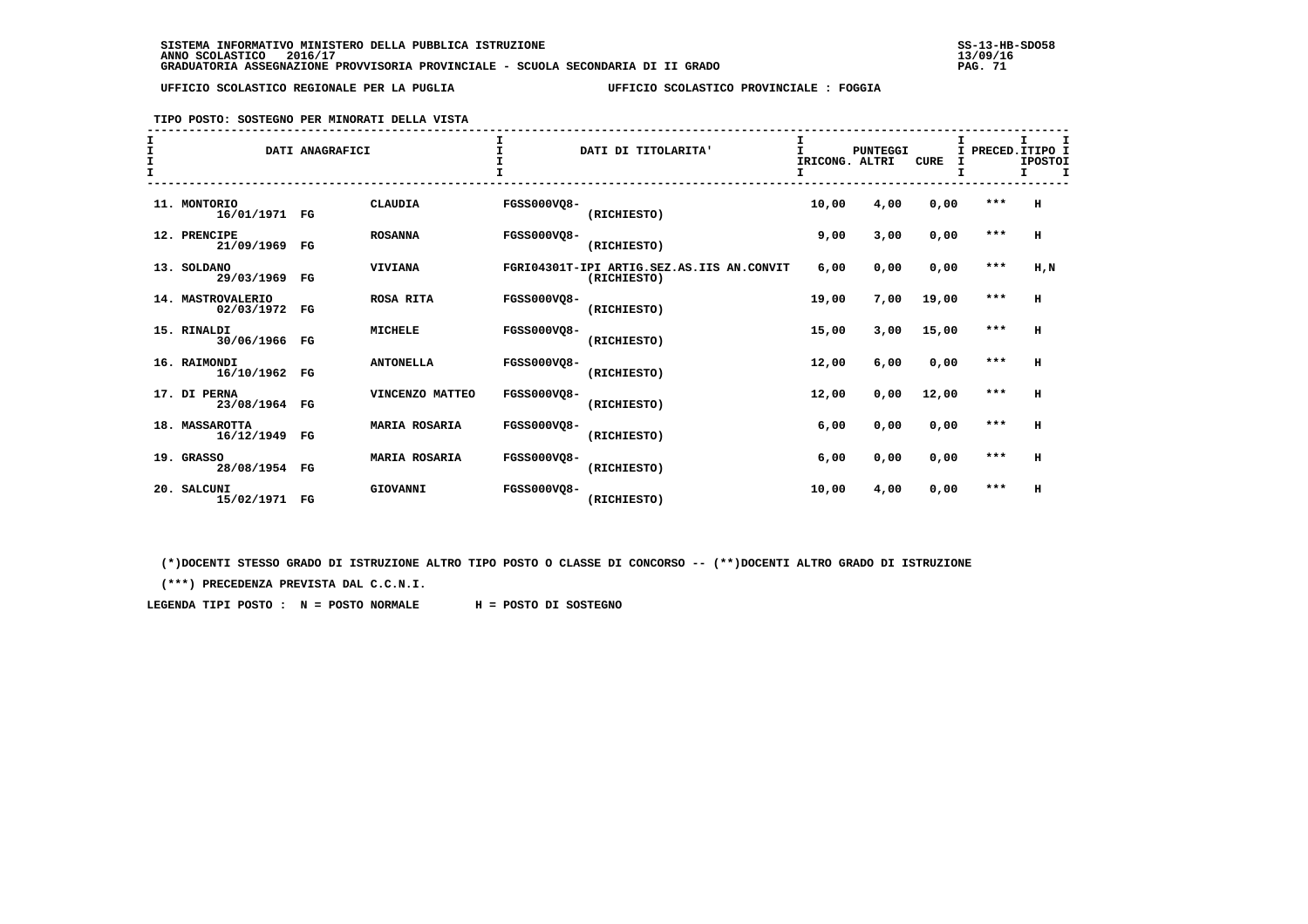**TIPO POSTO: SOSTEGNO PER MINORATI DELLA VISTA**

| $\mathbf{T}$<br>I<br>$\mathbf{T}$ |                                 | DATI ANAGRAFICI |                 |                    | DATI DI TITOLARITA'                                 | T.<br>IRICONG. ALTRI | <b>PUNTEGGI</b> | <b>CURE</b> | I PRECED. ITIPO I<br>I | I.<br><b>IPOSTOI</b><br>т. |
|-----------------------------------|---------------------------------|-----------------|-----------------|--------------------|-----------------------------------------------------|----------------------|-----------------|-------------|------------------------|----------------------------|
|                                   | 21. PADOVANO<br>27/01/1978 FG   |                 | <b>VINCENZO</b> | <b>FGSS000VQ8-</b> | (RICHIESTO)                                         | 6,00                 | 0,00            | 0,00        | $***$                  | н                          |
|                                   | 22. FIORE<br>27/01/1975 FG      |                 | <b>MICHELE</b>  | <b>FGSS000VO8-</b> | (RICHIESTO)                                         | 16,00                | 10,00           | 0,00        | $***$                  | $\mathbf H$                |
|                                   | 23. FOLLIERI<br>03/08/1973 FG   |                 | <b>RUGGERO</b>  |                    | FGRI020015-IPSIA "ANTONIO PACINOTTI"<br>(RICHIESTO) | 14,00                | 8,00            | 0,00        | $* * *$                | н                          |
|                                   | 24. PIGNATELLI<br>28/01/1976 FG |                 | <b>MARIA</b>    | <b>FGSS000VQ8-</b> | (RICHIESTO)                                         | 14,00                | 8,00            | 0,00        | $***$                  | н                          |
|                                   | 25. TOTARO<br>18/09/1976 FG     |                 | DANIELA MICHELA | <b>FGSS000VQ8-</b> | (RICHIESTO)                                         | 14,00                | 8,00            | 0,00        | $***$                  | н                          |
|                                   | 26. POTITO<br>01/01/1979 NO     |                 | <b>DANIELA</b>  | <b>FGSS000VO8-</b> | (RICHIESTO)                                         | 14,00                | 8,00            | 0,00        | $***$                  | н                          |
|                                   | 27. GRIMALDI<br>31/01/1979 FG   |                 | <b>ANTONIO</b>  | <b>FGSS000VO8-</b> | (RICHIESTO)                                         | 14,00                | 8,00            | 0,00        | $***$                  | н                          |
|                                   | 28. PIAZZOLLA<br>12/05/1972 RM  |                 | <b>ANTONIO</b>  | <b>FGSS000VO8-</b> | (RICHIESTO)                                         | 13,00                | 7,00            | 0,00        | $***$                  | н                          |
|                                   | 29. MATRELLA<br>17/08/1977 FG   |                 | <b>STEFANIA</b> | <b>FGSS000VO8-</b> | (RICHIESTO)                                         | 13,00                | 7,00            | 0,00        | $***$                  | н                          |
|                                   | 30. SAVINO<br>11/07/1969 FG     |                 | <b>GIUSEPPE</b> | <b>FGSS000VO8-</b> | (RICHIESTO)                                         | 10,00                | 4,00            | 0,00        | ***                    | н                          |

 **(\*)DOCENTI STESSO GRADO DI ISTRUZIONE ALTRO TIPO POSTO O CLASSE DI CONCORSO -- (\*\*)DOCENTI ALTRO GRADO DI ISTRUZIONE**

 **(\*\*\*) PRECEDENZA PREVISTA DAL C.C.N.I.**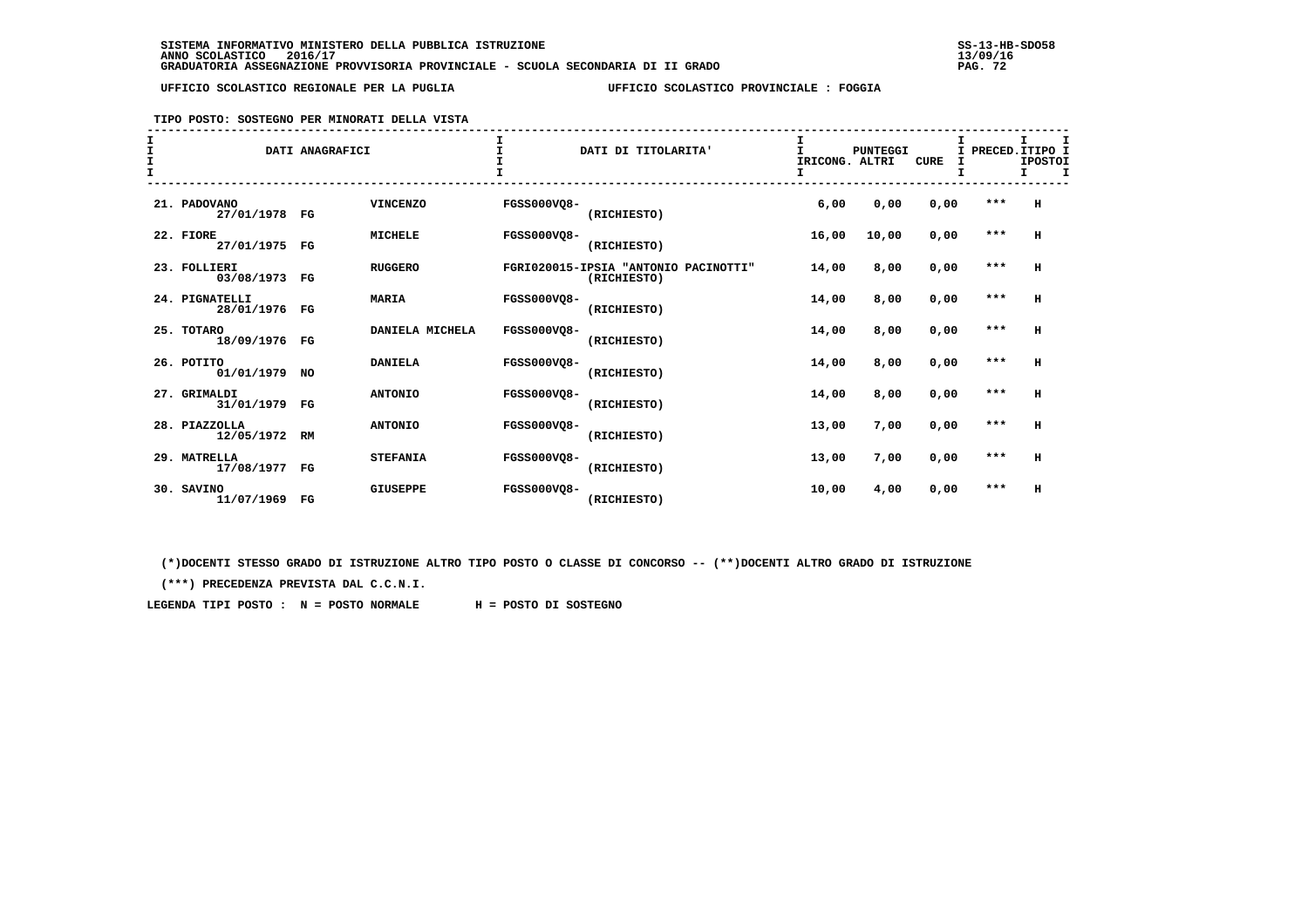# **TIPO POSTO: SOSTEGNO PER MINORATI DELLA VISTA**

| I<br>I<br>$\frac{1}{1}$ |                                  | DATI ANAGRAFICI |                  | T.                     | DATI DI TITOLARITA' | I<br>$\mathbf{I}$<br>IRICONG. ALTRI | <b>PUNTEGGI</b> | CURE | I PRECED. ITIPO I<br>I | I.<br><b>IPOSTOI</b><br>т. |  |
|-------------------------|----------------------------------|-----------------|------------------|------------------------|---------------------|-------------------------------------|-----------------|------|------------------------|----------------------------|--|
|                         | 31. PALLADINO<br>26/05/1973 FG   |                 | <b>MICHELE</b>   | FGSS000VQ8-            | (RICHIESTO)         | 10,00                               | 4,00            | 0,00 | $***$                  | H                          |  |
|                         | 32. PIAZZOLLA<br>02/03/1976 FG   |                 | TIZIANA          | <b>FGSS000VO8-</b>     | (RICHIESTO)         | 10,00                               | 4,00            | 0,00 | ***                    | H                          |  |
|                         | 33. MAULA'<br>09/05/1977 PZ      |                 | <b>DANIELA</b>   | <b>FGSS000VQ8-</b>     | (RICHIESTO)         | 10,00                               | 4,00            | 0,00 | ***                    | н                          |  |
|                         | 34. FONTANA<br>01/04/1979 FG     |                 | LISA             | FGPC003013-FEDERICO II | (RICHIESTO)         | 10,00                               | 4,00            | 0,00 | $***$                  | н                          |  |
|                         | 35. INTISO<br>12/09/1980 FG      |                 | <b>MASSIMO</b>   | <b>FGSS000VO8-</b>     | (RICHIESTO)         | 10,00                               | 4,00            | 0,00 | $***$                  | н                          |  |
|                         | 36. STARACE<br>03/06/1976 BA     |                 | GRAZIAMARIA      | <b>FGSS000VO8-</b>     | (RICHIESTO)         | 13,00                               | 7,00            | 0,00 | $***$                  | н                          |  |
|                         | 37. NATALE<br>14/12/1970 FG      |                 | LUCIANO          | <b>FGSS000VO8-</b>     | (RICHIESTO)         | 12,00                               | 6,00            | 0,00 | $* * *$                | н                          |  |
|                         | 38. PENNA<br>07/10/1964 FG       |                 | <b>ROSA</b>      | <b>FGSS000VO8-</b>     | (RICHIESTO)         | 15,00                               | 9,00            | 0,00 |                        | н                          |  |
|                         | 39. FACCIORUSSO<br>18/07/1967 FG |                 | RAFFAELLA ANGELA | <b>FGSS000VO8-</b>     | (RICHIESTO)         | 15,00                               | 9,00            | 0,00 |                        | н                          |  |
|                         | 40. SFIRRO<br>07/02/1978 FG      |                 | <b>CARLA</b>     | <b>FGSS000VO8-</b>     | (RICHIESTO)         | 14,00                               | 8,00            | 0,00 |                        | $\,$ H                     |  |

 **(\*)DOCENTI STESSO GRADO DI ISTRUZIONE ALTRO TIPO POSTO O CLASSE DI CONCORSO -- (\*\*)DOCENTI ALTRO GRADO DI ISTRUZIONE**

 **(\*\*\*) PRECEDENZA PREVISTA DAL C.C.N.I.**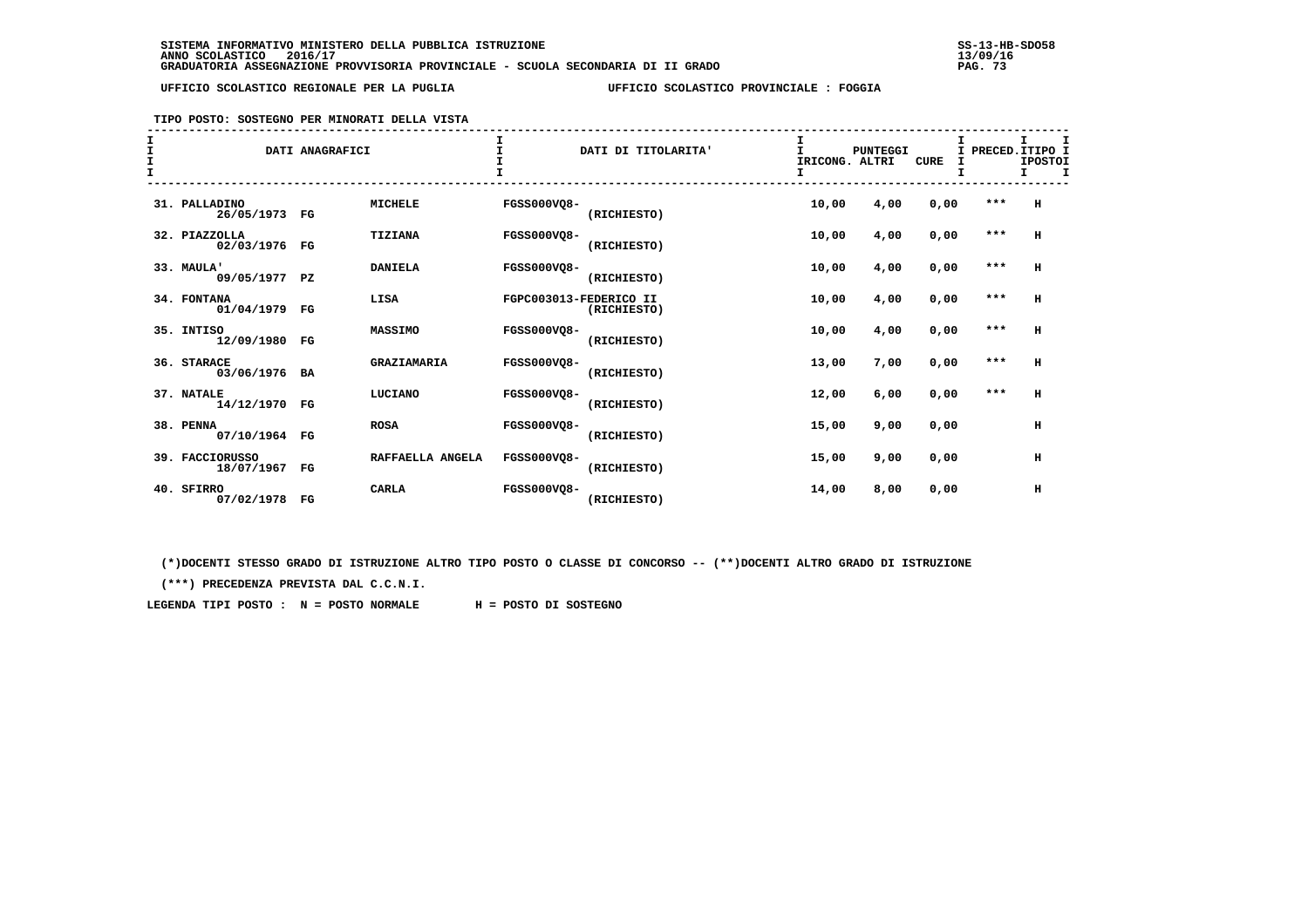**TIPO POSTO: SOSTEGNO PER MINORATI DELLA VISTA**

| т<br>$\mathbf{I}$ |                                 | DATI ANAGRAFICI |                     |                        | DATI DI TITOLARITA'                                                         | IRICONG. ALTRI<br>I. | <b>PUNTEGGI</b> | <b>CURE</b> | I<br>I. | I PRECED. ITIPO I<br><b>IPOSTOI</b><br>$\mathbf{I}$<br>I. |
|-------------------|---------------------------------|-----------------|---------------------|------------------------|-----------------------------------------------------------------------------|----------------------|-----------------|-------------|---------|-----------------------------------------------------------|
|                   | 41. MARCHESANI<br>09/02/1964 FG |                 | <b>ROSA</b>         |                        | FGTD04000X-ISTITUTO TECNICO ECONOMICO G.<br>(RICHIESTO)                     | 12,00                | 6,00            | 0,00        |         | H,N                                                       |
|                   | 42. FORGIONE<br>30/03/1964 FG   |                 | <b>ENRICO</b>       | <b>FGSS000VO8-</b>     | (RICHIESTO)                                                                 | 12,00                | 6,00            | 0,00        |         | $H$ , $N$                                                 |
|                   | 43. VALENZANO<br>14/09/1964 BA  |                 | <b>TERESA</b>       | <b>FGSS000VQ8-</b>     | (RICHIESTO)                                                                 | 12,00                | 6,00            | 0,00        |         | н                                                         |
|                   | 44. COSTA<br>01/10/1964 FG      |                 | <b>MARIA FRANCA</b> | <b>FGSS000VO8-</b>     | (RICHIESTO)                                                                 | 12,00                | 6,00            | 0,00        |         | н                                                         |
|                   | 45. CARICONE<br>14/12/1964 FG   |                 | <b>ROSELLA</b>      | <b>FGSS000VO8-</b>     | (RICHIESTO)                                                                 | 12,00                | 6,00            | 0.00        |         | н                                                         |
|                   | 46. PRENCIPE<br>14/09/1973 FG   |                 | LINA                | FGSS000VQ8-            | (RICHIESTO)                                                                 | 12,00                | 6,00            | 0.00        |         | н                                                         |
|                   | 47. STOPPIELLO<br>05/12/1973 FG |                 | <b>MARIA</b>        | <b>FGSS000VO8-</b>     | (RICHIESTO)                                                                 | 12,00                | 6,00            | 0,00        |         | н                                                         |
|                   | 48. MANGANO<br>15/10/1977 FG    |                 | FRANCESCA TERESA    | FGSS000VO8-            | (RICHIESTO)                                                                 | 12,00                | 6,00            | 0,00        |         | н                                                         |
|                   | 49. LOMBARDI<br>12/03/1956 FG   |                 |                     |                        | GIULIANA GIUSEPPIN FGPC03901T-LICEO CLASS. R. BONGHI (SEZ. S<br>(RICHIESTO) | 9,00                 | 3,00            | 0,00        |         | н                                                         |
|                   | 50. BORAZIO<br>18/03/1962 FG    |                 | <b>LEONARDO</b>     | FGPC003013-FEDERICO II | (RICHIESTO)                                                                 | 9,00                 | 3,00            | 0,00        |         | H,N                                                       |

 **(\*)DOCENTI STESSO GRADO DI ISTRUZIONE ALTRO TIPO POSTO O CLASSE DI CONCORSO -- (\*\*)DOCENTI ALTRO GRADO DI ISTRUZIONE**

 **(\*\*\*) PRECEDENZA PREVISTA DAL C.C.N.I.**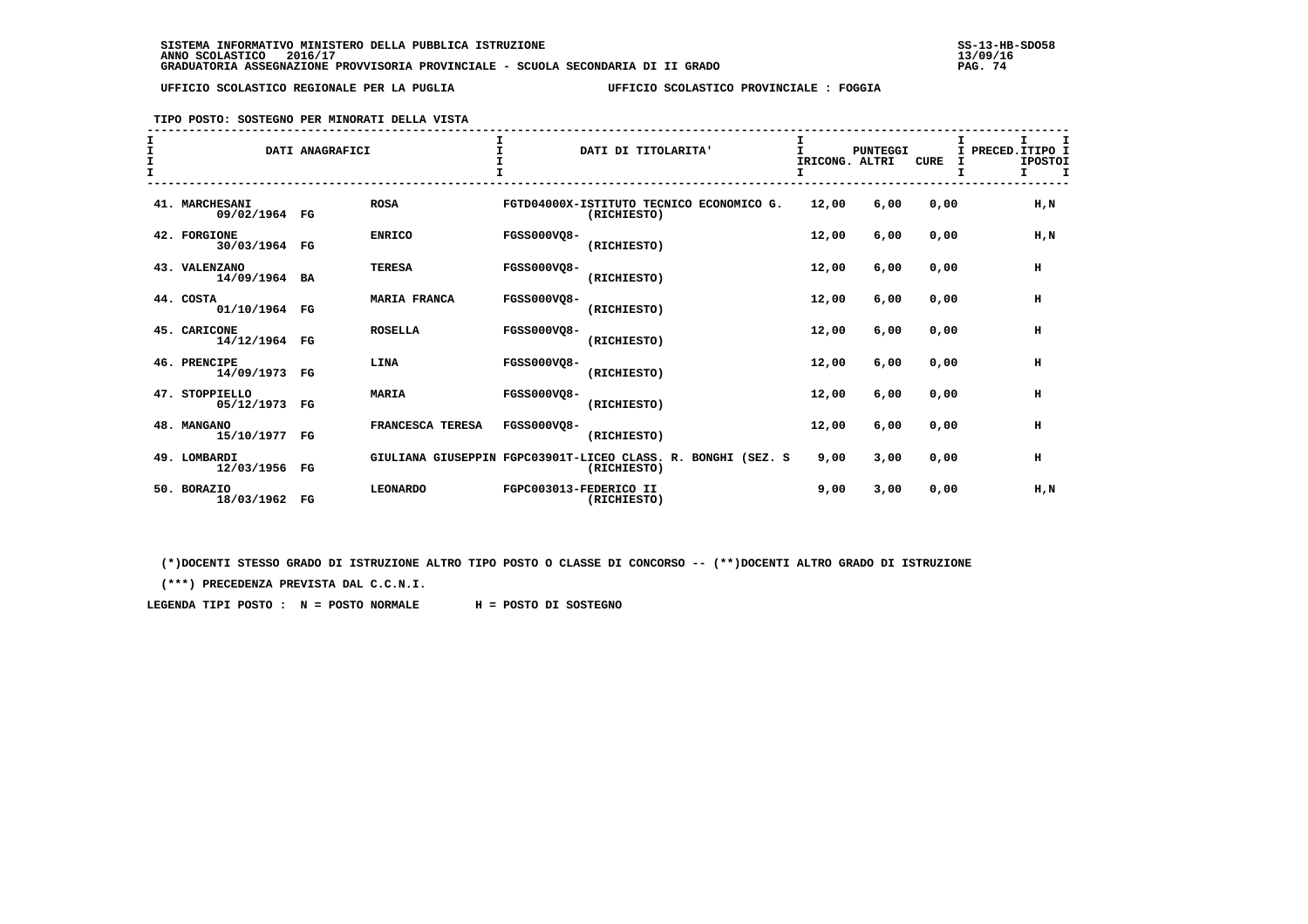**TIPO POSTO: SOSTEGNO PER MINORATI DELLA VISTA**

| I<br>$\mathbf{r}$ |                                 | DATI ANAGRAFICI |                   |                    | DATI DI TITOLARITA'                                      | I<br>T<br>IRICONG. ALTRI | <b>PUNTEGGI</b> | <b>CURE</b> | т<br>I PRECED. ITIPO I<br><b>IPOSTOI</b><br>I<br>т |  |
|-------------------|---------------------------------|-----------------|-------------------|--------------------|----------------------------------------------------------|--------------------------|-----------------|-------------|----------------------------------------------------|--|
|                   | 51. PAPA<br>12/01/1965 FG       |                 | MICHELE ANTONIO   | <b>FGSS000VQ8-</b> | (RICHIESTO)                                              | 9,00                     | 3,00            | 0,00        | $\,$ H                                             |  |
|                   | 52. LAPALORCIA<br>30/05/1967    | FG              | <b>ANGELA</b>     |                    | FGTF04801T-ITIS 'AUGUSTO RIGHI'<br>(RICHIESTO)           | 9,00                     | 3,00            | 0,00        | н                                                  |  |
|                   | 53. BONASSISA<br>16/03/1969     | FG              | <b>PIETRO</b>     |                    | FGRI04301T-IPI ARTIG.SEZ.AS.IIS AN.CONVIT<br>(RICHIESTO) | 9,00                     | 3,00            | 0,00        | н                                                  |  |
|                   | 54. COLOSIMO<br>21/09/1969 CZ   |                 | <b>FRANCA</b>     | <b>FGSS000VQ8-</b> | (RICHIESTO)                                              | 9,00                     | 3,00            | 0,00        | н                                                  |  |
|                   | 55. CILIBERTI<br>28/09/1970     | FG              | RENZO MARIO       | <b>FGSS000VO8-</b> | (RICHIESTO)                                              | 9,00                     | 3,00            | 0,00        | $\,$ H                                             |  |
|                   | 56. PASQUARIELLO<br>25/03/1971  | $_{\rm FG}$     | <b>FILOMENA</b>   | <b>FGSS000VO8-</b> | (RICHIESTO)                                              | 9,00                     | 3,00            | 0,00        | н                                                  |  |
|                   | 57. LAPALORCIA<br>06/08/1971 FG |                 | MONICA            | <b>FGSS000VO8-</b> | (RICHIESTO)                                              | 9,00                     | 3,00            | 0,00        | н                                                  |  |
|                   | 58. PROCACCINI<br>15/07/1957 FG |                 | LUCIA             |                    | FGPC046011-POLO LICEALE<br>(RICHIESTO)                   | 6,00                     | 0,00            | 0,00        | н                                                  |  |
|                   | 59. CALZOLAIO<br>05/05/1961 FG  |                 | <b>GIUSEPPINA</b> | <b>FGSS000VO8-</b> | (RICHIESTO)                                              | 6,00                     | 0,00            | 0,00        | н                                                  |  |
|                   | 60. RUSSO<br>01/06/1962 FG      |                 | <b>MATTEO</b>     | <b>FGSS000VO8-</b> | (RICHIESTO)                                              | 6,00                     | 0,00            | 0,00        | н                                                  |  |

 **(\*)DOCENTI STESSO GRADO DI ISTRUZIONE ALTRO TIPO POSTO O CLASSE DI CONCORSO -- (\*\*)DOCENTI ALTRO GRADO DI ISTRUZIONE**

 **(\*\*\*) PRECEDENZA PREVISTA DAL C.C.N.I.**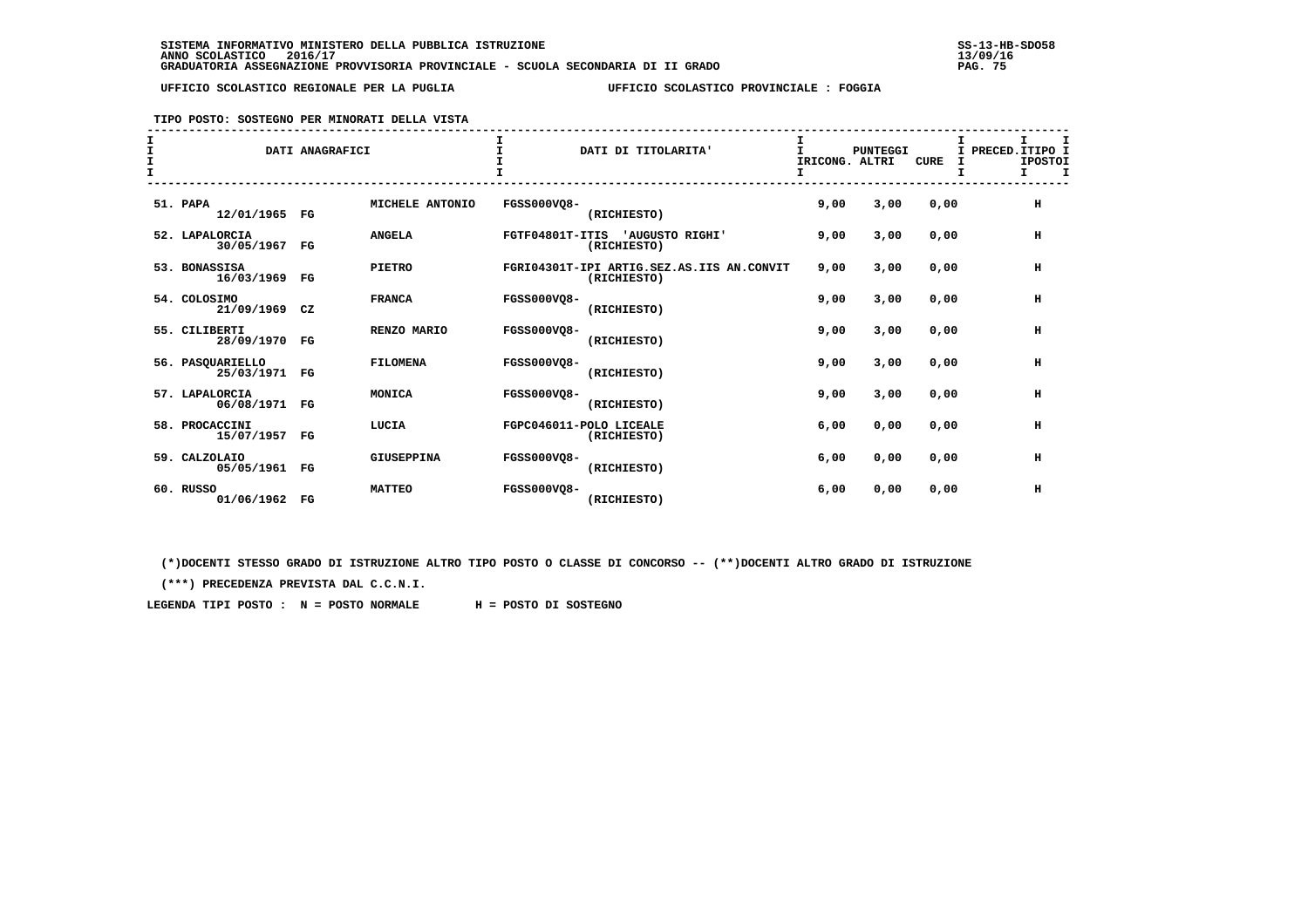#### **TIPO POSTO: SOSTEGNO PER MINORATI DELLA VISTA**

|                                           | DATI ANAGRAFICI |                 |                    | DATI DI TITOLARITA'                                     | IRICONG. ALTRI | PUNTEGGI | <b>CURE</b> | I PRECED. ITIPO I | т<br><b>IPOSTOI</b><br>I. | $\mathbf{T}$ |
|-------------------------------------------|-----------------|-----------------|--------------------|---------------------------------------------------------|----------------|----------|-------------|-------------------|---------------------------|--------------|
| 61. TRANASI<br>02/10/1965 FG              |                 | LIBERO          | <b>FGSS000VQ8-</b> | (RICHIESTO)                                             | 6,00           | 0,00     | 0,00        |                   | н                         |              |
| 62. CIUFFREDA<br>03/02/1966 FG            |                 | <b>GIULIA</b>   | <b>FGSS000VO8-</b> | (RICHIESTO)                                             | 6,00           | 0,00     | 0,00        |                   | н                         |              |
| 63. NARDELLA<br>30/12/1967 FG             |                 | <b>GRAZIA</b>   |                    | FGTD04000X-ISTITUTO TECNICO ECONOMICO G.<br>(RICHIESTO) | 6,00           | 0,00     | 0,00        |                   | н                         |              |
| 64. RICCHETTI<br>21/03/1970 FG            |                 | <b>MARIA</b>    | <b>FGSS000VQ8-</b> | (RICHIESTO)                                             | 6,00           | 0,00     | 0,00        |                   | н                         |              |
| 65. CRISETTI<br>19/09/1971 FG             |                 | ANNA CARMELA    | <b>FGSS000VO8-</b> | (RICHIESTO)                                             | 6,00           | 0,00     | 0,00        |                   | н                         |              |
| 66. VERO<br>19/08/1974 FG                 |                 | <b>TERESA</b>   | FGSS000VO8-        | (RICHIESTO)                                             | 6,00           | 0,00     | 0,00        |                   | н                         |              |
| 67. MARINELLI<br>16/05/1980 FG            |                 | <b>SABRINA</b>  | <b>FGSS000VO8-</b> | (RICHIESTO)                                             | 6,00           | 0,00     | 0,00        |                   | н                         |              |
| 68. BALZANO<br>05/10/1967 FG<br>$(\star)$ |                 | <b>CONCETTA</b> | <b>FGSS000VO8-</b> | (RICHIESTO)                                             | 18,00          | 6,00     | 18,00       | $***$             | $H$ , $N$                 |              |
| 69. RUSSI<br>$(*)$ 31/01/1960 FG          |                 | <b>MATTEO</b>   | FGSS000VO8-        | (RICHIESTO)                                             | 9,00           | 3,00     | 0,00        | $***$             | н                         |              |
| 70. MARZOCCO<br>01/02/1976 FG<br>$(*)$    |                 | <b>CONCETTA</b> |                    | FGTF03601G-I.T.T. LUIGI DI MAGGIO<br>(RICHIESTO)        | 21,00          | 15,00    | 0,00        | $***$             | н                         |              |

 **(\*)DOCENTI STESSO GRADO DI ISTRUZIONE ALTRO TIPO POSTO O CLASSE DI CONCORSO -- (\*\*)DOCENTI ALTRO GRADO DI ISTRUZIONE**

 **(\*\*\*) PRECEDENZA PREVISTA DAL C.C.N.I.**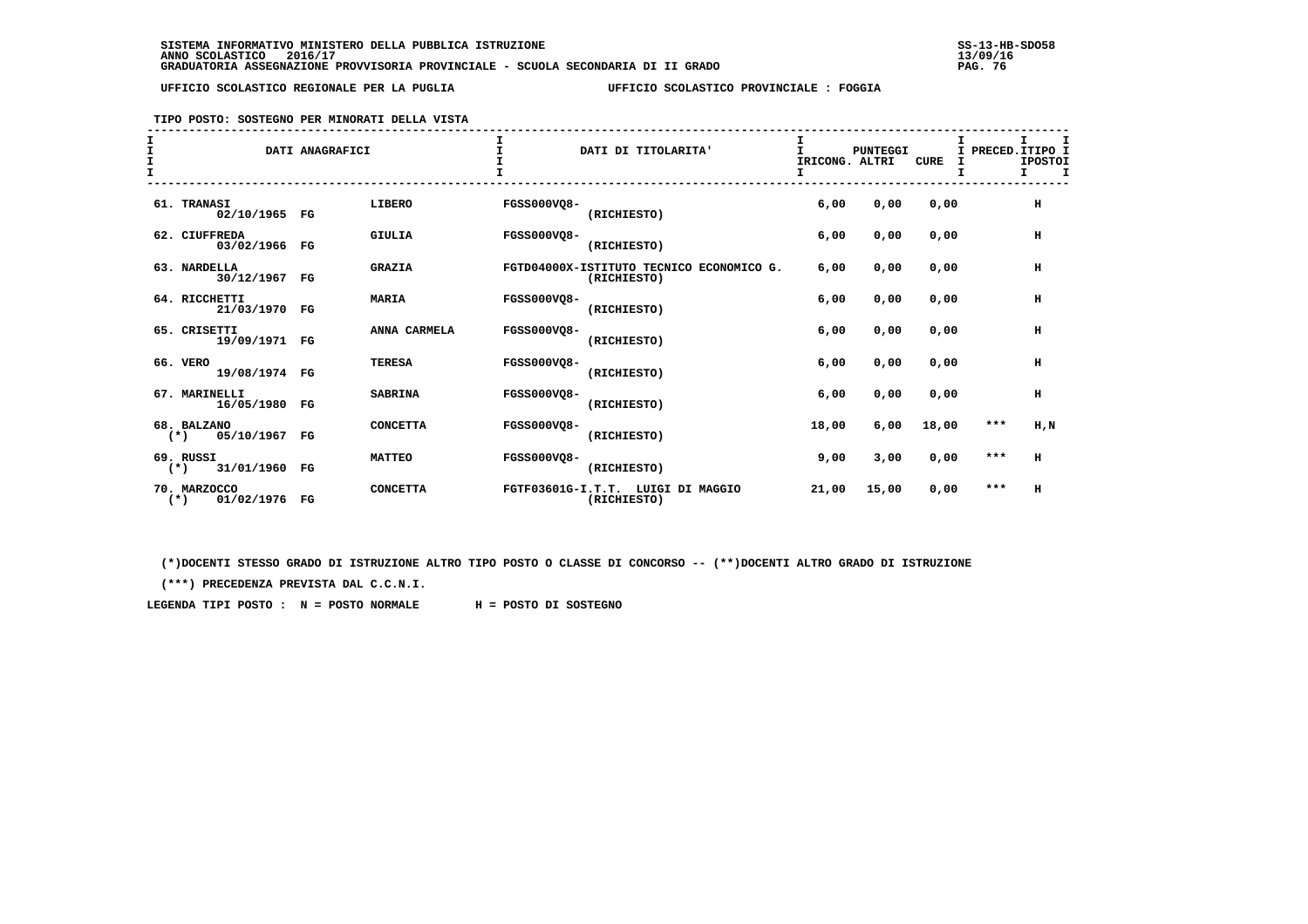**TIPO POSTO: SOSTEGNO PER MINORATI DELLA VISTA**

| I<br>$\mathbf{T}$<br>I<br>$\mathbf{T}$     | DATI ANAGRAFICI       | $\mathbf{T}$<br>DATI DI TITOLARITA'                              | T.<br>IRICONG. ALTRI<br>I | <b>PUNTEGGI</b> | CURE<br>Ι. |       | Ι.<br>I PRECED. ITIPO I<br><b>IPOSTOI</b><br>Τ. |
|--------------------------------------------|-----------------------|------------------------------------------------------------------|---------------------------|-----------------|------------|-------|-------------------------------------------------|
| 71. IACOVINO<br>08/11/1968 FG<br>$(*)$     | MIRELLA SOCCORSA      | FGTD02000P-IST. TEC. COMM.LE "DANTE ALIGH<br>(RICHIESTO)         | 13,00                     | 7,00            | 0,00       | $***$ | H,N                                             |
| 72. PATELLA<br>22/01/1977 FG<br>$(*)$      | <b>MARIA</b>          | FGSS000VO8-<br>(RICHIESTO)                                       | 13,00                     | 7,00            | 0,00       | $***$ | H,N                                             |
| 73. MIELE<br>$(*)$ 06/04/1971              | <b>SIMONA</b><br>NA   | FGPC003013-FEDERICO II<br>(RICHIESTO)                            | 10,00                     | 4,00            | 0,00       | $***$ | H,N                                             |
| 74. CURCI<br>$(*)$ 20/06/1975 FG           | <b>ROSANNA</b>        | FGPS04701X-LICEO SCIENTIFICO<br><b>STORNARELL</b><br>(RICHIESTO) | 10,00                     | 4,00            | 0,00       | $***$ | H,N                                             |
| 75. GIANCOLA<br>$(*)$ 03/11/1967 FG        | AMELIA AUSILIA        | FGSS000VQ8-<br>(RICHIESTO)                                       | 12,00                     | 6,00            | 0,00       |       | H,N                                             |
| 76. DI PERNA<br>$(*)$ 03/09/1973           | PIA VITTORIA<br>FG    | FGSS000VQ8-<br>(RICHIESTO)                                       | 12,00                     | 6,00            | 0,00       |       | H,N                                             |
| 77. BUFFO<br>$(*)$ 13/01/1975 FG           | <b>ANNALISA</b>       | FGSS000VO8-<br>(RICHIESTO)                                       | 12,00                     | 6.00            | 0.00       |       | H.N                                             |
| 78. FERRAZZANO<br>15/11/1962<br>$(*)$      | <b>PASOUALE</b><br>FG | FGSS000VO8-<br>(RICHIESTO)                                       | 9,00                      | 3,00            | 0.00       |       | H.N                                             |
| 79. DI PERNA<br>24/04/1966 FG<br>$(\star)$ | MARIO GRAZIANO        | FGTH01701N-ITN "GEN.ROTUNDI"<br>(RICHIESTO)                      | 9,00                      | 3,00            | 0,00       |       | H.N                                             |
| 80. DI LULLO<br>17/08/1972 FG<br>$(*)$     | <b>GIUSEPPE</b>       | FGSS000VQ8-<br>(RICHIESTO)                                       | 9,00                      | 3,00            | 0,00       |       | H.N                                             |

 **(\*)DOCENTI STESSO GRADO DI ISTRUZIONE ALTRO TIPO POSTO O CLASSE DI CONCORSO -- (\*\*)DOCENTI ALTRO GRADO DI ISTRUZIONE**

 **(\*\*\*) PRECEDENZA PREVISTA DAL C.C.N.I.**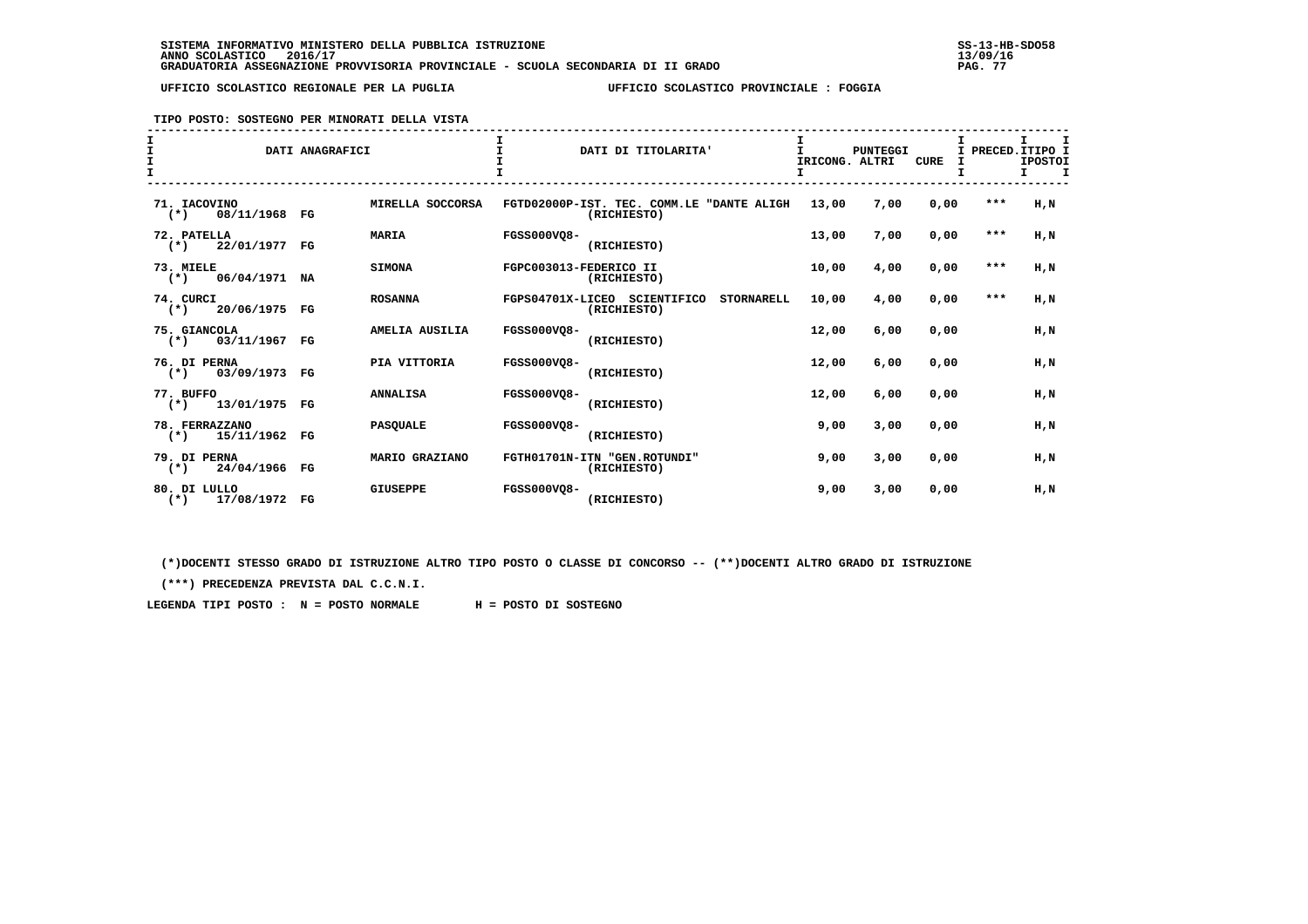**TIPO POSTO: SOSTEGNO PER MINORATI DELLA VISTA**

| $\mathbf$ |                                         | DATI ANAGRAFICI |                                       |                    | DATI DI TITOLARITA'                                      | IRICONG. ALTRI<br>I | <b>PUNTEGGI</b> | <b>CURE</b> | I     | т<br>I PRECED. ITIPO I<br><b>IPOSTOI</b><br>I<br>I. |
|-----------|-----------------------------------------|-----------------|---------------------------------------|--------------------|----------------------------------------------------------|---------------------|-----------------|-------------|-------|-----------------------------------------------------|
|           | 81. QUITADAMO<br>05/09/1974 FG<br>$(*)$ |                 | GIUSEPPINA VALERIA FGTL01701A-EUCLIDE |                    | (RICHIESTO)                                              | 9,00                | 3,00            | 0,00        |       | H.N                                                 |
|           | 82. PETROZZI<br>13/05/1973<br>$(*)$     | RC.             | <b>FEDERICA</b>                       |                    | FGRI026014-ISTITUTO PROF.LE INDUSTRIA E A<br>(RICHIESTO) | 6,00                | 0,00            | 0,00        |       | H,N                                                 |
|           | 83. PERDONO'<br>$(*)$ 10/12/1978 FG     |                 | <b>GIANLUCA</b>                       | <b>FGSS000VQ8-</b> | (RICHIESTO)                                              | 6,00                | 0,00            | 0,00        |       | H,N                                                 |
|           | 84. PESANTE<br>$(**)$ 31/07/1974 FG     |                 | <b>RITA</b>                           | FGMM000VC6-        | (RICHIESTO)                                              | 18,00               | 6,00            | 18,00       | $***$ | н                                                   |
|           | 85. CENTRA<br>$(**)$ 19/04/1976         | FG              | <b>MARIA ASSUNTA</b>                  | FGMM000VC6-        | (RICHIESTO)                                              | 13,00               | 7,00            | 0.00        | ***   | н                                                   |
|           | 86. PADOVANO<br>$(**)$ 08/06/1980       | FG              | <b>MARIA LUISA</b>                    |                    | FGMM83101R-GIOVANNI VENTITREESIMO<br>(RICHIESTO)         | 10,00               | 4,00            | 0,00        | ***   | н                                                   |
|           | 87. GATTA<br>$(**)$ 29/11/1965          | FG              | CONCETTINA                            |                    | FGMM148003-PETRARCA-P.PIO<br>(RICHIESTO)                 | 12,00               | 6,00            | 0,00        |       | H.N                                                 |
|           | 88. FUSILLO<br>$(**)$ 30/04/1960        | FG              | <b>MARIA</b>                          |                    | FGMM84101B-MICHELANGELO MANICONE<br>(RICHIESTO)          | 9,00                | 3,00            | 0,00        |       | н                                                   |
|           | 89. FERRARA<br>07/03/1967<br>$(**)$     | $_{\rm FG}$     | <b>ANNAROSA</b>                       |                    | FGMM84601E-DON BOSCO + B.GO TRESSANTI<br>(RICHIESTO)     | 9,00                | 3,00            | 0,00        |       | н                                                   |
|           | 90. RIGNANESE<br>$(**)$ 19/07/1978      | $_{\rm FG}$     | <b>SANDRA</b>                         | FGMM863018-PEROTTO | (RICHIESTO)                                              | 6,00                | 0.00            | 0.00        |       | н                                                   |

 **(\*)DOCENTI STESSO GRADO DI ISTRUZIONE ALTRO TIPO POSTO O CLASSE DI CONCORSO -- (\*\*)DOCENTI ALTRO GRADO DI ISTRUZIONE**

 **(\*\*\*) PRECEDENZA PREVISTA DAL C.C.N.I.**